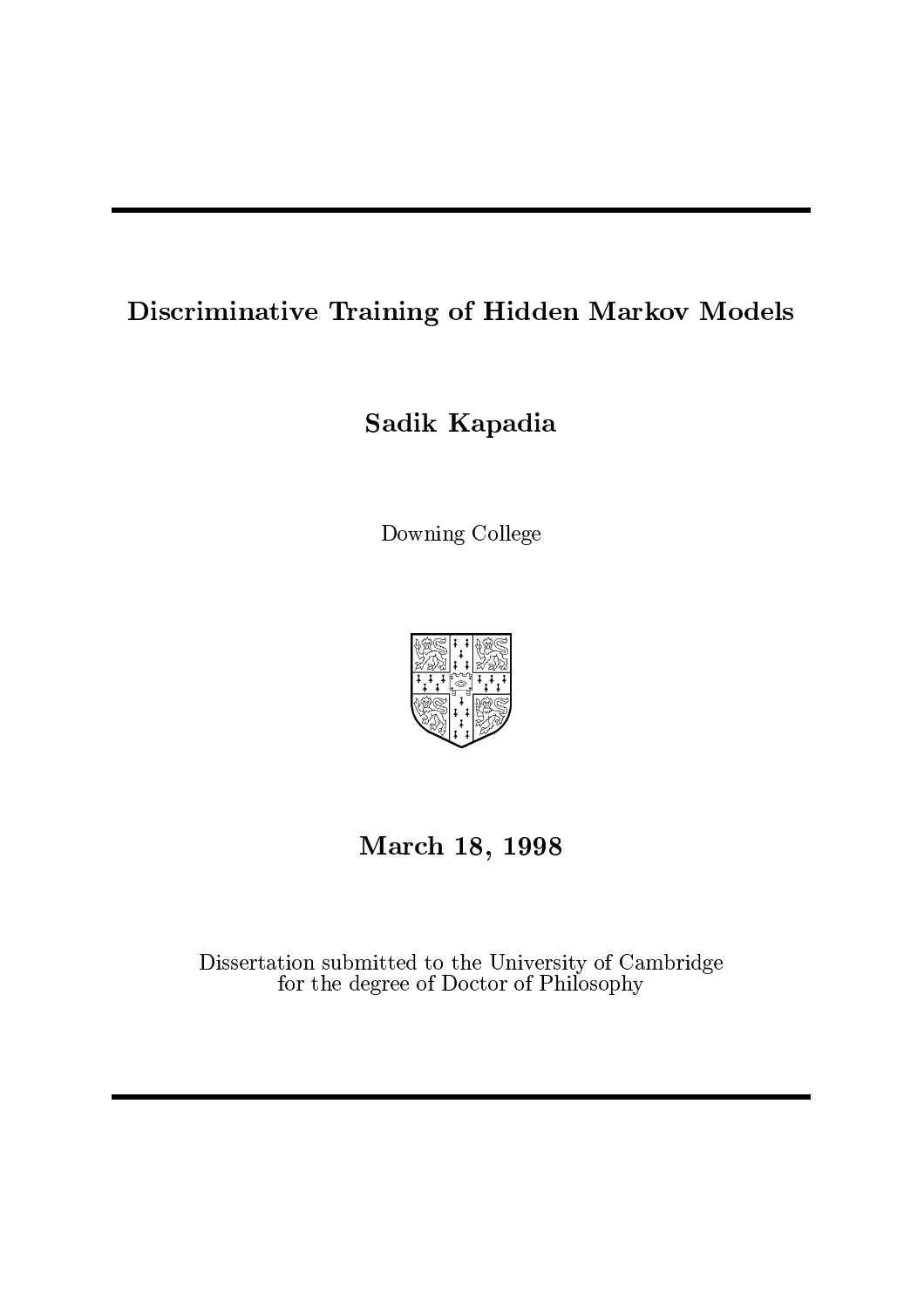# **Declaration**

This dissertation is the result of my own work and includes nothing which is the outcome of work done in collaboration, except where stated. It has not been submitted in whole or part for a degree at any other university.

The length of this thesis including footnotes and appendices does not exceed 25000 words.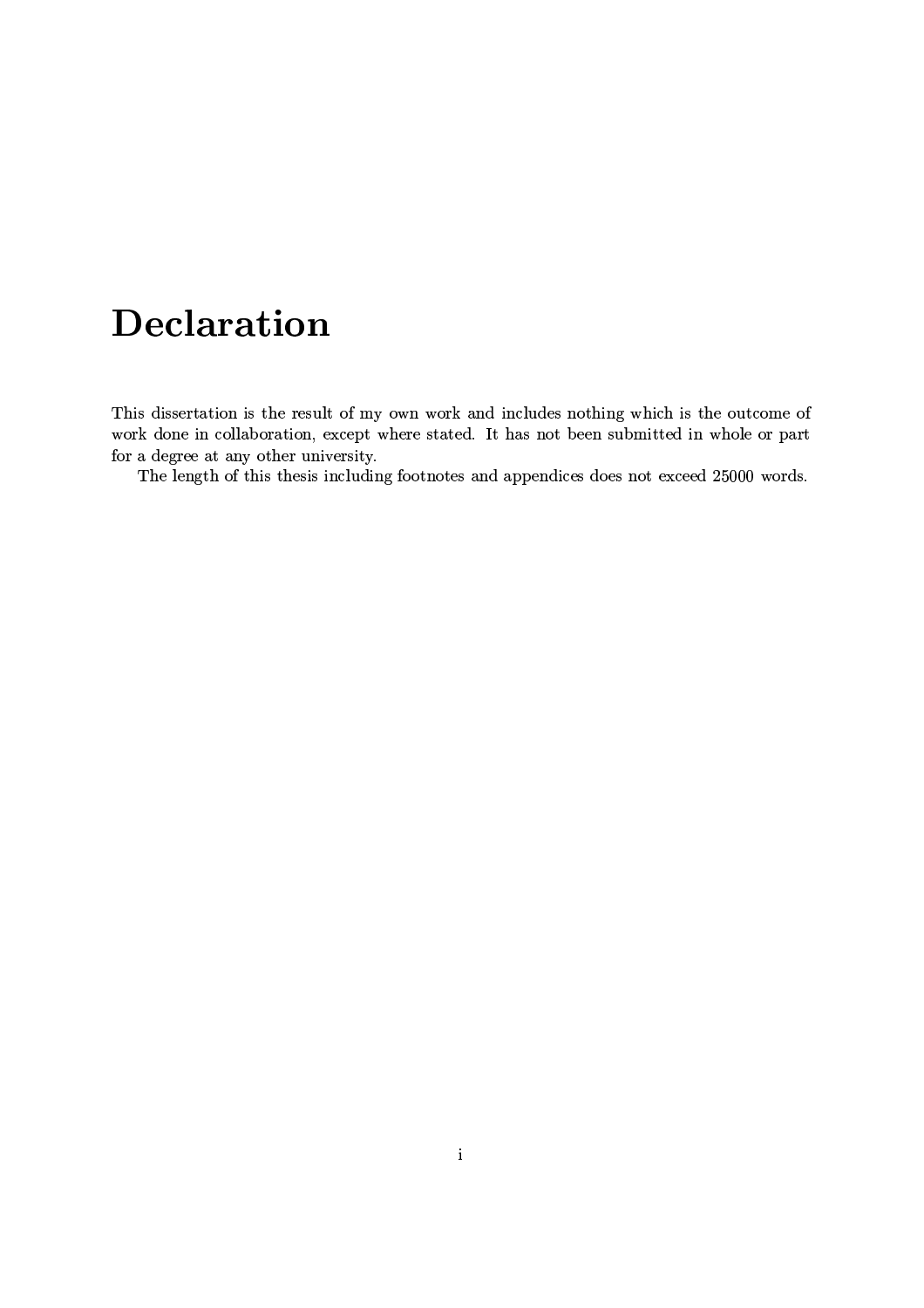# and the contract of the contract of the contract of the contract of the contract of the contract of the contract of the contract of the contract of the contract of the contract of the contract of the contract of the contra

| Declaration<br>i<br>Abstract<br>vi<br>Abbreviations<br>vii |                            |                                  |    |  |                         |  |                              |  |  |
|------------------------------------------------------------|----------------------------|----------------------------------|----|--|-------------------------|--|------------------------------|--|--|
|                                                            |                            |                                  |    |  | viii<br><b>Notation</b> |  |                              |  |  |
|                                                            |                            |                                  |    |  | $\mathbf{1}$            |  | Introduction<br>$\mathbf{1}$ |  |  |
| $\bf{2}$                                                   |                            | <b>Hidden Markov Models</b><br>4 |    |  |                         |  |                              |  |  |
|                                                            | 2.1                        | 4                                |    |  |                         |  |                              |  |  |
|                                                            | 2.2                        | 6                                |    |  |                         |  |                              |  |  |
|                                                            | 2.3<br>2.4                 | 7<br>$\overline{7}$              |    |  |                         |  |                              |  |  |
|                                                            | 2.5                        | 10                               |    |  |                         |  |                              |  |  |
|                                                            | 2.6                        | 18                               |    |  |                         |  |                              |  |  |
|                                                            |                            |                                  |    |  |                         |  |                              |  |  |
| 3                                                          | <b>Objective Functions</b> |                                  | 19 |  |                         |  |                              |  |  |
|                                                            | 3.1                        | -19                              |    |  |                         |  |                              |  |  |
|                                                            | 3.2                        | -24                              |    |  |                         |  |                              |  |  |
|                                                            | 3.3                        | 25                               |    |  |                         |  |                              |  |  |
|                                                            | 3.4                        |                                  |    |  |                         |  |                              |  |  |
|                                                            | 3.5                        |                                  |    |  |                         |  |                              |  |  |
|                                                            | 3.6                        |                                  |    |  |                         |  |                              |  |  |
| 4                                                          |                            | Optimisation<br>34               |    |  |                         |  |                              |  |  |
|                                                            | 4.1                        | -36                              |    |  |                         |  |                              |  |  |
|                                                            | 4.2                        | Derivatives<br>37                |    |  |                         |  |                              |  |  |
|                                                            | 4.3                        | -39                              |    |  |                         |  |                              |  |  |
|                                                            | 4.4                        | 39                               |    |  |                         |  |                              |  |  |
|                                                            | 4.5                        | 41                               |    |  |                         |  |                              |  |  |
|                                                            | 4.6                        | 43                               |    |  |                         |  |                              |  |  |
|                                                            | 4.7                        |                                  |    |  |                         |  |                              |  |  |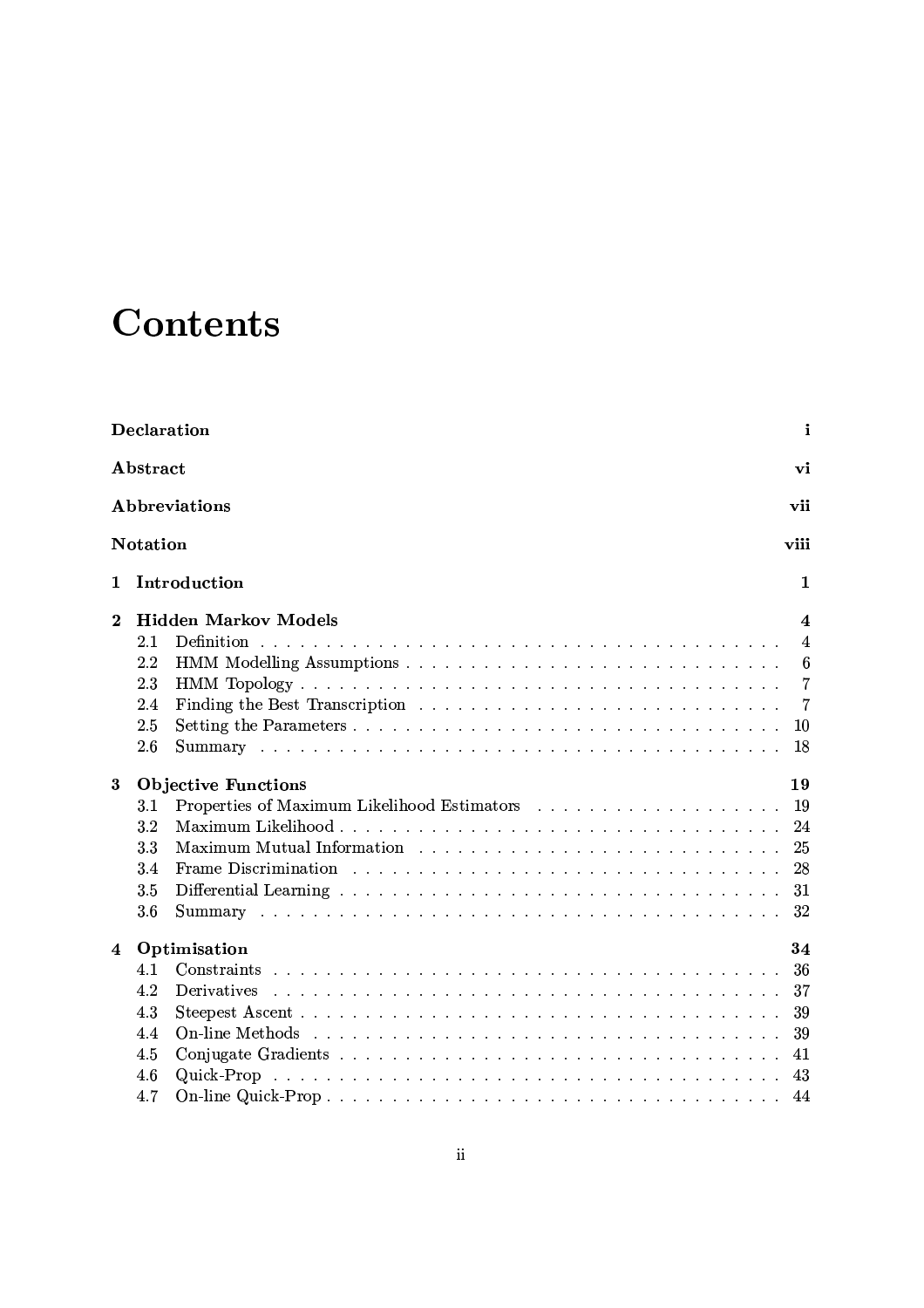### -

|             | 4.8 |                                                                                                                        |    |
|-------------|-----|------------------------------------------------------------------------------------------------------------------------|----|
|             | 4.9 |                                                                                                                        |    |
|             |     |                                                                                                                        |    |
|             |     |                                                                                                                        |    |
|             |     |                                                                                                                        |    |
|             |     | 4.10.3 Interval Refinement $\dots \dots \dots \dots \dots \dots \dots \dots \dots \dots \dots \dots \dots \dots \dots$ |    |
|             |     |                                                                                                                        |    |
| $\bf{5}$    |     | <b>Previous Literature</b>                                                                                             | 53 |
|             | 5.1 |                                                                                                                        |    |
|             | 5.2 |                                                                                                                        |    |
|             | 5.3 |                                                                                                                        |    |
| 6           |     | <b>ISOLET Experiments</b>                                                                                              | 57 |
|             | 6.1 |                                                                                                                        |    |
|             | 6.2 |                                                                                                                        |    |
|             | 6.3 |                                                                                                                        |    |
|             | 6.4 |                                                                                                                        |    |
|             | 6.5 |                                                                                                                        |    |
|             | 6.6 |                                                                                                                        |    |
|             | 6.7 |                                                                                                                        |    |
| $\mathbf 7$ |     | <b>CONNEX E-set Experiments</b>                                                                                        | 75 |
|             | 7.1 |                                                                                                                        |    |
|             | 7.2 |                                                                                                                        |    |
|             | 7.3 |                                                                                                                        |    |
|             | 7.4 |                                                                                                                        |    |
| 8           |     | Conclusions                                                                                                            | 78 |
|             | 8.1 |                                                                                                                        |    |
|             | 8.2 | Future Work (Allergia Allergia Allergia Allergia Allergia Allergia Allergia Allergia Allergia Allergia Allergi         |    |

 $\,$ iii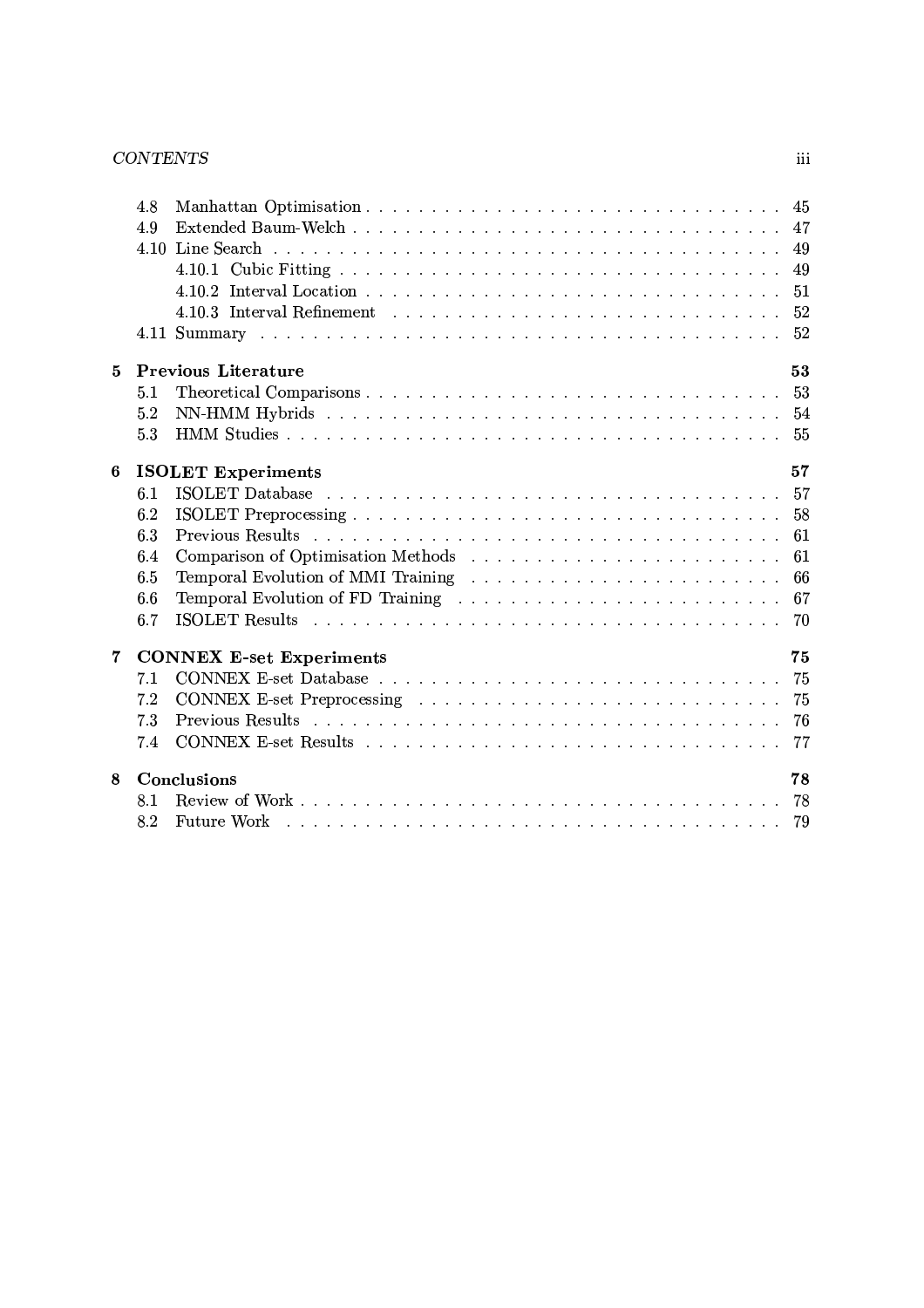# -

| 1.1  |                                                                                      |    |
|------|--------------------------------------------------------------------------------------|----|
| 2.1  |                                                                                      | 8  |
| 2.2  |                                                                                      | -9 |
| 2.3  |                                                                                      | 10 |
| 4.1  |                                                                                      | 35 |
| 4.2  |                                                                                      | 40 |
| 4.3  | Convergence of stochastic approximation on a regular maximum                         | 41 |
| 4.4  |                                                                                      | 43 |
| 4.5  |                                                                                      |    |
| 6.1  |                                                                                      |    |
| 6.2  | Word entropy v. epoch during MMI training for different algorithms 62                |    |
| 6.3  | Word accuracy v. epoch during MMI training for different algorithms $\dots \dots$    | 63 |
| 6.4  | Frame entropy v. epoch during FD training for different algorithms $\dots \dots$     | 64 |
| 6.5  | Frame accuracy v. epoch during FD training for different algorithms                  | 64 |
| 6.6  | Log probability v. epoch during ML training for different algorithms $\ldots \ldots$ | 65 |
| 6.7  | Word accuracy v. epoch during ML training for different algorithms                   | 66 |
| 6.8  | Temporal evolution of word accuracy during MMI training                              | 67 |
| 6.9  | Temporal evolution of word entropy during MMI training                               | 68 |
| 6.10 | Temporal evolution of log probability during MMI training                            | 68 |
| 6.11 | Temporal evolution of frame accuracy during MMI training                             | 69 |
|      | 6.12 Temporal evolution of frame entropy during MMI training                         | 69 |
|      | 6.13 Temporal evolution of word accuracy during FD training 70                       |    |
|      | 6.14 Temporal evolution of word entropy during FD training                           | 71 |
|      | 6.15 Temporal evolution of log probability during FD training 71                     |    |
|      | 6.16 Temporal evolution of frame accuracy during FD training 72                      |    |
|      | 6.17 Temporal evolution of frame entropy during FD training 72                       |    |
| 7.1  |                                                                                      |    |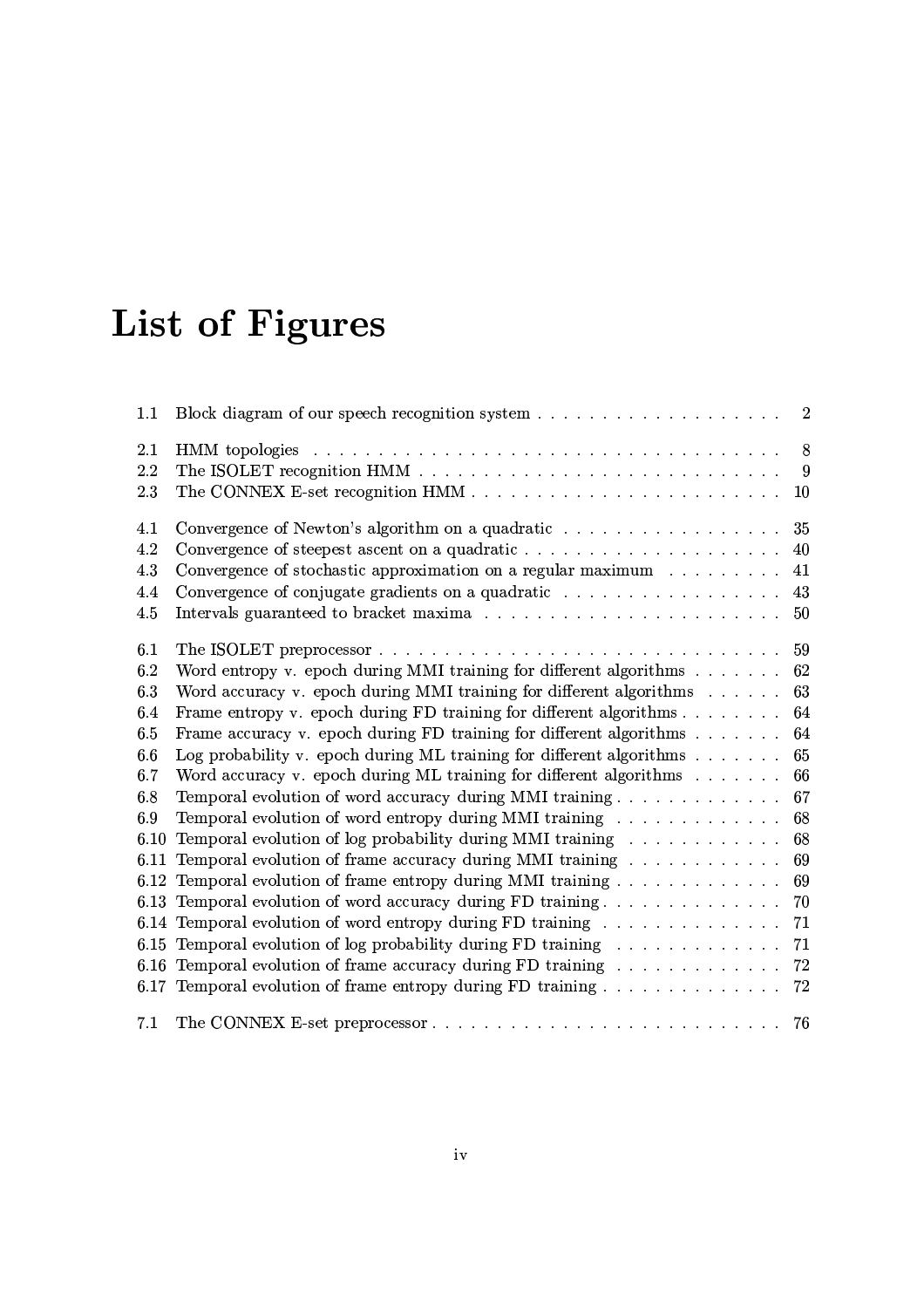# **List of Tables**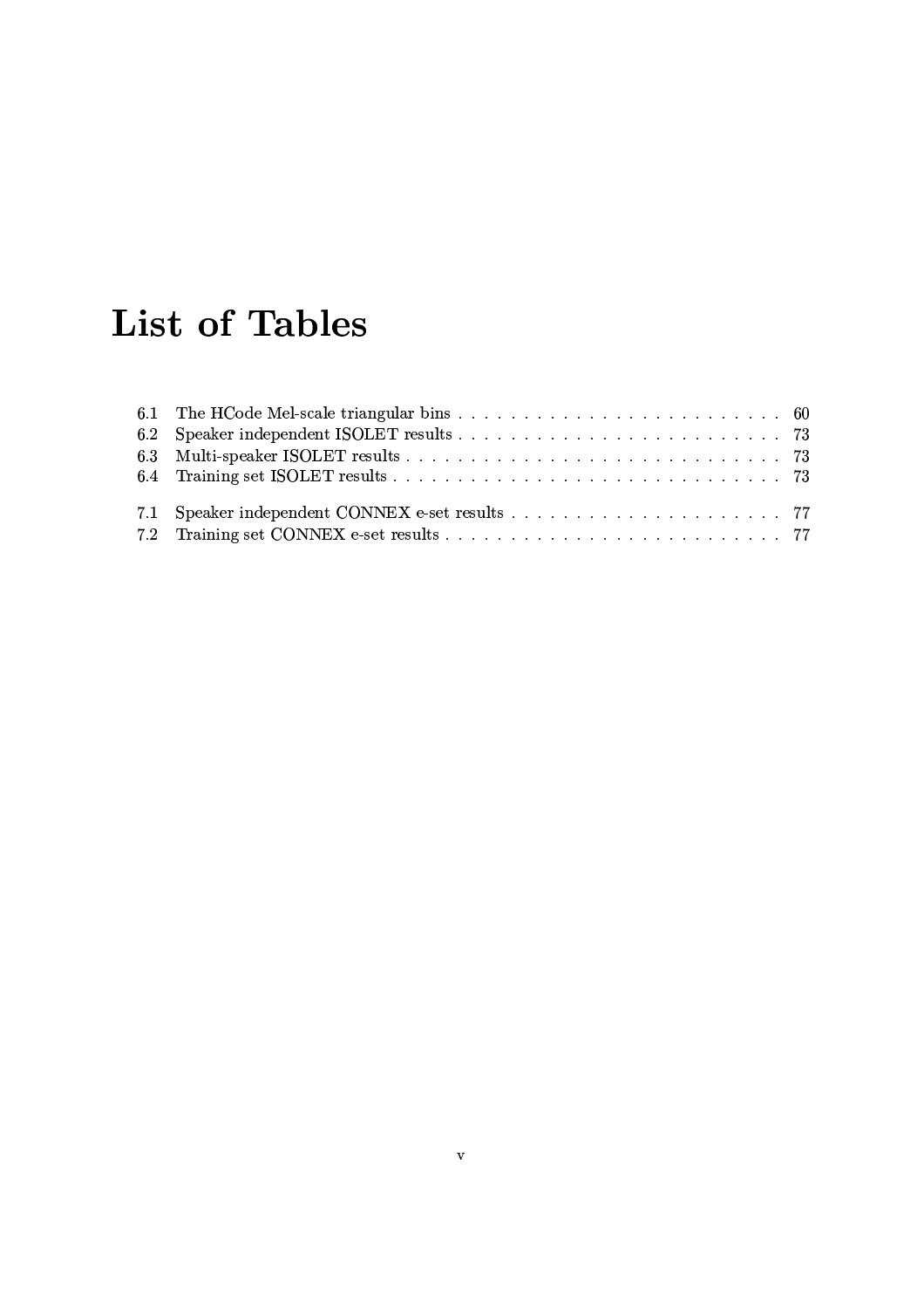## Abstract

Most modern speech recognition systems are based on hidden Markov models. Yet despite their widespread use many of their properties are not well understood. This work aims to increase our understanding about the training of hidden Markov models for classification.

We first examine the question of what is the best measure of hidden Markov model fitness. Our research shows us that the principle that motivated many of the previous studies, the incorrect-model sub-optimality of maximum likelihood, is wrong. We further show that the identity of the best hidden Markov model fitness measure or objective function depends on two outside factors, the model flexibility and the size of the training set. These factors control the point at which training set performance or test set generalisation become the limiting factors. We conjecture that the major effect controlling test set generalisation is the confusion environment in which the state probability density functions are trained. Based on this idea we introduce a new class of hidden Markov model, the frame discriminative hidden Markov model. We focus on zero memory frame discriminative hidden Markov models, these having the same generalisation ability as maximum likelihood hidden Markov models but better training set performance.

We also study the optimisation of the frame discrimination objective function. A comparison of traditional learning techniques with modern machine learning ones shows that the machine learning ones are considerably faster. We also show that it is possible to increase the speed of learning by incorporating extra knowledge about the hessian structure of the fitness surface. Taking these ideas together we obtain a general purpose and reasonably fast training algorithm, on-line Manhattan quick-prop.

We then apply our zero memory frame discriminative objective function and on-line quickprop to two alphabet recognition tasks. The experimental results provide an empirical verification of the training set/test set performance of frame discriminative training. The results also show that compared to maximum likelihood hidden Markov models, we can produce considerable reductions in model size with frame discriminative hidden Markov models while maintaining the same accuracy.

Lastly we present some ideas for future work.

Keywords: speech recognition, CONNEX, ISOLET, e-set, alphabet, speech recognition, hidden Markov model, maximum likelihood, discriminative training, classification figure of merit, maximum mutual information, frame discrimination, Baum-Welch, optimisation, steepest ascent, conjugate gradients, Newton's algorithm, Manhattan learning, quick-prop.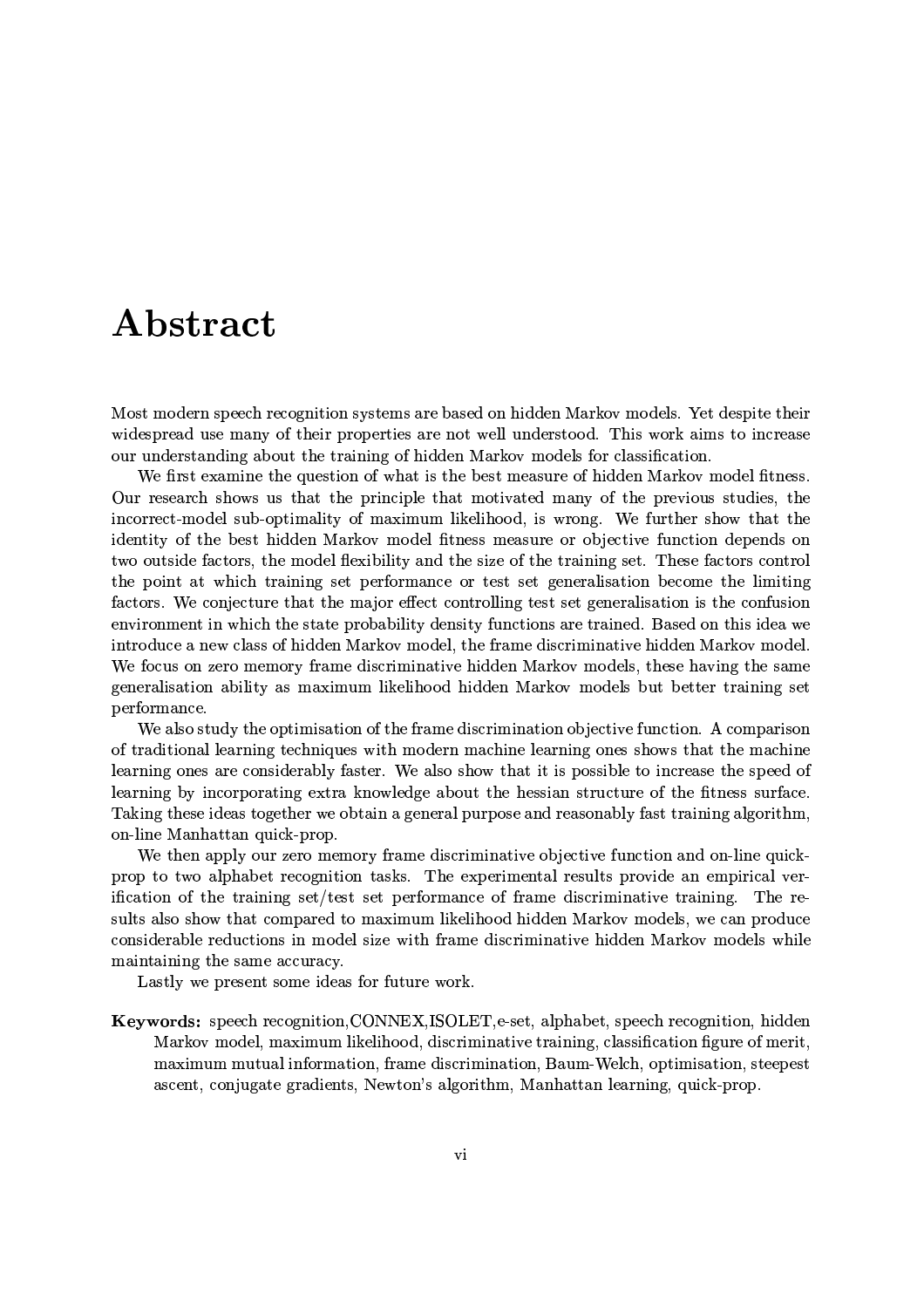# Abbreviations

CFM Classification figure of merit. FD Frame discrimination. **HMM** Hidden Markov model. LVQ Learning vector quantisation. ML Maximum likelihood. **MMI** Maximum mutual information. MMSE Minimum mean square error. NN Neural network. PDF Probability density function.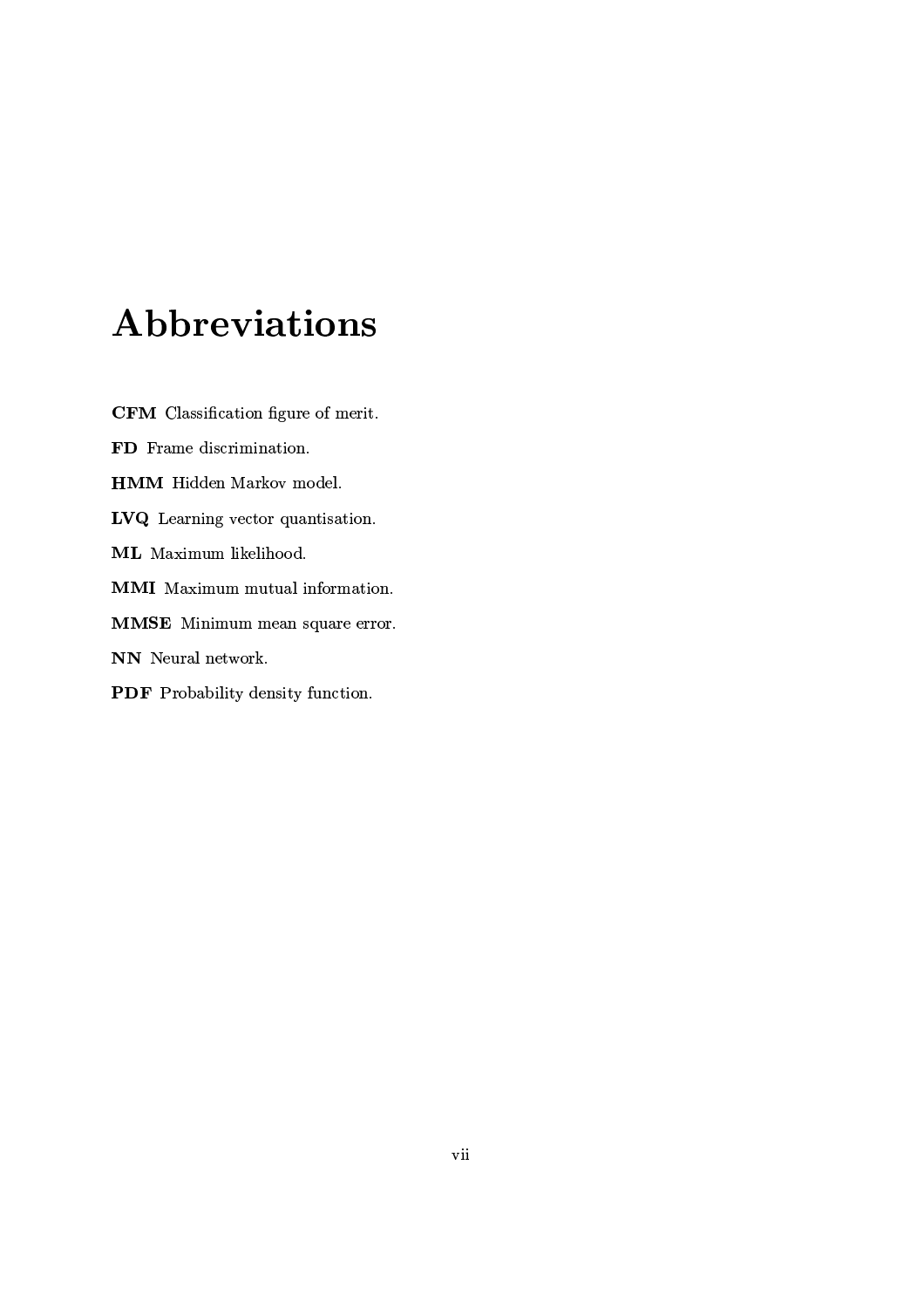# **Notation**

- $I$  represents an identity matrix.
- $[v]_i$  is element i of vector v.
- $[m]_{i,j}$  is element  $(i,j)$  of matrix m.
- $v^T$  is the transpose of vector/matrix v.
- $\mathcal{E}(x)$  represents the expected value of x.
- $Cov(x)$  represents the variance of x.
- $Cov(x, y)$  represents the covariance of x and y.
- $F$  represents a generic objective function.
- $\lambda, \overline{\lambda}, \lambda_0, \ldots, \lambda_k$  each represents different HMM parameter vectors.
- *n* is the size of vectors  $\lambda$ ,  $\overline{\lambda}$  and  $\lambda_0, \ldots, \lambda_k$ .
- $\frac{\partial F}{\partial \lambda}$  an *n* by 1 column vector of first derivatives of *F*.
- $\frac{\partial^2 F}{\partial \lambda^2}$  a *n* by *n* hessian matrix of *F*.
- $U$  the number of training utterances.
- $w(u)$  depending on the context, either the transcription or the synthesised HMM for the  $u<sup>th</sup>$ training utterance. Figure 2.1 illustrates a synthesised training HMM.
- $O$  represents the complete set of  $U$  preprocessed training utterances.
- $O(u)$  are the parameterised speech frames in the  $u<sup>th</sup>$  training utterance.
- $O(u)_t$  the speech frame occurring at time t in the  $u^{\text{th}}$  training utterance.
- $T(u)$  is the number of frames in the  $u^{\text{th}}$  training utterance.
- $R$  represents the task's recognition HMM. Figure 2.3 and 2.2 illustrates the recognition HMMs used in this dissertation.
- $N$  is the total number of HMM states.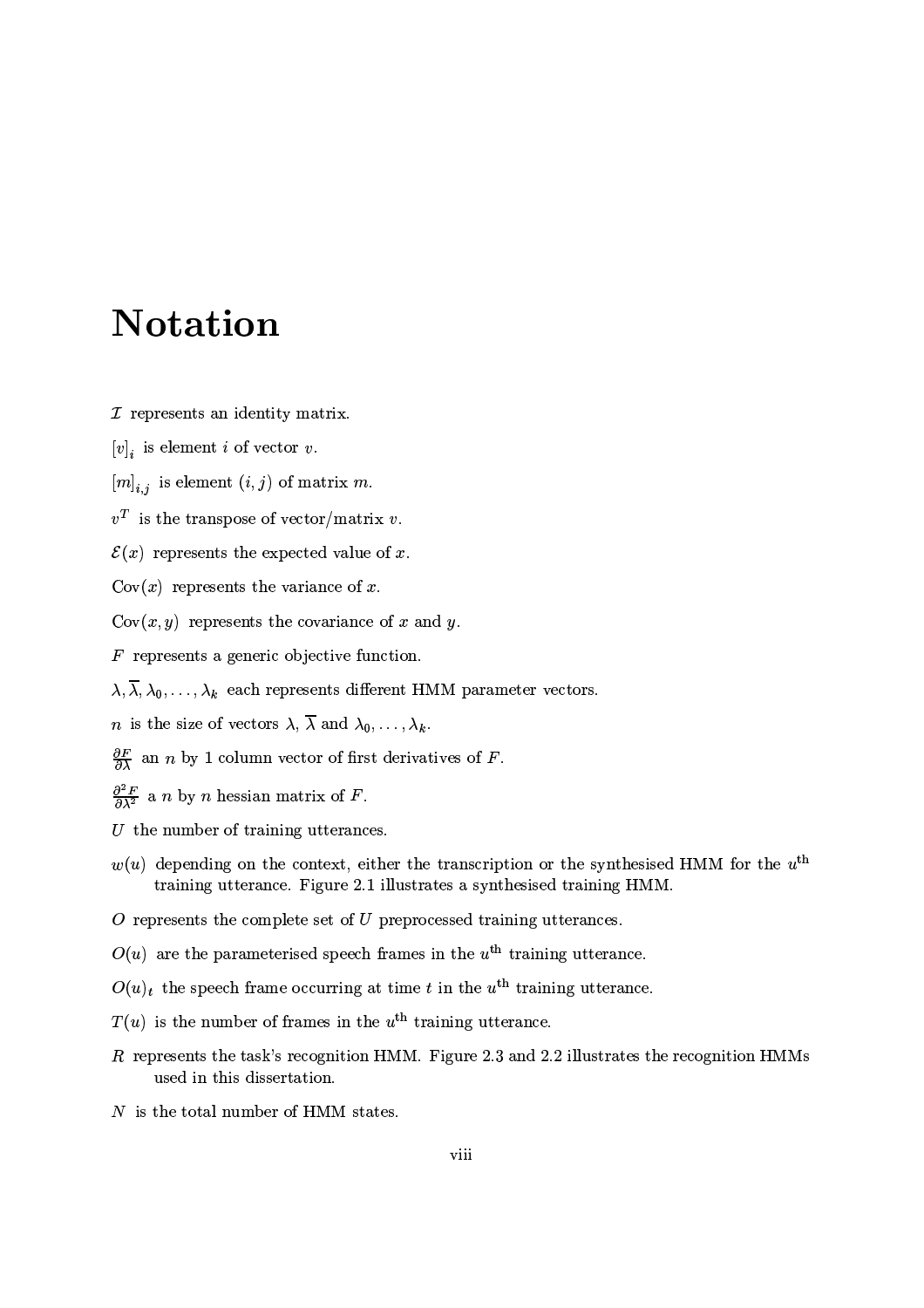### $NOTATION$

- $q_i$  represents state i.
- $s \in w$  indicates that s ranges over all possible full state paths in the synthesised HMM w.
- $m \in w$  indicates that m ranges over all possible full speech frame/gaussian pairings in the synthesised HMM  $w$ .
- $s(m, t)$  indexes the speech frame/gaussian pairings m and returns the state at time t. By construction  $s(m, 0)$  is the start state for associated HMM.
- $s_t$  the state at time t.
- $g(m, t)$  indexes the speech frame/gaussian pairings m and returns the gaussian at time t.
- $g_t$  the gaussian at time t.
- $a_{i,j}$  the transition probability of moving from state i to state j.
- $K$  represents the number of gaussians associated with each emitting state.
- $m_{i,k}$  represents the mean of gaussian k in state i.
- $C_{i,k}$  represents the covariance matrix of gaussian k in state i.
- $w_{i,k}$  represents the weight for gaussian k in state i.
- $P^*(A|B)$  the true probability of event A given B. B is either an event or HMM.
- $P_{\lambda}(A|B)$  the estimated probability of the event A given B. B is either an event or HMM.  $\lambda$  is the estimator's parameter vector.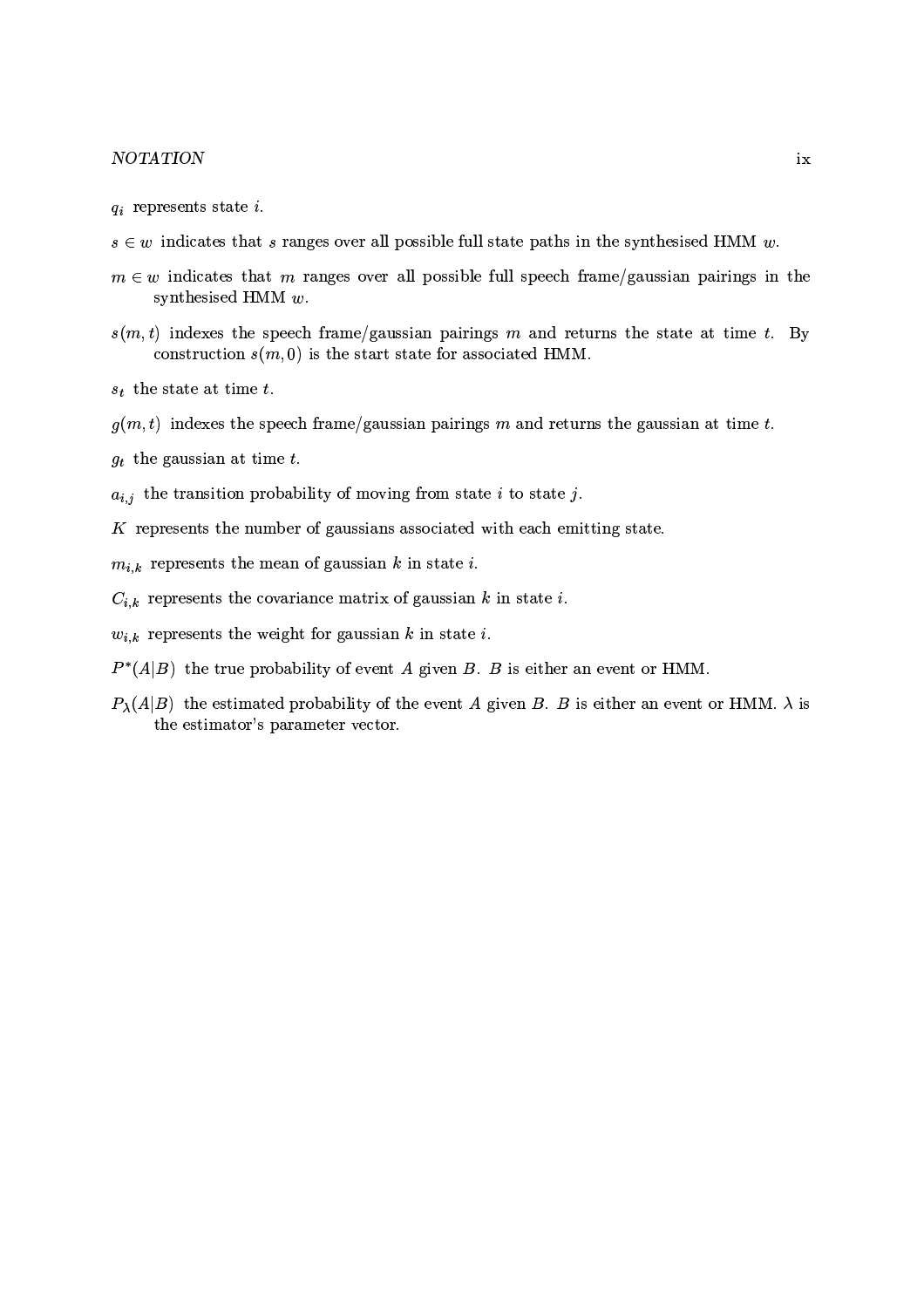## Chapter 1

## Introduction

The 1990's has seen an explosion of interest in automatic speech transcription. This explosion has many causes including:

- 1. The availability of cheaper and faster processors.
- 2. Increased use of computers by the untrained public.
- 3. Growth of the voice carrying telecommunications network.

The resulting increase in research has led to steady improvements in transcription accuracy [49, 82]. But compared to humans, current recognisers are still fragile and inaccurate.

The ease with which humans can decode speech is deceptive. There are many causes of variability in speech which makes decoding a hard process for computers. The mapping between acoustic signal and transcription is many to many. This non-determinism is due to many factors including:

- 1. The anatomical build of the speaker. For instance, men have lower fundamental frequencies than women.
- 2. Dialect differences due to different social and economic backgrounds.
- 3. Differences in speaking rate.
- 4. Intonation changes.
- 5. Alternations in loudness.
- 6. Grammatical and semantic context of the word.
- 7. Background sounds.
- 8. Reverberation.
- 9. Electronic noise during recording.
- 10. Homo-phones and word boundary ambiguity.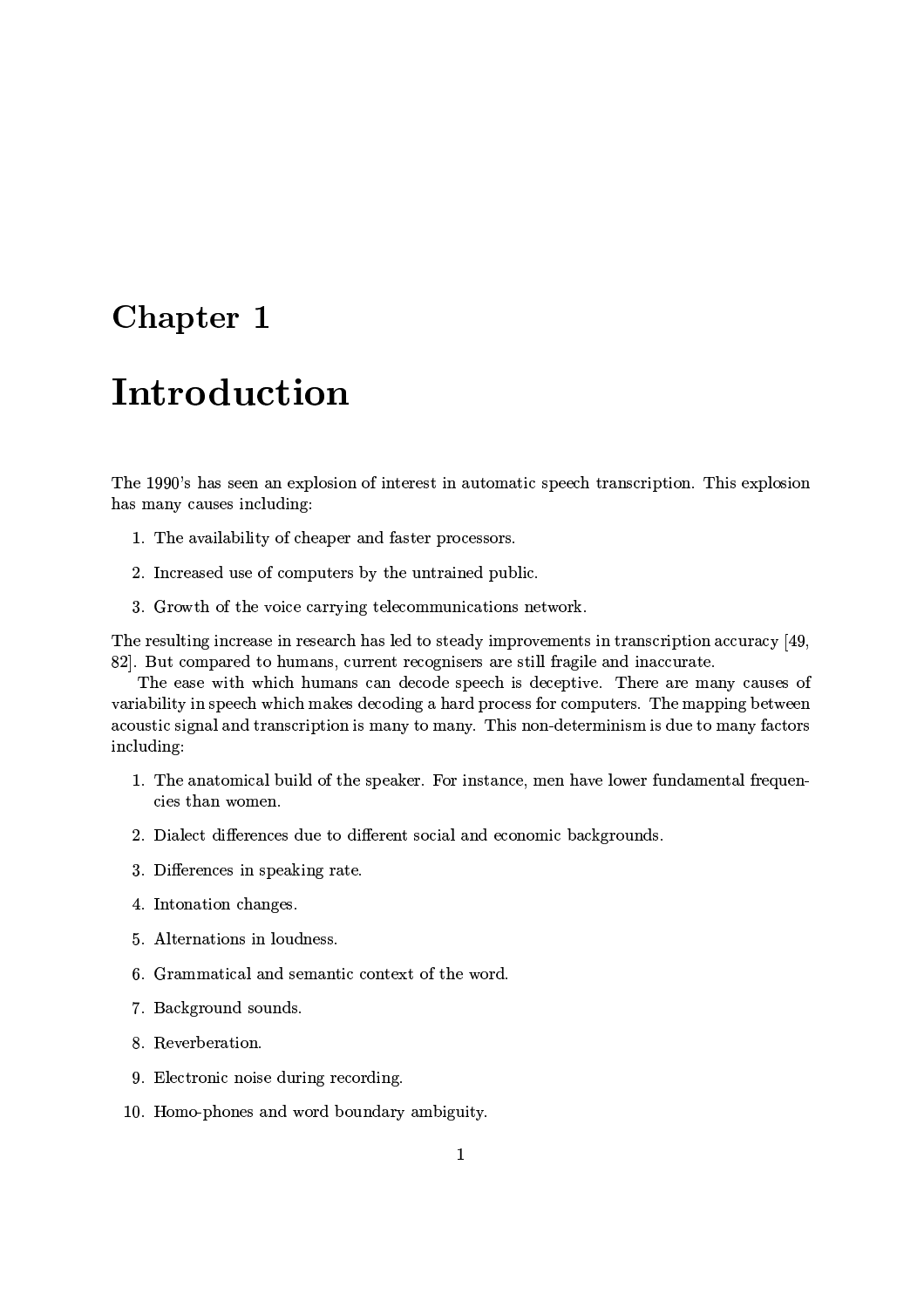

Figure 1.1: Block diagram of our speech recognition system

Given this difficulty it is surprising that the "best" transcription systems to date use a very simple model - a hidden Markov model (HMM).

Figure 1 illustrates the structure of a typical HMM recogniser including the one used in this thesis. It can be broken down into four main components.

The acoustic preprocessor this black-box aims to transform the incoming speech into a form which can be modelled accurately. It also aims to reduce the data rate of the signal and so reduce the computational complexity of the rest of the recognition system. The ideal preprocessor would be able to produce speech frames which contain as much information about the corresponding transcription as does the original waveform.

In theory, given a large amount of training data and a flexible classifier we could model the speech waveform directly and so discard the preprocessor. In practice, the complexity of the classifier is limited by the amount of training data we have  $[28, 54, 55, 79]$  and so a good preprocessor is essential. We used standard preprocessors, designed by utilising knowledge about which features of the speech waveform are important for recognition.

There was no attempt made during this dissertation, to improve on these preprocessors. Sections 6.2 and 7.2 describe them in detail.

- The acoustic model this black-box categories speech segments. Knowledge is encoded in a model that is known as a HMM. It is described in detail in chapter 2. This work aims to improve this component.
- The language model this module imposes grammatical constraints on the transcriptions that are produced by the recogniser. By eliminating impossible transcriptions or downweighting unlikely transcriptions, the performance of the recogniser can be significantly boosted [24, 45]. This component is discussed in chapter 2.
- The classifier this process integrates input from the above components and outputs the best matching transcription. See chapter 2 for more detail.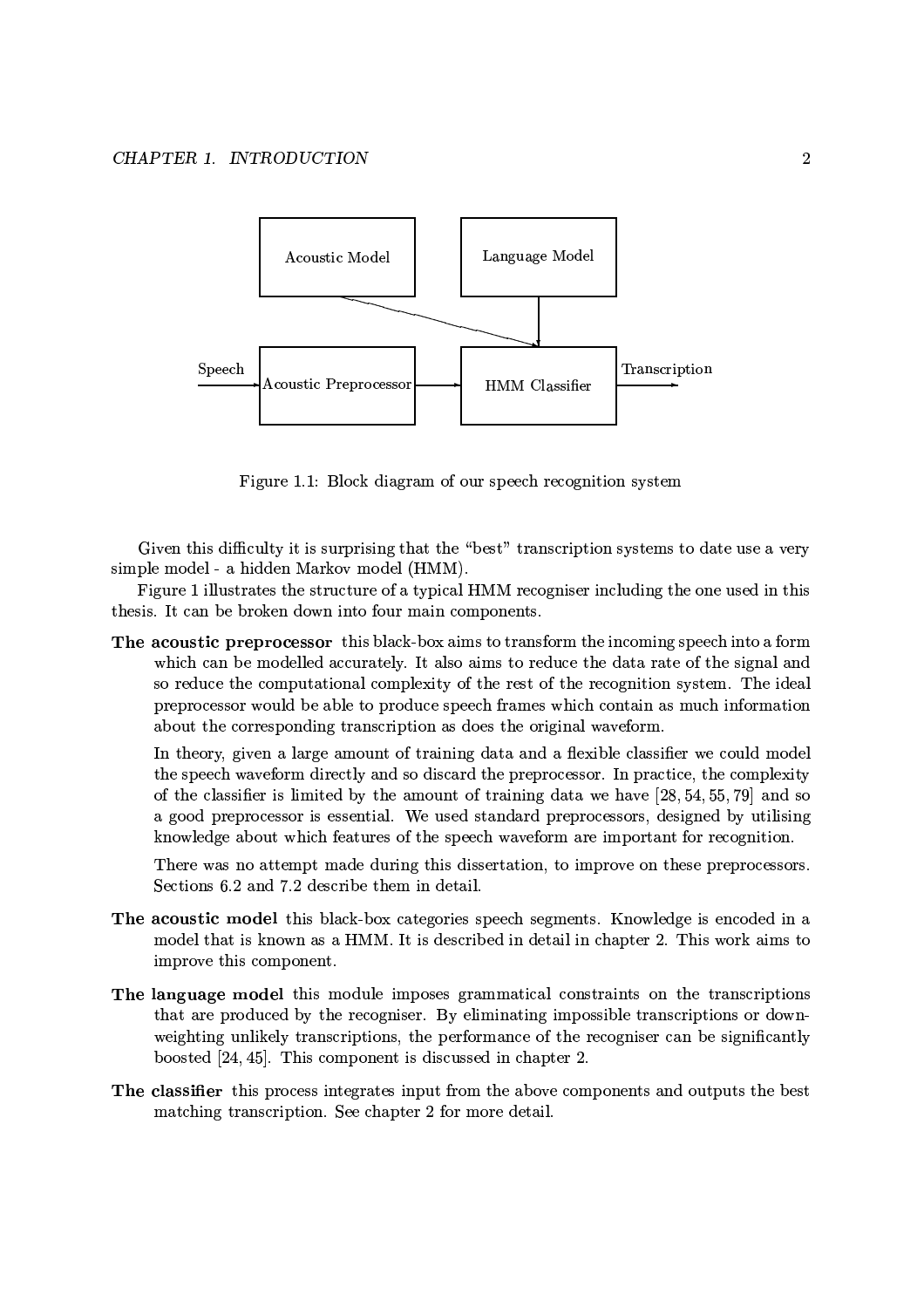### CHAPTER 1. INTRODUCTION

Before a HMM can be used, its parameters must be determined. This process is commonly known as training. It requires three elements.

- 1. A training database consisting of speech recordings and their associated transcriptions.
- 2. An objective function, which together with the training database can be used to measure the HMMs "fitness", and
- 3. an optimisation procedure which can be used to maximise our objective function.

During training the optimisation procedure is used to search for a HMM parameter vector which has a high fitness. Thus the problem of determining the HMMs parameters is essentially an optimisation process.

In this thesis we shall limit our study to the training of the acoustic model. We assume the rest of the system is given and fixed. In particular, we shall investigate the nature of the objective function, and the methods used for its optimisation.

The standard HMM training process, Maximum Likelihood (ML) training, is described in chapter 2. In chapter 3 we study the properties of ML in some detail. In this chapter, we show that if the HMM is used as a classifier, some of what a ML HMM learns is irrelevant and in fact is no better than noise. In essence a ML HMM makes suboptimal use of it's "regressional flexibility". Also in chapter 3 we shall describe some alternative objective functions, Maximum Mutual Information (MMI) and Frame Discrimination (FD). Compared to ML, MMI and FD make better use of the HMMs "regressional flexibility".

In chapter 4 we present a number of optimisation algorithms that are suitable for use with both MMI and FD. Then chapter 5 compares and contrasts our objective functions against other alternatives to ML that have previously been suggested. We show that many of these alternatives are theoretically suboptimal. Chapters 6 and 7 presents experimental results on two standard speech tasks. These experiments show, that in every case where comparisons were attempted, MMI and FD are better than ML. And in addition, in the vast majority of cases FD HMMs performed better than MMI HMMs. Finally chapter 8 concludes this study by summarising what we have discovered, as well as suggesting avenues for further study.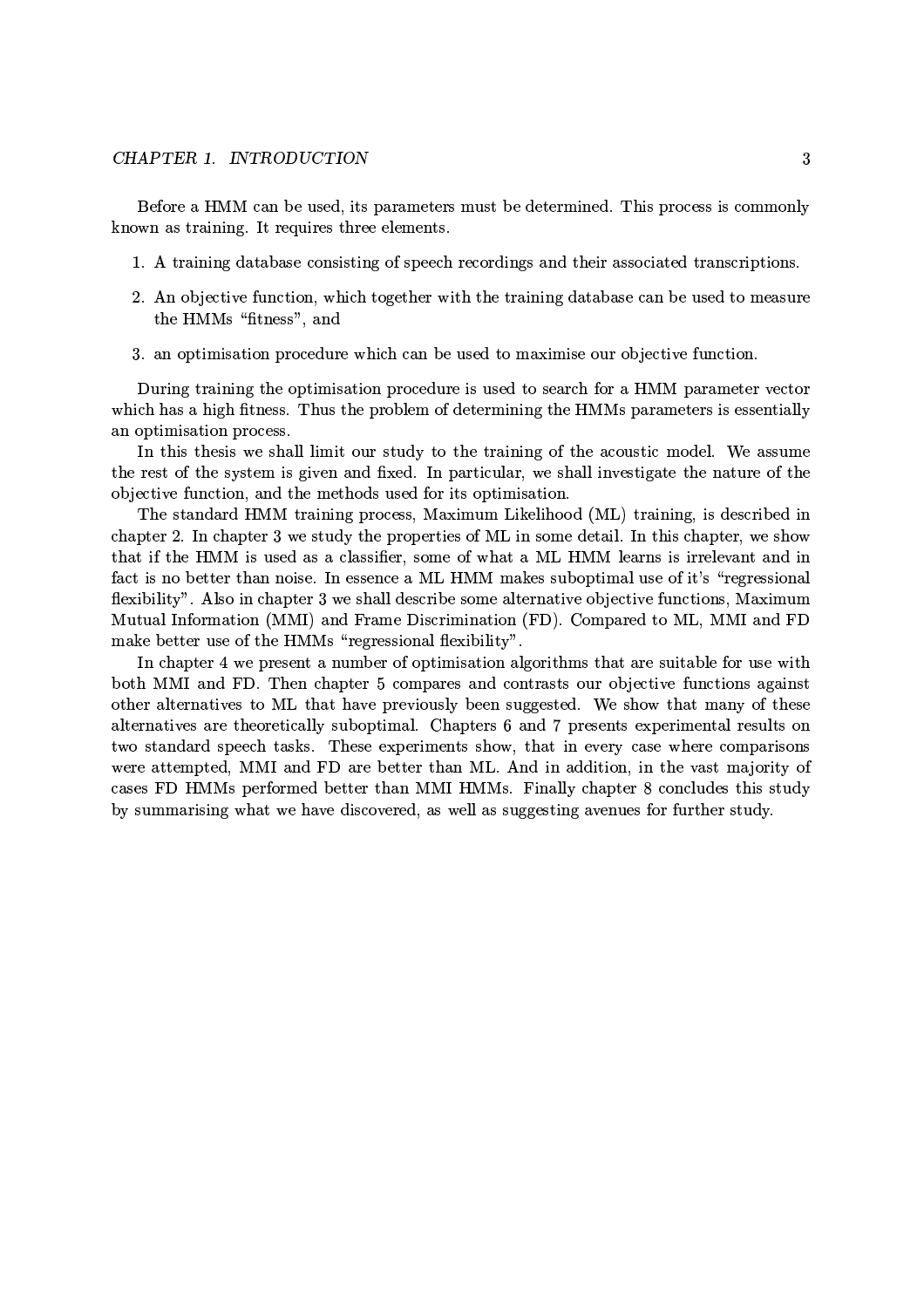## Chapter 2

# **Hidden Markov Models**

The speech recognition system used in this thesis combines the acoustic and language knowledge sources into one structure  $-$  a HMM. This chapter describes the type of HMM that we used.

#### $2.1$ Definition

As its name suggests a component part of a HMM is a Markov chain. Markov chains consist of a set of states and a set of transition probabilities. In our system two states are distinguished, the start and end state. All full paths begin in the start state and finish in the end state. The other states are collectively known as the emitting states. Each is associated with a probability density function (PDF). In our case, a mixture of multivariate gaussian distributions.

The popular name hidden Markov model concisely describes the nature of the generating process. We usually see only the output of the PDFs, the corresponding state sequence is hidden. A HMM is a simple (but admittedly not very accurate) model of the speech generation process. We can associate each state with one configuration of the vocal tract. In each state the associated PDF determines the probability that a particular segment of speech signal is produced. The motion of the vocal tract is modelled by the interstate transition probabilities. A complete state path represents a sequence of vocal tract configurations, and by implication a transcription. With this model we can give a figure to the probability that a sequence of parameterised speech vectors came from a particular series of words.

The following have to be specified in order to define a HMM.

- 1. The number of states  $N$ . With no loss of generality the starting state will be numbered 1 and the ending state  $N$ .
- 2. The set of transition probabilities  $a_{i,j}$ . Where  $a_{i,j}$  represents the probability of moving from state  $i$  to state  $j$ .
- 3. The mean vectors  $m_{i,k}$ . Where  $m_{i,k}$  represents the mean of gaussian k in state i.
- 4. The covariance matrices  $C_{i,k}$ . Where  $C_{i,k}$  represents the covariance matrix of gaussian k in state i.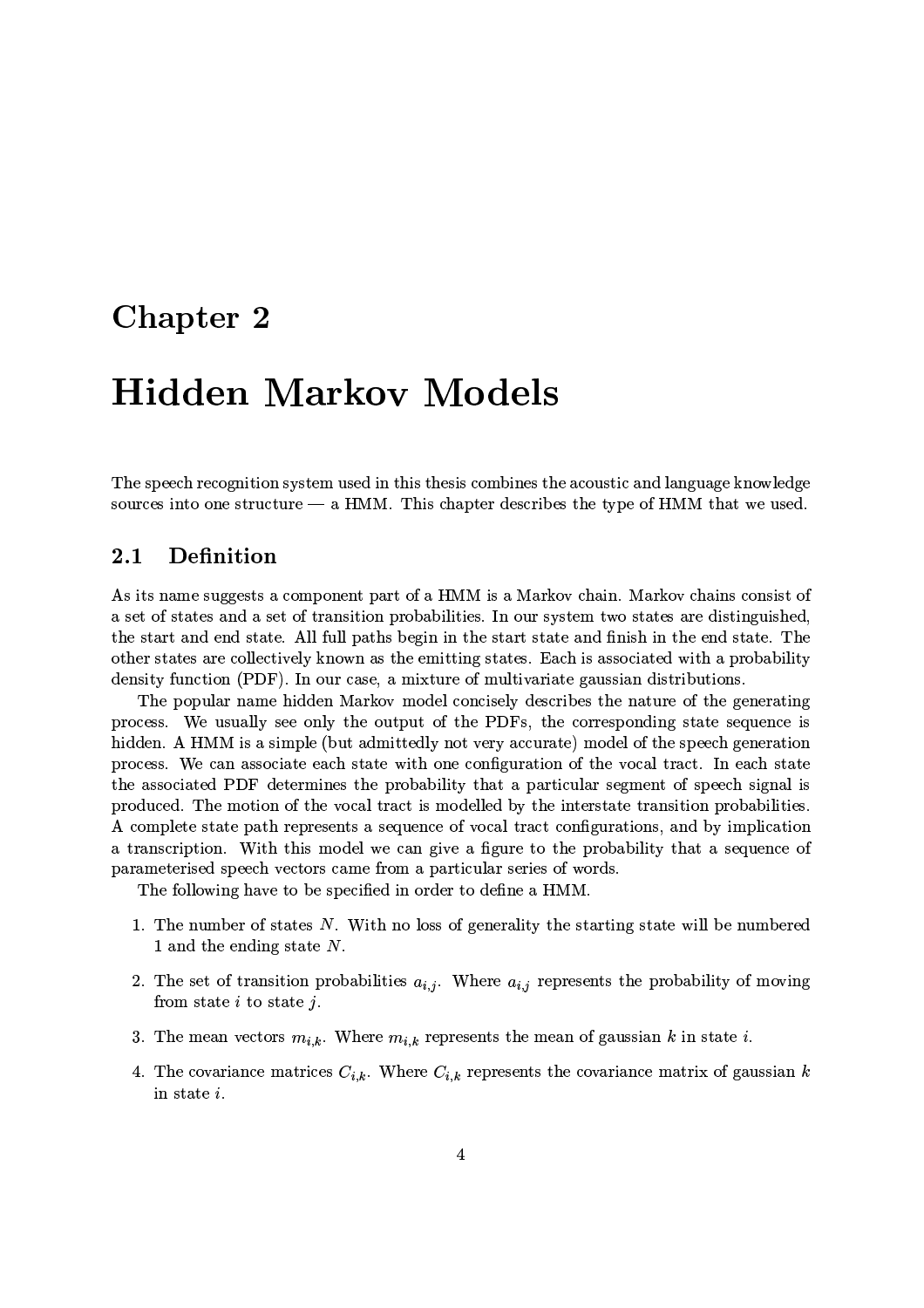### CHAPTER 2. HIDDEN MARKOV MODELS

5. The mixing proportions  $w_{i,k}$ . Where  $w_{i,k}$  represents the weight for gaussian k in state i. By definition these quantities satisfy the following constraints

$$
a_{i,j} \ge 0 \quad i,j=1,\ldots,N \tag{2.1}
$$

$$
\sum_{i=1}^{N} a_{i,j} = 1 \quad i = 1, ..., N \tag{2.2}
$$

$$
w_{i,k} \ge 0 \quad i = 2, ..., N-1, k = 1, ..., K
$$
 (2.3)

$$
\sum_{k=1}^{N} w_{i,k} = 1 \quad i = 2, \dots, N-1 \tag{2.4}
$$

$$
x^{T}C_{i,k}x > 0 \quad \forall x \neq 0, i = 2, ..., N - 1, k = 1, ..., K
$$
 (2.5)

where  $K$  is the number of gaussians associated with each state, and  $v^T$  is the transpose of vector/matrix v.

The joint probability of a state sequence  $s_0, \ldots, s_{T(u)}, q_N$ , (where  $s_0 = 1$ ), and the  $u^{\text{th}}$ observation sequence  $O(u)$  is

$$
P_{\lambda}(s_0, \ldots, s_{T(u)}, q_N, O(u)) = P_{\lambda}(s_0, \ldots, s_{T(u)}, q_N)
$$
  

$$
P_{\lambda}(O(u)|s_0, \ldots, s_{T(u)}, q_N)
$$
 (2.6)

$$
= \left[ \prod_{t=0}^{T(u)-1} a_{s_t, s_{t+1}} \right] a_{s_{T(u)}, N} \left[ \prod_{t=1}^{T(u)} b_{s_t} (O(u)_t) \right]
$$
(2.7)

where,

$$
b_i(O(u)_t) = \sum_{k=1}^{K} w_{i,k} b_{i,k}(O(u)_t)
$$
\n(2.8)

$$
b_{i,k}(O(u)_t) = \frac{\exp^{-\frac{1}{2}(O(u)_t - m_{i,k})^T C_{i,k}^{-1}(O(u)_t - m_{i,k})}}{(2\pi)^{\frac{n'}{2}} |C_{i,k}|^{\frac{1}{2}}}
$$
(2.9)

and.

 $s_t$  the state at time t.

 $q_i$  represents state *i*.

 $\lambda = \{a_{i,j}, m_{i,k}, c_{i,k}, w_{i,k}\}\$ is the HMM parameter vector.

 $O(u)_t$  is the speech frame occurring at time  $t$  in the  $u^{\text{th}}$  training utterance.

 $T(u)$  is the number of frames in the  $u^{\text{th}}$  training utterance.

 $n'$  is the dimension of the speech vector (and by definition the dimension of the means and covariances).

The observant reader will notice at this point that we have used the term probability when sometimes the quantities involved are probability densities. The writer feels this is justified in order to focus attention on other important aspects and to maintain notational compatibility with current literature. Rigorous derivations require a  $\delta O(u)_t$  term in 2.9. However these terms cancel in our classification statistic 2.11, leaving our classifier unchanged.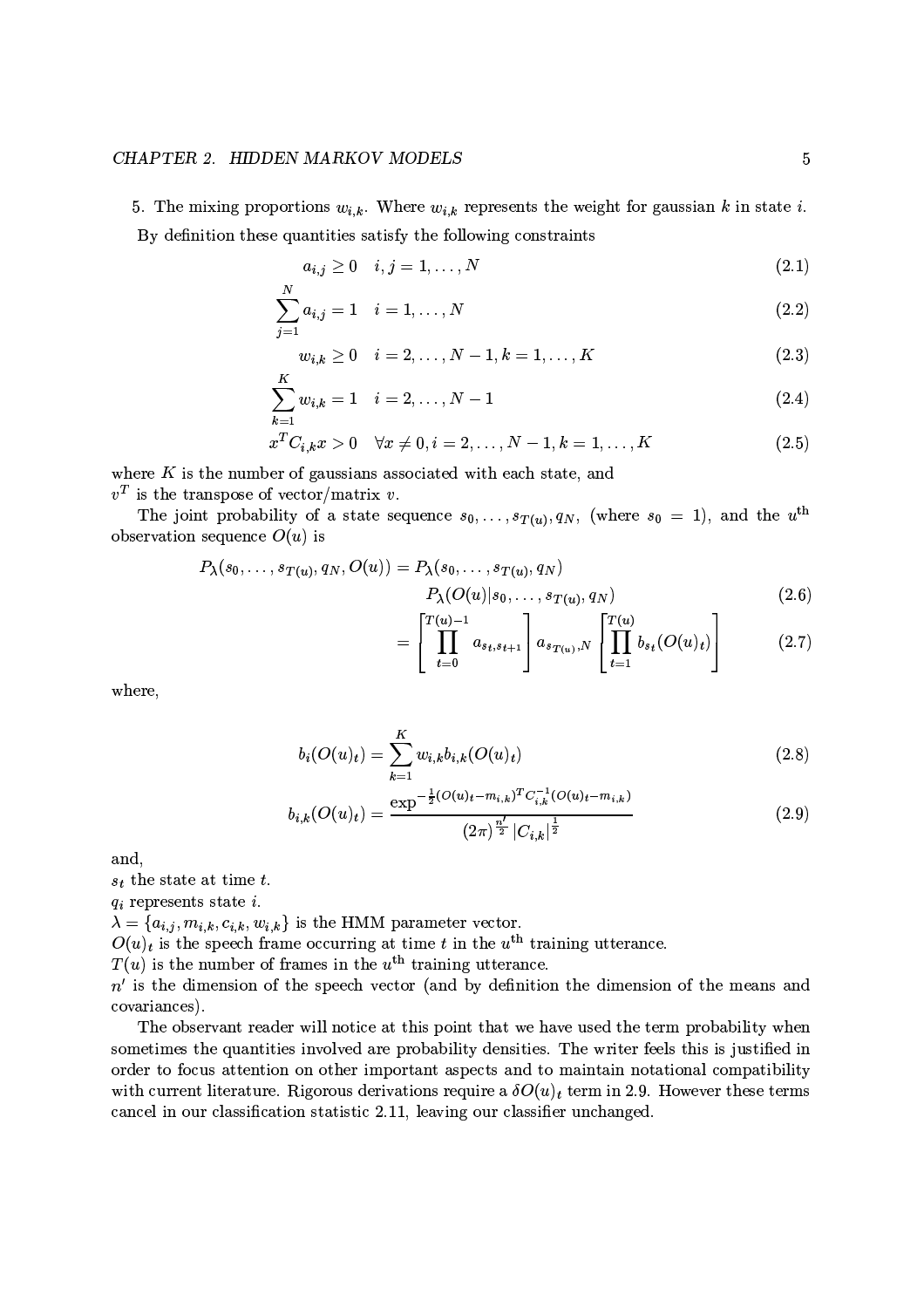#### $2.2$ **HMM Modelling Assumptions**

As can be seen our model is highly simplified. In particular it makes the following assumptions  $[10, 13]$ .

- 1. The probability of the next state is dependent only on the current state. In other words it is independent of the acoustic signal and most of the state sequence.
- 2. The acoustic signal is dependent only on the current state. However the addition of the delta and delta-delta elements (see sections 6.2 and 7.2), does provide local context dependency.
- 3. The acoustics are stationary in each state and can be modelled by a mixture of gaussians.

Although these assumptions are incorrect, they are made by many systems in order to reduce the number of parameters that have to be estimated. This is necessary because too many parameters lead to unreliable estimates when training data is limited. In addition reducing the number of parameters reduces the computational complexity.

This problem is so serious that additional parameter limiting heuristics are used by successful recognisers.

- 1. The PDF from distinct states in the Markov chain may be tied, i.e. share the same parameters [48, 82, 84]. Obviously, this is only useful when they represent similar acoustics.
- 2. The covariance matrix is assumed to be diagonal.
- 3. The number of gaussians can be varied to achieve the best balance between modelling flexibility and complexity.
- 4. Instead of having a separate HMM for each hypothesised transcription, most systems build them from building block HMMs. These are joined with a transition from the end of one model to the start of the next. Each building block represents a fundamental speech unit such as a word, syllable or phone. The smaller the inventory of fundamental speech units the lower the number of parameters.

The resulting embedded non-emitting states can be removed using the obvious Markov chain equivalences. To shorten the presentation we have assumed that this has been done. In an actual implementation it can sometimes be more efficient to leave these non-emitting states in place and adjust the system to compensate.

In this work results will be presented with different combinations of the above heuristics. In order to build an effective HMM system we must make a number of choices. For descriptive purposes we shall decompose these choices into the following

- 1. What topology should we give our HMMs?
- 2. How do we efficiently find the best matching HMM?
- 3. How do we set the HMM parameters  $\lambda = \{a_{i,j}, m_{i,k}, c_{i,k}, w_{i,k}\}$ ?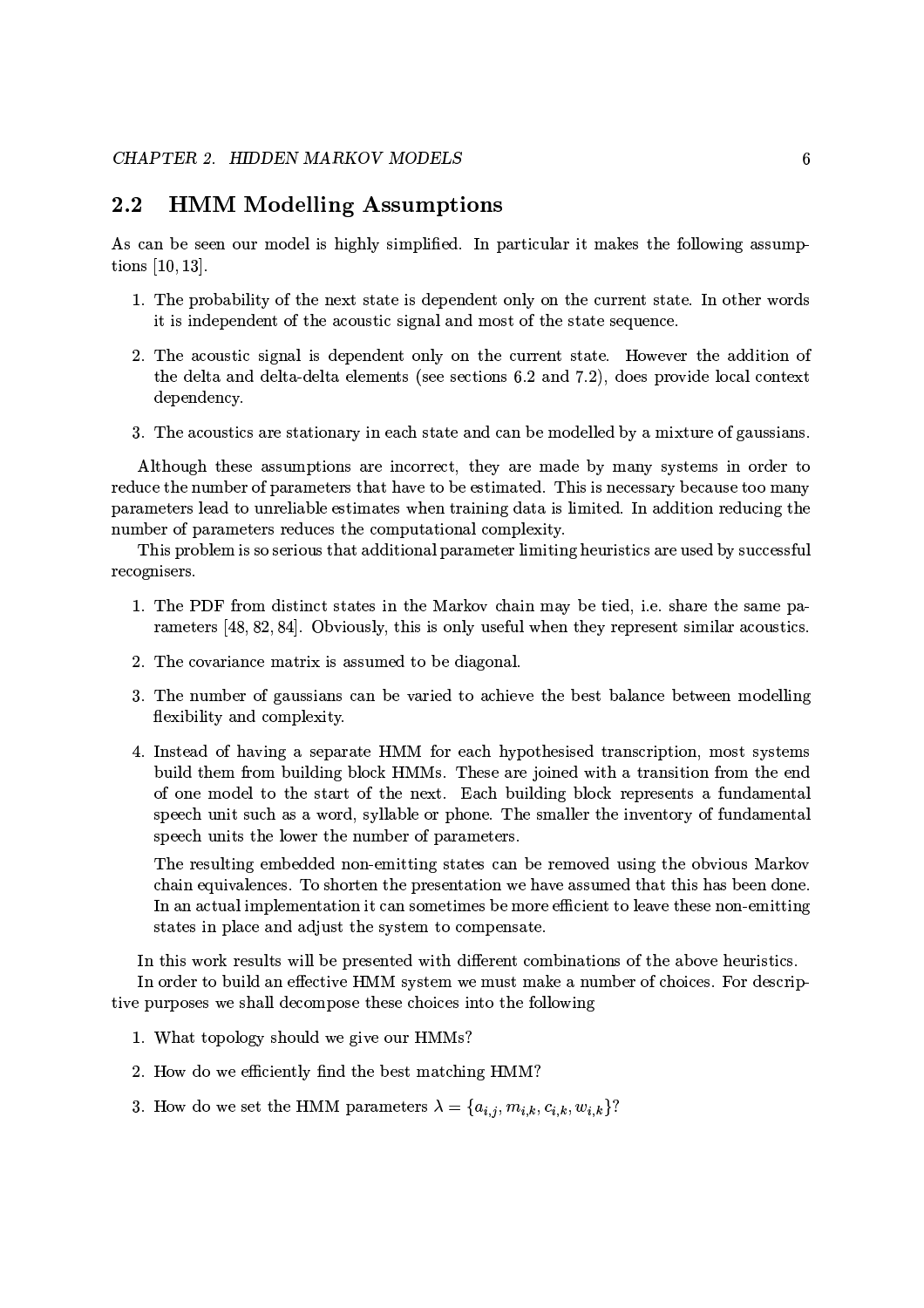#### 2.3 **HMM** Topology

Our HMMs were evaluated on two tasks. These were alphabet recognition on the ISOLET database [18] and e-set recognition on the CONNEX database [76]. These are standard, widely available databases on which many results have been previously reported  $[16-20, 40, 83]$ .

We used 12 state HMMs to represent each letter, 10 emitting plus 2 non-emitting states. Because the final phone of the e-set members are similar the last 6 states of these models were tied. That is, state 5 of the e-set models shared the same gaussian and mixture weight, as did state 6,7,8,9 and 10. In the ISOLET database, the e-set members are  $\{B, C, D, E, G, P, T, V, \}$  $Z$ , while in the CONNEX e-set database the e-set members are  $\{B, C, D, E, G, P, T, V\}$ .

This tying does not substantially alter the equations presented in this thesis. The modifications involved typically consist of an extra summation when calculating posterior probabilities and partial derivatives for members of a tied set.

The pre- and post-letter silence is modelled by a 3 state HMM. That is, 1 emitting and 2 non-emitting states.

These HMMs, as well as a typical composite transcription HMM, is illustrated in figure 2.1. These topologies were chosen in light of previous experience (for instance [83]), and no attempt was made to optimise them during this work.

#### **Finding the Best Transcription** 2.4

It is well known that the transcription  $w$ , that minimises the probability of error is

$$
w = \arg\max_{w} P^*(w|O(u))
$$
\n(2.10)

where  $P^*(w|O(u))$  the true probability of transcription w given the speech  $O(u)$ .

Using Bayes' rule we obtain

$$
P^*(w|O(u)) = \frac{P^*(O(u)|w)P^*(w)}{P^*(O(u))}
$$
\n(2.11)

This decomposition yields 3 computable factors.

- $P^*(O(u)|w)$  the probability of the observation sequence  $O(u)$  given the transcription w. In our recogniser this value is modelled by a synthesised HMM for  $w$ .
- $P^*(w)$  the a-priori probability of the transcription w. In this thesis this is given as part of the problem specification and is kept fixed.
- $P^*(O(u))$  the a-priori probability of the preprocessed speech  $O(u)$ . This is independent of the  $w$  and can be ignored during classification.

Since  $P^*(O(u)|w)$  is unknown, we approximate it with the estimates computed by our HMM.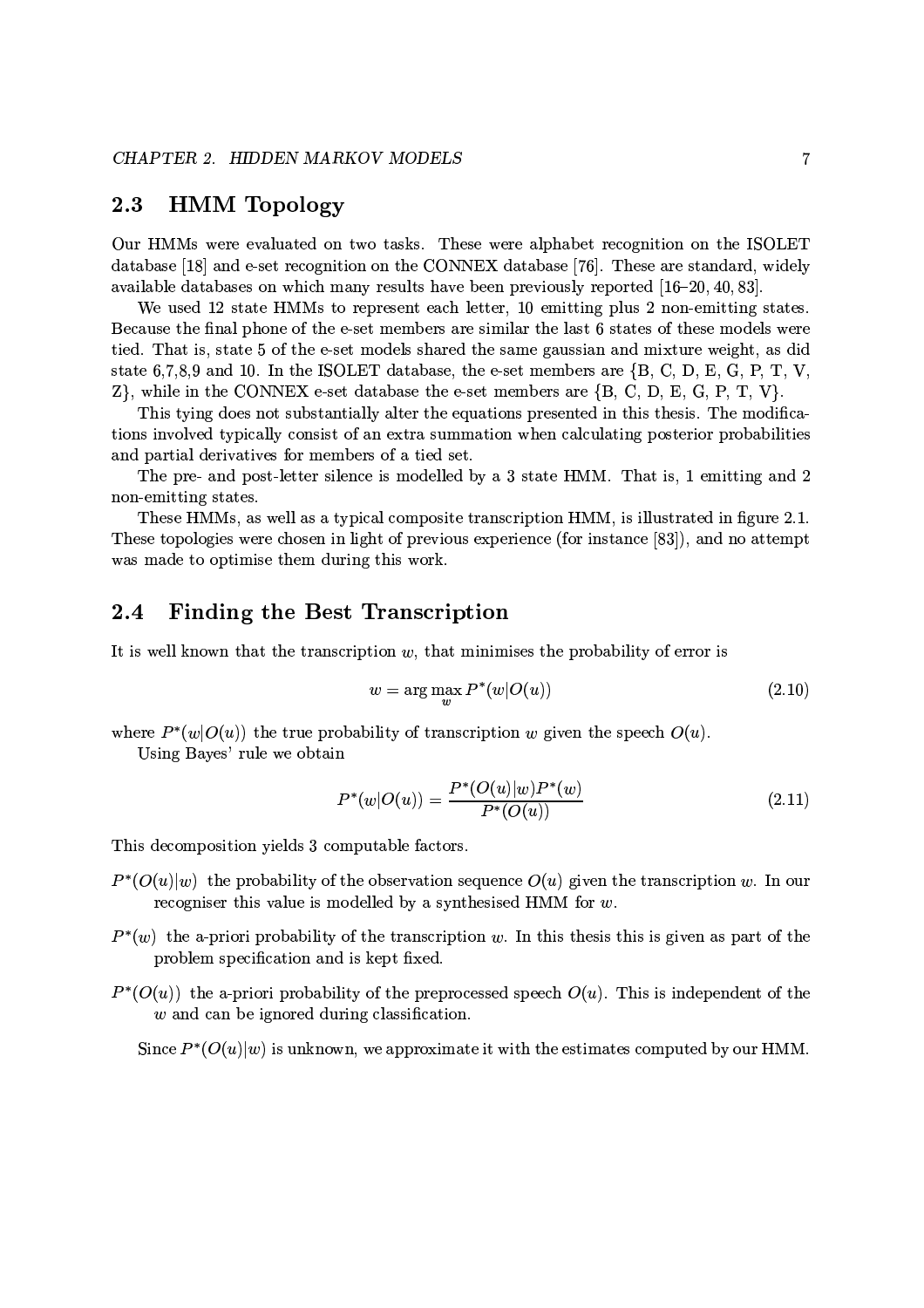

Figure 2.1: HMM topologies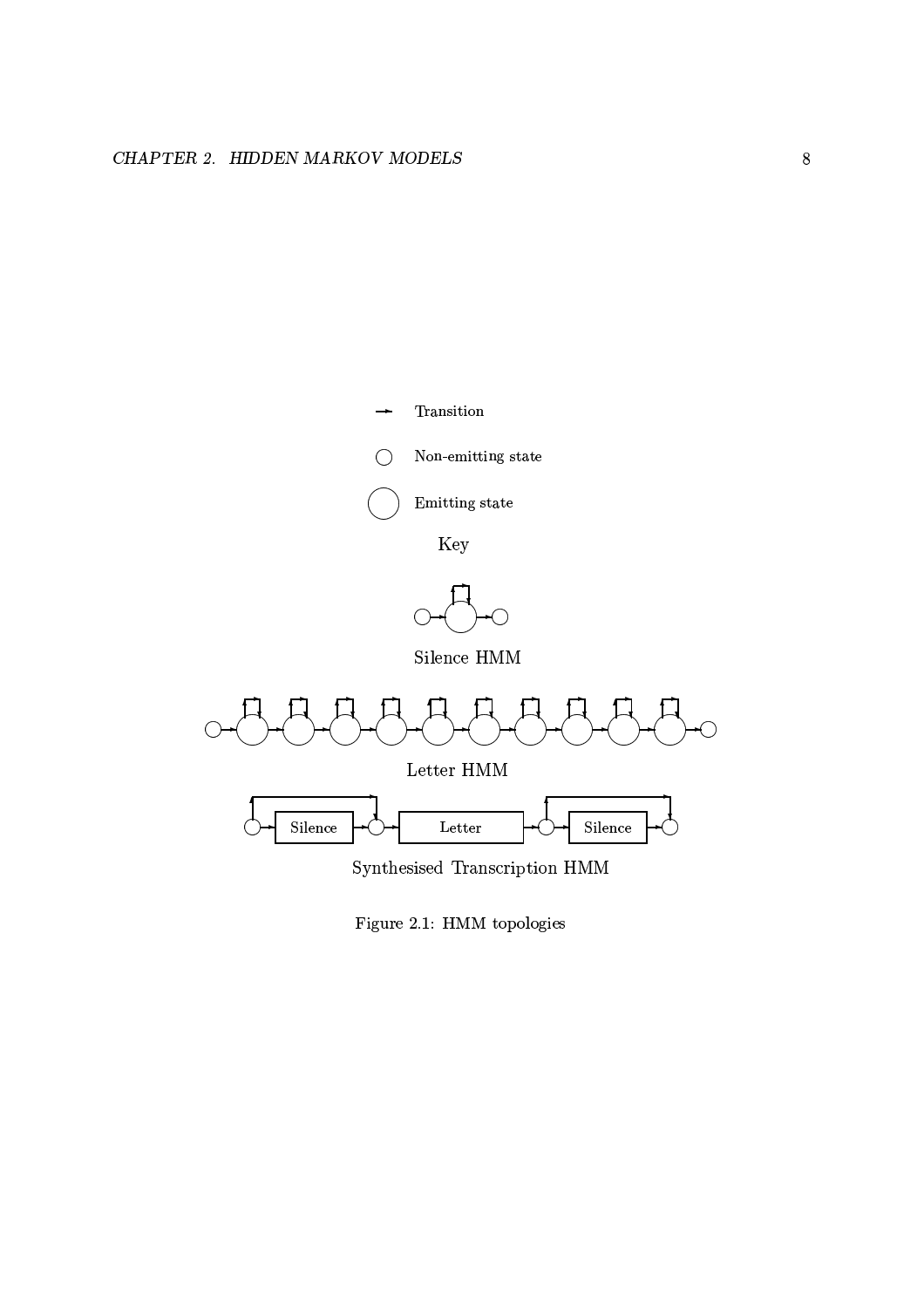

Figure 2.2: The ISOLET recognition HMM

We further approximate our HMM estimate by using the Viterbi approximation, equation 2.14.

$$
P^*(O(u)|w) \approx P_\lambda(O(u)|w) \tag{2.12}
$$

$$
= \sum_{s \in w} \left[ \prod_{t=0}^{T(u)-1} a_{s_t, s_{t+1}} \right] a_{s_{T(u)}, N} \left[ \prod_{t=1}^{T(u)} b_{s_t} (O(u)_t) \right]
$$
(2.13)

$$
\approx \max_{s \in w} \left[ \prod_{t=0}^{T(u)-1} a_{s_t, s_{t+1}} \right] a_{s_{T(u)}, N} \left[ \prod_{t=1}^{T(u)} b_{s_t} (O(u)_t) \right]
$$
(2.14)

where  $s \in w$  indicates that s ranges over all possible full state paths in the synthesised HMM  $w$ .

Tests carried out during this work showed that the performance obtained with 2.13 and 2.14 was identical. Using this approximation allows us to obtain not only a probability estimate but also the best state path.

Direct calculation of this quantity is not feasible as the number of possible state paths is exponential in  $T(u)$ . Fortunately we can reduce the computation required. Firstly note that

$$
\max_{w} \left[ \max_{s \in w} P_{\lambda}(O(u), s | w) \right] = \max_{s \in R} P_{\lambda}(O(u), s | R)
$$
\n(2.15)

where  $R$  is a HMM which represents all possible transcriptions in parallel. Such HMMs, suitable for recognition on the ISOLET and CONNEX e-set databases, are illustrated in figure 2.2 and 2.3. As can be seen, we have applied graph factoring techniques to reduce the number of silence models. For our work every junction in figure 2.2 and 2.3 was given equal probability. In many tasks this type of graph reduction produces huge computational savings. In our alphabet recognition tasks the savings are minor, but using  $R$  instead of  $w$  maximises the savings produced by the next two optimisations.

We can reduce the computational burden further by using the Viterbi recursion [67]. This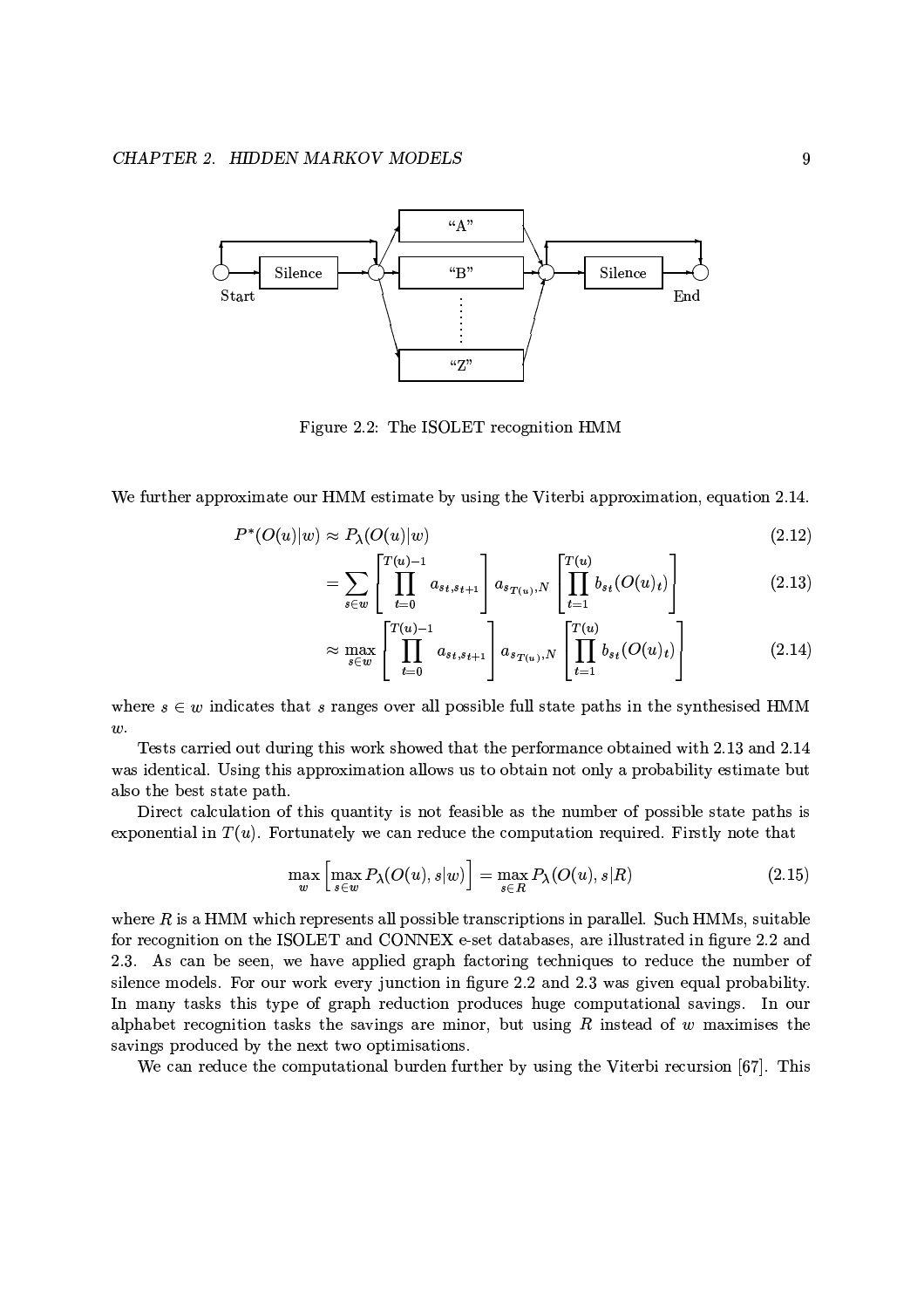

Figure 2.3: The CONNEX E-set recognition HMM

recursion on R allows us to find the most likely state sequence linearly in  $T(u)$ .

$$
V_1(0) = 1.0 \tag{2.16}
$$

$$
V_j(0) = 0.0 \quad \text{for } j = 2, \dots, N \tag{2.17}
$$

$$
V_1(t) = 0.0 \tag{2.18}
$$

$$
V_j(t) = \left[\max_i V_i(t-1)a_{i,j}\right] b_j(O(u)_t) \text{ for } t = 1,\ldots,T(u), j = 2,\ldots,N-1 \qquad (2.19)
$$

$$
V_N(t) = \max_i V_i(t) a_{i,N} \tag{2.20}
$$

$$
S(T(u)) = \arg\max_i V_i(T(u)) a_{i,N} \tag{2.21}
$$

$$
S(t) = \arg \max V_i(t) a_{i, S(t+1)} \quad \text{for } t = T(u) - 1, ..., 0 \tag{2.22}
$$

In the above equations  $V_j(t)$  represents the joint probability, maximised over all partial state sequences of  $s_t = j$  and  $O(u)_1, \ldots, O(u)_t$ . While  $S(t)$ , is the state at time t on the most likely full state path.

The final computational saving comes from beam-width pruning.  $V_j(t)$  is only calculated if it is reachable from an active state at time  $t-1$ . Active states are states i, for which  $V_i(t-1)$ is close to  $\max_k V_k(t-1)$ . This heuristic reduces computation with little loss in performance if the margin is chosen carefully.

#### **Setting the Parameters**  $2.5$

In this section we describe the most widely used learning algorithm for HMMs, maximum likelihood (ML) learning via the Baum-Welch algorithm  $[6, 8, 21, 50]$ . This section serves to emphasise our notation and provides some basic results which will be needed when we calculate derivatives and hessians. Chapter 3 examines the rationale for ML and some alternatives.

ML training involves maximisation of the probability of the speech O. This would be straightforward if we knew the speech frame/gaussian pairings of the training data. However, because it is unknown, there is no closed form solution and we must rely on iterative techniques.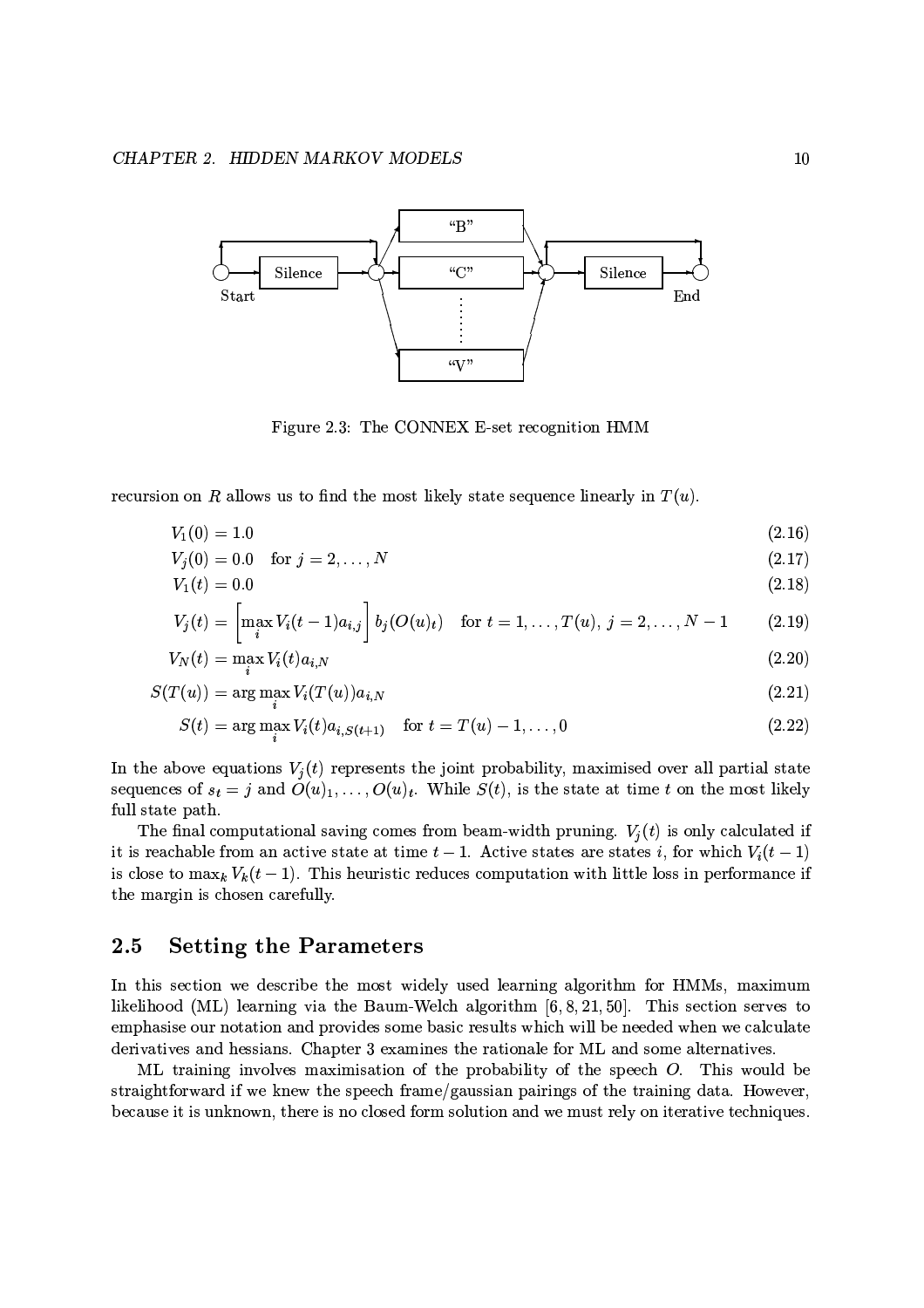### CHAPTER 2. HIDDEN MARKOV MODELS

The Baum-Welch algorithm uses initial estimates of the parameters  $\lambda = \{a_{i,j}, m_{i,k}, c_{i,k}, w_{i,k}\}\$ to obtain tentative speech frame/gaussian pairings. These are then used to obtain re-estimates  $\overline{\lambda} = {\overline{a}_{i,j}, \overline{m}_{i,k}, \overline{c}_{i,k}, \overline{w}_{i,k}}$  having the property

$$
P_{\overline{\lambda}}(O) \ge P_{\lambda}(O) \tag{2.23}
$$

where  $P_{\lambda}(O)$  is the probability of the U training utterances calculated with parameters  $\lambda$ .

 $\overline{\lambda}$  then takes the place of  $\lambda$  and the algorithm is reapplied. This process continues until some ad-hoc convergence criterion is met. As we shall see, this algorithm also maintains the required sum to one, positivity and positive definiteness constraints 2.1, 2.2, 2.3, 2.4, 2.5.

Central to our presentation of the Baum-Welch algorithm is an auxiliary function. Its derivation is presented below.

If our training data consists of  $U$  independent identical trials then,

$$
\log P_{\overline{\lambda}}(O) = \sum_{u=1}^{U} \log P_{\overline{\lambda}}(O(u)|w(u)) \tag{2.24}
$$

where  $w(u)$  is the synthesised HMM for the  $u^{\text{th}}$  training utterance.

Next we introduce an example speech frame/gaussian pairing  $m$  into our expression for the probability of the  $u^{\text{th}}$  training utterance. That is, m represents a connected sequence of gaussians that could have potentially produced  $O(u)$ .

$$
\log P_{\overline{\lambda}}(O(u)|w(u)) = \log \left[ \frac{P_{\overline{\lambda}}(O(u), m|w(u))}{P_{\overline{\lambda}}(m|O(u), w(u))} \right] \tag{2.25}
$$

$$
P_\lambda(m|O(u),w(u))\log P_{\overline{\lambda}}(O(u)|w(u))=
$$

$$
P_{\lambda}(m|O(u), w(u)) \log \left[\frac{P_{\overline{\lambda}}(O(u), m|w(u))}{P_{\overline{\lambda}}(m|O(u), w(u))}\right] \quad (2.26)
$$

Adding together all instances of 2.26 we obtain,

$$
\sum_{u=1}^{U} \sum_{m \in w(u)} P_{\lambda}(m|O(u), w(u)) \log P_{\overline{\lambda}}(O(u)|w(u)) =
$$
\n
$$
\sum_{u=1}^{U} \sum_{m \in w(u)} P_{\lambda}(m|O(u), w(u)) \log \left[ \frac{P_{\overline{\lambda}}(O(u), m|w(u))}{P_{\overline{\lambda}}(m|O(u), w(u))} \right] \quad (2.27)
$$

where  $m \in w(u)$  indicates that m ranges over all possible full speech frame/gaussian pairings in the synthesised HMM  $w(u)$ .

The left hand side of 2.27 reduces to  $\log P_{\overline{1}}(O)$ . Hence,

$$
\log P_{\overline{\lambda}}(O) = Q(\lambda, \overline{\lambda}) - R(\lambda, \overline{\lambda}) \tag{2.28}
$$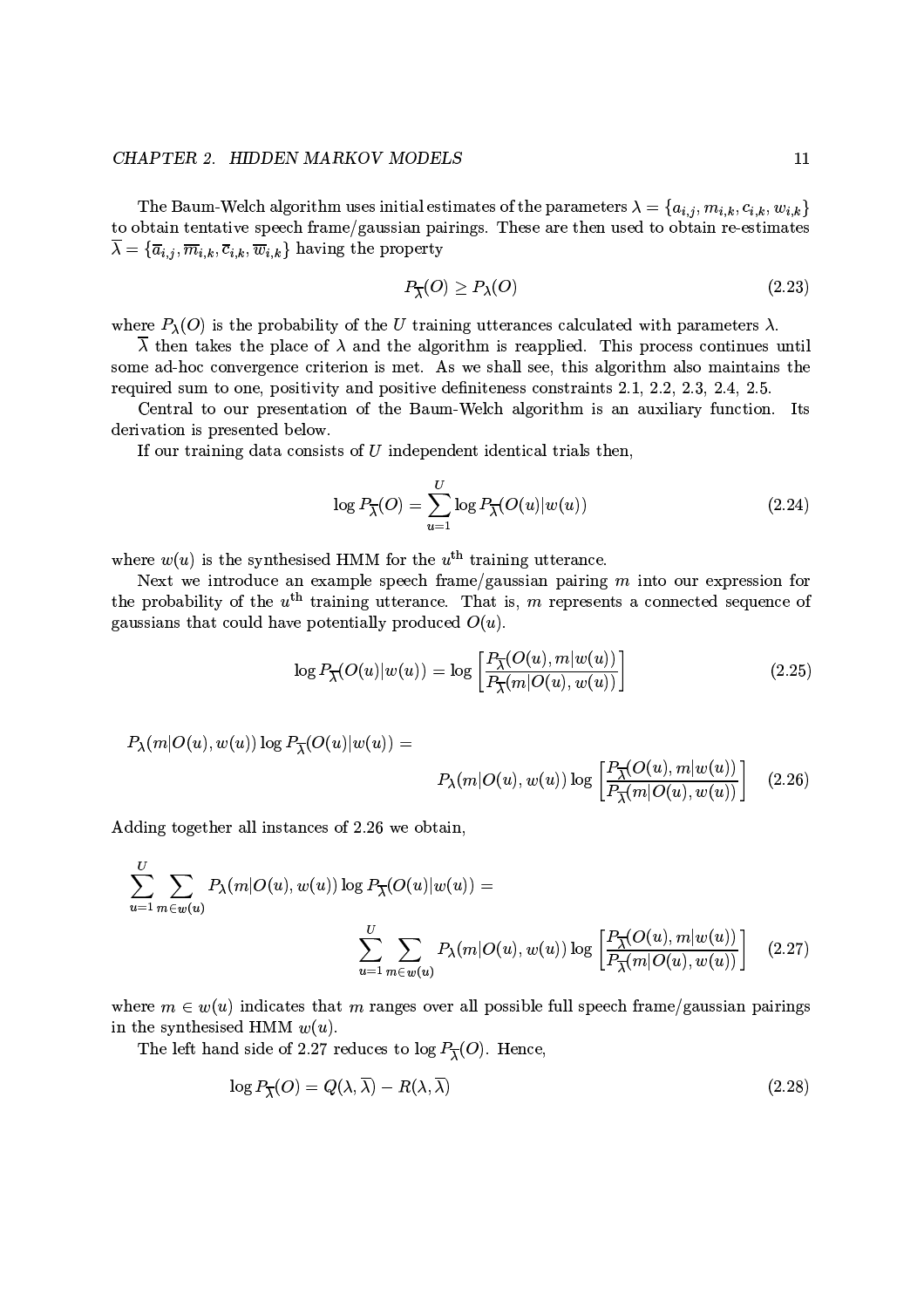where,

$$
Q(\lambda, \overline{\lambda}) = \sum_{u=1}^{U} \sum_{m \in w(u)} P_{\lambda}(m|O(u), w(u)) \log P_{\overline{\lambda}}(O(u), m|w(u))
$$
\n(2.29)

$$
R(\lambda, \overline{\lambda}) = \sum_{u=1}^{U} \sum_{m \in w(u)} P_{\lambda}(m|O(u), w(u)) \log P_{\overline{\lambda}}(m|O(u), w(u)) \qquad (2.30)
$$

It should be noted at this point the above derivation is valid for any  $\overline{\lambda}$  and in particular  $\overline{\lambda} = \lambda$ . Consider now the equality

$$
\log P_{\overline{\lambda}}(O) - \log P_{\lambda}(O) = [Q(\lambda, \overline{\lambda}) - Q(\lambda, \lambda)] + [R(\lambda, \lambda) - R(\lambda, \overline{\lambda})]
$$
(2.31)

But it is easily proved that

$$
R(\lambda, \lambda) - R(\lambda, \overline{\lambda}) \ge 0 \tag{2.32}
$$

Therefore if

$$
Q(\lambda, \overline{\lambda}) - Q(\lambda, \lambda) \ge 0 \tag{2.33}
$$

then

$$
\log P_{\overline{\lambda}}(O) \ge \log P_{\lambda}(O) \tag{2.34}
$$

We thus define the parameter re-estimates to be those which maximise  $Q(\lambda, \overline{\lambda})$  as a function of  $\overline{\lambda}$ . We can further prove that the fixed point of this transformation corresponds to a critical point of the likelihood.

$$
\frac{\partial \log P_{\lambda}(O)}{\partial \lambda} = \sum_{u=1}^{U} \frac{\partial \log P_{\lambda}(O(u)|w(u))}{\partial \lambda} \tag{2.35}
$$

$$
= \sum_{u=1}^{U} \frac{1}{P_{\lambda}(O(u)|w(u))} \frac{\partial}{\partial \lambda} \sum_{m \in w(u)} P_{\lambda}(O(u), m|w(u)) \tag{2.36}
$$

$$
= \sum_{u=1}^{U} \sum_{m \in w(u)} P_{\lambda}(m|O(u), w(u)) \frac{\partial \log P_{\lambda}(O(u), m|w(u))}{\partial \lambda}
$$
 (2.37)

$$
=\left.\frac{\partial Q(\lambda,\overline{\lambda})}{\partial\overline{\lambda}}\right|_{\overline{\lambda}=\lambda} \tag{2.38}
$$

therefore

$$
\left. \frac{\partial Q(\lambda, \overline{\lambda})}{\partial \overline{\lambda}} \right|_{\overline{\lambda} = \lambda} = 0 \tag{2.39}
$$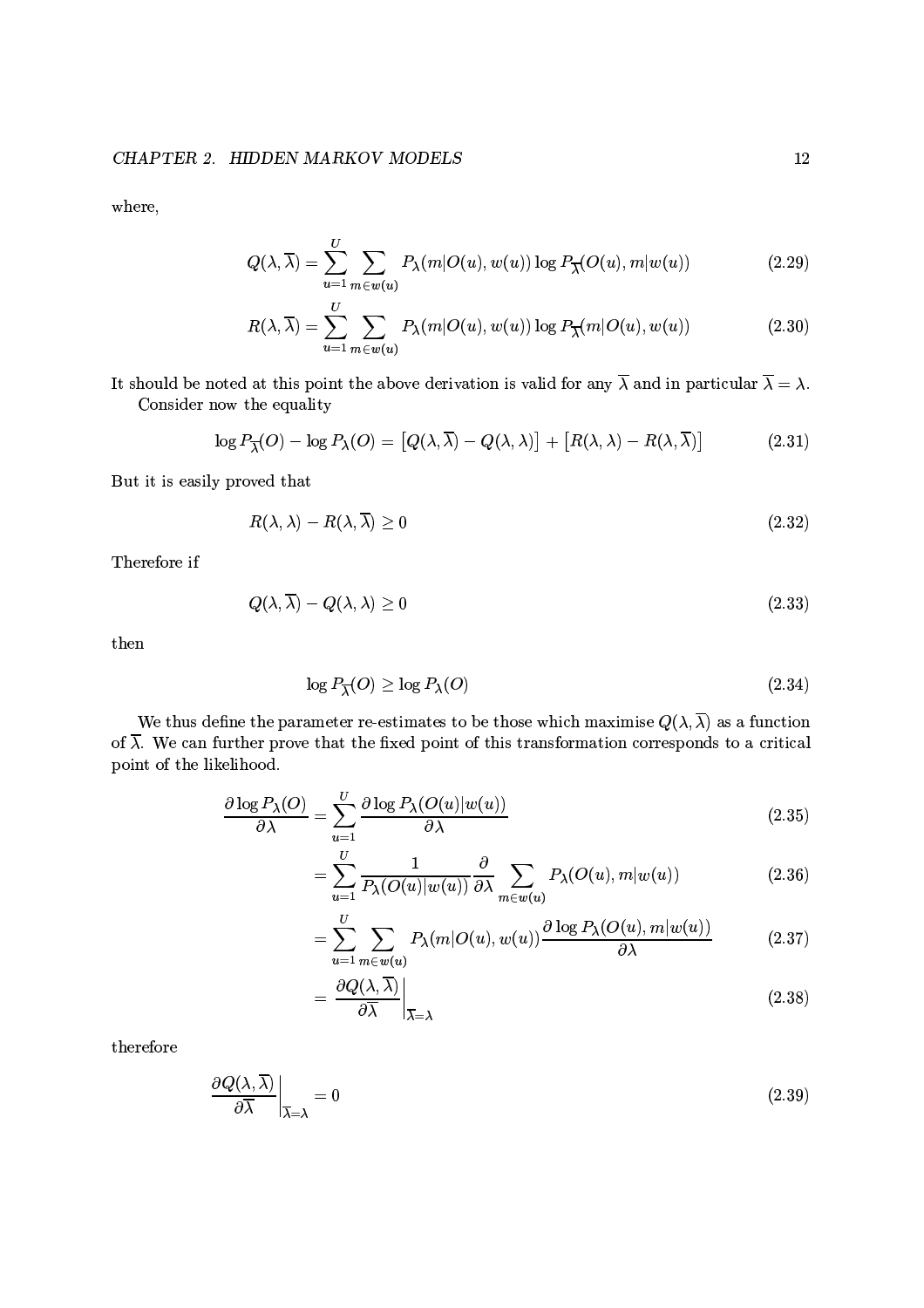is equivalent to

$$
\frac{\partial \log P_{\lambda}(O)}{\partial \lambda} = 0 \tag{2.40}
$$

We now proceed to calculate  $\overline{a}_{i,j}$ , our transition probability re-estimate.

$$
Q(\lambda, \overline{\lambda}) = \sum_{u=1}^{U} \sum_{m \in w(u)} P_{\lambda}(m|O(u), w(u)) \log P_{\overline{\lambda}}(m, O(u)|w(u)) \tag{2.41}
$$

but

$$
\log P_{\overline{\lambda}}(m, O(u)|w(u)) = \log \overline{a}_{s(m,T(u)),N} + \sum_{t=0}^{T(u)-1} \log \overline{a}_{s(m,t),s(m,t+1)} + \sum_{t=1}^{T(u)} \log \overline{w}_{s(m,t),g(m,t)} + \sum_{t=1}^{T(u)} \left[ -\frac{n}{2} \log(2\pi) - \frac{1}{2} \log |\overline{C}_{s(m,t),g(m,t)}| - \frac{1}{2} (O(u)_t - \overline{m}_{s(m,t),g(m,t)})^T \overline{C}_{s(m,t),g(m,t)}^{-1} (O(u)_t - \overline{m}_{s(m,t),g(m,t)}) \right]
$$
\n(2.42)

where  $s(m, t)$  indexes the speech frame/gaussian pairings m and returns the state at time t, and

 $g(m, t)$  indexes the speech frame/gaussian pairings m and returns the gaussian at time t.

In order to impose the sum to one constraint 2.2, we introduce the Lagrange multiplier  $\phi_i$ . As we shall see the positivity constraint 2.1, is automatically met.

Let us first examine the equality satisfied by the re-estimate for  $\overline{a}_{i,j}$   $j \neq N$ .

$$
0 = \frac{\partial Q(\lambda, \overline{\lambda})}{\partial \overline{a}_{i,j}} - \frac{\partial}{\partial \overline{a}_{i,j}} \left[ \phi_i (\sum_{j=1}^N \overline{a}_{i,j} - 1) \right]
$$
(2.43)

$$
= \left[ \sum_{u=1}^{U} \sum_{m \in w(u)} P_{\lambda}(m|O(u), w(u)) \sum_{t=0}^{T(u)-1} \frac{\delta_{s(m,t),i} \delta_{s(m,t+1),j}}{\overline{a}_{i,j}} \right] - \phi_{i}
$$
(2.44)

$$
= \left[ \frac{1}{\overline{a}_{i,j}} \sum_{u=1}^{U} \sum_{t=0}^{T(u)-1} \sum_{m \in w(u)} P_{\lambda}(m, s_t = i, s_{t+1} = j | O(u), w(u)) \right] - \phi_i \tag{2.45}
$$

$$
\phi_i \overline{a}_{i,j} = \sum_{u=1}^U \sum_{t=0}^{I(u)-1} P_\lambda(s_t = i, s_{t+1} = j | O(u), w(u)) \tag{2.46}
$$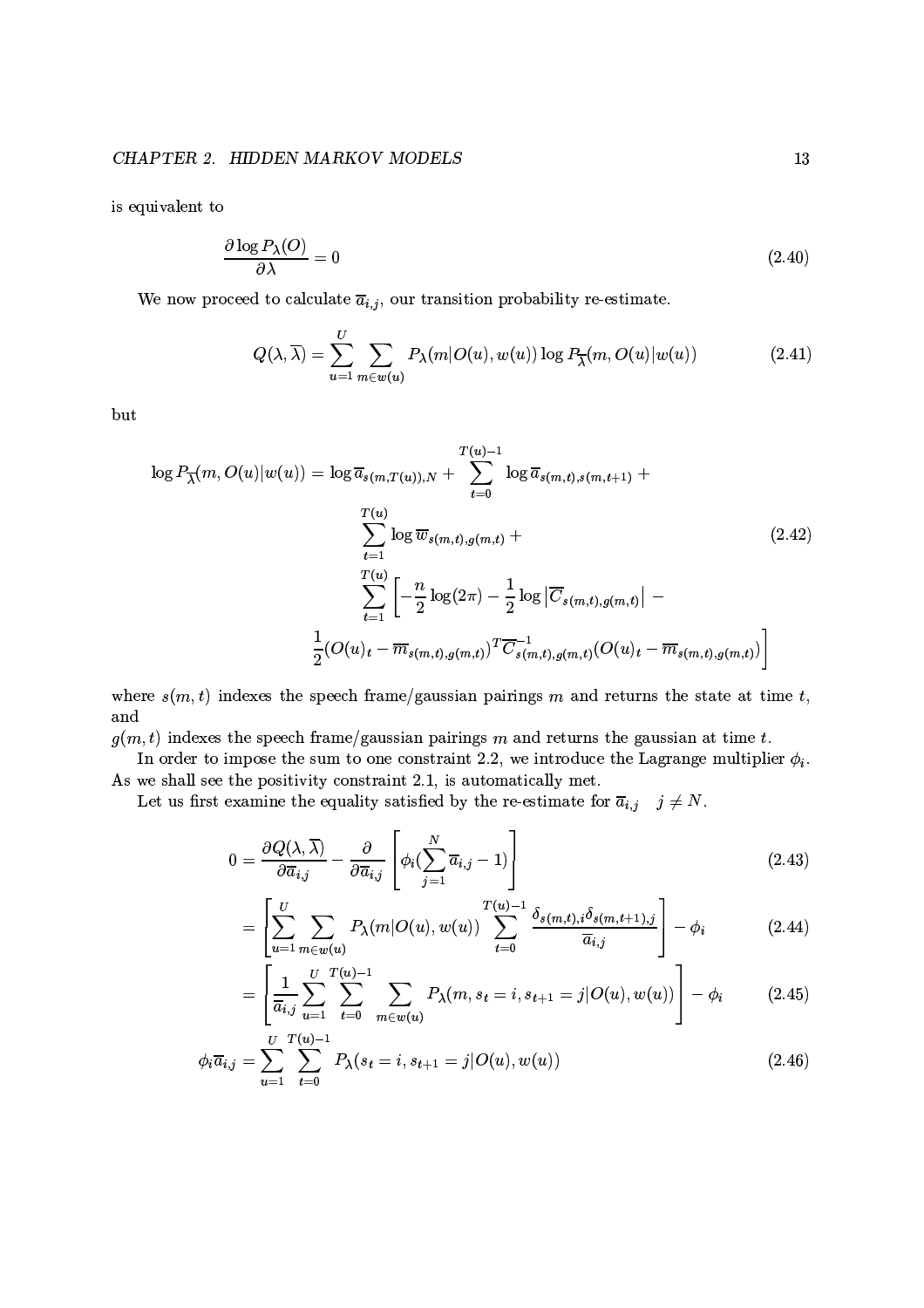the re-estimate for  $\overline{a}_{i,N}$  satisfies

$$
0 = \frac{\partial Q(\lambda, \overline{\lambda})}{\partial \overline{a}_{i,N}} - \frac{\partial}{\partial \overline{a}_{i,N}} \left[ \phi_i (\sum_{j=1}^N \overline{a}_{i,j} - 1) \right]
$$
(2.47)

$$
= \left[ \sum_{u=1}^{U} \sum_{m \in w(u)} P_{\lambda}(m|O(u), w(u)) \frac{\delta_{s(m,T(u)),i}}{\overline{a}_{i,N}} \right] - \phi_{i}
$$
\n(2.48)

$$
= \left[\frac{1}{\overline{a}_{i,N}}\sum_{u=1}^{U}\sum_{m\in w(u)} P_{\lambda}(m, s_{T(u)}=i|O(u), w(u))\right] - \phi_i
$$
\n(2.49)

$$
\phi_i \overline{a}_{i,N} = \sum_{u=1}^{U} P_{\lambda}(s_{T(u)} = i | O(u), w(u)) \qquad (2.50)
$$

Adding 2.50 and the  $N-1$  instances of 2.46, we obtain

$$
\phi_i = \sum_{u=1}^{U} \sum_{t=0}^{T(u)} P_{\lambda}(s_t = i | O(u), w(u))
$$
\n(2.51)

therefore

$$
\overline{a}_{i,j} = \frac{\sum_{u=1}^{U} \sum_{t=0}^{T(u)-1} P_{\lambda}(s_t = i, s_{t+1} = j | O(u), w(u))}{\sum_{u=1}^{U} \sum_{t=0}^{T(u)} P_{\lambda}(s_t = i | O(u), w(u))} \quad j \neq N
$$
\n(2.52)

and

$$
\overline{a}_{i,N} = \frac{\sum_{u=1}^{U} P_{\lambda}(s_{T(u)} = i | O(u), w(u))}{\sum_{u=1}^{U} \sum_{t=0}^{T(u)} P_{\lambda}(s_t = i | O(u), w(u))}
$$
\n(2.53)

We now proceed to calculate  $\overline{w}_{i,k}$ , our gaussian weight re-estimate. In order to impose the sum to one constraint 2.4, we introduce the Lagrange multiplier  $\alpha_i$ . Again the positivity constraint 2.3, is automatically met.

We require the solution of

$$
0 = \frac{\partial Q(\lambda, \overline{\lambda})}{\partial \overline{w}_{i,k}} - \frac{\partial}{\partial \overline{w}_{i,k}} \left[ \alpha_i (\sum_{k=1}^{K} \overline{w}_{i,k} - 1) \right]
$$
(2.54)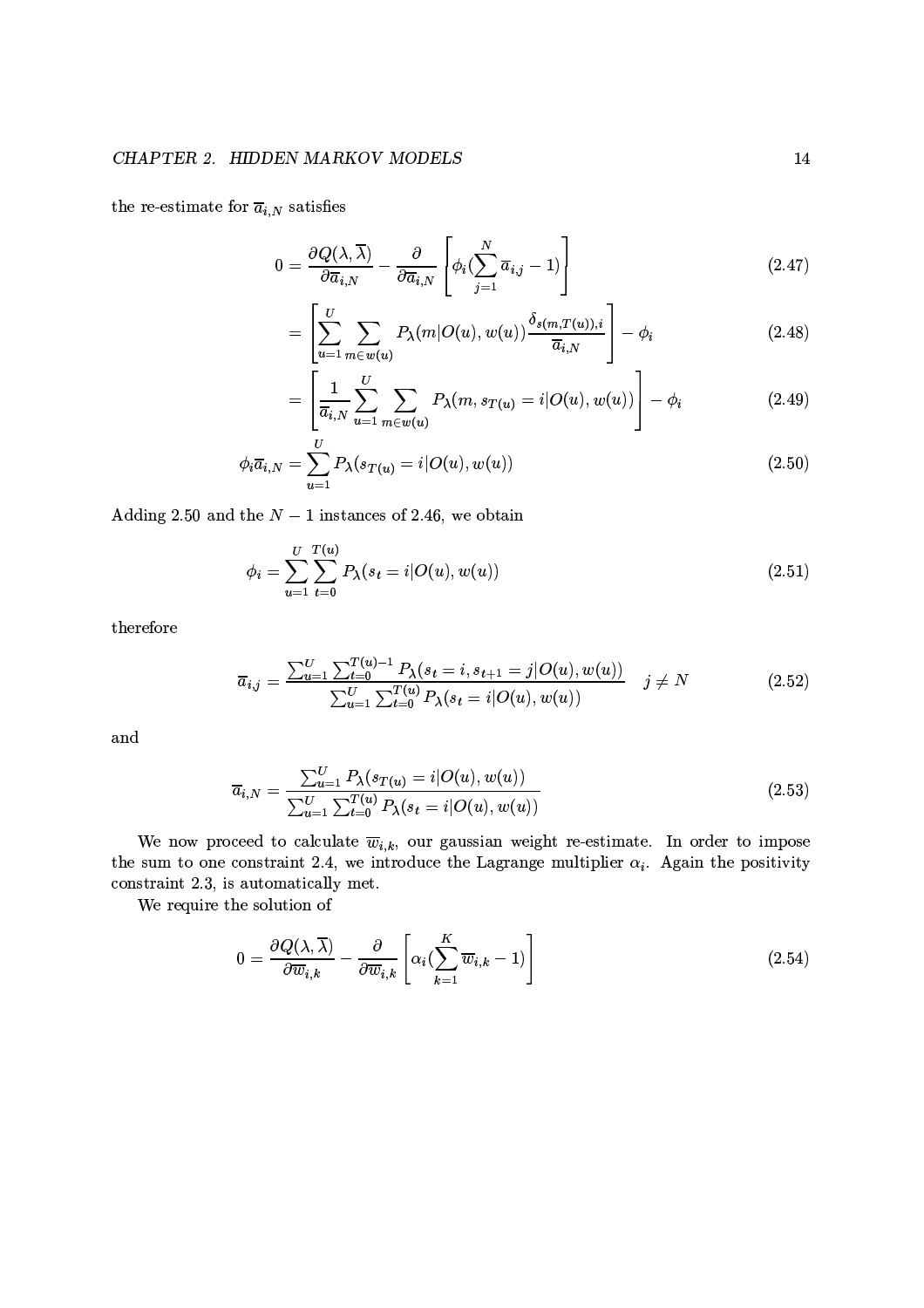using 2.42

$$
= \left[\sum_{u=1}^{U} \sum_{m \in w(u)} P_{\lambda}(m|O(u), w(u)) \sum_{t=1}^{T(u)} \frac{\delta_{s(m,t),i} \delta_{g(m,t),k}}{\overline{w}_{i,k}}\right] - \alpha_i
$$
\n(2.55)

$$
= \left[ \frac{1}{\overline{w}_{i,k}} \sum_{u=1}^{U} \sum_{t=1}^{T(u)} \sum_{m \in w(u)} P_{\lambda}(m, s_t = i, g_t = k | O(u), w(u)) \right] - \alpha_i \qquad (2.56)
$$

$$
= \frac{\sum_{u=1}^{U} \sum_{t=1}^{T(u)} P_{\lambda}(s_t = i, g_t = k | O(u), w(u))}{\overline{w}_{i,k}} - \alpha_i
$$
\n(2.57)

therefore

$$
\alpha_i = \sum_{u=1}^{U} \sum_{t=1}^{T(u)} P_{\lambda}(s_t = i | O(u), w(u))
$$
\n(2.58)

and

$$
\overline{w}_{i,k} = \frac{\sum_{u=1}^{U} \sum_{t=1}^{T(u)} P_{\lambda}(s_t = i, g_t = k | O(u), w(u))}{\sum_{u=1}^{U} \sum_{t=1}^{T(u)} P_{\lambda}(s_t = i | O(u), w(u))}
$$
(2.59)

where  $g_t$  is the gaussian at time  $t$ .

We now derive the mean re-estimation equation. We require the solution of

$$
0 = \frac{\partial Q(\lambda, \overline{\lambda})}{\partial \overline{m}_{i,k}} \tag{2.60}
$$

$$
= \sum_{u=1}^{U} \sum_{m \in w(u)} P_{\lambda}(m|O(u), w(u)) \sum_{t=1}^{T(u)} \overline{C}_{i,k}^{-1}(O(u)_{t} - \overline{m}_{i,k}) \delta_{s(m,t),i} \delta_{g(m,t),k}
$$
(2.61)

$$
= \sum_{u=1}^{U} \sum_{t=1}^{T(u)} (O(u)_t - \overline{m}_{i,k}) P_{\lambda}(s_t = i, g_t = k | O(u), w(u))
$$
\n(2.62)

$$
\overline{m}_{i,k} = \frac{\sum_{u=1}^{U} \sum_{t=1}^{T(u)} O(u)_t P_\lambda(s_t = i, g_t = k | O(u), w(u))}{\sum_{u=1}^{U} \sum_{t=1}^{T(u)} P_\lambda(s_t = i, g_t = k | O(u), w(u))}
$$
\n(2.63)

For the covariance re-estimate we again have to solve

$$
\frac{\partial Q(\lambda,\overline{\lambda})}{\partial \overline{C}_{i,k}} = 0
$$
\n(2.64)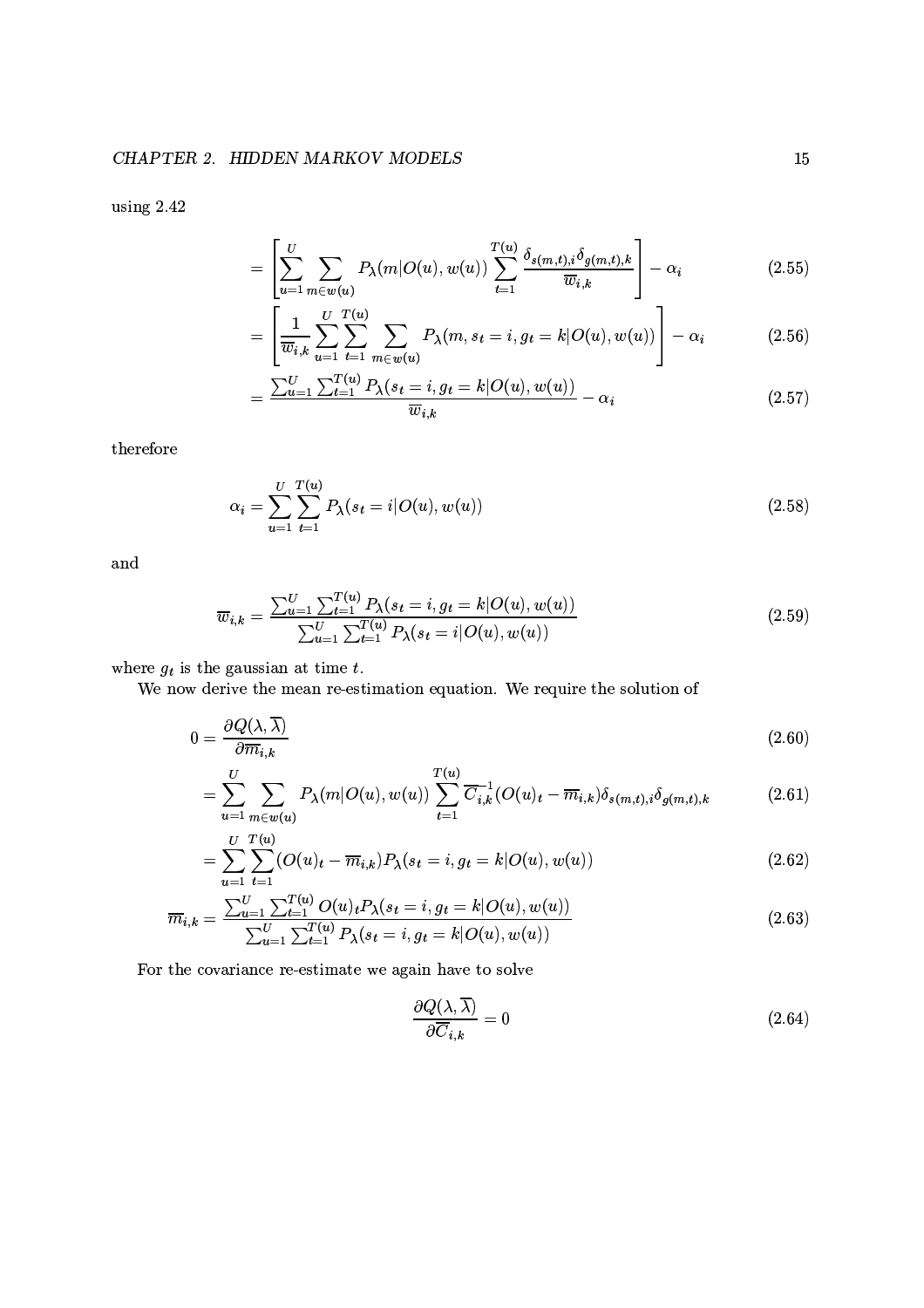### CHAPTER 2. HIDDEN MARKOV MODELS

As we shall see below, the positive definiteness constraint 2.5, is automatically satisfied

$$
0 = \sum_{u=1}^{U} \sum_{m \in w(u)} P_{\lambda}(m|O(u), w(u)) \sum_{t=1}^{T(u)} \delta_{s(m,t),i} \delta_{g(m,t),k}
$$
  

$$
\left[ -\frac{1}{2} \frac{\partial \log |\overline{C}_{i,k}|}{\partial \overline{C}_{i,k}} - \frac{1}{2} \frac{\partial (O(u)_t - \overline{m}_{i,k})^T \overline{C}_{i,k}^{-1} \partial (O(u)_t - \overline{m}_{i,k})}{\partial \overline{C}_{i,k}} \right]
$$
  

$$
= \sum_{u=1}^{U} \sum_{m=1}^{T(u)} \sum_{v=1}^{T(u)} P_{\lambda}(s_t = i, g_t = k, m|O(u), w(u))
$$
 (2.65)

$$
\overline{u=1} \overline{t=1} \, m \in w(u)
$$
\n
$$
\left[ -\frac{1}{2} \overline{C}_{i,k}^{-1} + \frac{1}{2} \overline{C}_{i,k}^{-1} (O(u)_t - \overline{m}_{i,k}) (O(u)_t - \overline{m}_{i,k})^T \overline{C}_{i,k} \right]
$$
\n(2.66)

$$
\overline{C}_{i,k} = \frac{\sum_{u=1}^{U} \sum_{t=1}^{T(u)} P_{\lambda}(s_t = i, g_t = k | O(u), w(u)) (O(u)_t - \overline{m}_{i,k}) (O(u)_t - \overline{m}_{i,k})^T}{\sum_{u=1}^{U} \sum_{t=1}^{T(u)} P_{\lambda}(s_t = i, g_t = k | O(u), w(u))}
$$
(2.67)

Finally, below we derive the well known efficient recursions, the forward-backward recursions  $[6-8]$ , for the quantities needed by our re-estimation equations. These are based on the idea of iteratively calculating the probability of being in each state for each successive  $t$ .

$$
P_{\lambda}(O(u)|w(u)) = \sum_{j=1}^{N} P_{\lambda}(O(u), s_{t} = j|w(u))
$$
\n
$$
\sum_{j=1}^{N} P_{\lambda}(O(u), \quad O(u), s_{t} = j|w(u))
$$
\n(2.68)

$$
= \sum_{j=1} P_{\lambda}(O(u)_1, \dots, O(u)_t, s_t = j | w(u))
$$
  
\n
$$
P_{\lambda}(O(u)_{t+1}, \dots, O(u)_{T(u)} | O(u)_1, \dots, O(u)_t, s_t = j, w(u))
$$
  
\n
$$
= \alpha(u, t, j) \beta(u, t, j)
$$
\n(2.70)

where we have equated

$$
\alpha(u,t,j) = P_{\lambda}(O(u)_1,\ldots,O(u)_t, s_t = j|w(u))
$$
\n(2.71)

$$
\beta(u,t,j) = P_{\lambda}(O(u)_{t+1},\ldots,O(u)_{T(u)}|O(u)_{1},\ldots,O(u)_{t}, s_{t} = j, w(u))
$$
\n(2.72)

But

$$
\alpha(u,t,j) = \sum_{i=1}^{N} P_{\lambda}(O(u)_1, \dots, O(u)_t, s_t = j, s_{t-1} = i | w(u))
$$
\n(2.73)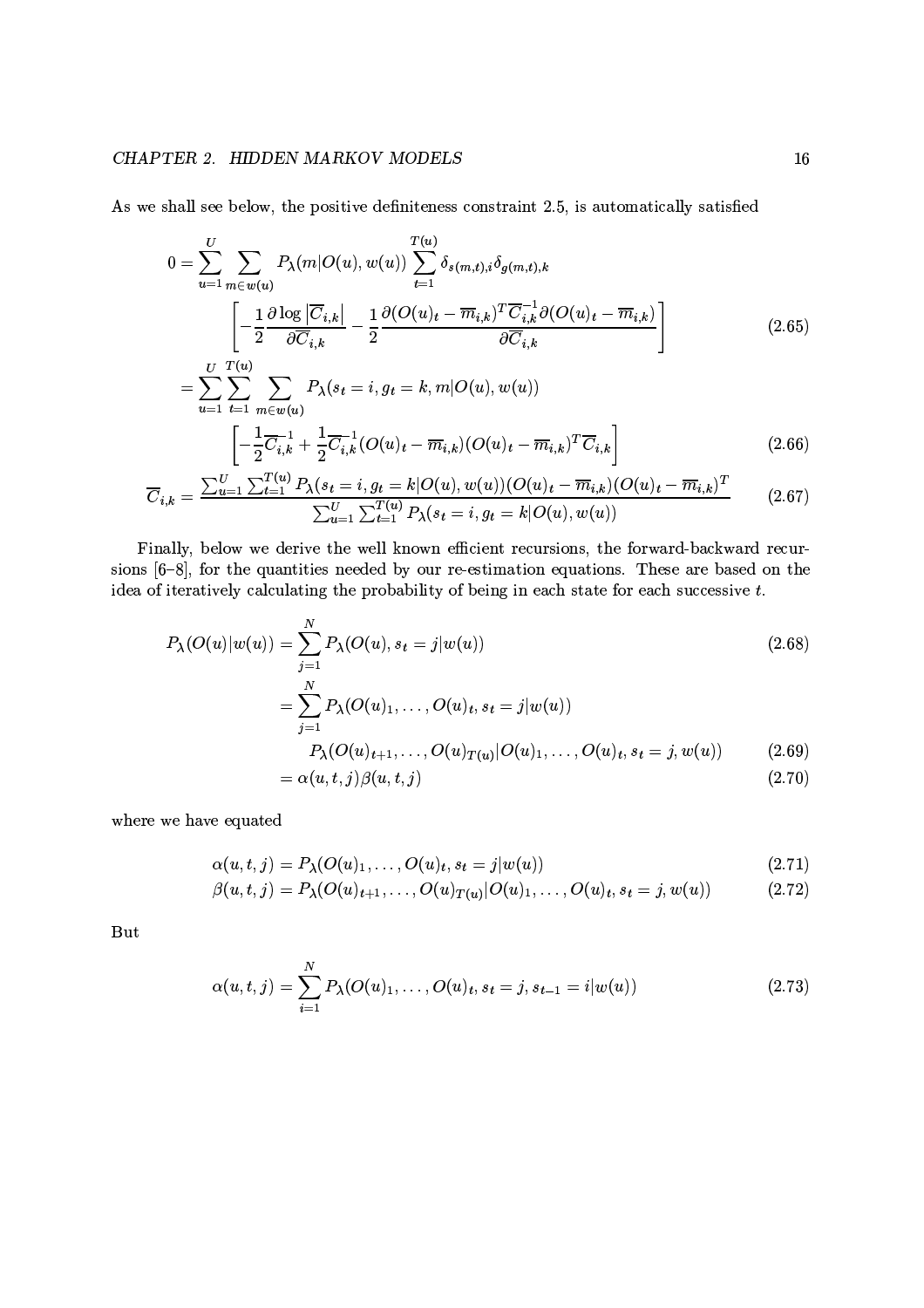Given our modelling assumptions,

$$
\alpha(u,t,1) = 0.0\tag{2.74}
$$

$$
\alpha(u,t,j) = \sum_{i=1}^{N-1} \alpha(u,t-1,i) a_{i,j} b_j (O(u)_t) \quad 1 < j < N
$$
\n(2.75)

$$
\alpha(u, t, N) = \sum_{i=2}^{N-1} \alpha(u, t, i) a_{i, N}
$$
\n(2.76)

With initial values

$$
\alpha(u, 0, 1) = \begin{cases} 1.0 & \text{if } i = 1, \\ 0.0 & \text{otherwise.} \end{cases}
$$
 (2.77)

Similarly,

$$
\beta(u,t,N) = 0.0\tag{2.78}
$$

$$
\beta(u,t,j) = \sum_{i=2}^{N-1} a_{j,i} b_i (O(u)_{t+1}) \beta(u,t+1,i) \quad 1 < j < N \tag{2.79}
$$

$$
\beta(u,t,1) = \sum_{i=2}^{N-1} a_{1,i} \beta(u,t,i)
$$
\n(2.80)

With final values

$$
\beta(u, T(u), N) = \begin{cases} 1.0 & \text{if } i = N, \\ a_{i,N} & \text{otherwise.} \end{cases}
$$
 (2.81)

 $(2.82)$ 

With these statistics we can easily compute various useful probabilities.

$$
P_{\lambda}(O(u)|w(u)) = \alpha(u, T(u), N) \tag{2.83}
$$

$$
=\beta(u,0,1)\tag{2.84}
$$

$$
P_{\lambda}(s_t = i, s_t = 1 | O(u), w(u)) = 0.0
$$
\n(2.85)

$$
P_{\lambda}(s_t = i, s_t = N | O(u), w(u)) = \begin{cases} 0.0 & \text{if } t \neq T(u), \\ \frac{\alpha(u, T(u), i)a_{i,N}}{P_{\lambda}(O(u)|w(u))} & \text{otherwise.} \end{cases}
$$
(2.86)

$$
P_{\lambda}(s_t = i, s_{t+1} = j | O(u), w(u)) = \frac{\alpha(u, t, i)a_{i,j}b_j(O(u)_{t+1})\beta(u, t+1, j)}{P_{\lambda}(O(u)|w(u))}
$$
\n(2.87)

$$
P_{\lambda}(s_t = i, g_t = k | O(u), w(u)) = \frac{\sum_{j=1}^{N} \alpha(u, t-1, j) a_{j,i} w_{i,k} b_{i,k} (O(u)_t) \beta(u, t, i)}{P_{\lambda}(O(u)|w(u))}
$$
(2.88)

$$
P_{\lambda}(s_t = i | O(u), w(u)) = \frac{\alpha(u, t, i)\beta(u, t, i)}{P_{\lambda}(O(u)|w(u))}
$$
\n(2.89)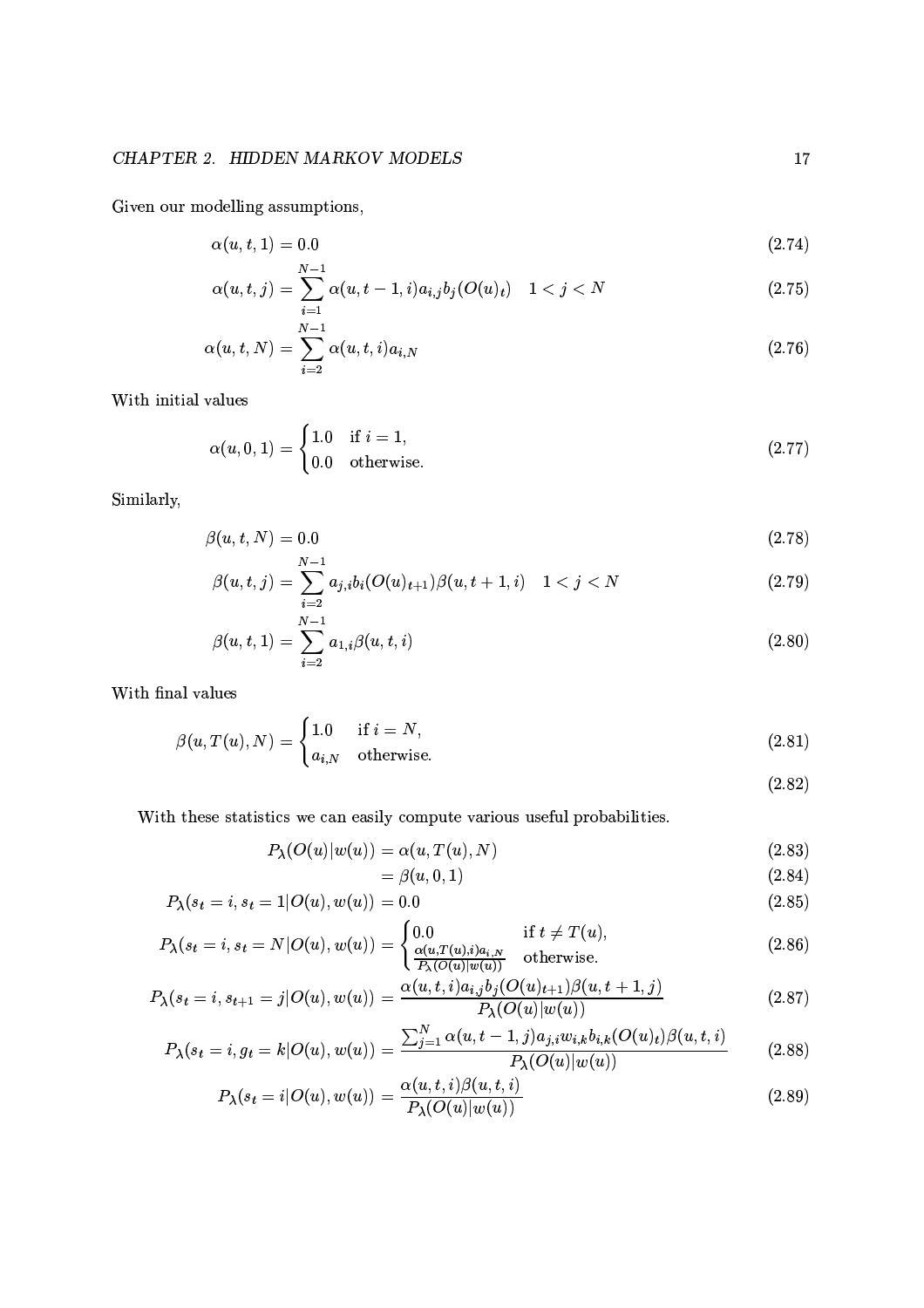### CHAPTER 2. HIDDEN MARKOV MODELS

Using equation 2.89, we can reduce the computation required in the calculation of  $\beta(u, t, j)$ . Equation 2.79 is only applied if  $P_{\lambda}(s_{t+1} = i | O(u), w(u))$  is above a floor value. If this floor is smaller than the floating point accuracy of the computer, the results will be exact. In this work, we used a floor value of  $10^{-6}$ .

Finally we can now present the Baum-Welch re-estimation formulas.

$$
\overline{a}_{i,j} = \frac{\sum_{u=1}^{U} \sum_{t=0}^{T(u)-1} \alpha(u,t,i) a_{i,j} b_j(O(u)_{t+1}) \beta(u,t+1,j)}{\sum_{u=1}^{U} \sum_{t=0}^{T(u)} \alpha(u,t,i) \beta(u,t,i)} \quad j \neq N
$$
\n(2.90)

$$
\overline{a}_{i,N} = \frac{\sum_{u=1}^{U} \alpha(u, T(u), i) a_{i,N}}{\sum_{u=1}^{U} \sum_{t=0}^{T(u)} \alpha(u, t, i) \beta(u, t, i)}
$$
(2.91)

$$
\overline{w}_{i,k} = \frac{\sum_{u=1}^{U} \sum_{t=0}^{T(u)} \sum_{j=1}^{N} \alpha(u, t-1, j) a_{j,i} w_{i,k} b_{i,k} (O(u)_t) \beta(u, t, i)}{\sum_{u=1}^{U} \sum_{t=0}^{T(u)} \alpha(u, t, i) \beta(u, t, i)}
$$
(2.92)

$$
\overline{m}_{i,k} = \frac{\sum_{u=1}^{U} \sum_{t=0}^{T(u)} \sum_{j=1}^{N} O(u)_{t} \alpha(u,t-1,j) a_{j,i} w_{i,k} b_{i,k} (O(u)_{t}) \beta(u,t,i)}{\sum_{u=1}^{U} \sum_{j=1}^{T(u)} \sum_{u=1}^{N} \alpha(u,t-1,j) a_{i,j} w_{i,k} b_{i,k} (O(u)_{t}) \beta(u,t,i)}
$$
(2.93)

$$
\overline{C}_{i,k} = \frac{\sum_{u=1}^{U} \sum_{t=0}^{T(u)} \sum_{j=1}^{N} (O(u)_t - \overline{m}_{i,k})(O(u)_t - \overline{m}_{i,k})^T \alpha(u,t-1,j) a_{j,i} w_{i,k} b_{i,k} (O(u)_t) \beta(u,t,i)}{\sum_{u=1}^{U} \sum_{t=1}^{T(u)} \sum_{j=1}^{N} \alpha(u,t-1,j) a_{j,i} w_{i,k} b_{i,k} (O(u)_t) \beta(u,t,i)}
$$
\n(2.94)

#### 2.6 Summary

This chapter has reviewed the theory behind our baseline modelling approach. Firstly we described our modelling technique - HMMs. We then showed how we can use our HMMs with the Viterbi algorithm to classify speech. Finally, we presented a simple derivation of the Baum-Welch algorithm for ML learning.

These techniques are the ones used by almost all successful speech recognition systems. They provide a baseline against which we shall evaluate our new methods. In chapter 3 we present alternatives to the ML objective function. In addition, we show that the Viterbi algorithm for decoding remains valid. These alternative objective functions require new training algorithms and these are described in chapter 4.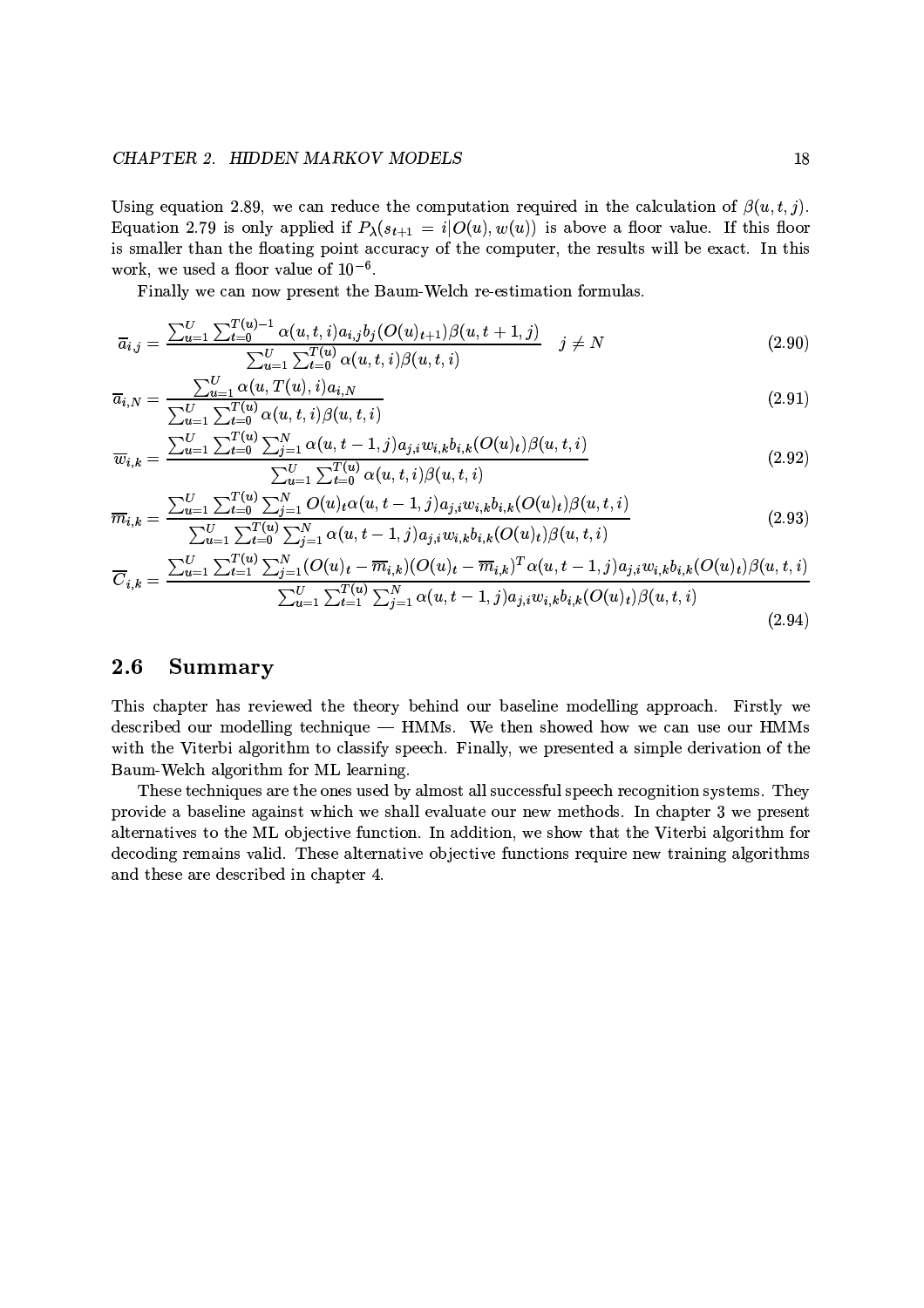## **Chapter 3**

## **Objective Functions**

This chapter reviews in depth the theoretical justifications for various objective functions. I have chosen to be selective in my coverage. The objective functions described are considered by me to be either effective, important due to their widespread use or of theoretical value.

Firstly we review the theory behind ML estimators. We will show that they can be justified without making any incorrect assumptions and so are optimal on many occasions. We then describe three examples of ML estimators, the traditionally but confusingly named ML, maximum mutual information (MMI) and frame discrimination (FD). Finally we shall describe one non-ML estimator that is currently very popular, classification figure of merit (CFM).

#### **Properties of Maximum Likelihood Estimators**  $3.1$

In this section we will discuss ML estimators abstractly. That is, we will represent the event whose probability we are maximising by the symbol  $E$ . For a training set consisting of  $U$ examples E represents the joint event  $E(1), \ldots, E(U)$ , where for example,

 $E(u) = \begin{cases}$  for speech literature ML, the event  $O(u)$  given  $w(u)$  in the domain of all  $O(u)$ ,<br> $E(u) = \begin{cases}$  for MMI, the event  $w(u)$  given  $O(u)$  in the domain of  $w(u) \in R$ ,<br>for FD, the event  $s_1, \ldots, s_{T(u)}$  given  $O(u)$  in th  $(3.1)$ 

In this way we can prove the properties shared by all ML estimators.

Past studies have emphasised the role of ML estimators in finding confidence intervals for correct models. In this context it is known that the method has extremely good justification  $[66]$ 81. For instance,

1. the ML estimator is a function of sufficient statistic  $t$ , if a sufficient statistic exists. A statistic is said to be sufficient for a parameter  $\lambda$ , if the conditional distribution of the observations given the value of the statistic is independent of  $\lambda$ . That is,

$$
\lambda_{\rm ML} = \arg \max_{\lambda} f(t) \tag{3.2}
$$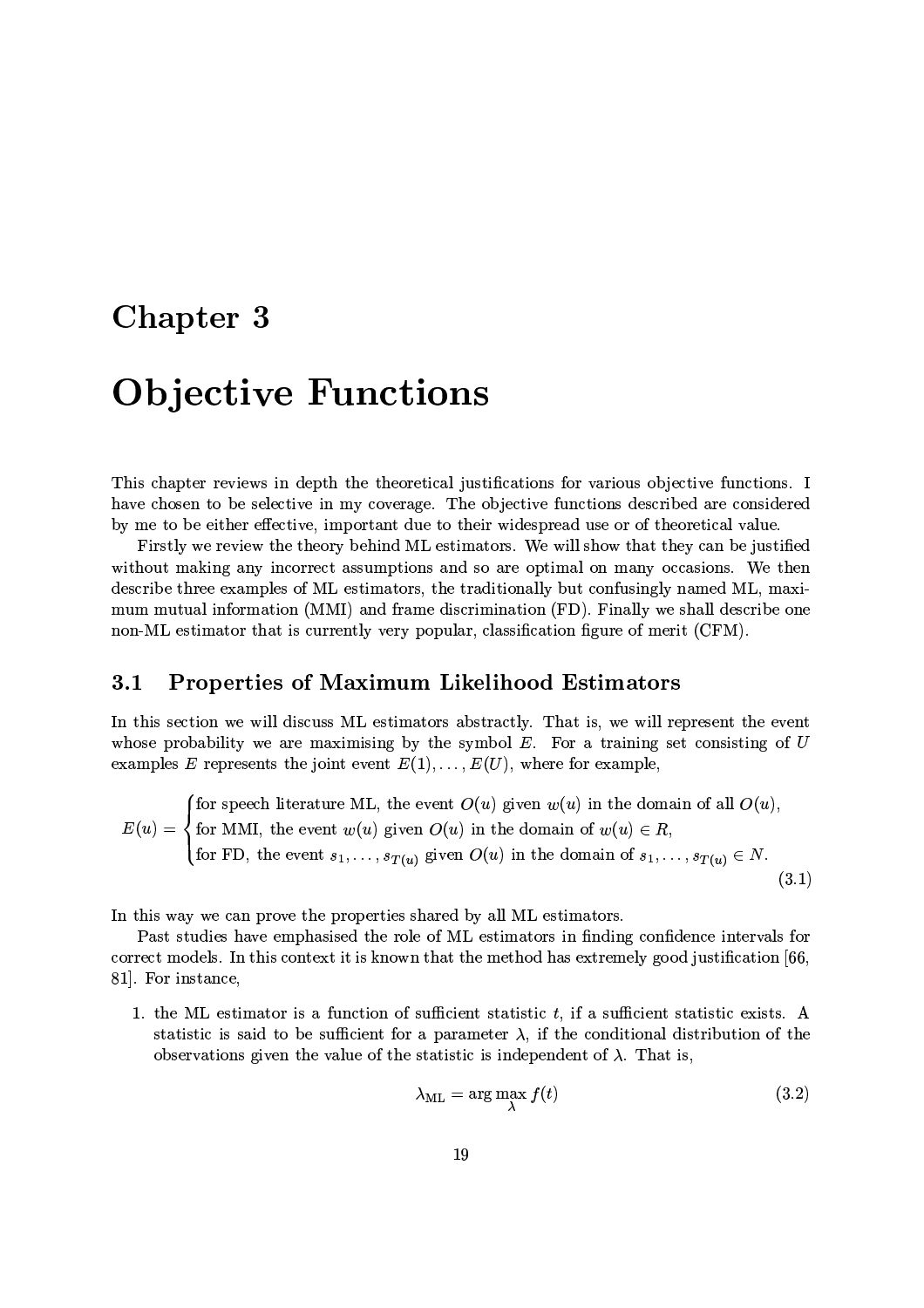where,

$$
P_{\lambda_i}(E|t) = P_{\lambda_i}(E|t) \quad \forall i, j \tag{3.3}
$$

Equation 3.3 shows us that the sufficient statistic contains as much information about the parameter  $\lambda$  as the original observations. And equation 3.2 shows us that ML is a function of only this information..

2. In the large sample case, the ML estimator distribution becomes normal and unbiased with a covariance matrix reaching the Cramer-Rao lower bound for the covariance of an unbiased estimator [81].

We shall now prove the sufficiency of ML. Let  $t$ , a function of the training data, be an estimator of  $\lambda$ . Then the following identity is true.

$$
P_{\lambda}(E) = P_{\lambda}(E, t) \tag{3.4}
$$

$$
=P_{\lambda}(t)P_{\lambda}(E|t) \tag{3.5}
$$

if t is sufficient for  $\lambda$  then,

$$
\frac{\partial P_{\lambda}(E|t)}{\partial \lambda} = 0 \tag{3.6}
$$

In other words,  $P_{\lambda}(E|t)$  is independent of  $\lambda$  and can be written as  $P(E|t)$ . This gives us,

$$
\frac{\partial P_{\lambda}(E)}{\partial \lambda} = \frac{\partial P_{\lambda}(t)}{\partial \lambda} P(E|t)
$$
\n(3.7)

Which tells us that the ML estimator, which is the solution to,

$$
\frac{\partial P_{\lambda}(E)}{\partial \lambda} = 0 \tag{3.8}
$$

is equivalent to.

$$
\frac{\partial P_{\lambda}(t)}{\partial \lambda} = 0 \tag{3.9}
$$

That is, the ML estimator is a function of  $t$ .

To derive the asymptotic distribution of the ML estimate we need to prove some properties of the distribution of  $\frac{\partial \log P_{\lambda}(E)}{\partial \lambda}$ . For the purposes of our proofs we shall assume those regularity conditions necessary to make our manipulations valid.

- 1. The expected value of  $\frac{\partial \log P_{\lambda}(E)}{\partial \lambda}$  is zero.
- 2. Its covariance matrix is  $-\mathcal{E}\left(\frac{\partial^2 \log P_{\lambda}(E)}{\partial \lambda^2}\right)$ .
- 3. In the large sample case it is approximately normally distributed.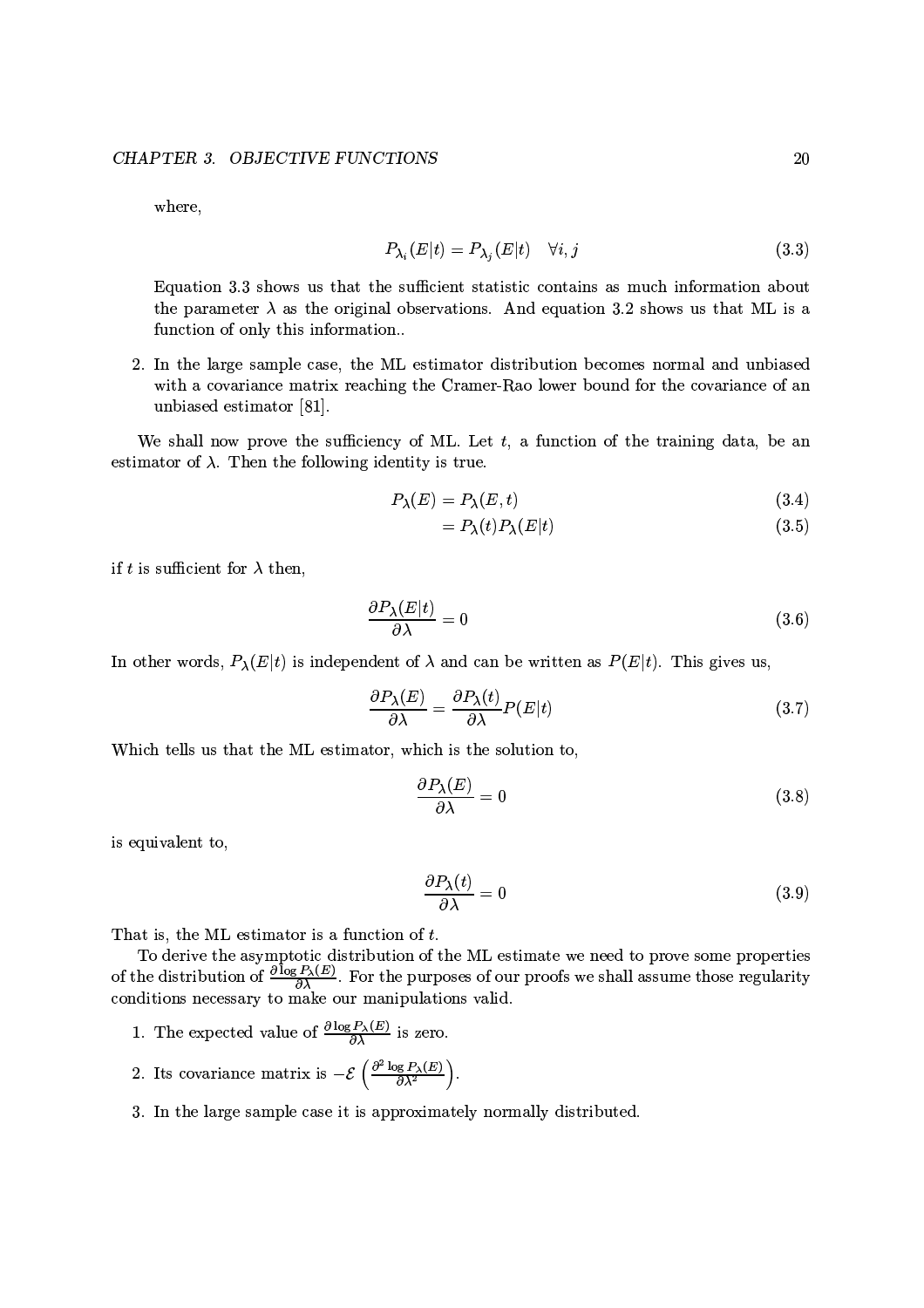### CHAPTER 3. OBJECTIVE FUNCTIONS

We can see that  $\frac{\partial \log P_{\lambda}(E)}{\partial \lambda}$  is normally distributed since it is the sum of u independent variables

$$
\frac{\partial \log P_{\lambda}(E)}{\partial \lambda} = \sum_{u=1}^{U} \frac{\partial \log P_{\lambda}(E(u))}{\partial \lambda}
$$
(3.10)

hence we may invoke the central limit theorem.

We now prove 1,

$$
\mathcal{E}\left(\frac{\partial \log P_{\lambda}(E)}{\partial \lambda}\right) = \int \cdots \int \frac{\partial \log P_{\lambda}(E)}{\partial \lambda} P_{\lambda}(E) dO(1) \cdots dO(U) \tag{3.11}
$$

$$
= \int \cdots \int \frac{\partial P_{\lambda}(E)}{\partial \lambda} dO(1) \cdots dO(U) \tag{3.12}
$$

$$
= \frac{\partial}{\partial \lambda} \int \cdots \int P_{\lambda}(E) dO(1) \cdots dO(U) \tag{3.13}
$$

$$
=0 \tag{3.14}
$$

To prove 2, we have by definition,

$$
\frac{\partial^2 \log P_{\lambda}(E)}{\partial \lambda^2} = \frac{\partial}{\partial \lambda} \left( \frac{1}{P_{\lambda}(E)} \frac{\partial P_{\lambda}(E)}{\partial \lambda} \right)
$$
(3.15)

$$
= -\frac{\partial \log P_{\lambda}(E)}{\partial \lambda} \frac{\partial \log P_{\lambda}(E)}{\partial \lambda}^{T} + \frac{1}{P_{\lambda}(E)} \frac{\partial^{2} P_{\lambda}(E)}{\partial \lambda^{2}}
$$
(3.16)

using  $3.14$ ,

$$
Cov\left(\frac{\partial \log P_{\lambda}(E)}{\partial \lambda}\right) = \mathcal{E}\left(\frac{\partial \log P_{\lambda}(E)}{\partial \lambda}\frac{\partial \log P_{\lambda}(E)}{\partial \lambda}^{T}\right)
$$
(3.17)

$$
= \mathcal{E}\left(-\frac{\partial^2 \log P_\lambda(E)}{\partial \lambda^2} + \frac{1}{P_\lambda(E)} \frac{\partial^2 P_\lambda(E)}{\partial \lambda^2}\right) \tag{3.18}
$$

$$
= -\mathcal{E}\left(\frac{\partial^2 \log P_{\lambda}(E)}{\partial \lambda^2}\right) + \int \cdots \int \frac{\partial^2 P_{\lambda}(E)}{\partial \lambda^2} dO(1) \cdots dO(U) \tag{3.19}
$$

$$
= -\mathcal{E}\left(\frac{\partial^2 \log P_{\lambda}(E)}{\partial \lambda^2}\right) + \frac{\partial^2}{\partial \lambda^2} \int \cdots \int P_{\lambda}(E) dO(1) \cdots dO(U) \qquad (3.20)
$$

$$
= -\mathcal{E}\left(\frac{\partial^2 \log P_{\lambda}(E)}{\partial \lambda^2}\right) \tag{3.21}
$$

With these preliminary results, we can now find the sampling distribution of the ML estimate<br>of  $\lambda$ ,  $\lambda_{ML}$ .  $\frac{\partial \log P_{\lambda}(E)}{\partial \lambda}$  evaluated at  $\lambda_{ML}$  rather than at the true value  $\lambda^*$ , is by definition the<br>zero vect

$$
\left. \frac{\partial \log P_{\lambda}(E)}{\partial \lambda} \right|_{\lambda = \lambda_{\rm ML}} = 0 \tag{3.22}
$$

$$
\approx \left. \frac{\partial \log P_{\lambda}(E)}{\partial \lambda} \right|_{\lambda = \lambda^*} + \left. \frac{\partial^2 \log P_{\lambda}(E)}{\partial \lambda^2} \right|_{\lambda = \lambda^*} (\lambda_{\text{ML}} - \lambda^*) \tag{3.23}
$$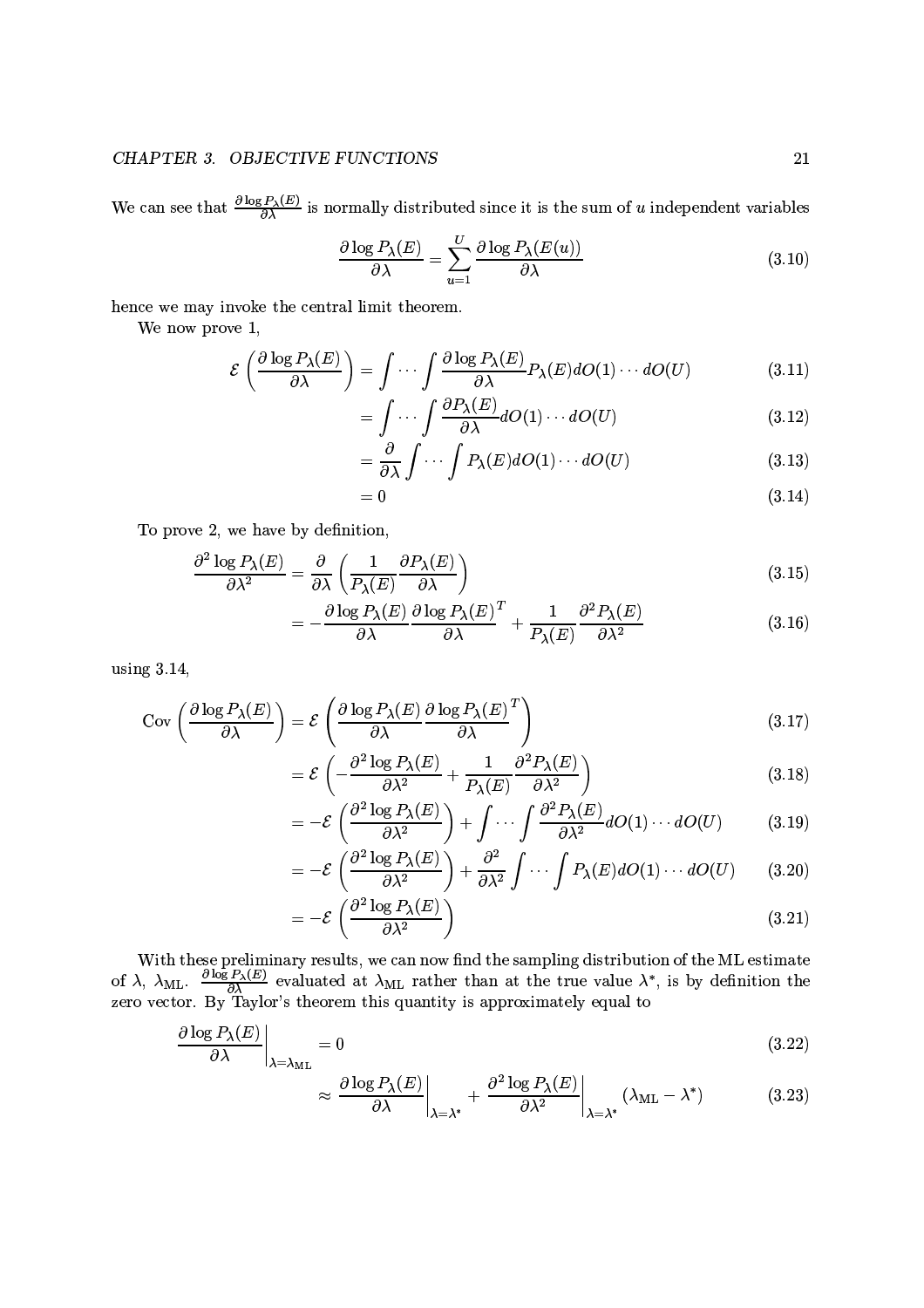therefore,

$$
\lambda_{\rm ML} - \lambda^* \approx -\left(\left.\frac{\partial^2 \log P_\lambda(E)}{\partial \lambda^2}\right|_{\lambda = \lambda^*}\right)^{-1} \left.\frac{\partial \log P_\lambda(E)}{\partial \lambda}\right|_{\lambda = \lambda^*}
$$
(3.24)

In the large sample case, we can replace the observed value of  $\frac{\partial^2 \log P_{\lambda}(E)}{\partial \lambda^2}\Big|_{\lambda=\lambda^*}$  with its expected value.

From the sampling distribution of  $\frac{\partial \log P_{\lambda}(E)}{\partial \lambda}$  it follows that the expected value of  $\lambda_{\text{ML}}$  is  $\lambda^*$ ,<br>its covariance matrix is  $-\mathcal{E}\left(\frac{\partial^2 \log P_{\lambda}(E)}{\partial \lambda^2}\right)^{-1}$  and that it tends to be normally distributed samples.

We expect any estimator to converge onto true parameters when we have an infinite amount of data. So asymptotic unbiasedness is a desirable property of an estimator. We shall now prove that no unbiased estimator has a lower dispersion than ML.

Now consider the covariance matrix of  $\left[\begin{array}{c} t \\ \frac{\partial \log P_{\lambda}(E)}{\partial \lambda} \end{array}\right]$ , where t is an unbiased estimator of  $\lambda$ . This is given by,

$$
\begin{bmatrix}\n\text{Cov}(t) & \text{Cov}(t, \frac{\partial \log P_{\lambda}(E)}{\partial \lambda}) \\
\text{Cov}(t, \frac{\partial \log P_{\lambda}(E)}{\partial \lambda}) & \text{Cov}(\frac{\partial \log P_{\lambda}(E)}{\partial \lambda})\n\end{bmatrix} = \begin{bmatrix}\n\text{Cov}(t) & \mathcal{I} \\
\mathcal{I} & -\mathcal{E}\left(\frac{\partial^2 \log P_{\lambda}(E)}{\partial \lambda^2}\right)\n\end{bmatrix} \tag{3.25}
$$

where,

 $\mathcal I$  represents an identity matrix,

 $Cov(t)$  represents the variance of t, and

 $Cov(t, \frac{\partial \log P_{\lambda}(E)}{\partial \lambda})$  represents the covariance of t and  $\frac{\partial \log P_{\lambda}(E)}{\partial \lambda}$ .<br>Since covariance matrices are positive semi-definite, it follows that

$$
\left[\begin{array}{cc} \mathcal{I} & \mathcal{E}\left(\frac{\partial^2 \log P_{\lambda}(E)}{\partial \lambda^2}\right)^{-1} \end{array}\right] \left[\begin{array}{cc} \text{Cov}(t) & \mathcal{I} \\ \mathcal{I} & -\mathcal{E}\left(\frac{\partial^2 \log P_{\lambda}(E)}{\partial \lambda^2}\right) \end{array}\right] \left[\begin{array}{c} \mathcal{I} \\ \mathcal{E}\left(\frac{\partial^2 \log P_{\lambda}(E)}{\partial \lambda^2}\right)^{-1} \end{array}\right] = \text{Cov}(t) + \mathcal{E}\left(\frac{\partial^2 \log P_{\lambda}(E)}{\partial \lambda^2}\right)^{-1} \quad (3.26)
$$

is also semi-positive definite. In order to better understand this result, consider a linear combination of the estimated parameters  $ct$ , where  $c$  are the weighting factors. Because  $t$  is an unbiased estimator of  $\lambda$ , ct is an unbiased estimator of c $\lambda$ . Its variance is therefore  $c^T$  Cov(t)c. But using the above result we obtain,

$$
c^T \left( \text{Cov}(t) + \mathcal{E} \left( \frac{\partial^2 \log P_{\lambda}(E)}{\partial \lambda^2} \right)^{-1} \right) c \ge 0
$$
 (3.27)

which gives,

$$
Cov(ct) \ge -c^T \mathcal{E} \left( \frac{\partial^2 \log P_\lambda(E)}{\partial \lambda^2} \right)^{-1} c \tag{3.28}
$$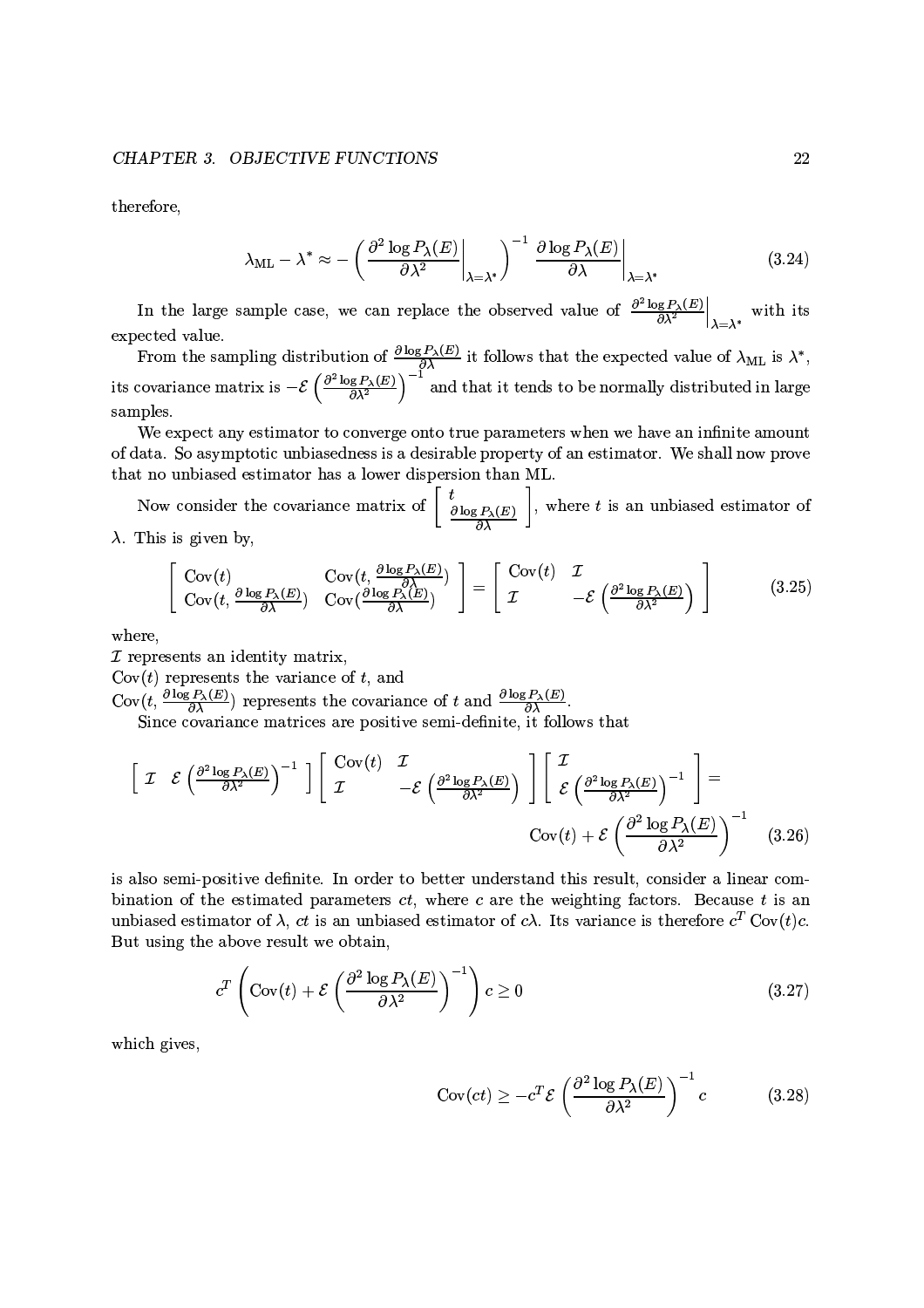That is, the asymptotic dispersion of a ML estimate cannot be bettered by any unbiased estimator.

For fields in which the model is the true generator of the data sufficiency and efficiency is a powerful justification for the ML method. Sufficiency allows us to reduce the memory requirements of our training procedure by storing t instead of the raw training data. In addition, efficiency gives us the peace of mind that comes from the knowledge, that the ML estimator has no larger variance than a very large class of good estimators — the class of unbiased estimators.

However, a HMM is not the true generator for speech, in fact the true generator is unknown. Clearly the above results cannot be applied to the speech recognition field. Because of this, it has been stated by some speech researchers that ML is suboptimal. But the reasoning behind this statement is flawed.

We assume model correctness in order to prove sufficiency and efficiency. But this does not allow us to say that ML is suboptimal when the model is incorrect. On the contrary, in the absence of further information about the properties of ML estimators, we should remain biased towards them.

In fact we can extend our analysis to provide an intuitive justification for the small sample inexact model case. Firstly, it is obvious that ML is invariant to reparameterisation. If  $\lambda_{ML}$ is the ML estimate of  $\lambda$ , then  $g(\lambda_{ML})$  is the ML estimate of  $g(\lambda)$ . This property ensures that any front-end reparameterisation that is within the representational abilities of the model has no effect.

In addition we can write the ML parameters as,

$$
\lambda_{\rm ML} = \arg \max_{\lambda} \sum_{u=1}^{U} \log P_{\lambda}(E(u)) \tag{3.29}
$$

$$
= \arg \max_{\lambda} \sum_{u=1}^{U} \left[ \log P_{\lambda}(E(u)) - \log P^*(E(u)) \right] \tag{3.30}
$$

$$
= \arg\min_{\lambda} \frac{1}{U} \sum_{u=1}^{U} \log \frac{P^*(E(u))}{P_{\lambda}(E(u))}
$$
\n(3.31)

To understand 3.31, let us take the limit for  $U \to \infty$ .

$$
\lambda_{\rm ML} = \arg\min_{\lambda} \mathcal{E}\left[\log \frac{P^*(E(u))}{P_{\lambda}(E(u))}\right]
$$
\n(3.32)

the quantity being minimised is the Kullback-Leibler distance between the probability estimates supplied by HMM model  $P_{\lambda}(E(u))$ , and the unknown true source distribution,  $P^*(E(u))$ . Therefore the ML method seeks to minimise the sampled Kullback-Leibler distance between  $P_{\lambda}(E(u))$  and  $P^*(E(u))$ . The consistency of ML is easy to understand. This distance is at its minimum of zero when  $P_{\lambda}(E(u))$  matches  $P^*(E(u))$ .

One important and explicit feature of the ML method is rarely pondered upon. Measured with a ML objective function the value of a model depends only on the model's estimate of  $P^*(E(u))$ . That is, the models value does not depend upon the model's estimate of the incorrect classes. This means that only  $P_{\lambda}(E(u))$  needs to be calculated and adjusted during training.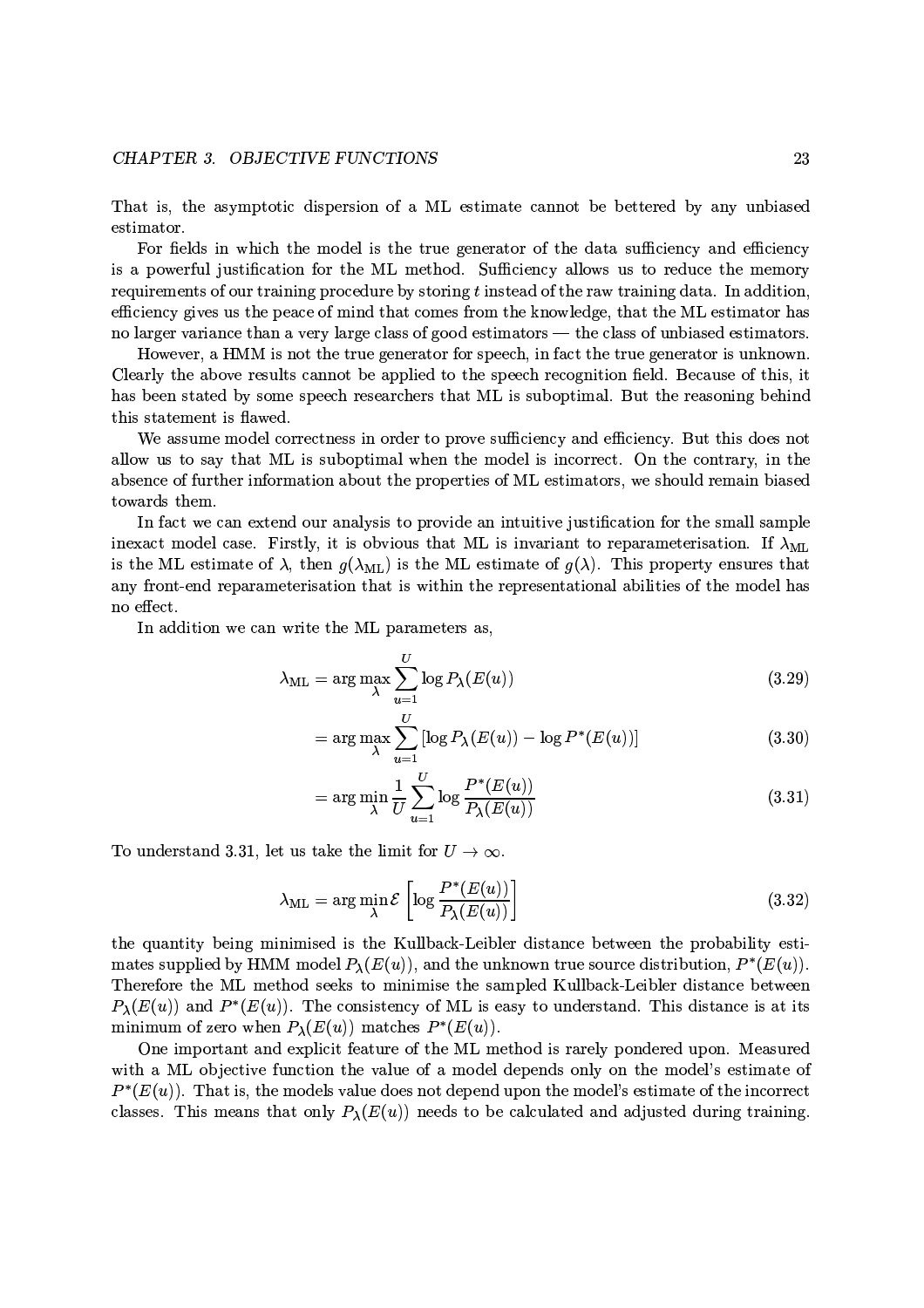### CHAPTER 3. OBJECTIVE FUNCTIONS

The model's estimate of other probabilities are irrelevant and can be ignored. This often results in a computational saving during the training process.

We can show that ML is unique in having this property of "locality" as it is known  $[1, 25]$ . For a training set consisting of  $E(u)$ ,  $u = 1, \ldots, U$  where  $E(u) \in \{1, \ldots, n\}$  we require the objective function  $F(.)$  to have its maximum when our probability estimates  $P_{\lambda}(E(u))$  are close to the true probabilities  $P^*(E(u))$ . If  $E(u)$  occurs, by locality our model will be valued at  $F(P_{\lambda}(E(u)))$ . That is,

$$
\sum_{u=1}^{U} F(P^*(E(u)) \approx \max_{P_{\lambda}} \sum_{u=1}^{U} F(P_{\lambda}(E(u)))
$$
\n(3.33)

In the limit as  $U \rightarrow \infty$  we require 3.33 to be an equality.

$$
\sum_{i=1}^{n} P^{*}(i) F(P^{*}(i)) = \max_{P_{\lambda}} \sum_{i=1}^{n} P^{*}(i) F(P_{\lambda}(i))
$$
\n(3.34)

In order to prove that ML is unique in displaying the property of locality we have to show that the only solution to equation 3.34 occurs when  $F(.) = \log(.)$ . In order to find the maximum of 3.34 under the probabilistic constraints for  $P_{\lambda}(E(u))$ , we introduce the auxiliary variable  $\theta$ . Differentiating the lagrangian we obtain,

$$
P^*(j) \left. \frac{\partial F(P_\lambda(j))}{\partial P_\lambda(j)} \right|_{P_\lambda(j) = P^*(j)} - \theta = 0 \tag{3.35}
$$

$$
\frac{\partial F(P^*(j))}{\partial P^*(j)} = \frac{\theta}{P^*(j)}\tag{3.36}
$$

Therefore,

$$
F(P^*(j)) = \theta \log P^*(j) + C \tag{3.37}
$$

with

$$
\theta > 0 \tag{3.38}
$$

and  $C$  is an arbitrary constant of integration.

Summarising, we have shown that the large sample exact model optimality and the computationally efficient distribution approximation outside this region can be viewed as heuristic justification of ML.

#### Maximum Likelihood  $3.2$

ML is the commonest objective criteria used for HMM training. Its almost complete dominance is the result of empirically good performance and the availability of the fast, globally convergent Baum-Welch training algorithm described in section 2.5.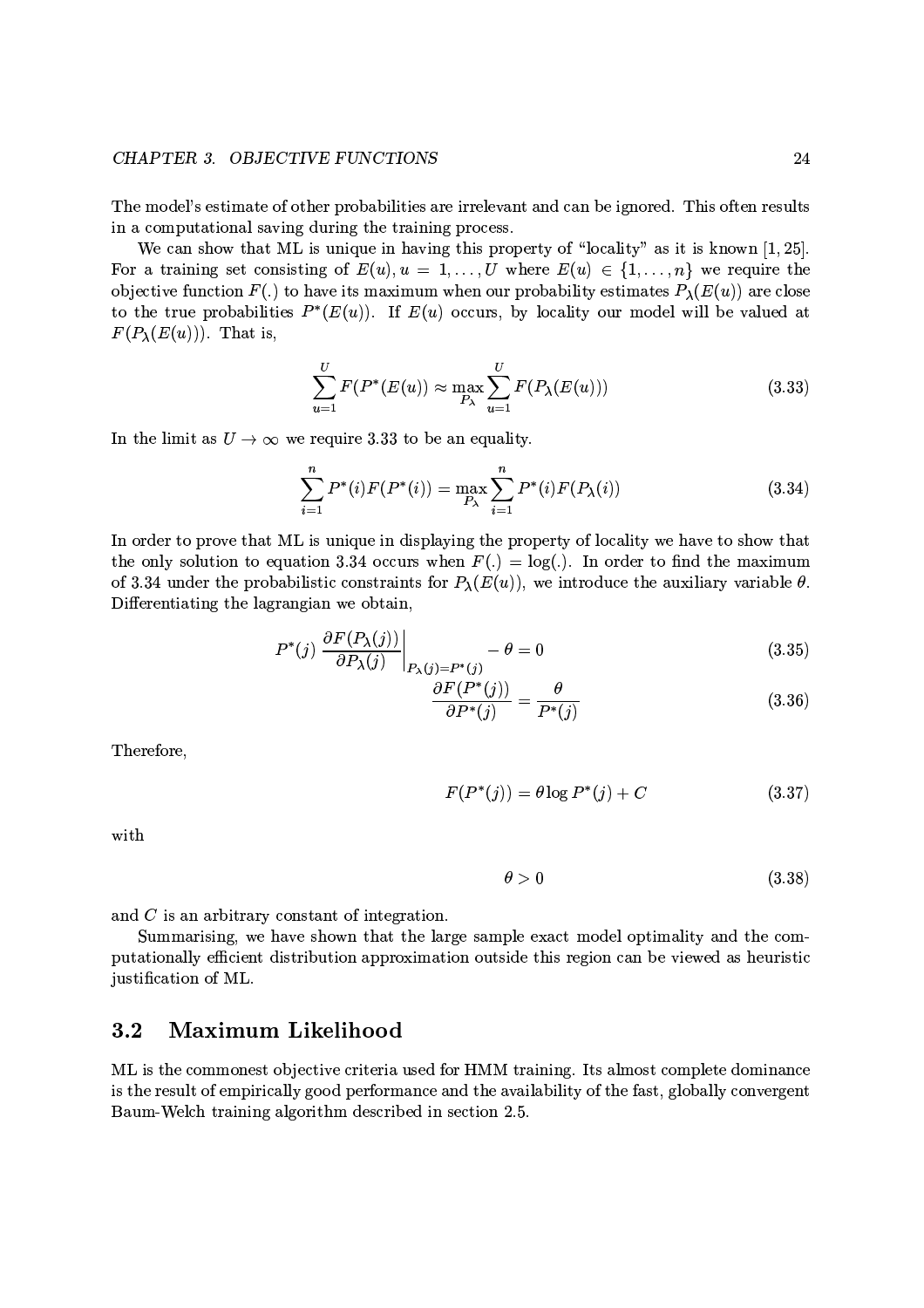### **CHAPTER 3. OBJECTIVE FUNCTIONS**

The reader should note that the term ML in mathematical literature refers to a method which maximises a model likelihood. In speech literature it has been taken to mean  $L$  given by,

$$
L = \sum_{1}^{U} P_{\lambda}(O(u)|w(u))
$$
\n(3.39)

That is, in the notation of the section 3.1, E is the event  $O(u)$  given  $w(u)$ . This inappropriate nomenclature coupled with the incorrect assertion that ML requires model correctness assumption has lead to the widely accepted view that the use of ML cannot be justified. In fact many of the alternatives that have been proposed are traditional ML estimators. They differ from ML in that the synthesised transcription HMMs are used as a component of a larger model. For instance, in MMI training we directly optimise the Bayes' classification statistic. It is an accident of history that MMI was not named ML. The name ML was already taken when MMI was invented. The writer hopes that he has dispelled the notion that  $L$  is fundamentally flawed and proved that  $L$  is well founded.

Does L exhibit any bad attributes? In the limited sample case with our models a degenerate condition can occur. If the mean of any gaussian coincides with any observation vector and the corresponding variance tends to zero,  $L$  will increase without limit [58]. The other parameters become irrelevant to  $L$ . This leads to poor generalisation on novel test data.

Although we wish to increase the likelihood we cannot allow it to achieve its degenerate maximum. In other fields this insufficient data problem is traditionally solved with the use of Bayes' smoothing techniques. However, in this work, as is most commonly the case in the speech recognition field, we rely on the joint effect of initial parameter values and the suboptimal optimisation techniques to avoid this problem. Our initial point is chosen so that many acoustic observations map onto each Gaussian. Then practical experience has shown us that hill climbing procedures do not fall into these pathological regions of parameter space. Experience has also shown us that  $L$  produces accurate systems.

In the rest of this thesis we search on other bad attributes and seek to answer the question, "can we do better?"

#### **Maximum Mutual Information**  $3.3$

During MMI training our objective function is

$$
I = \sum_{u=1}^{U} \log P_{\lambda}(w(u)|O(u))
$$
\n(3.40)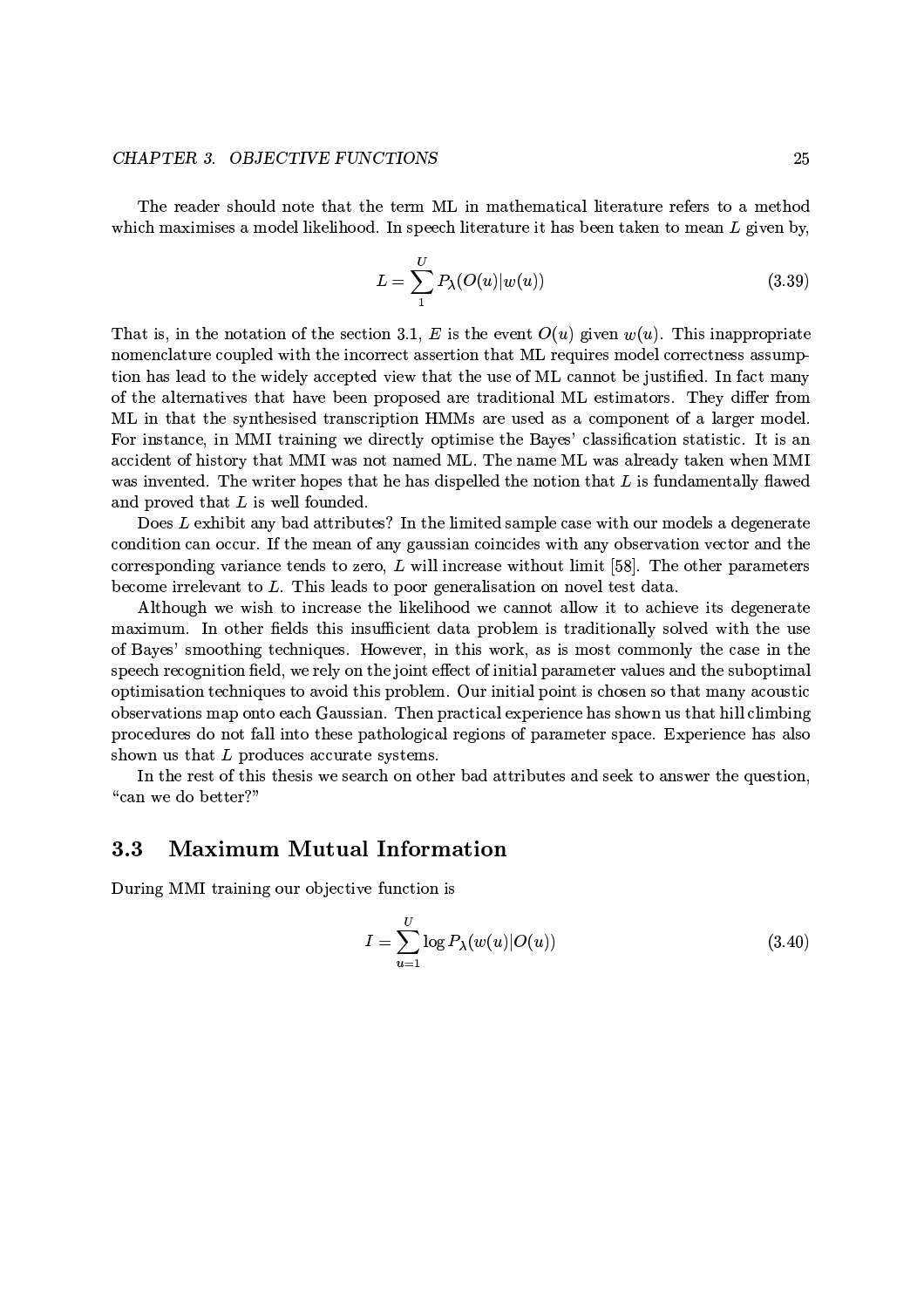This expression can easily be derived from the expression for empirical mutual information MI, hence its name.

$$
MI = \sum_{u=1}^{U} \log \left[ \frac{P_{\lambda}(O(u), w(u))}{P^*(w(u)) P_{\lambda}(O(u))} \right]
$$
\n(3.41)

$$
= \sum_{u=1}^{U} \left[ \log P_{\lambda}(w(u)|O(u)) - \log P^{*}(w(u)) \right]
$$
 (3.42)

$$
= I - \sum_{u=1}^{U} \log P^*(w(u)) \tag{3.43}
$$

During the maximisation of MI over the HMM parameters  $\lambda$  the second term in 3.43 can be ignored.

The reader may now be wondering why MI is worthy of study. There are a number of reasons. Comparing  $I$  with the Bayes' classification criterion 2.10 we see that they use the same statistic. This ensures optimality on the test set as the training set size becomes large.

Comparing  $L$  to MMI, we see that  $L$  maximises the conditional probability of the observation given the model, while in MMI we maximise the conditional probability of the transcription. If  $P_{\lambda}(O(u)|w(u))$  is correct, both have the optimal properties of a ML estimator. In particular, both produce estimates which are asymptotically unbiased, normal and, given the limitations of their assumed source distributions, have the minimum dispersion possible. But as we shall show next, the asymptotic dispersion of the ML estimate is lower than the asymptotic dispersion of the MMI estimate.

$$
\log P_{\lambda}(O(u)|w(u)) + \log P^{*}(w(u)) = \log P_{\lambda}(w(u)|O(u)) + \log P_{\lambda}(O(u)) \tag{3.44}
$$
\n
$$
\mathcal{E}\left(\frac{\partial^{2}\log P_{\lambda}(O(u)|w(u))}{\partial\lambda^{2}}\right) = \mathcal{E}\left(\frac{\partial^{2}\log P_{\lambda}(w(u)|O(u))}{\partial\lambda^{2}}\right) + \mathcal{E}\left(\frac{\partial^{2}\log P_{\lambda}(O(u))}{\partial\lambda^{2}}\right) \tag{3.45}
$$

For any arbitrary constant vector  $c$ ,

$$
c^T \mathcal{E} \left( \frac{\partial^2 \log P_\lambda(O(u)|w(u))}{\partial \lambda^2} \right) c - c^T \mathcal{E} \left( \frac{\partial^2 \log P_\lambda(w(u)|O(u))}{\partial \lambda^2} \right) c = c^T \mathcal{E} \left( \frac{\partial^2 \log P_\lambda(O(u))}{\partial \lambda^2} \right) c
$$
\n(3.46)

Using  $3.17$  and  $3.21$  we obtain,

$$
\mathcal{E}\left(\frac{\partial^2 \log P_{\lambda}(O(u))}{\partial \lambda^2}\right) = -\mathcal{E}\left(\frac{\partial \log P_{\lambda}(O(u))}{\partial \lambda} \frac{\partial \log P_{\lambda}(O(u))}{\partial \lambda}^T\right) \tag{3.47}
$$

Using this identity with 3.46 we obtain,

$$
c^T \mathcal{E} \left( \frac{\partial^2 \log P_{\lambda}(O(u)|w(u))}{\partial \lambda^2} \right) c - c^T \mathcal{E} \left( \frac{\partial^2 \log P_{\lambda}(w(u)|O(u))}{\partial \lambda^2} \right) c \ge 0 \tag{3.48}
$$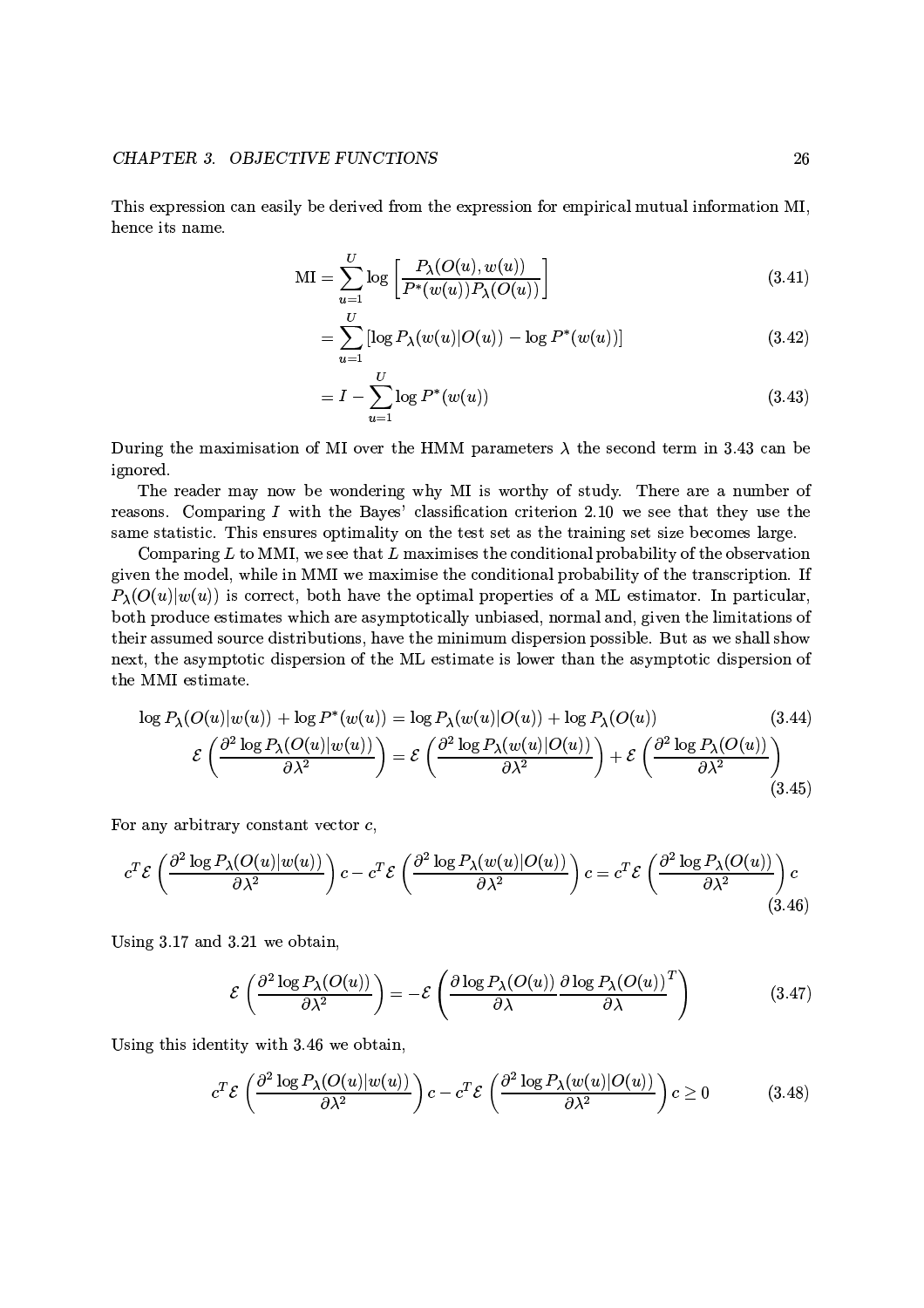This is a strict inequality if  $\mathcal{E}\left(\frac{\partial \log P_{\lambda}(O(u))}{\partial \lambda} \frac{\partial \log P_{\lambda}(O(u))}{\partial \lambda}^{T}\right)$  is positive definite. That is, if the marginal distribution that is ignored by MMI  $P_{\lambda}(O(u))$ , provides some information about  $\lambda$ . From equation 3.48 we can obtain.

$$
c^{T} \left[ \mathcal{E} \left( \frac{\partial^{2} \log P_{\lambda}(O(u)|w(u))}{\partial \lambda^{2}} \right)^{-1} \mathcal{E} \left( \frac{\partial^{2} \log P_{\lambda}(w(u)|O(u))}{\partial \lambda^{2}} \right)^{-1} \right] \right]
$$

$$
\left[ \frac{\mathcal{E} \left( \frac{\partial^{2} \log P_{\lambda}(O(u)|w(u))}{\partial \lambda^{2}} \right) 0}{0} - \mathcal{E} \left( \frac{\partial^{2} \log P_{\lambda}(w(u)|O(u))}{\partial \lambda^{2}} \right) \right]
$$

$$
\left[ \frac{\mathcal{E} \left( \frac{\partial^{2} \log P_{\lambda}(O(u)|w(u))}{\partial \lambda^{2}} \right)^{-1}}{\partial \lambda^{2}} \right] c \ge 0
$$

$$
\mathcal{E} \left( \frac{\partial^{2} \log P_{\lambda}(w(u)|O(u))}{\partial \lambda^{2}} \right)^{-1} \right] c \ge 0
$$
(3.49)

Which yields,

$$
-c^T \mathcal{E} \left( \frac{\partial^2 \log P_\lambda(O(u)|w(u))}{\partial \lambda^2} \right)^{-1} c \le -c^T \mathcal{E} \left( \frac{\partial^2 \log P_\lambda(w(u)|O(u))}{\partial \lambda^2} \right)^{-1} c \tag{3.50}
$$

That is, the dispersion of the ML estimate is less than or equal to that of the MMI estimate with a strict inequality only if  $P_{\lambda}(O(u))$  provides no information about  $\lambda$ .

Notice that  $P_{\lambda}(O(u))$  can be calculated from our ML models but not from the MMI models. MMI places less demands on the representational abilities of our models than ML. It could be the case for instance, that  $P_{\lambda}(w(u)|O(u))$  could be the correct model for some  $\lambda$  while  $P_{\lambda}(O(u)|w(u))$  is not correct for any  $\lambda$ . Then asymptotically MMI should be favoured. In the incorrect model case, because we are not approximating  $P_{\lambda}(O(u))$ , the available parameters could be more profitably used to model the conditional probabilities needed for Bayes' decoding rule. If this behaviour extends to an independent test set then we should achieve an improved recognition rate. We therefore have some hope of finding that MMI is better than ML.

The vital difference between ML and MMI is that the two methods model different source distributions. MMI minimises the empirical sampled distance between the probability estimate supplied by our model  $P_{\lambda}(w(u)|O(u))$  and the true posterior probability of the word given the acoustic observations  $P^*(w(u)|O(u))$ . Whereas, ML minimises the empirical sampled distance between  $P_{\lambda}(O(u)|w(u))$  and  $P^*(O(u)|w(u))$ .

This point is the key to the motivation behind this thesis. So it is worth emphasising. In ML training our HMMs are trained to model  $P^*(O(u)|w(u))$ . During classification we use our estimate  $P_{\lambda}(O(u)|w)$  to indirectly compute the classification statistic  $P_{\lambda}(w|O(u))$  via the identity

$$
P_{\lambda}(w|O(u)) = \frac{P_{\lambda}(O(u)|w)P^*(w)}{\sum_{w} P_{\lambda}(O(u)|w)P^*(w)}
$$
(3.51)

To improve performance for problem transcriptions, we must explicitly allocate resources. For instance we could increase the number of gaussians in the correct synthesised HMM or in the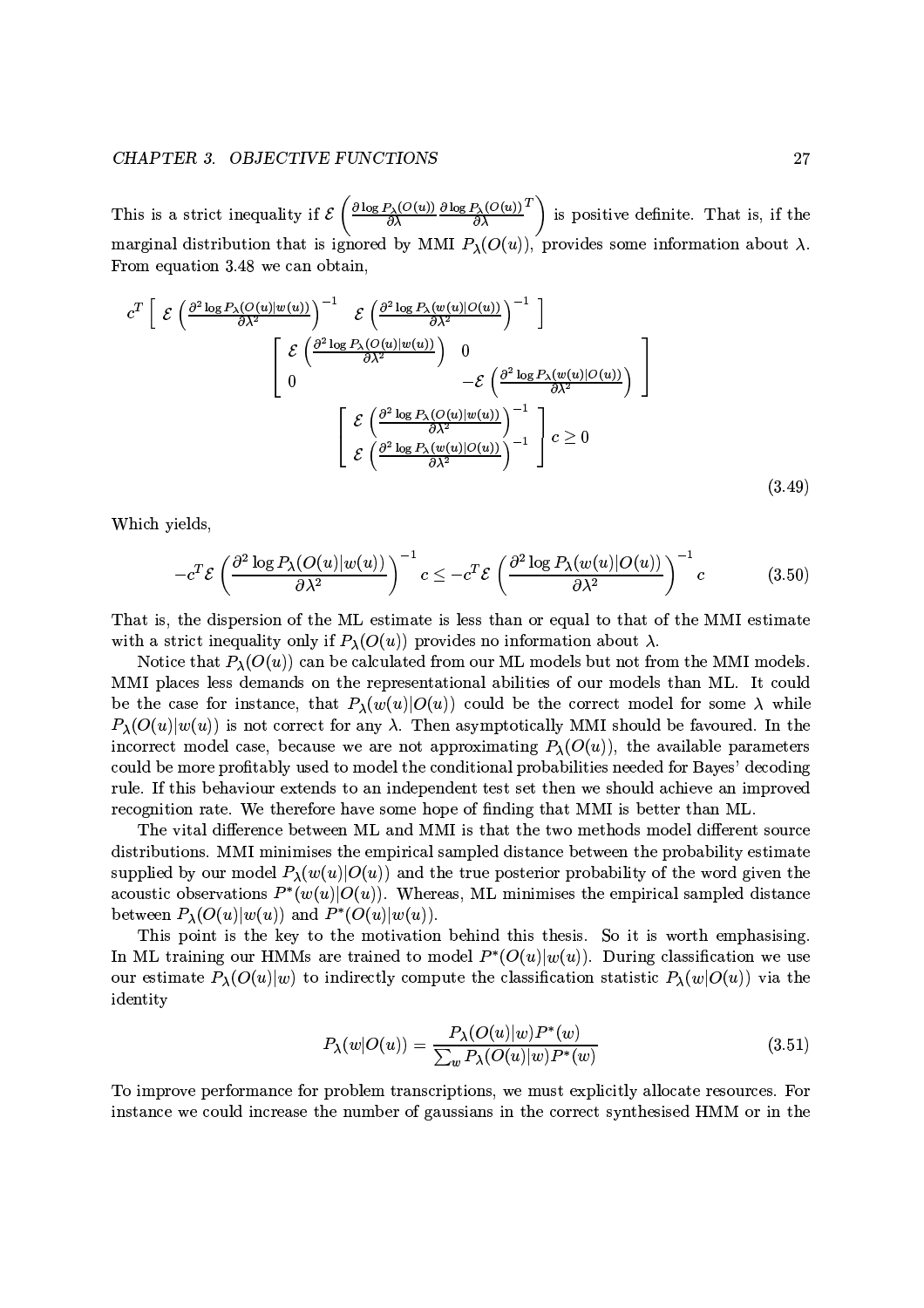HMMs confused with it. During MMI training we directly model  $P^*(w(u)|O(u))$ . From 3.51, we can see that the parameters of all the HMMs are adjusted simultaneously. The MMI training process effectively allocates resources according to acoustic difficulty. MMI therefore uses the same parameters more efficiently.

To recap the MMI objective function is,

$$
I = \sum_{u=1}^{U} \log P_{\lambda}(w(u)|O(u)) \tag{3.52}
$$

$$
= \sum_{u=1}^{U} \log P_{\lambda}(w(u), O(u)) - \sum_{u=1}^{U} \log P_{\lambda}(O(u))
$$
\n(3.53)

$$
= \sum_{u=1}^{U} \left[ \log P_{\lambda}(O(u)|w(u)) + \log P^{*}(w(u)) \right] - \sum_{u=1}^{U} \log \sum_{\forall w} P_{\lambda}(w, O(u)) \tag{3.54}
$$

We can see the first term is identical to the quantity used in ML training. It can therefore be calculated in the same manner. The second term is obtained by applying the Baum-Welch algorithm to the recognition HMM  $R$ , that is,

$$
\sum_{\forall w} P_{\lambda}(w, O(u)) = P_{\lambda}(O(u)|R)
$$
\n(3.55)

In most tasks this is the most computationally expensive step in MMI training. Calculation of the MMI objective function requires a recognition pass on each of the training utterances.

Previously we mentioned that during classification with a MMI HMM, equation 3.51 has to be calculated for each alternative  $w$  and the  $w$  that yields the maximum is chosen. The reader should note that the denominator is independent of  $w$  and so can be ignored. In addition when we calculate the numerator, by using the Viterbi approximation we reduce the recognition process to the standard ML approach.

#### $3.4$ **Frame Discrimination**

This section presents a class of novel objective functions. These objective functions, as we shall explain, have the potential for better training set performance than ML and better generalisation than MMI.

To recap, the MMI objective function is

$$
I = \sum_{u=1}^{U} \log P_{\lambda}(w(u)|O(u))
$$
\n
$$
\sum_{u=1}^{U} \log \left(1 + \frac{1}{2} \log \left(1 + \frac{1}{2} \log \left(1 + \frac{1}{2} \log \left(1 + \frac{1}{2} \log \left(1 + \frac{1}{2} \log \left(1 + \frac{1}{2} \log \left(1 + \frac{1}{2} \log \left(1 + \frac{1}{2} \log \left(1 + \frac{1}{2} \log \left(1 + \frac{1}{2} \log \left(1 + \frac{1}{2} \log \left(1 + \frac{1}{2} \log \left(1 + \frac{1}{2} \log \left(1 + \frac{1}{2} \log \left(1 + \frac{1}{2} \log \left(1 + \frac{1}{2} \log \left(1 + \frac{1}{2} \log \left(1 + \frac{1}{2} \log \left(1 + \frac{1}{2} \log \left(1 + \frac{1}{2} \log \left(1 + \frac{1}{2} \log \left(1 + \frac{1}{2} \log \left(1 + \frac{1}{2} \log \left(1 + \frac{1}{2} \log \left(1 + \frac{1}{2} \log \left(1 + \frac{1}{2} \log \left(1 + \frac{1}{2} \log \left(1 + \frac{1}{2} \log \left(1 + \frac{1}{2} \log \left(1 + \frac{1}{2} \log \left(1 + \frac{1}{2} \log \left(1 + \frac{1}{2} \log \left(1 + \frac{1}{2} \log \left(1 + \frac{1}{2} \log \left(1 + \frac{1}{2} \log \left(1 + \frac{1}{2} \log \left(1 + \frac{1}{2} \log \left(1 + \frac{1}{2} \log \left(1 + \frac{1}{2} \log \left(1 + \frac{1}{2} \log \left(1 + \frac{1}{2} \log \left(1 + \frac{1}{2} \log \left(1 + \frac{1}{2} \log \left(1 + \frac{1}{2} \log \left(1 + \frac{1}{2} \log \left(1 + \frac{1}{2} \log \left(1 + \frac{1}{2} \log \left(1 + \frac{1}{2} \log \left(1 + \frac{1}{2} \log \left(1 + \frac{1}{2} \log \left(1 + \frac{1}{2} \
$$

$$
= \sum_{u=1}^{6} \left[ \log P_{\lambda}(O(u)|w(u)) + \log P^{*}(w(u)) - \log P_{\lambda}(O(u)|R) \right] \tag{3.57}
$$

Looking at this expression, experienced practitioners can identify a possible source of problems. The two terms  $P_{\lambda}(O(u)|w(u))$  and  $P_{\lambda}(O(u)|R)$  are each very likely to be dominated by very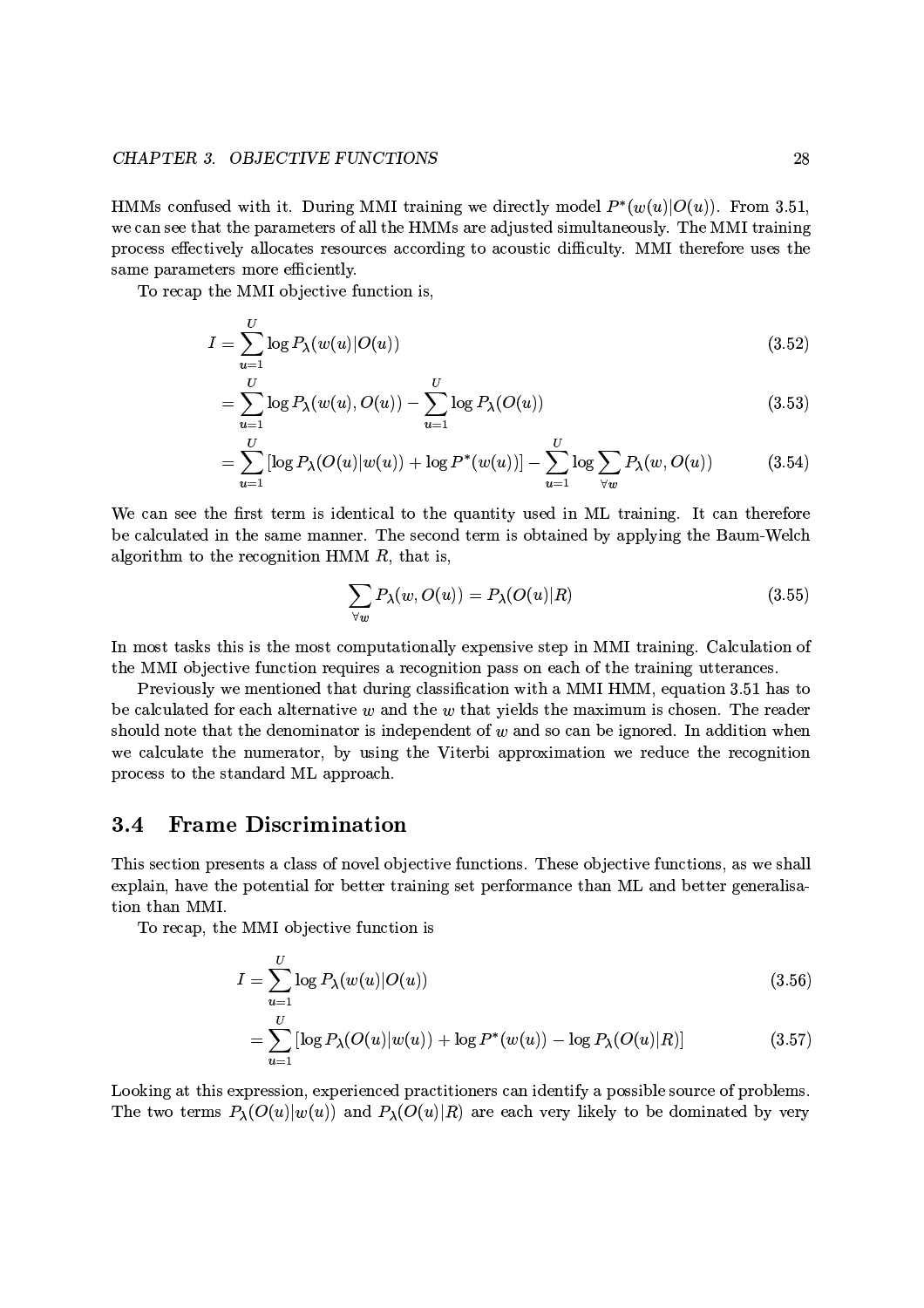few paths. If these paths are the same, that is they both belong to  $w(u)$ , we achieve a good rating for  $O(u)$ . If these paths are different, then our aim is to make the correct path more likely. If we restrict our attention to a specimen observation  $O(u)_t$ , then we may equivalently say, our aim is to separate the correct and incorrect sets of state distributions associated with  $O(u)_t$ . The match of other states to  $O(u)_t$  is irrelevant. To make matters worse, confusions at time  $t$  can also be removed by improvements at times other than  $t$  due to state sequence coupling. There is a danger that the training set confusions that do exist, will not be learned.

Consider now an independent test set. Our model's rating on this test set depends on the training set's coverage of confusible states. The smaller the training set or equivalently the greater the HMMs flexibility the worse our test set performance will be.

If the modelling flexibility of our HMM is large or our training data is limited, it may be profitable to increase the number of confused states. Of course, we do not know which states are confused on novel data. If we did we would not be in this situation. The best we can hope for, when we introduce extra confusions is that the invalid confusions do not swamp out the valid ones.

One possible approach to introducing extra confusions is to replace the recognition model  $R$ , with another HMM N, especially constructed to increase the number of confusions. That is the new HMM N should allow a superset of the state sequences that is allowed by R. Substituting into 3.57 we obtain our FD objective function  $D$ .

$$
D = \sum_{u=1}^{U} \left[ \log P_{\lambda}(O(u)|w(u)) + \log P^{*}(w(u)) - \log P_{\lambda}(O(u)|N) \right]
$$
(3.58)

As with the original MMI calculating the value of the above requires two forward-backward passes per training example. The first on the synthesised transcription HMM  $w(u)$ , and the second on the confusion HMM  $N$ . Because of the greater number of allowed alignments, 3.58 will underestimate I. Equivalently, when training with 3.57, the difference between the transcription HMM and recognition HMM probabilities will be larger. This in almost all cases will mean that models trained with 3.57 will have higher training set accuracy.

Balancing this we have already mentioned why 3.58, may generalise better. In addition in many tasks though not ours, handling the language model is a major share of computational complexity. Therefore in many tasks, the second term in 3.57 is more expensive to compute than the third term in 3.58.

This objective function is similar to the FD objective function used by many HMM-neural network (NN) hybrids [26,72]. We can manipulate 3.58 in order to illustrate this more clearly.

$$
D = \sum_{u=1}^{U} \left[ \log \frac{P_{\lambda}(O(u)|w(u))}{P_{\lambda}(O(u)|N)} + \log P^{*}(w(u)) \right]
$$
\n(3.59)

$$
= \sum_{u=1}^{U} \left[ \left( \log \frac{\sum_{s \in w(u)} P_{\lambda}(s|w(u)) P_{\lambda}(O(u)|s, w(u))}{P_{\lambda}(O(u)|N)} \right) + \log P^{*}(w(u)) \right] \tag{3.60}
$$

$$
= \sum_{u=1}^{U} \left[ \left( \log \sum_{s \in w(u)} \frac{P_{\lambda}(s|w(u)) P_{\lambda}(O(u)|s, w(u)) P_{\lambda}(s|N)}{P_{\lambda}(s|N) P_{\lambda}(O(u)|N)} \right) + \log P^*(w(u)) \right] \tag{3.61}
$$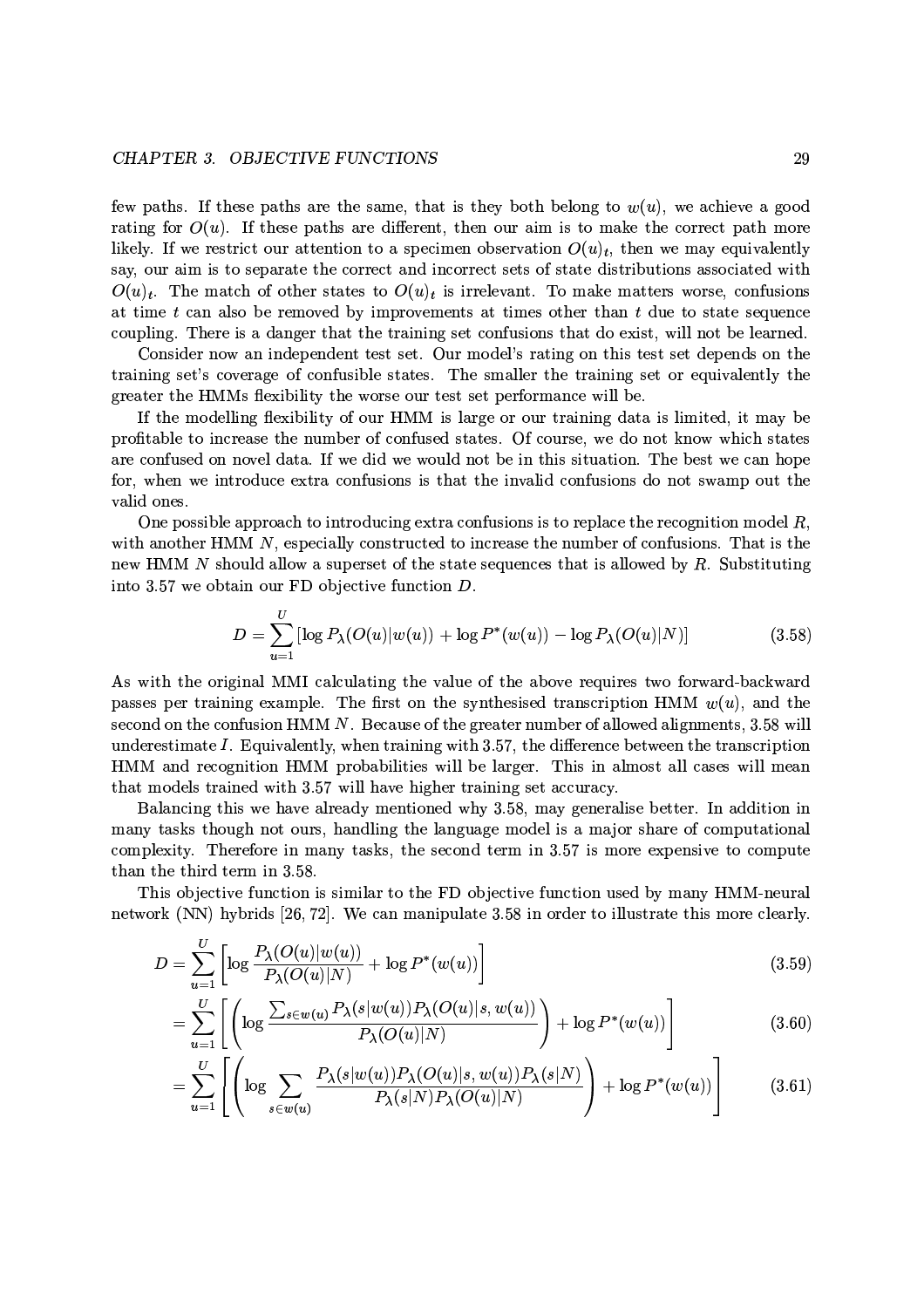### CHAPTER 3. OBJECTIVE FUNCTIONS

If N is not a null Markov model (i.e.  $P_{\lambda}(O(u)|s, N)$  is not constant—this would reduce the FD objective function to  $ML$ ), and N is constructed so that it allows a superset of the state paths from  $R$ , then,

$$
P_{\lambda}(O(u)|s, w(u)) = P_{\lambda}(O(u)|s, N) \quad \forall s \in w(u)
$$
\n(3.62)

This allows us to simplify to,

$$
D = \sum_{u=1}^{U} \left[ \left( \log \sum_{s \in w(u)} \frac{P_{\lambda}(s|w(u))P_{\lambda}(s|N, O(u))}{P_{\lambda}(s|N)} \right) + \log P^*(w(u)) \right] \tag{3.63}
$$

The  $P_{\lambda}(s|N, O(u))$  term in equation 3.63 is the objective function used by many HMM-NN hybrids [11, 12, 38, 56, 57, 68, 69, 71]. The  $\frac{P_{\lambda}(s|w(u))}{P_{\lambda}(s|N)}$  term represents the static to transcription prior compensation needed when hybrids are used to align data. Unlike HMM-NN hybrids our training procedures do not require separate alignment and fitting stages.

During recognition we calculate equation 3.58 for each alternative  $w$  and pick the  $w$  which produces the maximum. Because the  $P_{\lambda}(O(u)|N)$  is independent of w it can be ignored. In addition if we make the Viterbi assumption, the recognition process reduces to the standard ML one.

It is easy to show that like MMI, the FD estimator has a variance larger than the ML estimator. Letting  $D_u$  be the value of the FD objective function on the  $u^{\text{th}}$  training example, we have the relation,

$$
D_u = \log P_\lambda(O(u)|w(u)) + \log P^*(w(u)) - \log P_\lambda(O(u)|N) \tag{3.64}
$$

Which yields by some simple manipulation,

$$
\mathcal{E}\left(\frac{\partial^2 \log P_{\lambda}(O(u)|w(u))}{\partial \lambda^2}\right) = \mathcal{E}\left(\frac{\partial^2 D_u}{\partial \lambda^2}\right) + \mathcal{E}\left(\frac{\partial^2 \log P_{\lambda}(O(u)|N)}{\partial \lambda^2}\right) \tag{3.65}
$$

Using 3.65 and the same reasoning used in equations  $3.46-3.50$  we obtain,

$$
-c^T \mathcal{E} \left( \frac{\partial^2 \log P_\lambda(O(u)|w(u))}{\partial \lambda^2} \right)^{-1} c \le -c^T \mathcal{E} \left( \frac{\partial^2 D_u}{\partial \lambda^2} \right)^{-1} c \tag{3.66}
$$

That is, the dispersion of the ML estimate is less than or equal to that of the FD estimate.<br>This is a strict inequality if  $\mathcal{E}\left(\frac{\partial \log P_{\lambda}(O(u)|N)}{\partial \lambda} \frac{\partial \log P_{\lambda}(O(u)|N)}{\partial \lambda} \right)^{T}$  is positive definite. That is, if  $P_{\lambda}(O(u)|N)$ , provides some information about  $\lambda$ <sup>1</sup>

In this dissertation, we report the results of experiments using a zero memory Markov chain for  $N$ . That is,

$$
P_{\lambda}(O(u)|N) = \prod_{t=1}^{T(u)} \sum_{i=2}^{N-1} P_{\lambda}(O(u)_{t}|q_{i}) P(q_{i}|N)
$$
\n(3.67)

$$
= \prod_{t=1}^{T(u)} \sum_{i=2}^{N-1} b_i (O(u)_t | q_i) P(q_i | N)
$$
\n(3.68)

<sup>1</sup>The author has not yet derived the relative efficiencies of MMI and FD.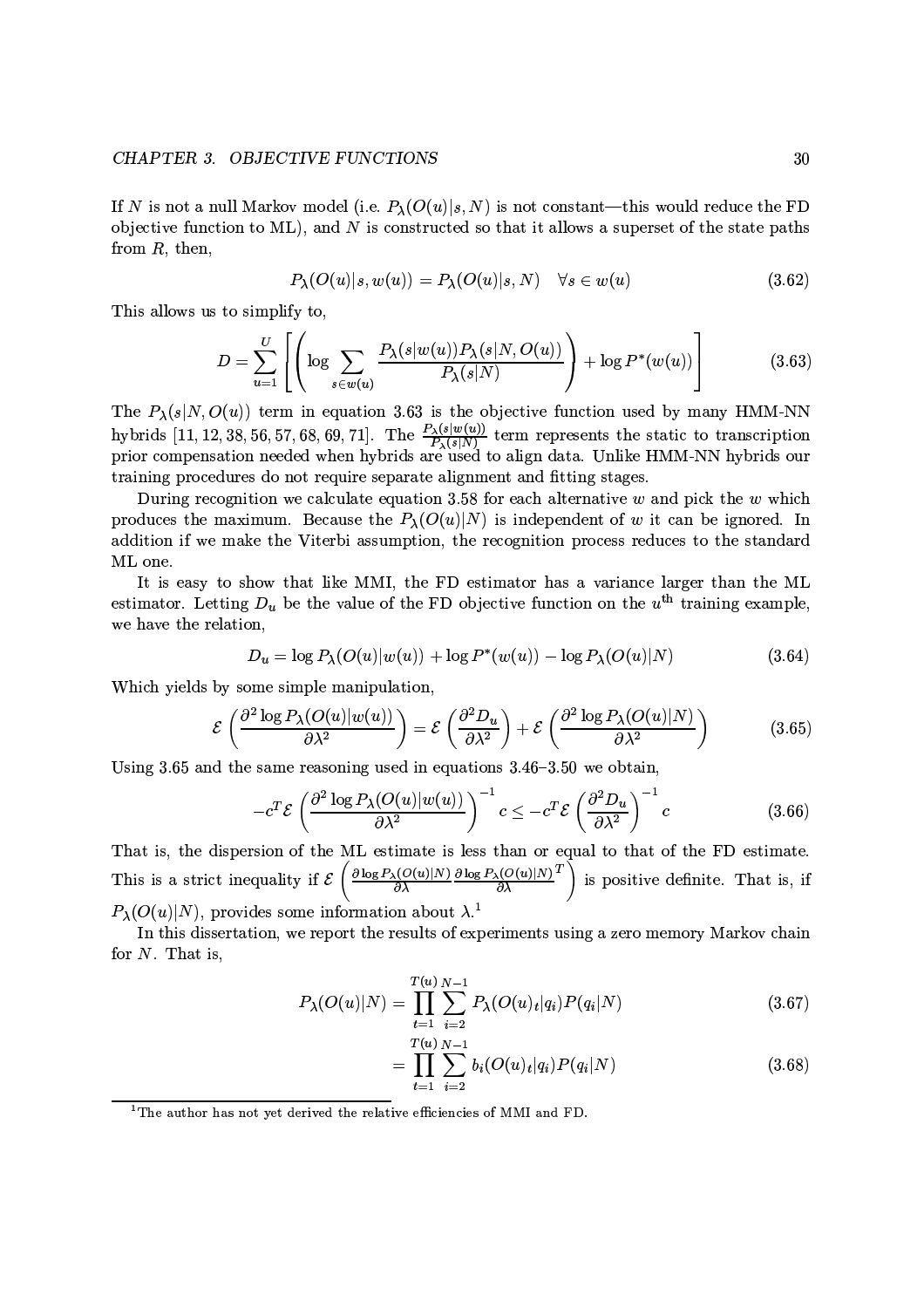For the experiments in this thesis we set the state priors  $P(q_i|N)$ , to a constant independent of  $\boldsymbol{i}$ .

Test experiments showed that with limited parameter models there was a slight performance improvement when utilising  $N$  with more memory. But these were not statistically significant on our tasks.

Utilising this form of  $N$  in 3.63 we obtain,

$$
D = \sum_{u=1}^{U} \left[ \left( \log \sum_{s \in w(u)} \frac{P_{\lambda}(s|w(u))}{P(s|N)} \prod_{t=1}^{T(u)} P_{\lambda}(s_t|O(u)_t, N) \right) + \log P^*(w(u)) \right]
$$
(3.69)

Comparing FD to ML we can see that ML state PDFs approximate  $P(O(u)_t|s_t)$ , instead D adjusts the state PDFs to approximate  $P(s_t|O(u)_t)$ . Since the approximation of  $P(s_t|O(u)_t)$ does not model  $P(O(u)_t)$  and  $P(O(u)_t)$  is not used in classification, D could profitably use the extra freedom to improve the training set performance. We also expect that zero memory FD will generalise to an independent test set as well as ML. In both cases we assume a worst case confusion environment (ML makes this assumption by modelling each  $P(O(u)_t|s_t)$  separately, which leads to a worst case confusion environment estimate of  $P(s_t|O(u)_t)$ . On the other hand, as we shall see in chapter 4, all discriminative objective functions are difficult to optimise. The theoretical advantage enjoyed by FD of less "regressional stress", could be negated by the lack of the ability to find better regressions.

#### **Differential Learning**  $3.5$

Instead of approximating probability distributions, differential learning attempts to maximise training set accuracy. The training set accuracy is approximated by a continuous differentiable function. This allows the use of efficient gradient based optimisation techniques.

One approximation, classification figure of merit (CFM), was suggested in [32] and is given by,

$$
D = \sum_{u=1}^{U} \sigma \left[ \Delta(u), k \right]
$$
 (3.70)

where,

$$
\Delta(u) = P_{\lambda}(w(u)|O(u)) - P_{\lambda}(v(u)|O(u)) \qquad (3.71)
$$

and  $v(u)$  is the transcription, excluding  $w(u)$  which has maximal probability on utterance  $O(u)$ when calculated with parameters  $\lambda$ . In other words, if  $O(u)$  is correctly recognised,  $v(u)$  is the second ranked transcription, otherwise it is the top ranked transcription.

 $\sigma$  is a continuous, differentiable approximation to a step function and,

k is a parameter which controls the steepness of  $\sigma[\Delta(u),k]$  when  $\Delta(u)=0$ .

One suitable form for  $\sigma[\Delta(u),k]$  is

$$
\sigma\left[\Delta(u),k\right] = \frac{1}{1 + e^{-k\Delta(u)}}\tag{3.72}
$$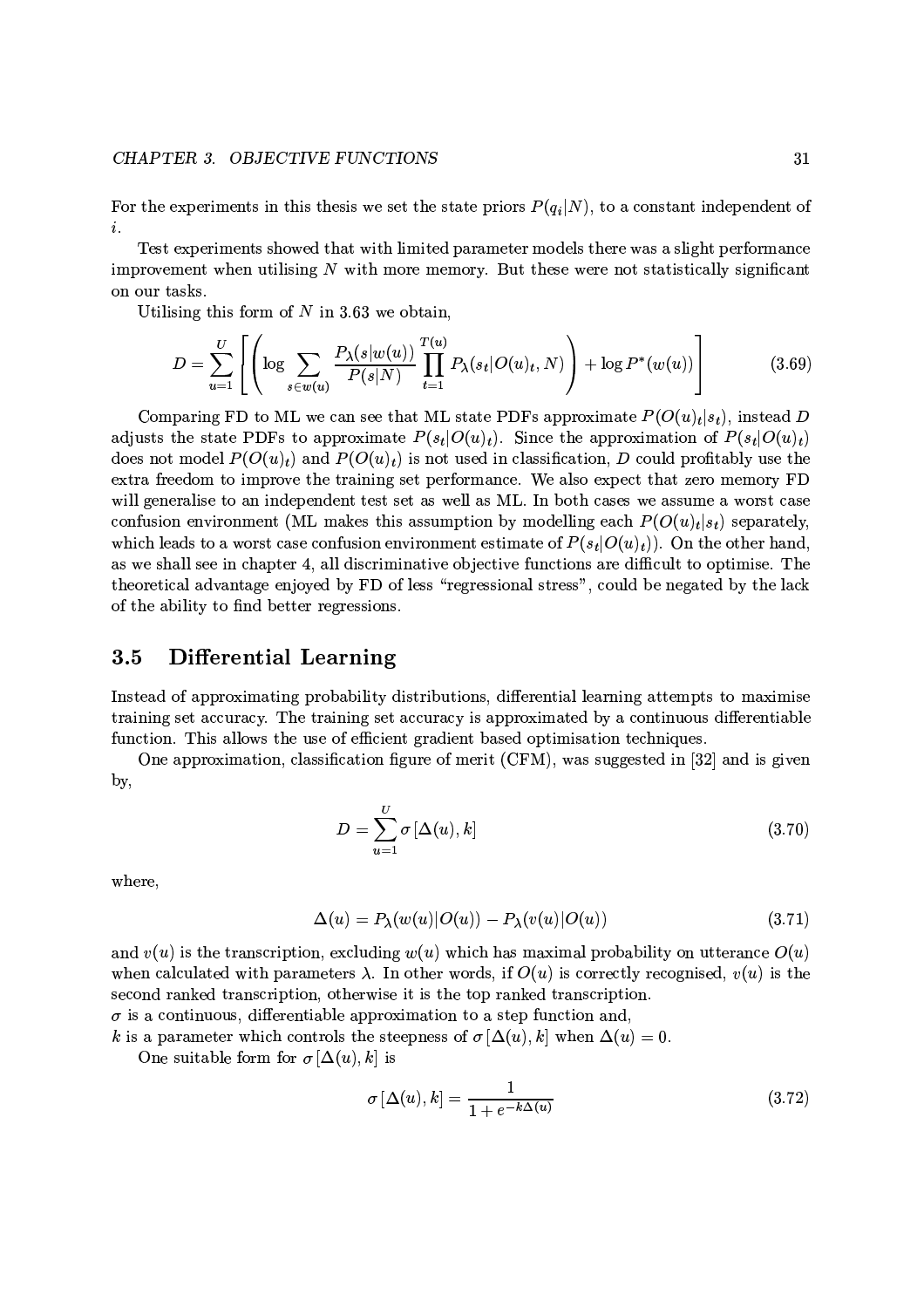It can be easily verified that as  $k \to \infty$ , D becomes a closer estimate of training set accuracy. On the downside, its graph will develop vertical "cliffs" and horizontal "plateaus". Both features will make it hard to optimise. In practice therefore  $k$  is initially set to a small value.  $k$  is increased only in the neighbourhood of the optimum.

Directly maximising the training set accuracy will by definition, result in the best training set performance possible given the limitations of the model. The model's representational flexibility is directed to this one aim. None of it is modelling other aspects.

This can easily be seen by comparing D and I for a particular training utterance  $O(u)$ . D involves the probability of observing  $O(u)$  from two transcriptions. The transcriptions, other than the correct and best alternative are irrelevant. I however, involves all alternatives. In addition  $D$  yields decreasing marginal rewards/penalties for increasingly correct/incorrect classification.

Because of the law of large numbers, for asymptotically large training sets this guarantees a good test set performance. This good performance is achieved without any model correctness assumptions.

It should be noted that direct training set error minimisation is a double edged sword. Very little information from the training set is used. If our HMMs are even approximately correct, and training data limited, this will be wasteful. To understand why this approach may not be ideal with limited training sets, imagine the following situation. Let us assume we have a recogniser which operates by storing the first element of the first observation vector  $[O(u)_1]_1$ , with its associated transcription  $w(u)$ . Clearly, unless the training set size is essentially infinite, this system will have perfect training set performance. On the other hand its test set performance will be no better than chance. This behaviour would not be detectable from the only measure the computer had, the value of the CFM objective function. In practice, the question of whether the performance is good given limited training data and a HMM model has to be answered by experiment.

More seriously, differential learning makes strong assumptions about the final use of the models. For CFM if we move to a task with differing prior probabilities or if errors are penalised differently, CFM becomes useless. Methods which learn probability distributions do not suffer from this problem.

#### 3.6 Summary

In this chapter we have studied a number of objective functions. We showed that ML estimators enjoy a number of provably optimal properties. We then presented 3 examples of ML estimators, speech literature ML, MMI and FD. Each of these objective functions enjoy different advantages. Speech literature ML is easily optimised with the Baum-Welch algorithm and it generalises well to an independent test set, even when the training data is limited; FD has a better training set performance than ML and like ML generalises well; and MMI yields optimal performance when the training database is extremely large. Finally, we described one non-ML objective function CFM. When the performance measure of the final system is unweighted string error rate and we have a large training database, it is demonstrably optimal.

A good objective function is only part of the recipe for a good training procedure. Another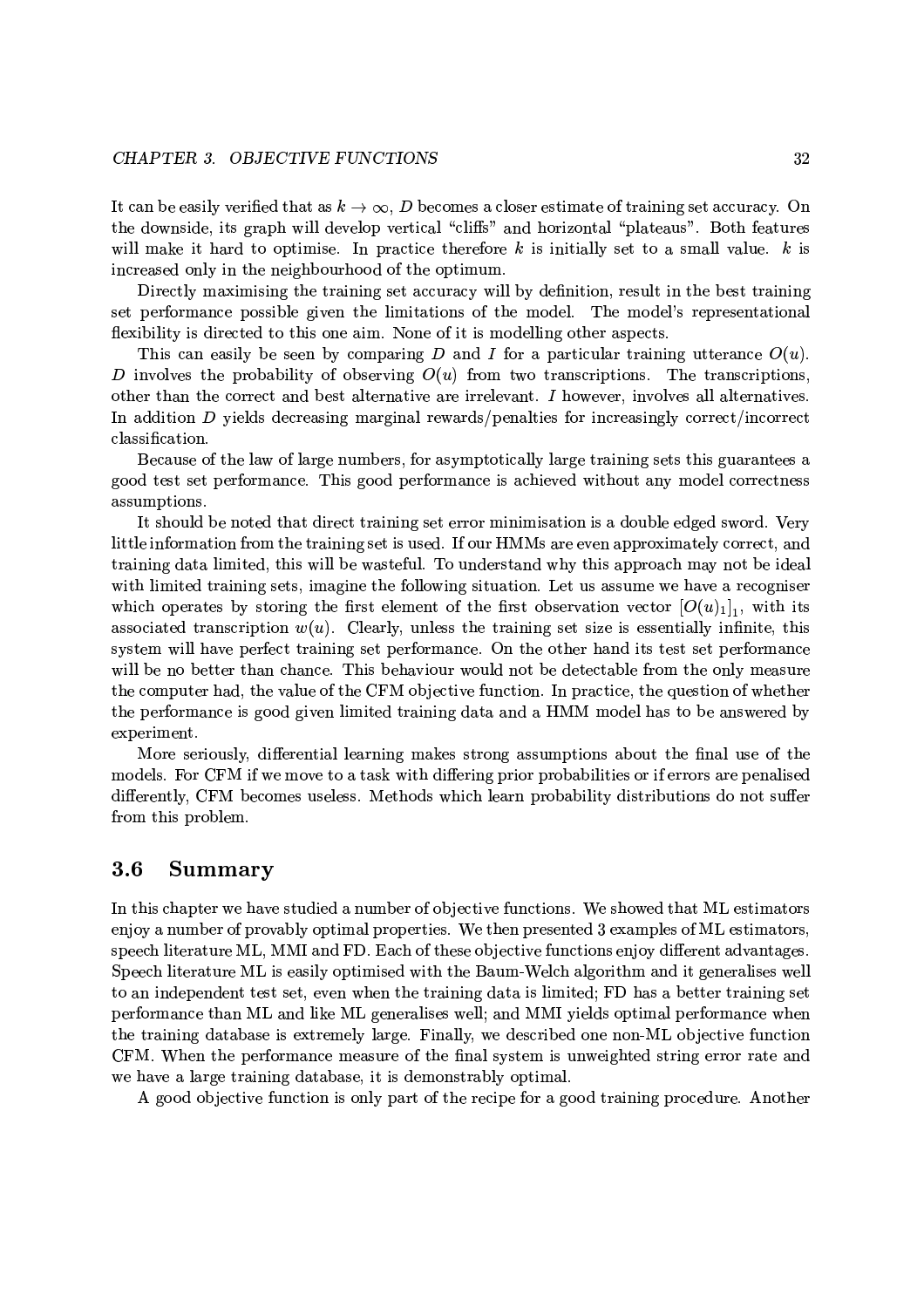element which is just as important, is the optimisation algorithm that will be used. This will be studied in the next chapter.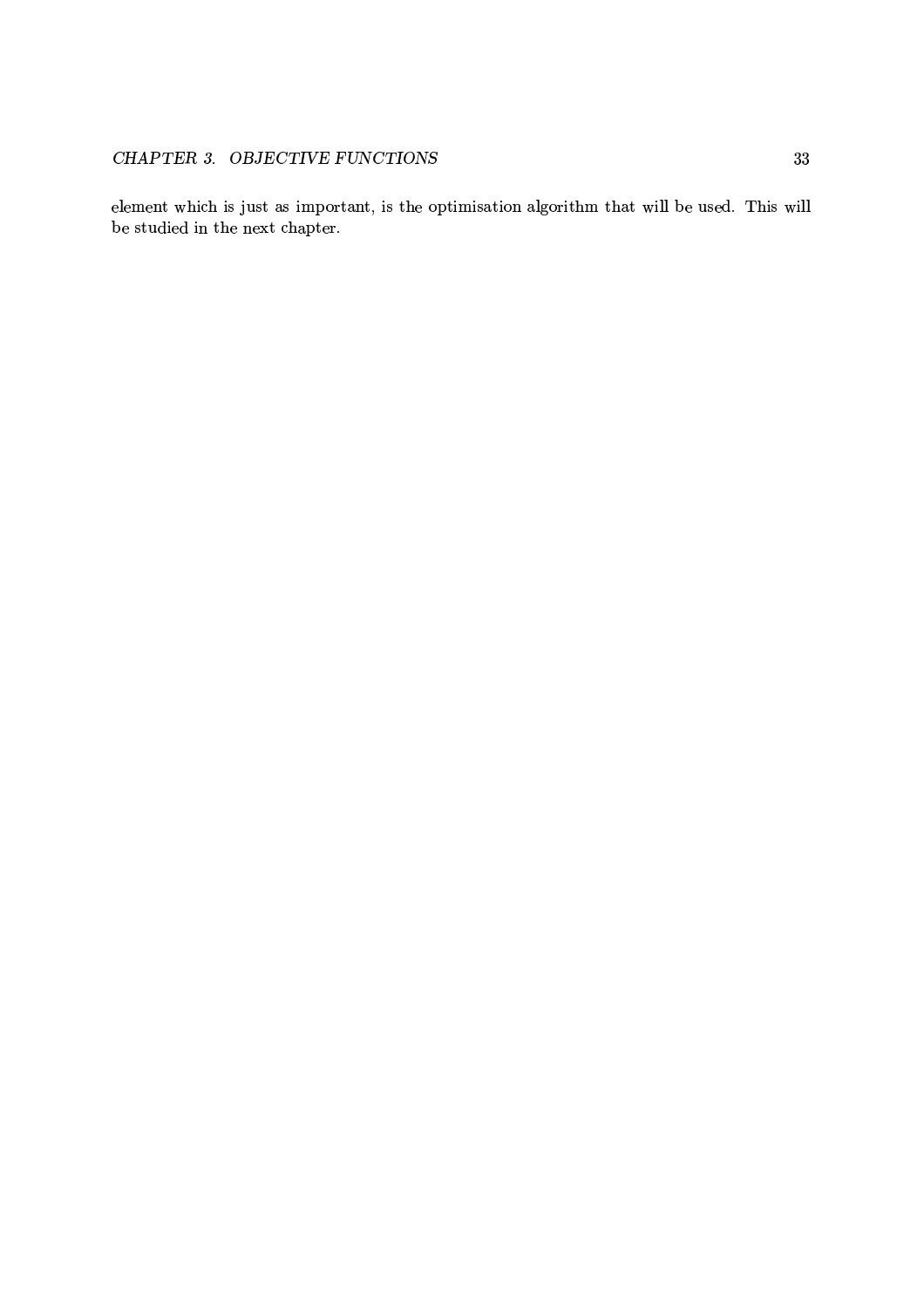## Chapter 4

# Optimisation

In chapter 3 we presented various objective functions and reasons for their possible utility. In this chapter we describe algorithms we can use to maximise these functions.

We have already examined the Baum-Welch algorithm for the production of ML models. This algorithm is theoretically guaranteed to converge to a stationary point. Experimentally this convergence is fast. Because of these factors the ML models in this work were trained with this algorithm.

Unfortunately the Baum-Welch algorithm cannot be applied to any of the alternative objective functions we wish to investigate. In fact no algorithm is yet known that gives us both global convergence and speed. Instead heuristic methods must be used. One important source of heuristics is the study of the quadratic function.

It is unlikely that optimisation would be used to solve a quadratic function. This being equivalent to solving a set of linear equations. But its study is important for a number of reasons. The quadratic function is the simplest that can be maximised. Linear functions are either constant or unbounded. In addition Taylor's theorem tells us that many functions can be approximated locally by a quadratic function.

By Taylor's theorem if certain assumptions are satisfied, the objective function  $F$  of n-vector  $\lambda$  can be approximated by,

$$
F(\lambda) \approx (\lambda - \lambda_0)^T \left. \frac{\partial F}{\partial \lambda} \right|_{\lambda_0} + \frac{1}{2} (\lambda - \lambda_0)^T \left. \frac{\partial^2 F}{\partial \lambda^2} \right|_{\lambda_0} (\lambda - \lambda_0)
$$
 (4.1)

Differentiating we obtain,

$$
\left. \frac{\partial F}{\partial \lambda} \right|_{\lambda_1} \approx \left. \frac{\partial F}{\partial \lambda} \right|_{\lambda_0} + \left. \frac{\partial^2 F}{\partial \lambda^2} \right|_{\lambda_0} (\lambda_1 - \lambda_0)
$$
\n(4.2)

A necessary condition for a maximum at  $\lambda_1$  is,

$$
\left. \frac{\partial F}{\partial \lambda} \right|_{\lambda_1} = 0 \tag{4.3}
$$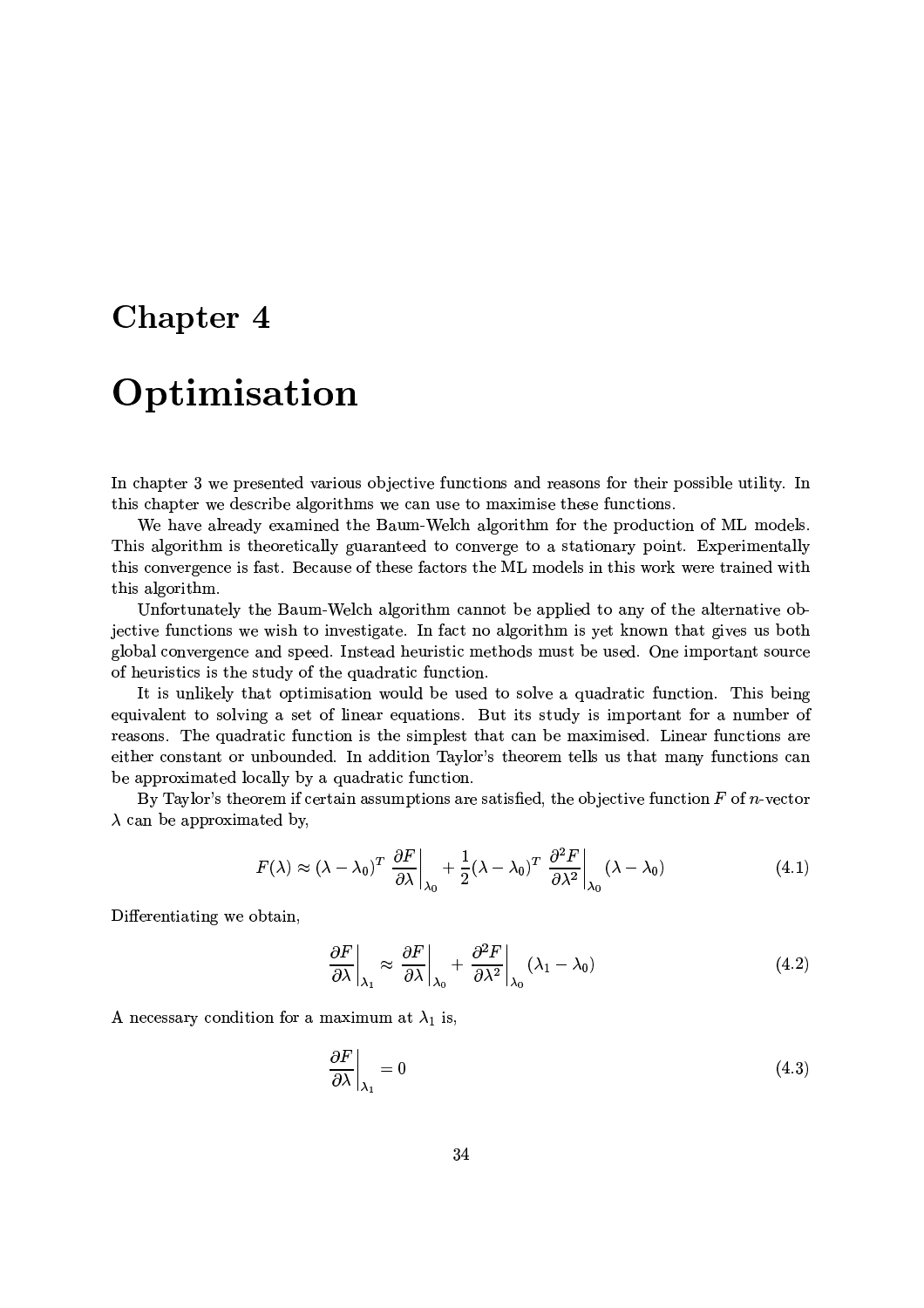

Figure 4.1: Convergence of Newton's algorithm on a quadratic

which yields, if we assume  $\frac{\partial^2 F}{\partial \lambda^2}\Big|_{\lambda_0}$  is full rank,

$$
\lambda_1 = \lambda_0 - \left[ \left. \frac{\partial^2 F}{\partial \lambda^2} \right|_{\lambda_0} \right]^{-1} \left. \frac{\partial F}{\partial \lambda} \right|_{\lambda_0} \tag{4.4}
$$

So starting from an initial approximation  $\lambda_0$ , we can reach the optima  $\lambda_1$  in one step. This method which is known as Newton's algorithm, is illustrated in figure 4.1. However this algorithm is not recommended because

- 1. Calculating  $\left[\frac{\partial^2 F}{\partial \lambda^2}\right]_{\lambda_0}^{-1}$  requires order  $n^3$  time and order  $n^2$  space.
- 2. The update suggested by 4.4 may be so large that it makes the approximation 4.1 invalid.
- 3. The presence of minima and points of inflection if sufficiently near to  $\lambda_0$  will make the iteration unstable. It may in these circumstances step to infinity, converge to these unwanted points or increase the number of iterations required.
- 4.  $\frac{\partial^2 F}{\partial \lambda^2}\Big|_{\lambda_0}$  may not be full rank and so may not be invertable.

Even though this update is not directly usable, the quadratic model and the form of its solution is the heuristic basis of many algorithms.

One important concept when minimising the quadratic approximation is that of conjugacy. If  $\frac{\partial^2 F}{\partial \lambda^2}$  is full rank, it can be shown that there exists a *n* by *n* full rank matrix *P* such that,

$$
P^T \left. \frac{\partial^2 F}{\partial \lambda^2} \right|_{\lambda_0} P = D \tag{4.5}
$$

where  $D$  is a diagonal matrix. There are an infinite number of choices for  $P$ . For instance, the columns of P could be eigenvectors of  $\frac{\partial^2 F}{\partial \lambda^2}$ . If we make the transformation

$$
\lambda - \lambda_0 = Py \tag{4.6}
$$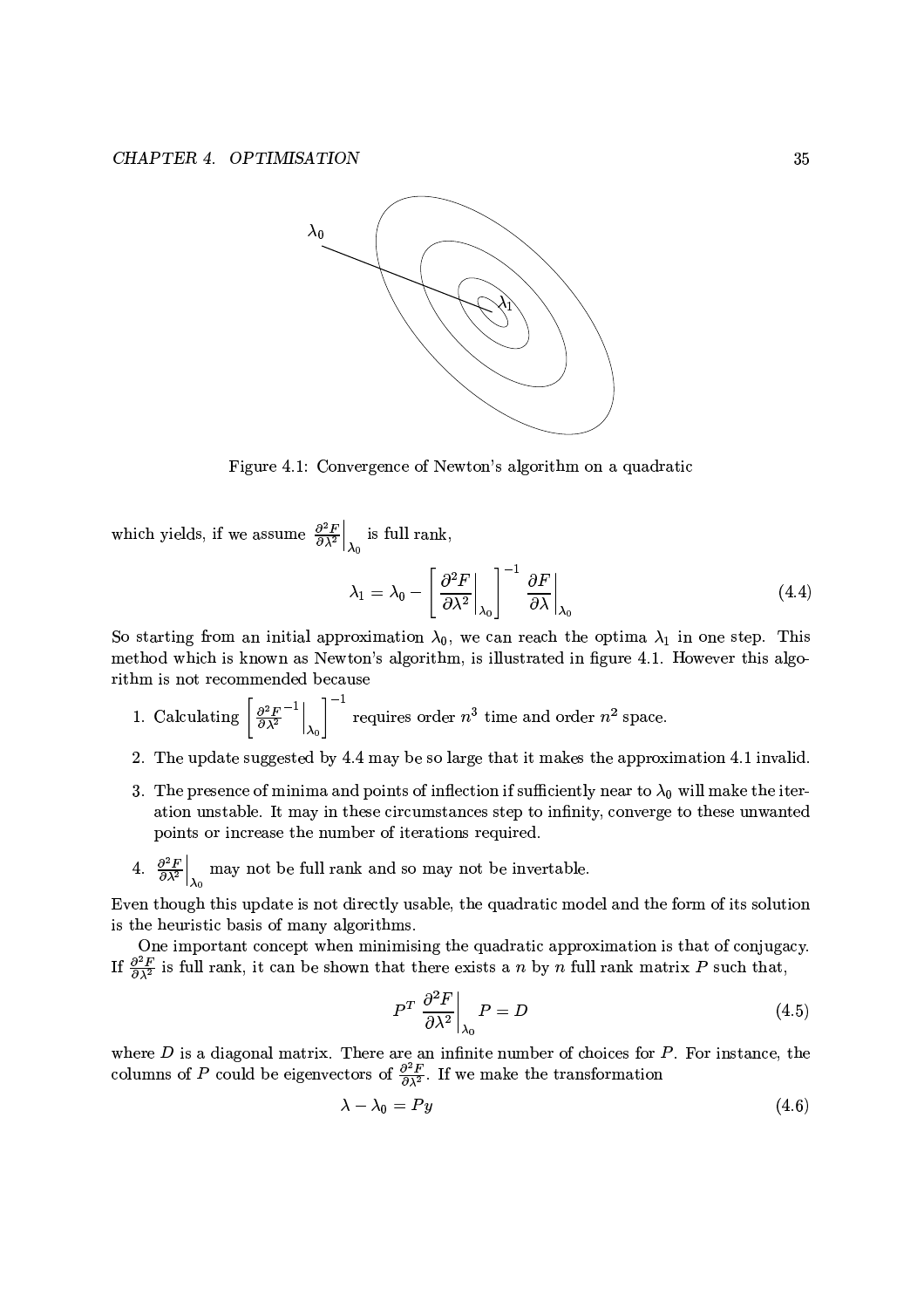then,

$$
F \approx y^T P^T \left. \frac{\partial F}{\partial \lambda} \right|_{\lambda_0} + \frac{1}{2} y^T D y \tag{4.7}
$$

The maximum of 4.7 can be found by maximising with respect to each element in  $y$  separately. This is identical to sequentially maximising F along the vectors  $P_1, P_2, \ldots, P_n$ , where  $P_j$  is the column  $j$  from  $P$ . These directions are known as a conjugated set of directions.

This procedure has the property of quadratic termination. That is the method is guaranteed to find the optima for a quadratic in  $n$  iterations.

Considerations like size of the optimisation problem and the relative difficulty of calculating function, gradient and hessian information serve to restrict our choice of optimisation algorithm. Our quadratic approximation contains  $n(n+3)/2$  independent terms. Altering any one of these will alter the position of the maximum. We should not expect to find the exact maximum until we have calculated this much information.

For our recognition tasks we have an  $n$  in the tens of thousands. We do not have any chance of finding the exact maximum. The best we can hope for is to come close before our resources run out. We therefore use the heuristic that we should maximise the rate at which we calculate information. Our optimisation experiments will search for an algorithm that is effective in utilising this information.

We can immediately rule out methods that compute the hessian directly. This requires of order  $n^2$  space, so it is impossible to store. As we shall see later, gradient information is almost free once the function value has been calculated. It therefore makes sense to restrict our optimisation study to gradient methods.

#### 4.1 Constraints

During maximisation we must always maintain constraints 2.1, 2.3 and 2.5. In our experiments with the MMI objective function however, constraints 2.2 and 2.4 were ignored. Although this removes the original probabilistic interpretations of the resulting transitions and mixture weights, our Viterbi decoding algorithm remains valid. This relaxation also leaves the probabilistic constraints on the classification statistic  $P(w|O)$  intact. Initial experiments showed that maintaining constraint 2.2 and 2.4 did not produce a consistent change of performance. With the FD objective function constraint 2.2 needs to be imposed. Without it the FD objective function becomes unbounded. As in the MMI case, in our main experiments we ignored constraint 2.4. The probabilistic nature of the  $P(s|O(u))$  estimate does not require it. Again there was no consistent change of performance when constraint 2.4 was imposed.

There are a number of methods that impose constraints. Most can be ruled out because at any stage the constraints are only approximately satisfied. In addition, many involve complicated extra stages in an already complexity limited process. One method that does not have these failings is transformation. Because constraint satisfaction was not the main thrust of this work, we limited ourselves to this technique.

In the transform method instead of maximising with respect to variables  $\{a_{i,j}, m_{i,k}, C_{i,k}, w_{i,k}\},\$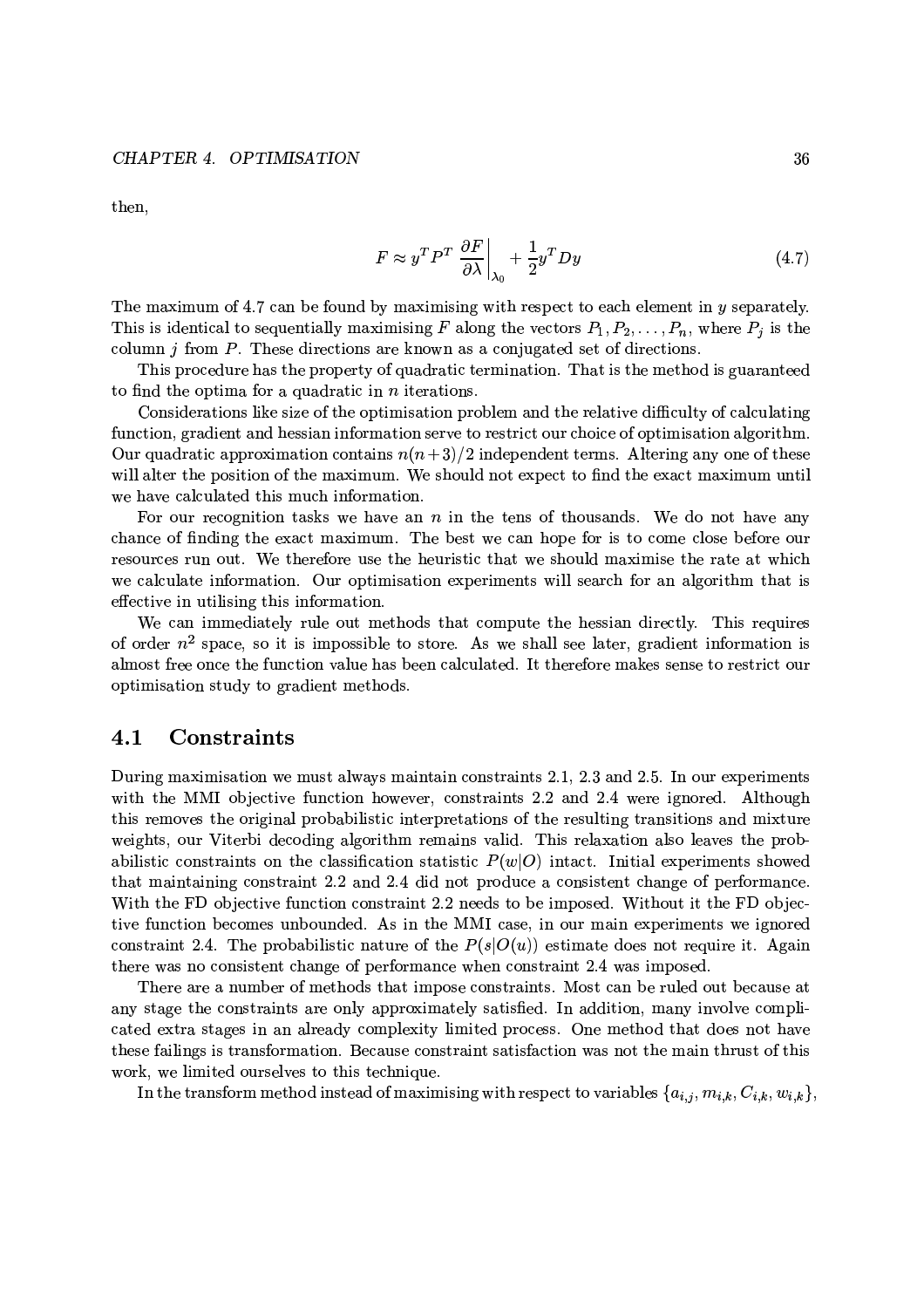we maximise with respect to  $\{a'_{i,j}, m_{i,k}, C'_{i,k}, w'_{i,k}\}$ . These two domains are related by

$$
a_{i,j} = \begin{cases} \frac{a_{i,j}^{2}}{\sum_{k=1}^{N} a_{i,k}^{2}} & \text{if constraint 2.2 is imposed,} \\ a_{i,j}^{\prime 2} & \text{otherwise.} \end{cases}
$$
(4.8)

$$
w_{i,k} = \begin{cases} \frac{w'^{2}_{i,k}}{\sum_{j=1}^{N} w'^{2}_{i,j}} & \text{if constraint 2.4 is imposed,} \\ w'^{2}_{i,k} & \text{otherwise.} \end{cases}
$$
(4.9)

$$
C_{i,k} = C'_{i,k} C'^T_{i,k} \tag{4.10}
$$

It can easily be verified that for every  $\{a'_{i,j}, w'_{i,k}\}\$ , the resulting  $\{a_{i,j}, w_{i,k}\}\$  do mathematically satisfy our constraints. However,  $C'_{i,k}$  only ensures non-negative definiteness. Our tools incorporate a command-line option which controls the addition of a positive definite diagonal matrix to our  $C_{i,k}$  reestimate. Similar command-line options also exist to floor  $a_{i,j}$  and  $w_{i,k}$ reestimates, however, these command-line options were not required in any of our experiments.

#### 4.2 **Derivatives**

In this section we present expressions for the derivatives of our objective functions.

We will first consider the MMI objective function.

$$
\frac{\partial I}{\partial \lambda} = \frac{\partial}{\partial \lambda} \sum_{u=1}^{U} \log P_{\lambda}(w(u)|O(u)) \tag{4.11}
$$

$$
= \sum_{u=1}^{U} \left[ \frac{\partial \log P_{\lambda}(O(u)|w(u))P^*(w(u))}{\partial \lambda} - \frac{\partial \log P_{\lambda}(O(u)|R)}{\partial \lambda} \right]
$$
(4.12)

$$
= \sum_{u=1}^{U} \frac{\partial \log P_{\lambda}(O(u)|w(u))}{\partial \lambda} - \sum_{u=1}^{U} \frac{\partial \log P_{\lambda}(O(u)|R)}{\partial \lambda} \tag{4.13}
$$

The derivative consists of two terms corresponding to the transcription and recognition models. Below we shall drop the dependency on  $w(u)$  or R. The reader should remember that the correct HMM must be used when calculating the required quantities.

In addition to 2.38 and 2.42 we require the derivatives of the constraint equations 2.1, 2.2, 2.3, 2.4 and 2.5.

If a sum to one constraint is imposed,

$$
\frac{\partial a_{i,j}}{\partial a'_{i,p}} = \frac{2a'_{i,j}\delta_{p,j} - 2a'_{i,p}a_{i,j}}{\sum_{k=1}^{N} a'^{2}_{i,k}}
$$
(4.14)

$$
\frac{\partial w_{i,k}}{\partial w'_{i,p}} = \frac{2w'_{i,k}\delta_{p,k} - 2w'_{i,p}w_{i,k}}{\sum_{k=1}^{N} w'_{i,k}}
$$
(4.15)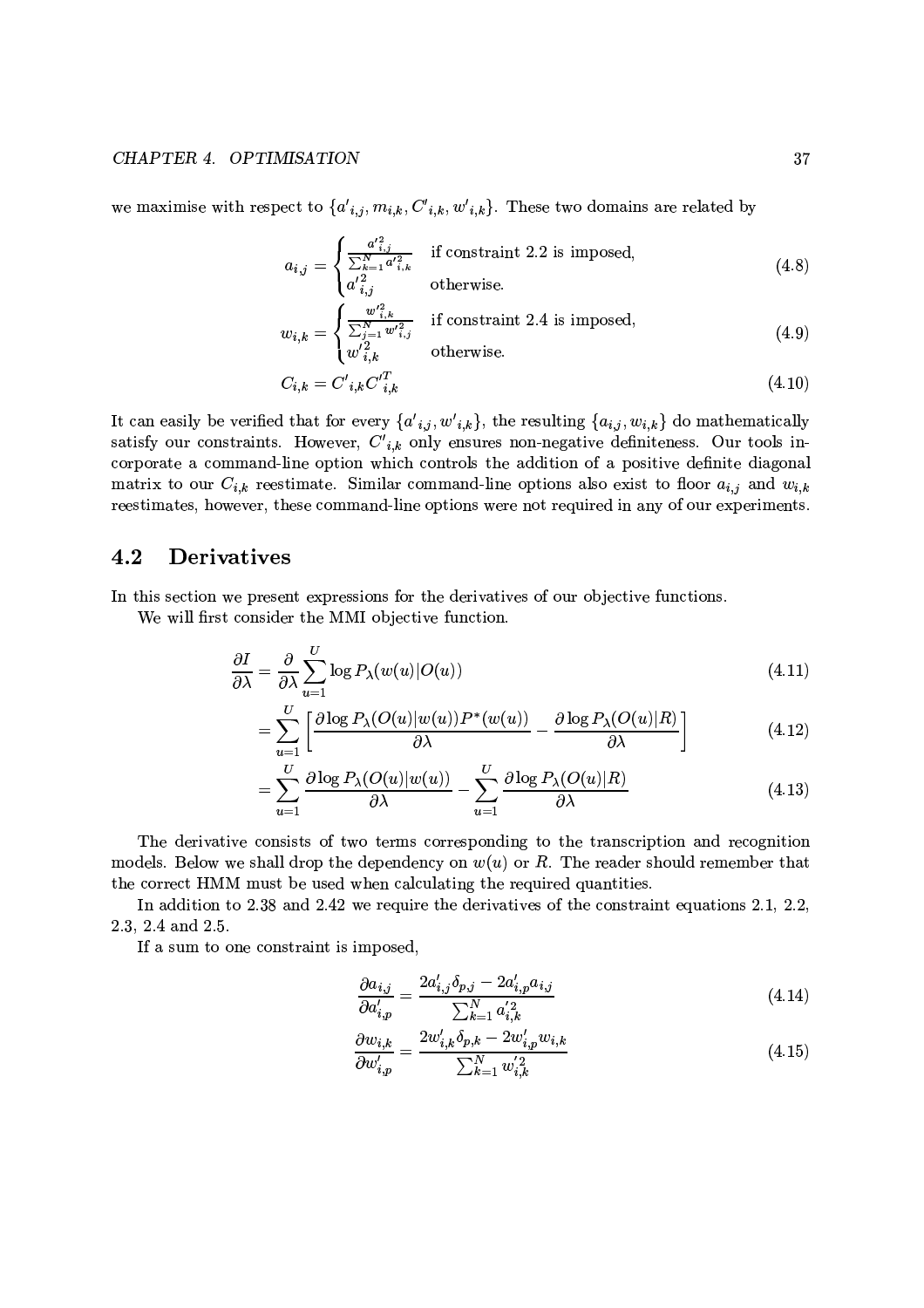## CHAPTER 4. OPTIMISATION

If on the other hand, there is no sum to one constraint,

$$
\frac{\partial a_{i,j}}{\partial a'_{i,p}} = 2a'_{i,j}\delta_{p,j} \tag{4.16}
$$

$$
\frac{\partial w_{i,k}}{\partial w'_{i,p}} = 2w'_{i,k}\delta_{p,k} \tag{4.17}
$$

In addition we need the observation derivatives  $[22]$ ,

$$
\frac{\partial \log b_{i,k}(O(u)_t)}{\partial m_{i,k}} = C_{i,k}^{-1}(O(u)_t - m_{i,k})
$$
\n(4.18)

$$
\frac{\partial \log b_{i,k}(O(u)_t)}{\partial C'_{i,k}} = -C'_{i,k}^{-T} + C_{i,k}^{-1}(O(u)_t - m_{i,k})(O(u)_t - m_{i,k})^T C'_{i,k}^{-T}
$$
(4.19)

We now have the necessary components for our results. If the sum to one constraints are imposed,

$$
\frac{\partial \log P_{\lambda}(O(u))}{\partial a'_{i,p}} = \sum_{j=1}^{N} \frac{\partial \log P_{\lambda}(O(u))}{\partial a_{i,j}} \frac{\partial a_{i,j}}{\partial a'_{i,p}} \n= \left(\frac{2a'_{i,N}\delta_{p,N} - 2a'_{i,p}a_{i,N}}{a'^{2}_{i,N}}\right) P_{\lambda}(s_{T(u)} = i|O(u)) +
$$
\n(4.20)

$$
\sum_{j=1}^{N-1} \left( \frac{2a'_{i,j}\delta_{p,j} - 2a'_{i,p}a_{i,j}}{a'^{2}_{i,j}} \right) \sum_{t=0}^{T(u)-1} P_{\lambda}(s_t = i, s_{t+1} = j | O(u)) \tag{4.21}
$$

$$
\frac{\partial \log P_{\lambda}(O(u))}{\partial w'_{i,p}} = \sum_{k=1}^{K} \frac{\partial \log P_{\lambda}(O(u))}{\partial w_{i,k}} \frac{\partial w_{i,k}}{\partial w'_{i,p}}
$$
(4.22)

$$
= \sum_{k=1}^{K} \left( \frac{2w'_{i,k}\delta_{p,k} - 2w'_{i,p}w_{i,k}}{w'_{i,k}} \right) \sum_{t=1}^{T(u)} P_{\lambda}(s_t = i, g_t = k | O(u)) \tag{4.23}
$$

If there is no sum to one constraint,

$$
\frac{\partial \log P_{\lambda}(O(u))}{\partial a'_{i,p}} = \sum_{j=1}^{N} \frac{\partial \log P_{\lambda}(O(u))}{\partial a_{i,j}} \frac{\partial a_{i,j}}{\partial a'_{i,p}}
$$
(4.24)

$$
= \begin{cases} \frac{2}{a_{i,p}'} \sum_{t=0}^{T(u)-1} P_{\lambda}(s_t = i, s_{t+1} = p | O(u)) & p \neq N \\ \frac{2}{a_{i,N}'} P_{\lambda}(s_{T(u)} = N, | O(u)) & p = N \end{cases}
$$
(4.25)

$$
\frac{\partial \log P_{\lambda}(O(u))}{\partial w'_{i,p}} = \frac{2}{w'_{i,p}} \sum_{t=1}^{T(u)} P_{\lambda}(s_t = i, g_t = p | O(u))
$$
\n(4.26)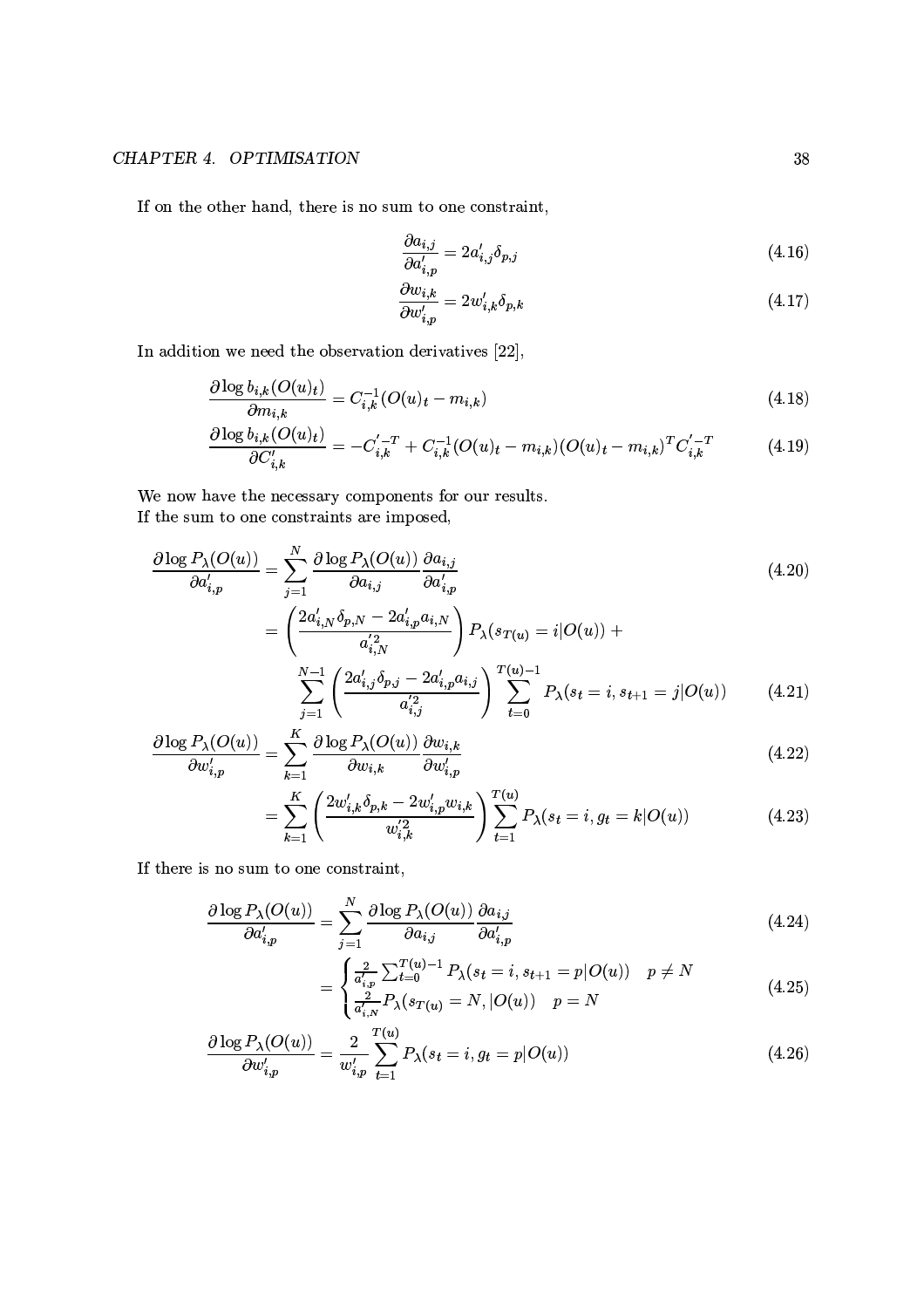### CHAPTER 4. OPTIMISATION

 $\sim$   $\sim$ 

Using 4.18 and 4.19 the derivatives with respect to the observation parameters are,

$$
\frac{\partial \log P_{\lambda}(O(u))}{\partial m_{i,k}} = C_{i,k}^{-1} \sum_{t=1}^{T(u)} P_{\lambda}(s_t = i, g_t = k | O(u)) (O(u)_t - m_{i,k})
$$
\n(4.27)

$$
\frac{\partial \log P_{\lambda}(O(u))}{\partial C'_{i,k}} = \sum_{t=1}^{T(u)} \frac{P_{\lambda}(O(u))}{\partial \log b_{i,k}(O(u)_t)} \frac{\partial \log b_{i,k}(O(u)_t)}{\partial C'_{i,k}}
$$
(4.28)

$$
= -\frac{1}{2}C_{i,k}'^{-T} \sum_{t=1}^{T(u)} P_{\lambda}(s_t = i, g_t = k | O(u)) + C_{i,k}^{-1} \left[ \sum_{t=1}^{T(u)} P_{\lambda}(s_t = i, g_t = k | O(u)) (O(u)_t - m_{i,k}) (O(u)_t - m_{i,k})^T \right] C_{i,k}'^{-T}
$$
\n(4.29)

The derivative equations  $4.21, 4.23, 4.25, 4.26, 4.27$  and  $4.29$  all involve two types of components. The first type contains the current HMM parameters  $\{a_{i,j}, m_{i,k}, c_{i,k}, w_{i,k}\}$ . Obviously these are immediately available without any computation. The second type contains an assortment of expected values. These are immediately available if  $P_{\lambda}(O(u))$  was calculated using the Baum-Welch algorithm. HMMs are therefore unusual in that once the probability has been found, the derivatives can be calculated with very little extra work.

#### 4.3 **Steepest Ascent**

This algorithm  $[4, 5]$ , uses the following update

$$
\lambda_{k+1} = \lambda_k + \alpha_k \left. \frac{\partial F}{\partial \lambda} \right|_{\lambda_k} \tag{4.30}
$$

In effect we have replaced the hessian term in the heuristic equation 4.4 with the identity matrix. The learning rate  $\alpha_k$ , can either be fixed by the user or more expensively found by a line search (see  $4.10$ ).

For small  $\alpha_k$  the method traces out an ascending path in parameter space, along the line of greatest slope. In practice this algorithm often displays a number of faults. By ignoring the second and higher order derivatives the region of validity of the update equation is small. The line of greatest slope, although locally appealing, may lead to only small improvements. Successive gradients if exact line searches are used, are orthogonal not conjugate. In general later steps may introduce gradient components along already searched directions. This is illustrated in figure 4.2. This method is not quadratically convergent, but if good line searches are used, the method is globally convergent.

#### **On-line Methods**  $4.4$

The objective functions that we wish to study consist of a sum of similar terms. It is often the case that there is some redundancy in the training set. That is, the additional marginal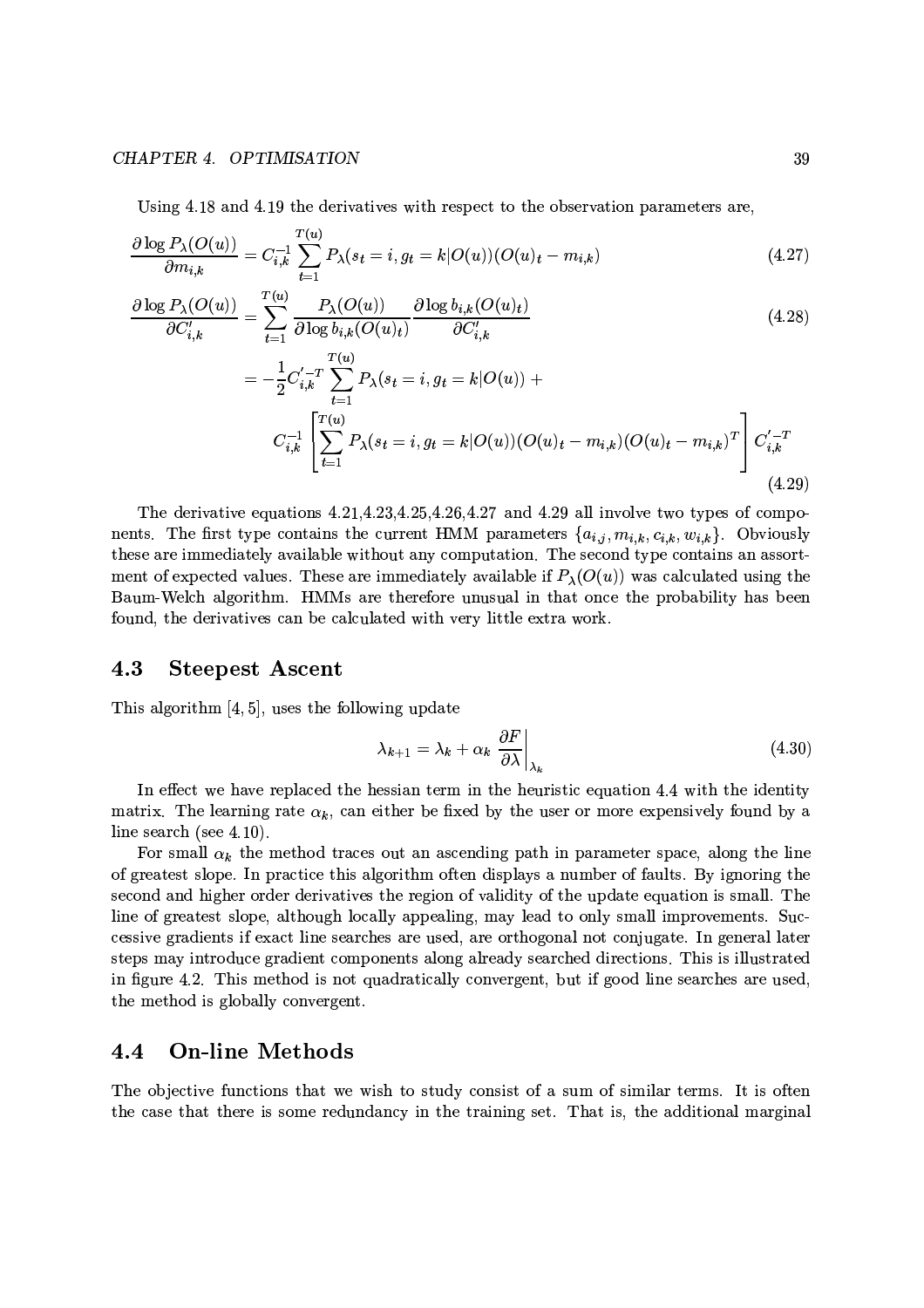

Figure 4.2: Convergence of steepest ascent on a quadratic

information reduces as each term is added. Symbolically the situation is,

$$
F = \sum_{u=1}^{U} \log F_u \tag{4.31}
$$

$$
\approx \log F_u \tag{4.32}
$$

If we duplicate the training data 10 times, the work required by equation 4.30 increases by the same factor. Clearly we would do better by updating 10 times more often. This process taken to the extreme, when we update every training pattern, leads to an algorithm known as stochastic approximation,  $[2, 5, 77]$ .

The update equation now becomes

$$
\lambda_{n+1} = \lambda_n + \alpha_n \left. \frac{\partial \log \hat{F}}{\partial \lambda} \right|_{\lambda_n} \tag{4.33}
$$

where  $\frac{\partial \log \hat{F}}{\partial \lambda}$  is the gradient on the  $n^{\text{th}}$  randomly chosen training example.<br>It can be shown that the algorithm converges to a stationary point with probability one, if  $\alpha_n$  satisfies,

$$
\lim_{n \to \infty} \alpha_n = 0 \tag{4.34}
$$

$$
\sum_{n=0}^{\infty} \alpha_n = \infty \tag{4.35}
$$

$$
\sum_{n=0}^{\infty} \alpha_n^2 < \infty \tag{4.36}
$$

Unfortunately in the real world we must terminate training after a finite amount of time. We therefore may find that an update strategy between 4.30 and 4.33 may be best.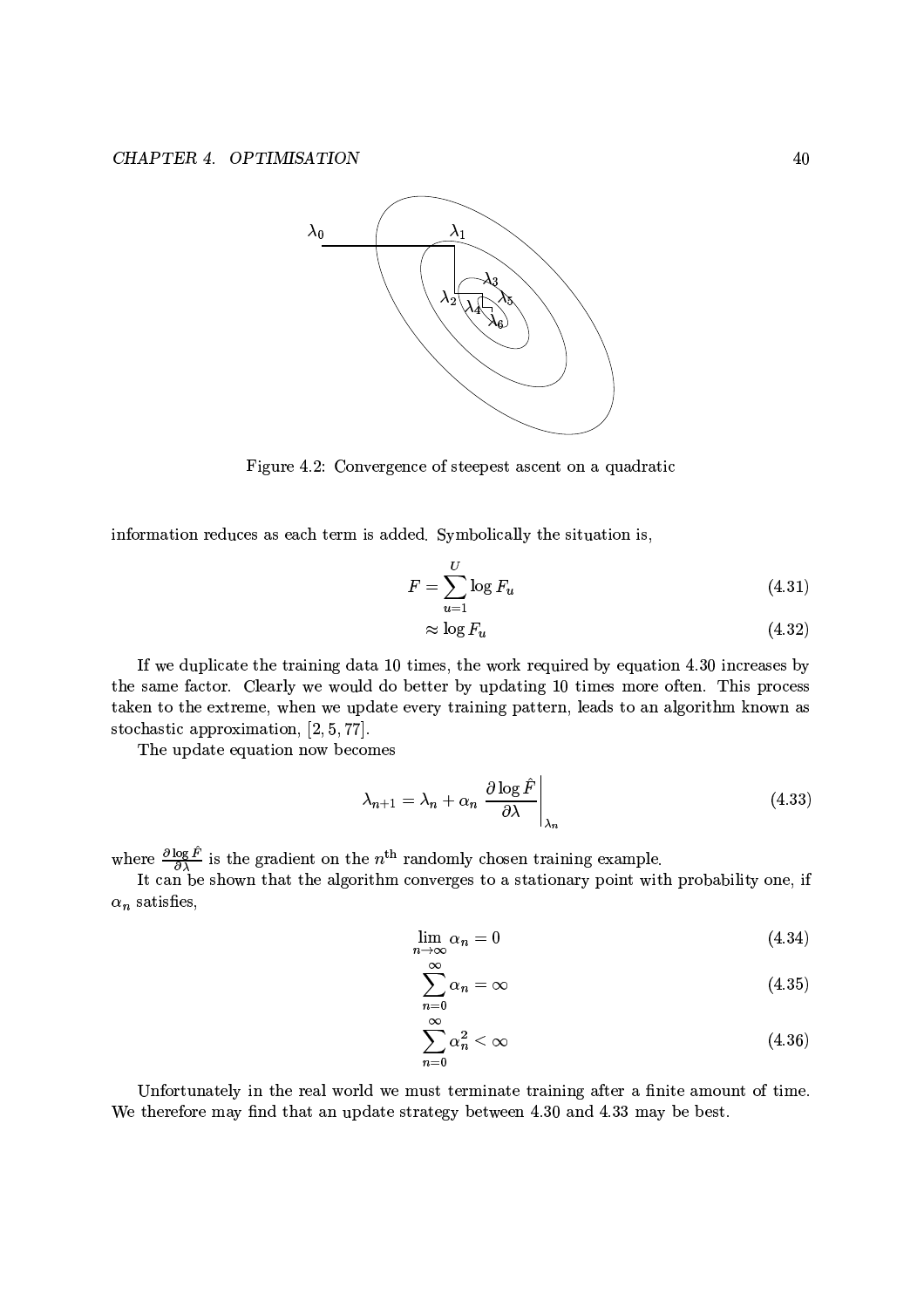

Figure 4.3: Convergence of stochastic approximation on a regular maximum

The effectiveness of on-line methods depends on how close to the maximum we wish to come; the data redundancy; the objective function and the model. How it compares with other optimisation algorithms must be examined experimentally.

The behaviour of stochastic approximation on a quadratic function is illustrated in figure 4.3.

#### **Conjugate Gradients**  $4.5$

A major failing of steepest ascent is that parameter updates may introduce gradient components along already searched directions. The notion of conjugate directions avoids this difficulty (see page 36). The conjugate gradient method seeks to find such directions efficiently [4, 5, 46, 80. Instead of using pure gradient as the search direction, conjugate gradients removes those components which are not conjugate to previous search directions. That is, the search directions are given by:

$$
d_i = \begin{cases} \frac{\partial F}{\partial \lambda} \Big|_{\lambda_0} & i = 0, \\ \frac{\partial F}{\partial \lambda} \Big|_{\lambda_i} + \sum_{j=0}^{i-1} Z_{i,j} d_j & \text{otherwise.} \end{cases}
$$
(4.37)

where  $d_i$  is the search direction from point  $\lambda_i$ .

The coefficients  $Z_{i,j}$  are chosen assuming constant  $\frac{\partial^2 F}{\partial \lambda^2}$ , so that  $d_i$  satisfies the conjugacy conditions.

$$
d_i^T \frac{\partial^2 F}{\partial \lambda^2} d_j = 0 \quad \text{for } i \neq j \tag{4.38}
$$

By applying  $d_j^T \frac{\partial^2 F}{\partial \lambda^2}$  to 4.37 we obtain,

$$
Z_{i,j} = -\frac{d_j^T \frac{\partial^2 F}{\partial \lambda^2} \frac{\partial F}{\partial \lambda} \big|_{\lambda_i}}{d_j^T \frac{\partial^2 F}{\partial \lambda^2} d_j} \tag{4.39}
$$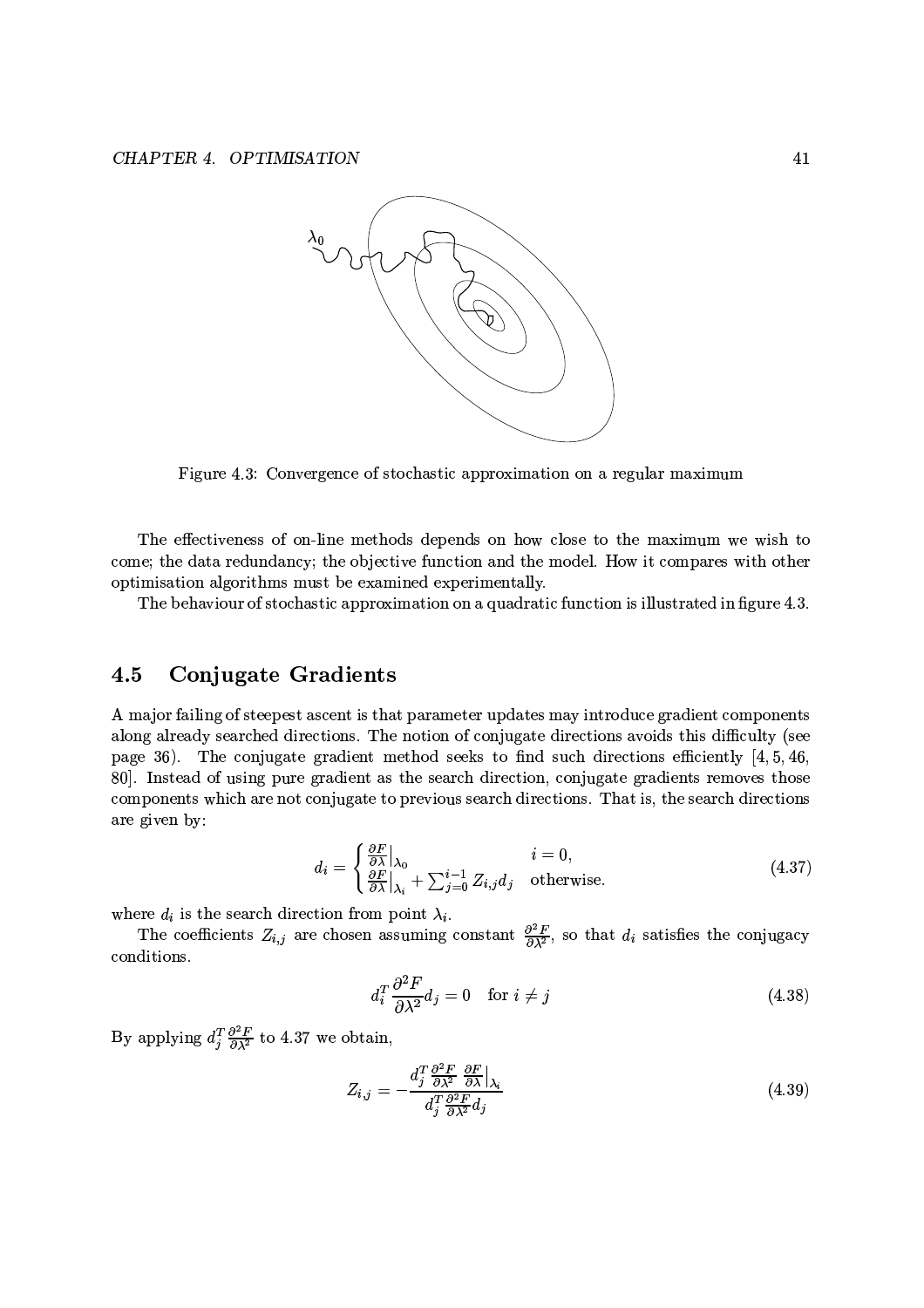But we know from 4.2

$$
\alpha \frac{\partial^2 F}{\partial \lambda^2} d_j = \frac{\partial F}{\partial \lambda} \bigg|_{\lambda_{j+1}} - \frac{\partial F}{\partial \lambda} \bigg|_{\lambda_j} \tag{4.40}
$$

Substituting into 4.39 we have,

$$
Z_{i,j} = -\frac{\left(\frac{\partial F}{\partial \lambda}\Big|_{\lambda_{j+1}} - \frac{\partial F}{\partial \lambda}\Big|_{\lambda_j}\right)^T \frac{\partial F}{\partial \lambda}\Big|_{\lambda_i}}{\left(\frac{\partial F}{\partial \lambda}\Big|_{\lambda_{j+1}} - \frac{\partial F}{\partial \lambda}\Big|_{\lambda_j}\right)^T d_j}
$$
(4.41)

But 4.37 gives us

$$
\left. \frac{\partial F}{\partial \lambda} \right|_{\lambda_k} = d_k - \sum_{j=0}^{k-1} Z_{k,j} d_j \tag{4.42}
$$

If the maximisation's along the previous search directions have been exact then,

$$
\left. \frac{\partial F}{\partial \lambda} \right|_{\lambda_i} d_k = 0 \quad k = 1, \dots, i-1 \tag{4.43}
$$

4.42 and 4.43 allows us to prove, if  $k < i$ , the orthogonality of  $\frac{\partial F}{\partial \lambda}\Big|_{\lambda_i}$  and  $\frac{\partial F}{\partial \lambda}\Big|_{\lambda_k}$ .

$$
\left. \frac{\partial F}{\partial \lambda} \right|_{\lambda_i}^T \left. \frac{\partial F}{\partial \lambda} \right|_{\lambda_k} = \left. \frac{\partial F}{\partial \lambda} \right|_{\lambda_i}^T \left( d_k - \sum_{j=0}^{k-1} Z_{k,j} d_j \right) \tag{4.44}
$$

$$
=0 \tag{4.45}
$$

This result allows us to present our final expressions for  $Z_{i,j}$ . All are equivalent for a quadratic function and perfect line searches. In practice, however, their values differ. Using 4.45 and 4.41 we obtain,

$$
Z_{i,j} = \begin{cases} 0 & \text{for } j < i-1, \\ -\frac{\left(\frac{\partial F}{\partial \lambda}\big|_{\lambda_i} - \frac{\partial F}{\partial \lambda}\big|_{\lambda_{i-1}}\right)^T \frac{\partial F}{\partial \lambda}\big|_{\lambda_i}}{\left(\frac{\partial F}{\partial \lambda}\big|_{\lambda_i} - \frac{\partial F}{\partial \lambda}\big|_{\lambda_{i-1}}\right)^T d_{i-1}} & \text{otherwise.} \end{cases} \tag{4.46}
$$

which is known as the Beale-Sorenson expression.

Alternatively, substituting 4.37 into 4.46 we obtain,

$$
Z_{i,j} = \begin{cases} 0 & \text{for } j < i-1, \\ \frac{\left(\frac{\partial F}{\partial \lambda}\big|_{\lambda_i} - \frac{\partial F}{\partial \lambda}\big|_{\lambda_{i-1}}\right)^T \frac{\partial F}{\partial \lambda}\big|_{\lambda_i}}{\frac{\partial F}{\partial \lambda}\big|_{\lambda_{i-1}} \quad \text{otherwise.} \end{cases} \tag{4.47}
$$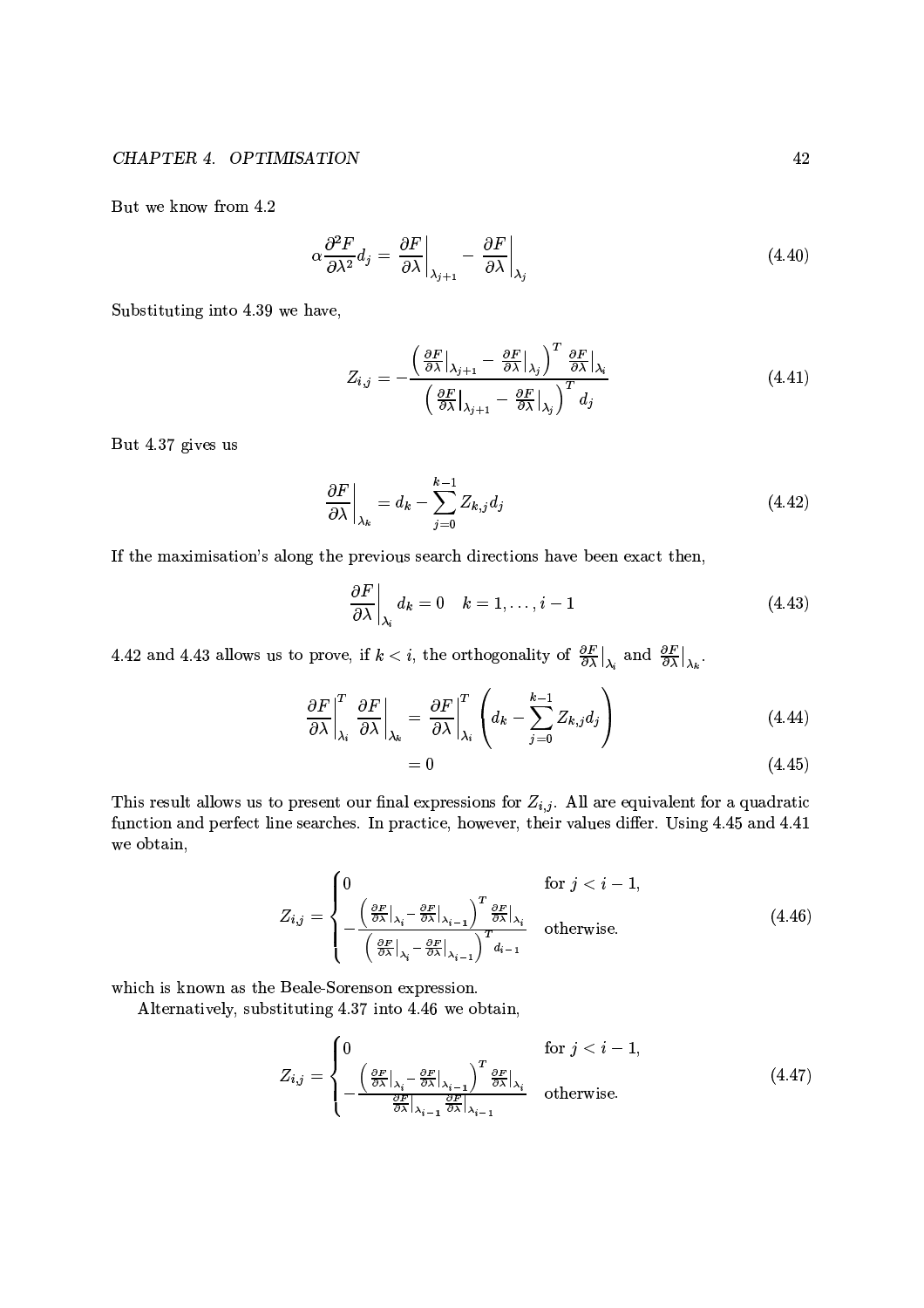

Figure 4.4: Convergence of conjugate gradients on a quadratic

the Polak-Ribiere expression. Using 4.45 in 4.47 we obtain the Fletcher-Reeves expression,

$$
Z_{i,j} = \begin{cases} 0 & \text{for } j < i-1, \\ -\frac{\frac{\partial F}{\partial \lambda}|_{\lambda_i} \frac{\partial F}{\partial \lambda}|_{\lambda_i}}{\frac{\partial F}{\partial \lambda}|_{\lambda_{i-1}}} & \text{otherwise.} \end{cases} \tag{4.48}
$$

Summarising the conjugate gradient algorithm is given by

$$
d_i = \begin{cases} \frac{\partial F}{\partial \lambda} |_{\lambda_0} & i = 0\\ \frac{\partial F}{\partial \lambda} |_{\lambda_i} + Z_{i,i-1} d_{i-1} & \text{otherwise.} \end{cases}
$$
(4.49)

$$
\lambda_{i+1} = \lambda_i + \alpha_i d_i \tag{4.50}
$$

where  $Z_{i,j}$  is given by 4.46, 4.47 or 4.48 and  $\alpha_i$ , is chosen to maximise F along direction  $d_i$ .

For a quadratic function, exact arithmetic and line searches this algorithm exhibits quadratic termination. But the error surfaces in our tasks do not have these properties. However, there is still the hope that this method will do better than steepest ascent.

The behaviour of this algorithm on a quadratic function is illustrated in figure 4.4

#### Quick-Prop 4.6

In this algorithm we replace the hessian term in 4.4 with a finite difference diagonal approximation  $[23, 46]$ . That is,

$$
\left[\frac{\partial^2 F}{\partial \lambda^2}\right]_{i,j} = \begin{cases} 0 & \text{for } i \neq j \\ \left[\frac{\partial F}{\partial \lambda}\big|_{\lambda_n}\right]_i - \left[\frac{\partial F}{\partial \lambda}\big|_{\lambda_{n-1}}\right]_i & \text{otherwise} \end{cases} \tag{4.51}
$$

where  $[m]_{i,j}$  is element  $(i,j)$  of matrix m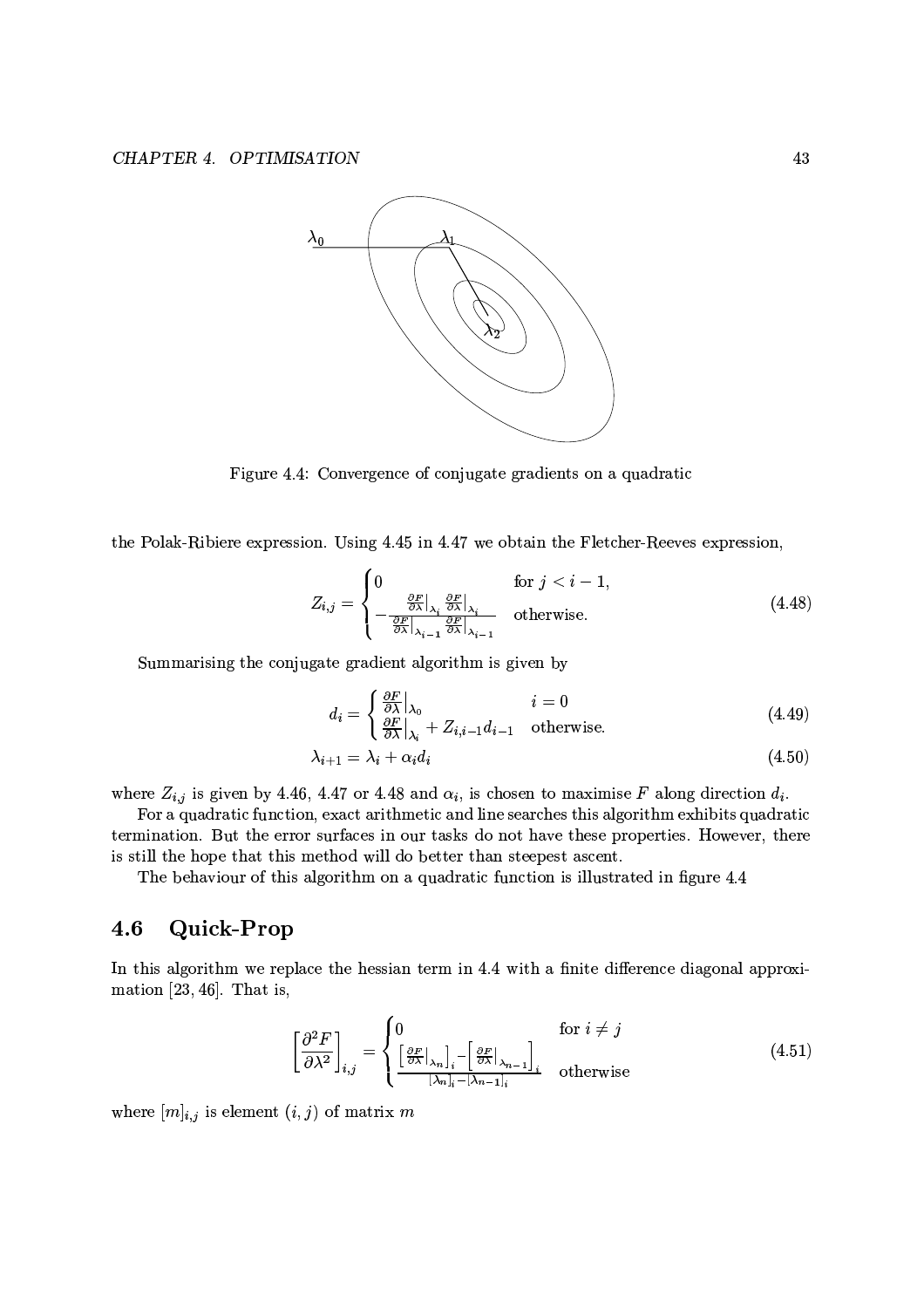## CHAPTER 4. OPTIMISATION

Substituting this approximation into 4.4 we have

$$
[\lambda_{n+1}]_i = [\lambda_n]_i - \frac{([\lambda_n]_i - [\lambda_{n-1}]_i)}{\left(\left[\frac{\partial F}{\partial \lambda}\Big|_{\lambda_n}\right]_i - \left[\frac{\partial F}{\partial \lambda}\Big|_{\lambda_{n-1}}\right]_i\right)} \left[\frac{\partial F}{\partial \lambda}\Big|_{\lambda_n}\right]_i \tag{4.52}
$$

where  $[v]_i$  is element i of vector v.

As with all, heuristic iterative optimisation algorithms, we must impose some restrictions on this update rule to ensure stability. As suggested in [23], we ensure the following, that the step proceeds uphill,

$$
\left( [\lambda_{n+1}]_i - [\lambda_n]_i \right) \left[ \left. \frac{\partial F}{\partial \lambda} \right|_{\lambda_n} \right]_i > 0 \tag{4.53}
$$

and that the step is small enough to be trusted.

$$
([\lambda_{n+1}]_i - [\lambda_n]_i) < G\left( [\lambda_n]_i - [\lambda_{n-1}]_i \right) \tag{4.54}
$$

where  $G$ , the growth factor, is a parameter set by the user. Its value must be greater than 1.0.

Equation 4.53 can only be violated if our finite difference hessian component 4.51 is positive. In this situation our update equation attempts to move to the critical point at the center of the nearby minimum. Instead our quadratic model suggests the correct course of action is to move a large distance up the gradient. If equation 4.54 is violated, prudency suggests we should limit the growth of the step to  $G$ . In both circumstances, we can use the following default update.

$$
\left[\lambda_{n+1}\right]_i = \left[\lambda_n\right]_i + G \operatorname{Abs}\left(\left[\lambda_n\right]_i - \left[\lambda_{n-1}\right]_i\right) \operatorname{Sign}\left(\left[\left.\frac{\partial F}{\partial \lambda}\right]_{\lambda_n}\right]_i\right) \tag{4.55}
$$

To bootstrap this algorithm, we use for the first iteration either steepest ascent, or the algorithm introduced in section 4.8. Manhattan learning.

We have with this algorithm abandoned hope of finding the global maximum (except in the exceptional cases). Instead we attempt to make as much progress as possible before resources are exhausted.

#### 4.7 **On-line Quick-Prop**

With a view to speeding up convergence on highly redundant training sets, quick-prop was transformed into an on-line algorithm. After some brief experimentation the following scheme was chosen.

The training data was split into  $P$  approximately equal sized blocks. The differing block sizes were compensated for by dividing the function values and gradients by the number of frames in each block. An update occurred after each block was processed. It was found that better convergence was obtained if the hessian approximation involved only one block of data. Hence, it was calculated as,

$$
\left[\frac{\partial^2 F}{\partial \lambda^2}\right]_{i,j} = \begin{cases} 0 & \text{for } i \neq j \\ \left[\frac{\partial F}{\partial \lambda}\big|_{\lambda_n}\right]_i - \left[\frac{\partial F}{\partial \lambda}\big|_{\lambda_{n-P}}\right]_i & \text{otherwise} \end{cases}
$$
(4.56)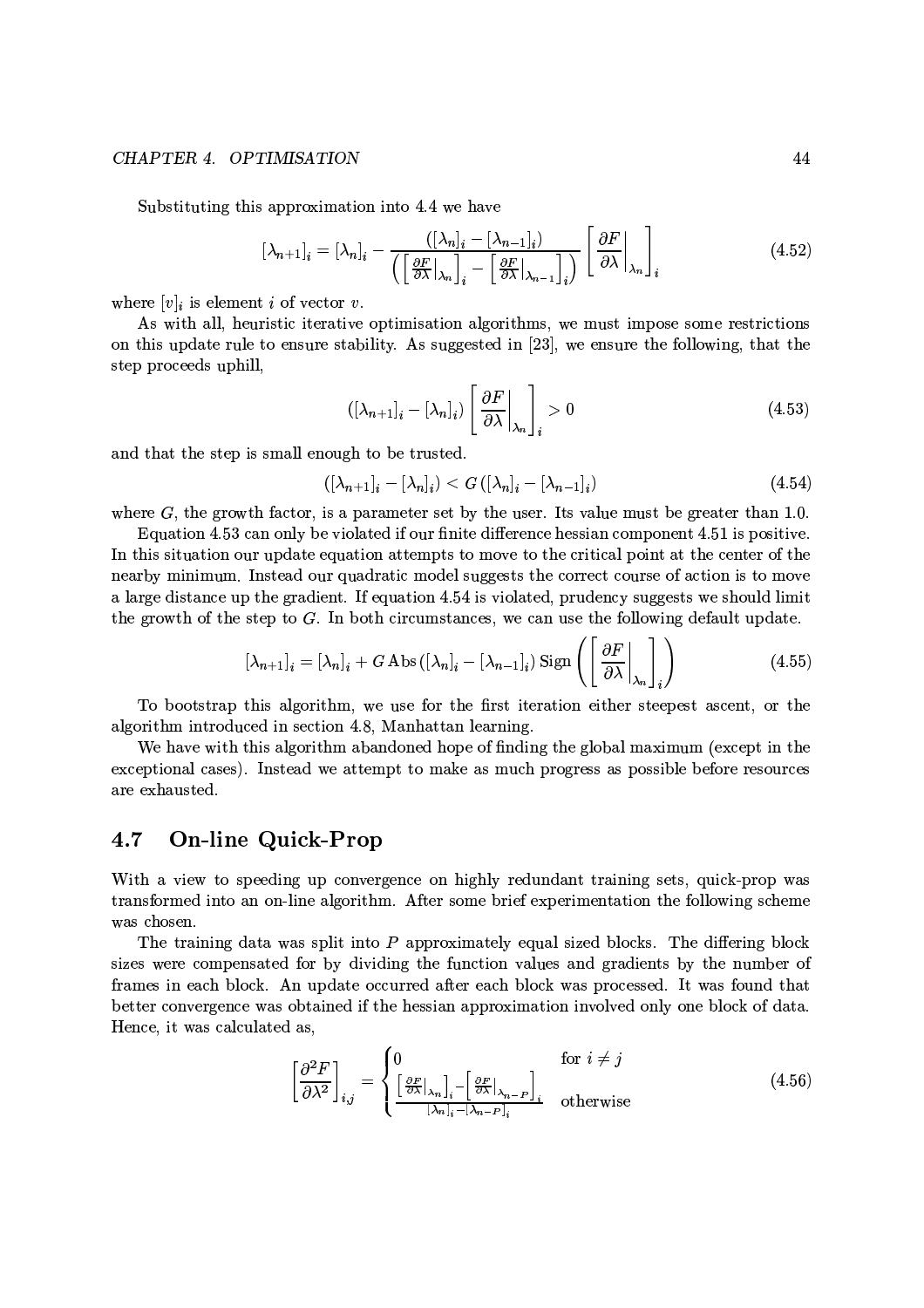To ensure stability it was also found to be necessary to reduce the maximum growth-factor G in equation 4.54. Because  $x_{n-P}$  and  $\frac{\partial F}{\partial \lambda}\Big|_{\lambda_{n-P}}$  are not available during the first P updates the normal quick-prop algorithm is used for these updates.

The rest of the original quick-prop algorithm remains unchanged.

#### 4.8 **Manhattan Optimisation**

In this section we present a learning algorithm which uses a Manhattan update rule. In contrast to the methods described previously, the update does not involve the gradient magnitude. Instead it uses a fixed update, the size being chosen to hopefully move us to a maximum.

To obtain the update step we have to make a number of approximations. These make our expressions easily realisable and hopefully still useful.

Our approximations are:

- 1. When calculating the update step we replace our objective function with log probability. We hope that the shape of the two functions are similar.
- 2. We use a 2nd order Taylor series to calculate our update. That is, we use Newton's method.
- 3. We assume constant segmentation when calculating the hessian.
- 4. We assume the hessian is diagonal.
- 5. At various points we either replace sample statistics with related quantities or ignore them.

The Newton update involves the second order derivatives. By analogy to 2.38, our approximation for these quantities are,

$$
\frac{\partial^2 F}{\partial \lambda^2} \approx \left. \frac{\partial^2 Q(\lambda, \overline{\lambda})}{\partial \overline{\lambda}^2} \right|_{\overline{\lambda} = \lambda} \tag{4.57}
$$

$$
= \sum_{u=1}^{U} \sum_{m \in w(u)} P_{\lambda}(m|O(u), w(u)) \frac{\partial^2 \log P_{\lambda}(m, O(u)|w(u))}{\partial \lambda^2}
$$
(4.58)

For our presentation we shall split up the parameter vector  $\lambda$ , into the various component types  $a'_{i,j}, m_{i,k}, C'_{i,k}, w'_{i,k}$ . The reader is reminded that  $a'_{i,j}, C'_{i,k}, w'_{i,k}$  were introduced in order<br>to remove our parameter constraints. In order to simplify implementation we ignored the transition and weight sum to one constraints and we assume diagonal covariance gaussians. These simplifications were deemed to be acceptable because we are attempting to approximate second order training information and because of the gross approximations already made.

We shall now derive the Manhattan update of  $a_{i,j}$ ,  $j \neq N$ . Differentiating 4.25 we obtain,

$$
\frac{\partial^2 F}{\partial a_{i,j}^{'2}} \approx -\frac{2}{a_{i,j}^{'2}} \sum_{u=1}^U \sum_{t=0}^{T(u)-1} P_\lambda(s_t = i, s_{t+1} = j | O(u), w(u)) \tag{4.59}
$$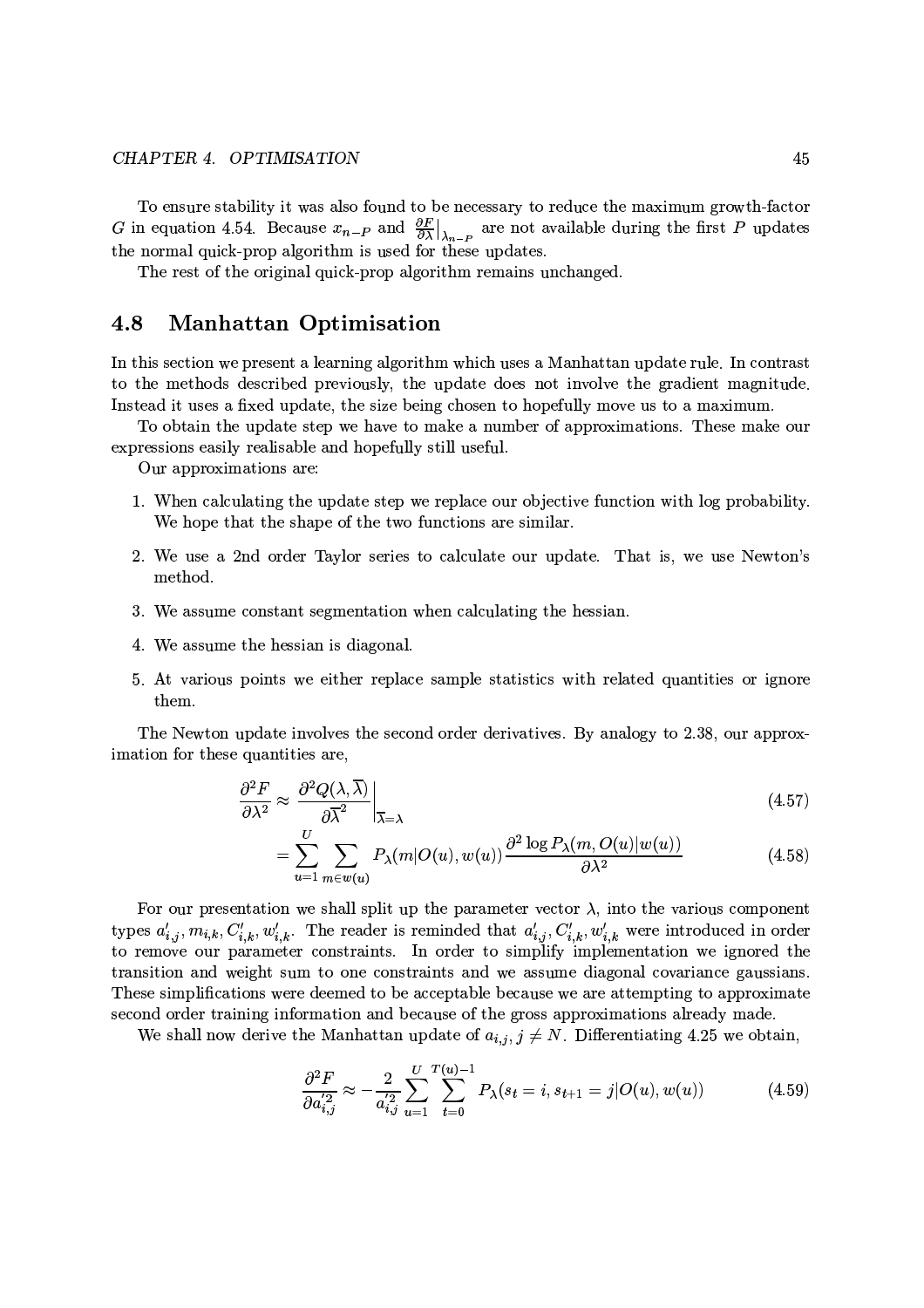Therefore,

$$
-\left(\frac{\partial^2 F}{\partial a_{i,j}^{'2}}\right)^{-1} \left(\frac{\partial F}{\partial a_{i,j}'}\right) \approx a_{i,j}' \quad j \neq N
$$
\n(4.60)

Analogously we can obtain,

$$
-\left(\frac{\partial^2 F}{\partial a_{i,N}^{'2}}\right)^{-1}\left(\frac{\partial F}{\partial a_{i,N}^{'}}\right) \approx a_{i,N}'\tag{4.61}
$$

$$
-\left(\frac{\partial^2 F}{\partial w_{i,k}^{'2}}\right)^{-1}\left(\frac{\partial F}{\partial w_{i,k}'}\right) \approx w_{i,k}'\tag{4.62}
$$

Differentiating 4.27 we obtain,

$$
\frac{\partial^2 F}{\partial m_{i,k}^2} \approx -C_{i,k}^{-1} \sum_{u=1}^U \sum_{t=1}^{T(u)} P_\lambda(s_t = i, g_t = k | O(u), w(u)) \tag{4.63}
$$

Therefore the Manhattan mean update is,

$$
-\left(\frac{\partial^2 F}{\partial m_{i,k}^2}\right)^{-1} \left(\frac{\partial F}{\partial m_{i,k}}\right) \approx \frac{\sum_{u=1}^U \sum_{t=1}^{T(u)} P_\lambda(s_t = i, g_t = k | O(u), w(u)) | O(u)_t - m_{i,k})}{\sum_{u=1}^U \sum_{t=1}^{T(u)} P_\lambda(s_t = i, g_t = k | O(u), w(u))}
$$
(4.64)

If the ML means and variances are approximately correct for the optima of the new objective function  $F$  then,

$$
\left[O(u)_t - m_{i,k}\right]_j \approx \left[C'_{i,k}\right]_{j,j} \tag{4.65}
$$

We can simplify the Manhattan update to,

$$
\left[ -\left(\frac{\partial^2 F}{\partial m_{i,k}^2}\right)^{-1} \left(\frac{\partial F}{\partial m_{i,k}}\right) \right]_j \approx \left[C'_{i,k}\right]_{j,j} \tag{4.66}
$$

Finally we present the Manhattan update for  $[C'_{i,k}]_{j,j} = \sigma_j$ . Differentiating 4.29 we obtain,

$$
\frac{\partial^2 F}{\partial \sigma_j^2} \approx \sum_{u=1}^U \sum_{t=1}^{T(u)} P_\lambda(s_t = i, g_t = k | O(u), w(u)) \left[ \frac{1}{\sigma_j^2} - \frac{3\left( [O(u)_t - m_{i,k}]_j \right)^2}{\sigma_j^4} \right]
$$
(4.67)

If we ignore the  $((O(u)_t - m_{i,k}]_j)^2$  term in 4.67 and in 4.29 we make the assumption that,

$$
\left( [O(u)_t - m_{i,k}]_j \right)^2 \approx \sigma_j^2 \tag{4.68}
$$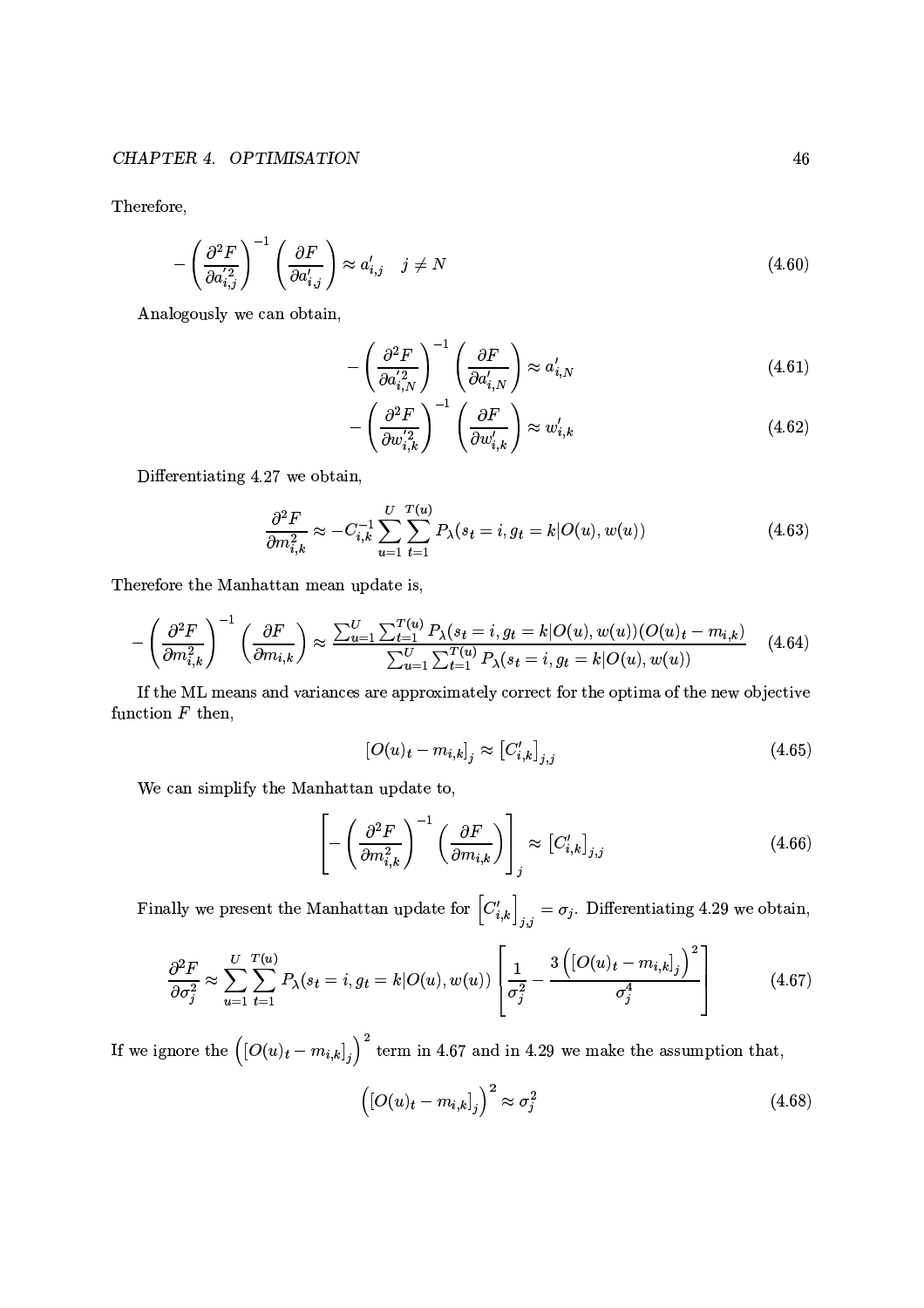we obtain,

$$
-\left(\frac{\partial^2 F}{\partial \sigma_j^2}\right)^{-1} \left(\frac{\partial F}{\partial \sigma_j}\right) \approx \left[C'_{i,k}\right]_{j,j} \tag{4.69}
$$

In practice the above steps are too large. Hence our actual updates will be a small fraction of the above expressions.

Summarising, our updates are:

$$
\overline{a'}_{i,j} = a'_{i,j} + \epsilon^a a'_{i,j} \operatorname{Sign}\left(\frac{\partial F}{\partial a'_{i,j}}\right)
$$
\n(4.70)

$$
\overline{w'}_{i,k} = w'_{i,k} + \epsilon^w w'_{i,k} \operatorname{Sign}\left(\frac{\partial F}{\partial w'_{i,k}}\right)
$$
\n(4.71)

$$
\left[\overline{m}_{i,k}\right]_j = \left[m_{i,k}\right]_j + \epsilon^m \left[C'_{i,k}\right]_{j,j} \operatorname{Sign}\left(\frac{\partial F}{\partial \left[m_{i,k}\right]_j}\right) \tag{4.72}
$$

$$
\left[\overline{C'}_{i,k}\right]_{j,j} = \left[C'_{i,k}\right]_{j,j} + \epsilon^C \left[C'_{i,k}\right]_{j,j} \text{Sign}\left(\frac{\partial F}{\partial \left[C'_{i,k}\right]_{j,j}}\right)
$$
(4.73)

where  $\epsilon^a, \epsilon^w, \epsilon^m, \epsilon^C$  are the parameter dependent learning rates.

For the full-covariance case we also require a suitable update for the off-diagonal covariance terms. Unfortunately, there does not appear to be a simple derivable expression for it. Instead the following was selected by analogy to 4.70, 4.71, 4.72 and 4.73.

$$
\left[\overline{C'}_{i,k}\right]_{l,m} = \left[C'_{i,k}\right]_{l,m} + \epsilon^C \frac{\sqrt{\left[C'_{i,k}\right]_{l,l}\left[C'_{i,k}\right]_{m,m}}}{2} \text{Sign}\left(\frac{\partial F}{\partial \left[C'_{i,k}\right]_{l,m}}\right) \tag{4.74}
$$

The simplicity of these expressions is striking. The updates are also independent of differing variance and occupancy scale effects. Apart from the sign of the gradients there are no dynamically calculated statistics involved. This makes the method a good candidate for use in an on-line strategy.

#### **Extended Baum-Welch** 4.9

In recent studies of MMI estimation the extended Baum-Welch algorithm has become very popular. However, it has none of the theoretical guarantees of ML Baum-Welch. That is, it does not guarantee convergence to a stationary point. In practice though, it has been shown to be useful  $[14, 30, 31, 60-63]$ .

The derivation of extended Baum-Welch from ML Baum-Welch is long and not very informative. Because of this the reader is referred to [60] for details. We shall limit ourselves to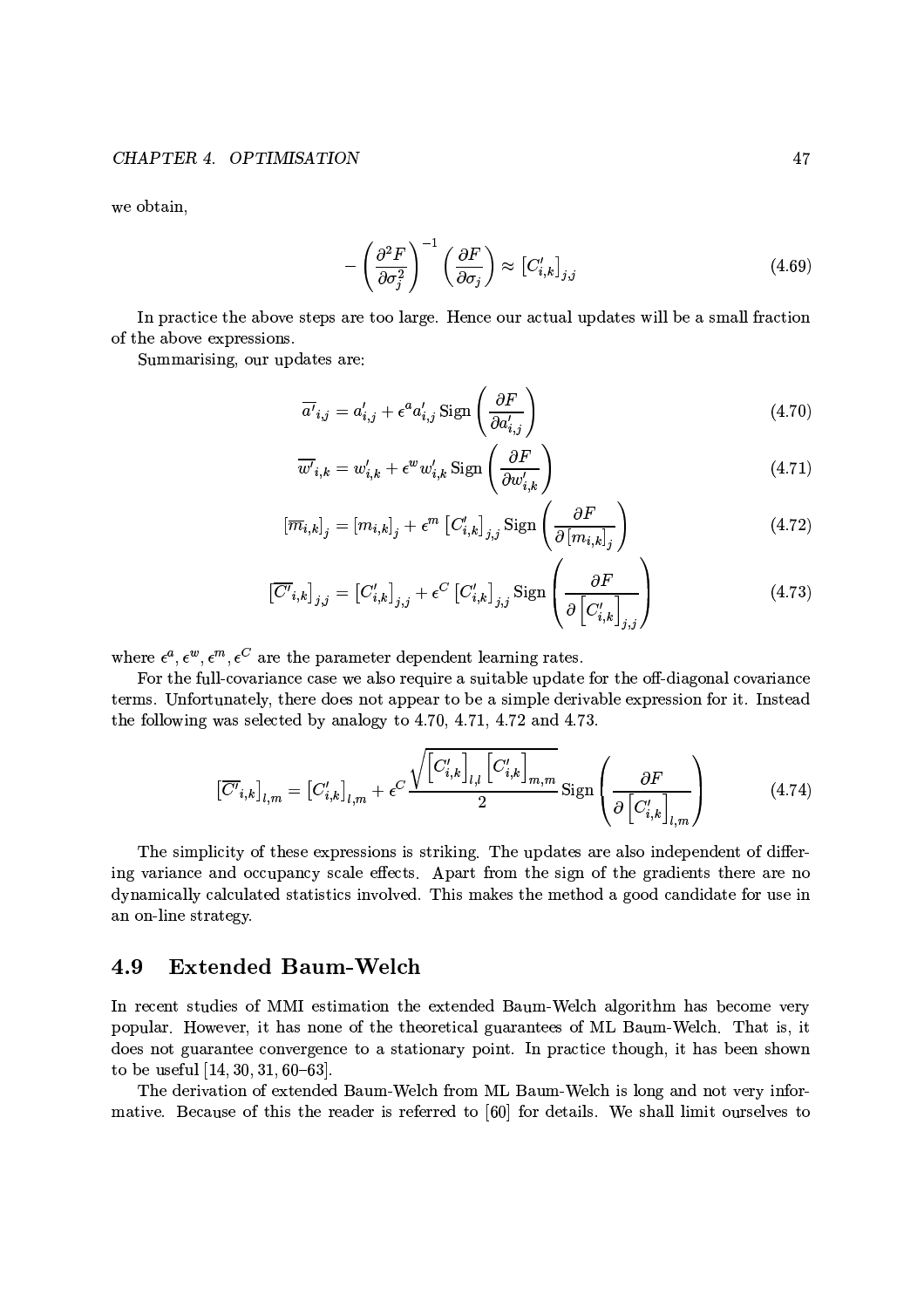## CHAPTER 4. OPTIMISATION

the presentation of the final re-estimation equations. (The reader should note that the variance update has been extended to the full covariance case. By experiment [47], this extension has been shown to be useful).

This algorithm can be applied to the FD objective function without change. The update equations are:

$$
\overline{a}_{i,j} = \frac{a_{i,j} \left[ D_{i,j}^a + E^a \right]}{\sum_{k=1}^N a_{i,k} \left[ D_{i,k}^a + E^a \right]}
$$
\n
$$
(4.75)
$$

$$
\overline{w}_{i,k} = \frac{w_{i,k} \left[ D_{i,k}^w + E^w \right]}{\sum_{j=1}^K w_{i,j} \left[ D_{i,j}^w + E^w \right]}
$$
\n(4.76)

$$
\overline{m}_{i,k} = \frac{\sum_{u=1}^{U} \sum_{t=1}^{T(u)} \psi_{i,k}^{u,t} O(u)_t + F m_{i,k}}{\sum_{u=1}^{U} \sum_{t=1}^{T(u)} \psi_{i,k}^{u,t} + F}
$$
\n(4.77)

$$
\overline{C}_{i,k} = \frac{\sum_{u=1}^{U} \sum_{t=1}^{T(u)} \psi_{i,k}^{u,t} O(u)_{t} O(u)_{t}^{T} + F\left(C_{i,k} + m_{i,k} m_{i,k}^{T}\right)}{\sum_{u=1}^{U} \sum_{t=1}^{T(u)} \psi_{i,k}^{u,t} + F} - \overline{m}_{i,k} \overline{m}_{i,k}^{T}
$$
\n(4.78)

where,

$$
C_{i,j}^{a,w} = \begin{cases} \sum_{u=1}^{U} \sum_{t=1}^{T(u)} P_{\lambda}(s_t = i, s_{t+1} = j | O(u), w(u)) & j \neq N \\ \sum_{u=1}^{U} P_{\lambda}(s_{T(u)} = i | O(u), w(u)) & \text{otherwise.} \end{cases}
$$
(4.79)

$$
C_{i,j}^{a,R} = \begin{cases} \sum_{u=1}^{U} \sum_{t=1}^{T(u)} P_{\lambda}(s_t = i, s_{t+1} = j | O(u), R) & j \neq N \\ \sum_{u=1}^{U} P_{\lambda}(s_{T(u)} = i | O(u), R) & \text{otherwise.} \end{cases}
$$
(4.80)

$$
\left(\angle_{u=1} F_{\lambda} (s_{T(u)} - i | \mathcal{O}(u), h) \right) \qquad \text{Other wise.}
$$
\n
$$
D^a := \frac{C_{i,j}^{a,w}}{1 - \sum_{i,j=1}^{a} C_{i,j}^{a,k}} \qquad (4.81)
$$

$$
D_{i,j}^{\alpha} = \frac{\sum_{j=1}^{N} C_{i,j}^{a,w}}{\sum_{j=1}^{N} C_{i,j}^{a,w}} - \frac{\sum_{j=1}^{N} C_{i,j}^{a,R}}{\sum_{j=1}^{N} C_{i,j}^{a,R}}
$$
(4.81)

$$
E^{\alpha} = 1.01 \max_{i,j} \{-D_{i,j}^{\alpha}, 0\}
$$
\n(4.82)

$$
C_{i,k}^{w,w} = \sum_{u=1}^{U} \sum_{t=1}^{T(u)} P_{\lambda}(s_t = i, g_t = k | O(u), w(u))
$$
\n(4.83)

$$
C_{i,k}^{w,R} = \sum_{u=1}^{U} \sum_{t=1}^{T(u)} P_{\lambda}(s_t = i, g_t = j | O(u), R)
$$
\n(4.84)

$$
D_{i,k}^w = \frac{C_{i,k}^{w,w}}{\sum_{k=1}^K C_{i,j}^{w,w}} - \frac{C_{i,k}^{w,n}}{\sum_{k=1}^K C_{i,k}^{w,R}}
$$
(4.85)

$$
E^w = 1.01 \max_{i,k} \left\{-D_{i,k}^w, 0\right\} \tag{4.86}
$$

$$
\psi_{i,k}^{u,t} = P_{\lambda}(S_t = i, g_t = k | O(u), w(u)) - P_{\lambda}(S_t = i, g_t = k | O(u), R)
$$
\n(4.87)

The parameter  $F$  was chosen using the method suggested in [60]. Briefly it was made large enough so that equation 4.78 produced positive definite re-estimates. First  $F$  was set to a small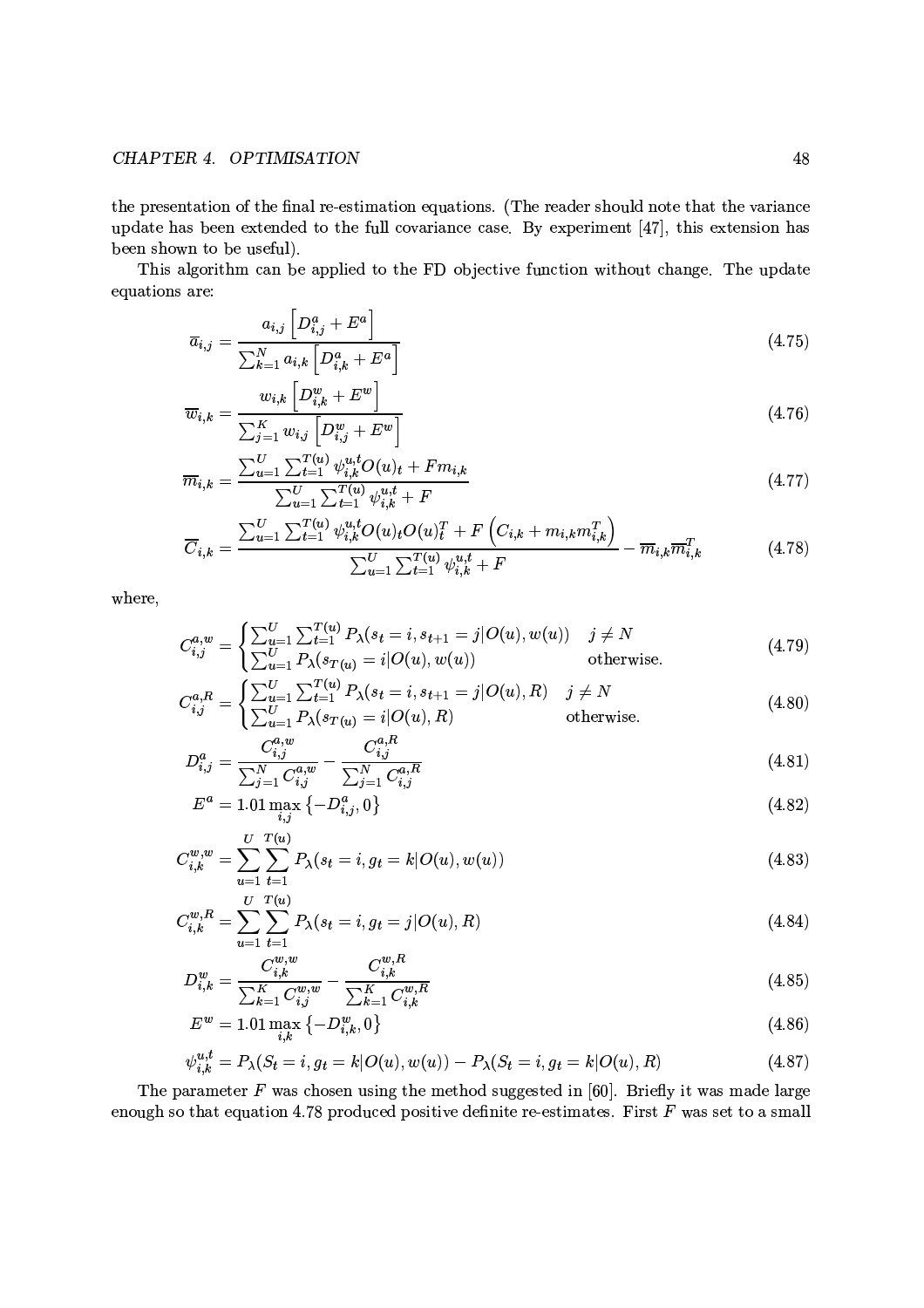value. It was then doubled until all of the resulting  $\overline{C}_{i,k}$  were positive definite. This final value was finally doubled again to provide a safety margin.

#### 4.10 **Line Search**

In this section we consider the problem of maximising a generic objective function along a line. That is, we maximise F along the line  $\lambda_i + \alpha_i d_i$ , where  $\lambda_i$  is the current point and  $d_i$  is the given search direction. The resulting algorithm can be used as a component of the steepest ascent 4.3 or conjugate gradient algorithms 4.5.

Our chosen algorithm makes no assumptions about the form of  $F$ . In particular it was chosen because it is guaranteed to converge on a local maximum no matter how uncooperative  $F$  is. This assurance is achieved by the use of embedded intervals each guaranteed to contain a maxima. Continuity considerations tells us that an interval will contain a maxima if

$$
\left. \frac{\partial F(\lambda_i + \alpha_i d_i)}{\partial \alpha_i} \right|_{\alpha_i = a} > 0 \tag{4.88}
$$

and,

$$
\left. \frac{\partial F(\lambda_i + \alpha_i d_i)}{\partial \alpha_i} \right|_{\alpha_i = b} < 0 \tag{4.89}
$$

or,

$$
F(\lambda_i + ad_i) > F(\lambda_i + bd_i)
$$
\n(4.90)

These situations are illustrated in figure 4.5.

Our algorithm has two stages, interval location and interval refinement. A major part of these stages is a bounded cubic interpolation/extrapolation step. The next three subsections describe our cubic fitting, interval location and interval refinement steps in more detail.

#### 4.10.1 **Cubic Fitting**

This process approximates  $F(\lambda_i + \alpha_i d_i)$  as a function of  $\alpha_i$  by a cubic. The coefficients of this cubic are chosen so that its value and derivative match those of  $F(\lambda_i + \alpha_i d_i)$  at the endpoints of the current interval  $a$  and  $b$ . In symbolic terms we wish to make the approximation

$$
F(\lambda_i + \alpha_i d_i) \approx c_0 + c_1(\alpha_i - a) + c_2(\alpha_i - a)^2 + c_3(\alpha_i - a)^3
$$
 (4.91)

$$
\frac{\partial F(\lambda_i + \alpha_i d_i)}{\partial \alpha_i} \approx c_1 + 2c_2(\alpha_i - a) + 3c_3(\alpha_i - a)^2 \tag{4.92}
$$

The reader should note that we have chosen the form of our cubic with the aim of simplifying our proofs. Setting  $\alpha_i$  to a in 4.91 and 4.92 we obtain,

$$
c_0 = F(\lambda_i + ad_i) \tag{4.93}
$$

$$
c_1 = \left. \frac{\partial F(\lambda_i + \alpha_i d_i)}{\partial \alpha_i} \right|_{\alpha_i = a} \tag{4.94}
$$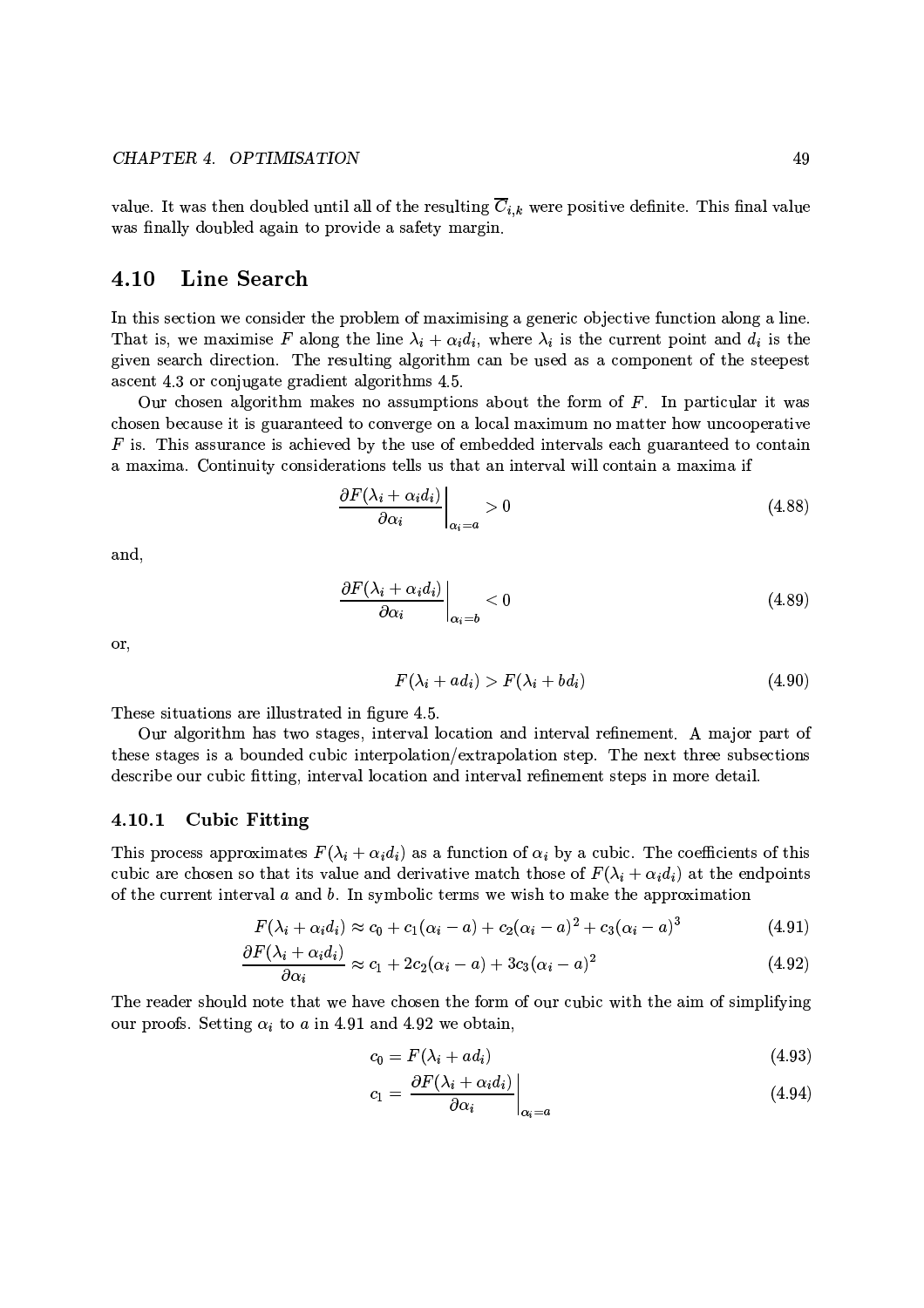

Figure 4.5: Intervals guaranteed to bracket maxima

Substituting 4.93 and 4.94 into 4.91 and 4.92, and setting  $\alpha_i$  to b we obtain,

$$
c_2(b-a)^2 + c_3(b-a)^3 = F(\lambda_i + bd_i) - F(\lambda_i + ad_i) - \frac{\partial F(\lambda_i + \alpha_i d_i)}{\partial \alpha_i}\bigg|_{\alpha_i = a} (b-a)
$$
 (4.95)

$$
2c_2(b-a) + 3c_3(b-a)^2 = \left. \frac{\partial F(\lambda_i + \alpha_i d_i)}{\partial \alpha_i} \right|_{\alpha_i = b} - \left. \frac{\partial F(\lambda_i + \alpha_i d_i)}{\partial \alpha_i} \right|_{\alpha_i = a} \tag{4.96}
$$

Solving these for  $c_2(b-a)$  and  $c_3(b-a)^2$  we obtain,

$$
c_2(b-a) = -\left(\frac{\partial F(\lambda_i + \alpha_i d_i)}{\partial \alpha_i}\bigg|_{\alpha_i = a} + x\right) \tag{4.97}
$$

$$
c_3(b-a)^2 = \frac{1}{3} \left( \left. \frac{\partial F(\lambda_i + \alpha_i d_i)}{\partial \alpha_i} \right|_{\alpha_i = a} + \left. \frac{\partial F(\lambda_i + \alpha_i d_i)}{\partial \alpha_i} \right|_{\alpha_i = b} + 2x \right) \tag{4.98}
$$

where,

$$
x = \frac{3}{(b-a)} \left( F(\lambda_i + ad_i) - F(\lambda_i + bd_i) \right) + \left. \frac{\partial F(\lambda_i + \alpha_i d_i)}{\partial \alpha_i} \right|_{\alpha_i = a} + \left. \frac{\partial F(\lambda_i + \alpha_i d_i)}{\partial \alpha_i} \right|_{\alpha_i = b} \tag{4.99}
$$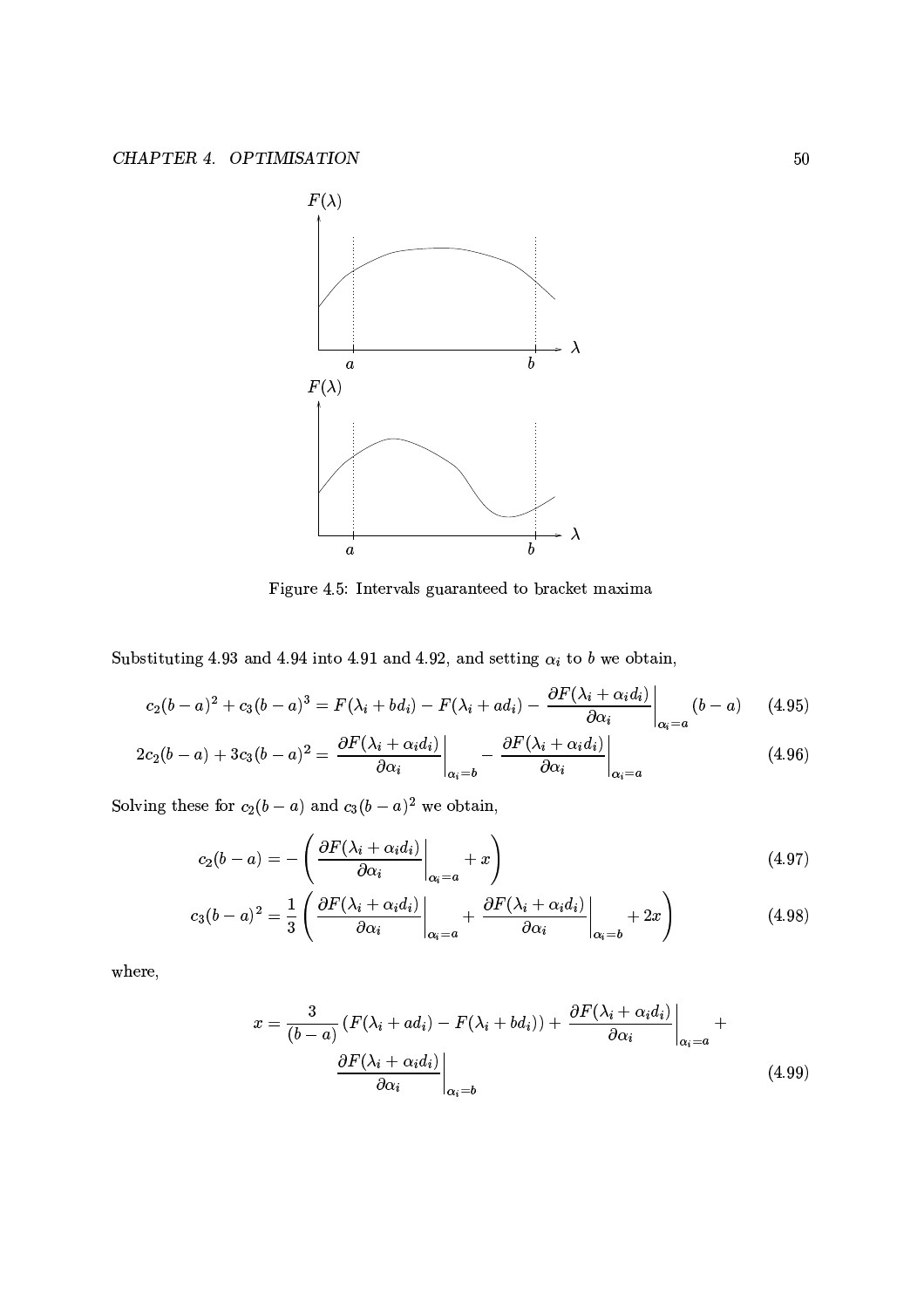4.92 now becomes

$$
\frac{\partial F(\lambda_i + \alpha_i d_i)}{\partial \alpha_i} \approx \frac{\partial F(\lambda_i + \alpha_i d_i)}{\partial \alpha_i} \bigg|_{\alpha_i = a} - 2 \left( \frac{\partial F(\lambda_i + \alpha_i d_i)}{\partial \alpha_i} \bigg|_{\alpha_i = a} + x \right) \frac{(\alpha_i - a)}{(b - a)} + \left( \frac{\partial F(\lambda_i + \alpha_i d_i)}{\partial \alpha_i} \bigg|_{\alpha_i = a} + \frac{\partial F(\lambda_i + \alpha_i d_i)}{\partial \alpha_i} \bigg|_{\alpha_i = b} + 2x \right) \frac{(\alpha_i - a)^2}{(b - a)^2} \tag{4.100}
$$

The critical points of our cubic  $\alpha^{\pm}$ , can be found by setting 4.100 to zero and solving for  $\alpha_i$ .

$$
\alpha^{\pm} = a + (b - a) \left( \frac{\frac{\partial F(\lambda_i + \alpha_i d_i)}{\partial \alpha_i}}{\frac{\partial F(\lambda_i + \alpha_i d_i)}{\partial \alpha_i}} \bigg|_{\alpha_i = a} + x \pm y \right) \tag{4.101}
$$

where,

$$
y = \sqrt{x^2 - \frac{\partial F(\lambda_i + \alpha_i d_i)}{\partial \alpha_i}} \bigg|_{\alpha_i = a} \frac{\partial F(\lambda_i + \alpha_i d_i)}{\partial \alpha_i} \bigg|_{\alpha_i = b}
$$
(4.102)

The answer to which of these roots  $\alpha^{\pm}$  is the maximum, can be found by examining the sign of  $\frac{\partial^2 F(\lambda_i + \alpha_i d_i)}{\partial \alpha_i^2}$  at each one.

$$
\frac{\partial^2 F(\lambda_i + \alpha_i d_i)}{\partial \alpha_i^2} \bigg|_{\alpha_i = \alpha^{\pm}} = -\frac{2}{(b-a)} \left( \frac{\partial F(\lambda_i + \alpha_i d_i)}{\partial \alpha_i} \bigg|_{\alpha_i = a} + x \right) + \frac{2(\alpha^{\pm} - a)}{(b-a)^2}
$$

$$
\left( \frac{\partial F(\lambda_i + \alpha_i d_i)}{\partial \alpha_i} \bigg|_{\alpha_i = a} + \frac{\partial F(\lambda_i + \alpha_i d_i)}{\partial \alpha_i} \bigg|_{\alpha_i = b} + 2x \right) \tag{4.103}
$$

$$
=\pm\frac{2g}{(b-a)}\tag{4.104}
$$

$$
< 0 \text{ for a maximum.} \tag{4.105}
$$

Hence we must take the negative sign in 4.101. The cubic maxima  $\alpha^-$  is therefore,

$$
\alpha^{-} = a + (b - a) \left( \frac{\frac{\partial F(\lambda_i + \alpha_i d_i)}{\partial \alpha_i}}{\frac{\partial F(\lambda_i + \alpha_i d_i)}{\partial \alpha_i}} \Big|_{\alpha_i = a} + \frac{\partial F(\lambda_i + \alpha_i d_i)}{\partial \alpha_i} \Big|_{\alpha_i = b} + 2x \right) \tag{4.106}
$$

## 4.10.2 Interval Location

The purpose of this stage is to find an interval [a, b] that satisfies 4.88 and either 4.89 or 4.90. The input to this stage is the starting point for the line search  $\lambda_i$  and the expected length of the interval.

If the first interval [0, length] satisfies conditions 4.88 and 4.89 or 4.90, the stage returns. Otherwise a new interval is tested. Its left hand boundary comes from the old right hand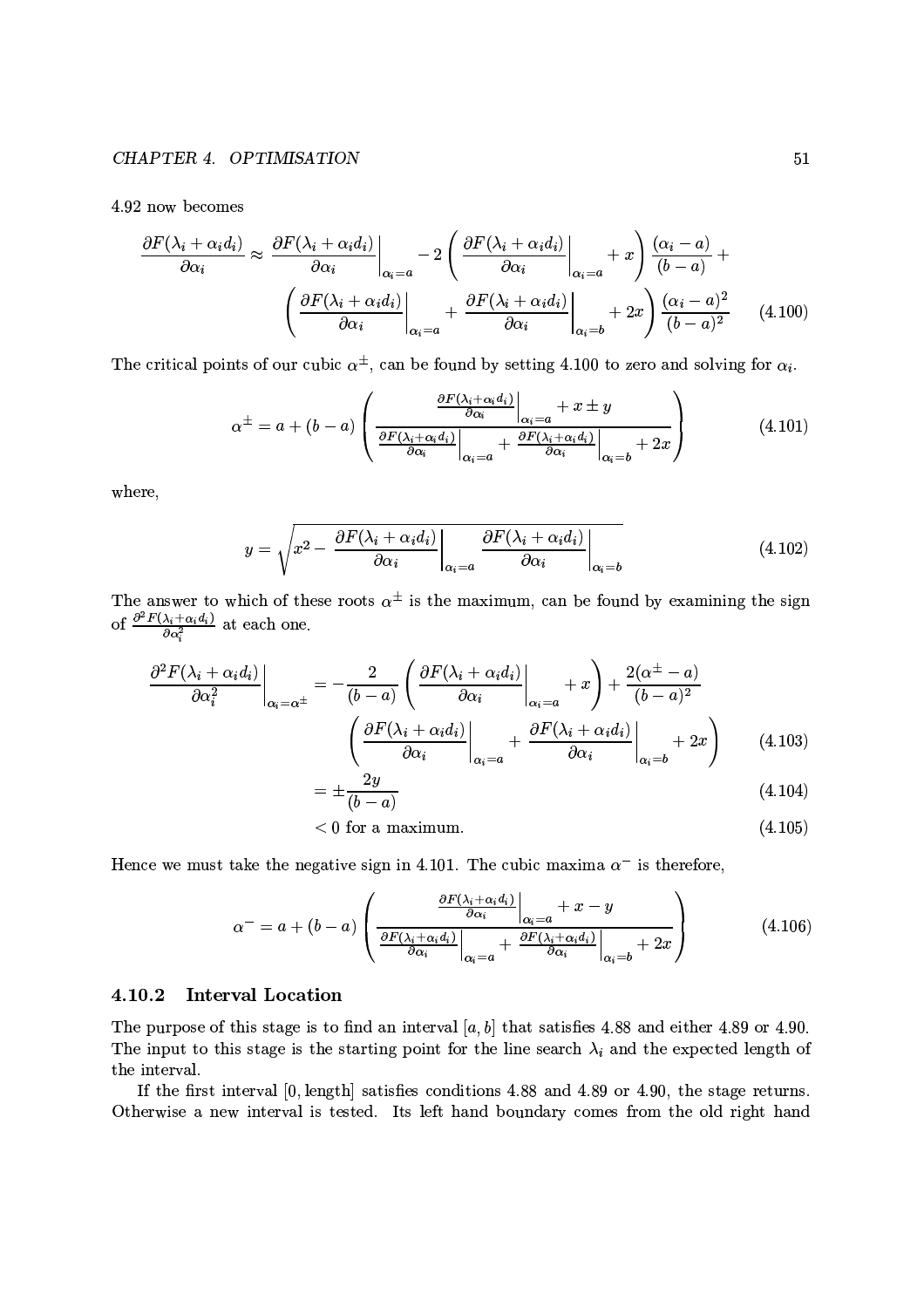boundary. The new right hand boundary is chosen to place the extrapolated cubic maxima in the center of the new interval. This extrapolated cubic maxima is subject to the restrictions that it must be to the right of the old interval and that the new interval length cannot grow by more than a factor of 8.

#### 4.10.3 **Interval Refinement**

The purpose of this stage is to accurately locate the maxima of  $F(\lambda_i + \alpha_i d_i)$  with respect to  $\alpha_i$ . It does this by iteratively examining new points within the bracketing interval [a, b] and uses the results to produce a new smaller interval. At all iterations the current interval satisfies 4.88 and 4.89 or 4.90, that is the interval is guaranteed to contain a maximum.

Trial points are chosen with cubic interpolation, with the restriction that trial points must lie between 20% and 80% into the interval. The search is terminated when a user specified tolerance or number of iterations is reached.

#### 4.11 **Summary**

In this chapter we have obtained the ML, MMI and FD derivatives. We then described 5 derivative based optimisation algorithms, steepest ascent, conjugate gradients, quick-prop, online quick-prop and Manhattan optimisation. In addition, we described one non-derivative based optimisation algorithm, the heuristically extended Baum-Welch algorithm.

We can now proceed with an experimental evaluation of our new objective functions and optimisation algorithms. But first in the next chapter we shall again look at objective functions. This time we shall comment on a selection of objective functions which have been proposed in previous literature.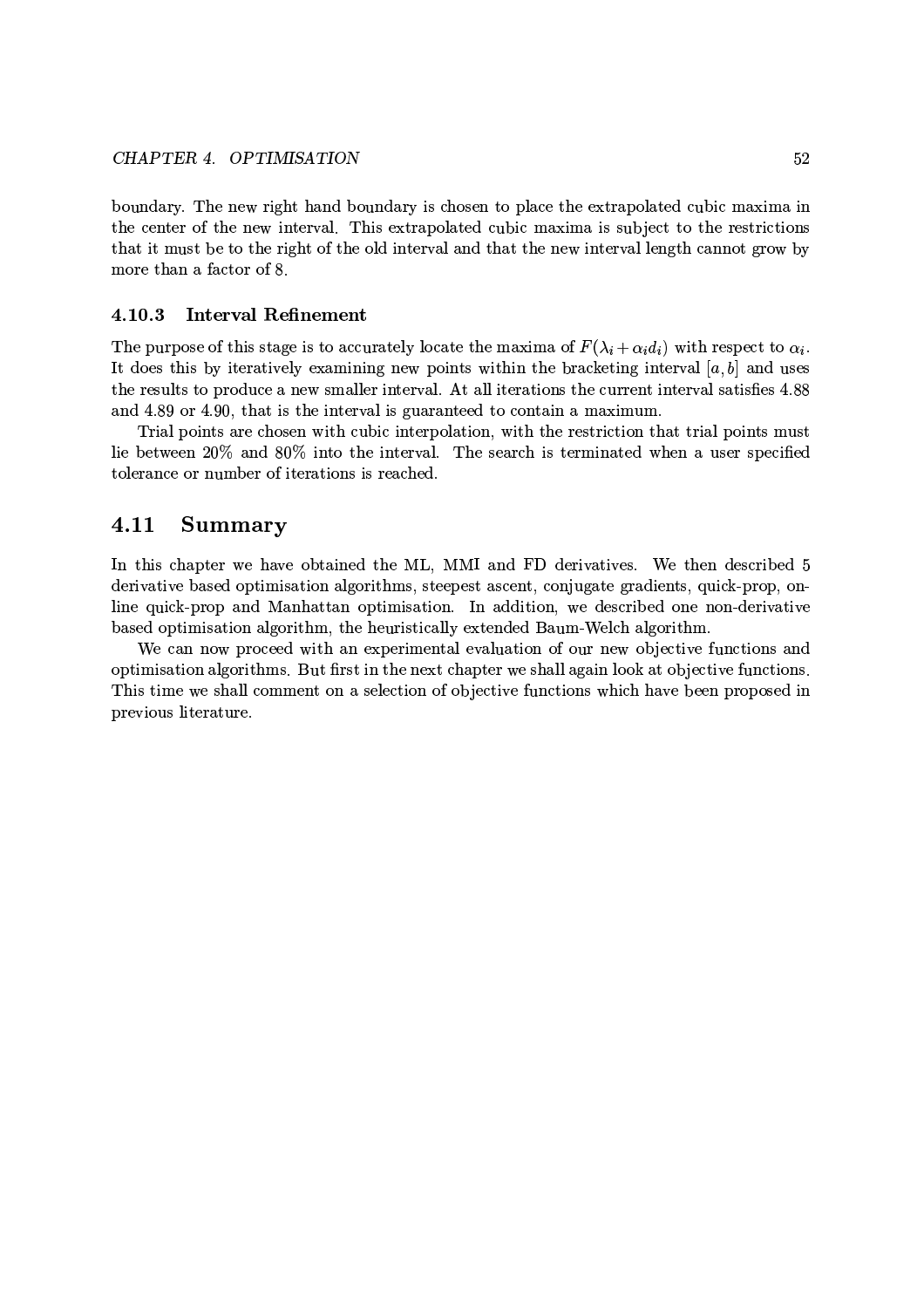## Chapter 5

# **Previous Literature**

The study of HMM discriminative training has a large body of literature. As with all rapidly developing fields, the presentation is often disjoint and the conclusions contradictory. This section aims to review and align some of these studies.

#### $5.1$ **Theoretical Comparisons**

In [52] a differential learning strategy and a probabilistic learning strategy were compared. The task was classifying data produced from spherically symmetric normal distributions using a linear classifier with no bias. In all cases it was found that the probabilistic learning strategy performed best. This difference increased as the training set size decreased.

In  $[32-34, 36, 37]$ , the authors present theoretical proofs and empirical tests illustrating the optimality of the CFM objective function. Unfortunately, the theoretical proof has a limited domain of applicability. It is valid when probabilities associated with distinct observations are unconnected. That is, there is no smoothness over feature space. Clearly in this case the attempt of a probabilistic objective function to match the per-observation probabilities is suboptimal due to the smoothness of the model. The experimental results in [32] were extremely encouraging. But the tests did involve under-parameterised models with large training sets. Conditions which are ideal for differential learning.

In  $[3]$  a simple 1-d two class normally distributed problem was studied. They show the CFM is optimal for training set error. They also provided a simple example where CFM could not distinguish between good and bad test set classifiers.

[74, 75] treats the case of classification by a model in an arbitrary mixture of domains. Each domain has its own priors and loss matrices. With non-uniform priors and loss matrices CFM is no longer optimal. Instead errors should be given different weights. Each domain in the mixture gives rise to different set of weights. Taking the value of the model as the expected value of the classification over all domains, results in a probabilistic objective function. Therefore it seems that the use of differentially trained acoustic models in most speech recognition systems is hard to justify because the use to which many acoustic models will be put is unknown.

In [29, 35, 53, 70], theoretical proofs were presented that showed a number of widely used objective functions do belong to the class of probabilistic objective functions. The functions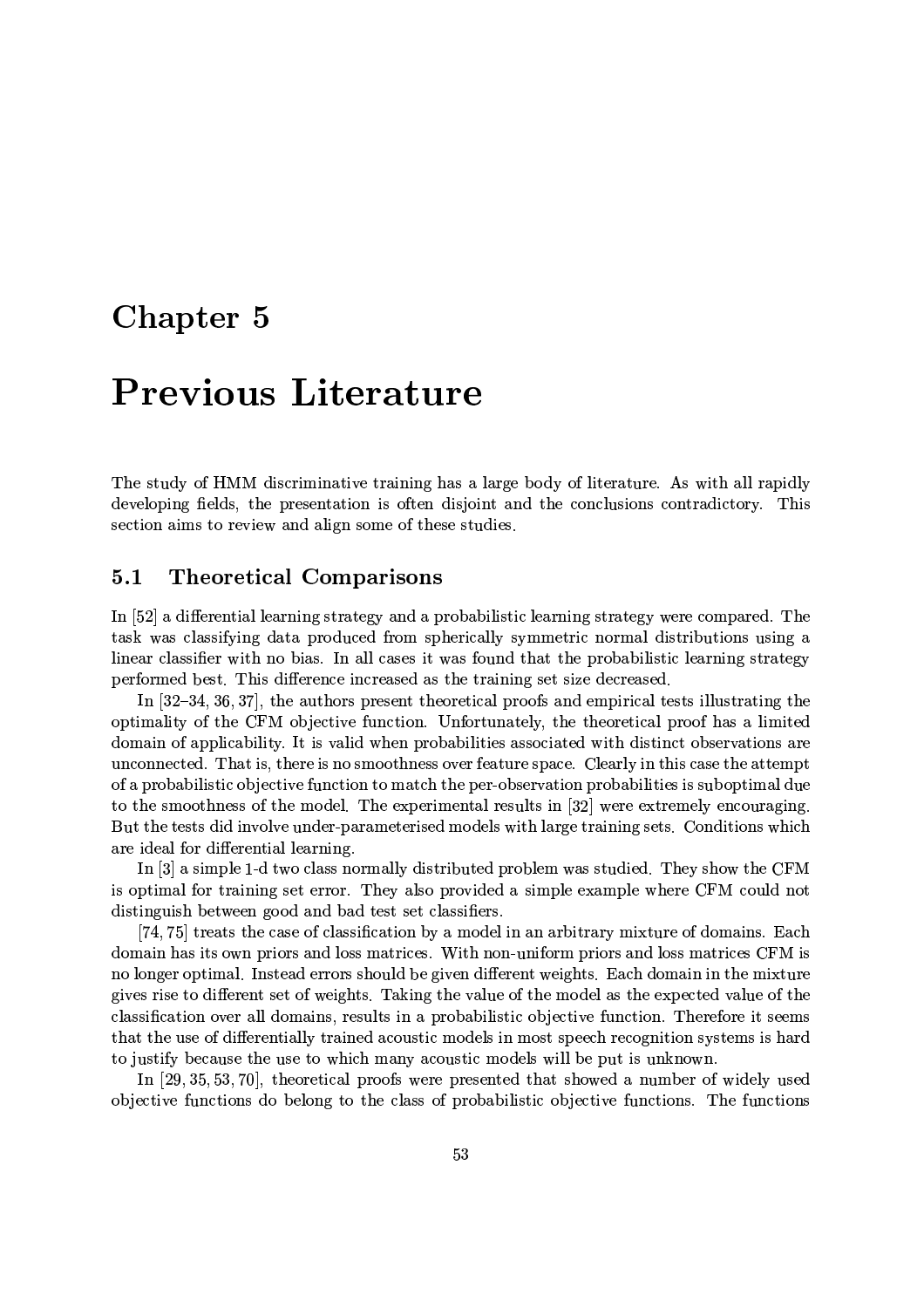examined were MMI, ML and minimum mean square error (MMSE). To a first order, this shows that the question of which probability density to model, is more important than which of these objective functions should be used.

In [39, 59] the authors derived the weightings given by ML, MMI and MMSE to training utterances. They showed that ML weighted all training examples equally. MMI gives a low weight to training examples which are correctly classified and far from the decision boundary. MMSE on the other hand, gives low weight to training examples which are correctly classified or misclassified and far from the decision boundary. This shows that for the incorrect model case (for the correct model case ML is optimal  $-$  see chapter 3), given enough training data, MMSE by focusing on marginal decisions, should exhibit lower training set error. The question of the model's value if the measure differs from error rate, was not tackled. Using the argument in [74, 75], it would seem to be problem dependent.

#### $5.2$ **NN-HMM Hybrids**

[56, 57, 68] presents the integration of a feed forward neural network (NN) with a Markov model. The NN in these works were trained to produce posterior probabilities of state occupancies. This was achieved by using the combination of a probabilistic objective function, conditional maximum likelihood, and Viterbi labelling of the training data. The results reported were very encouraging.

These systems are similar to our FD based systems apart from three differences.

- 1. These systems used a massive NN with explicit normalisation. Our system uses local PDFs and relies on the fact that normalisation is not required for classification. The global system contains more parameters and is difficult to implement for large vocabularies. Its traditional HMM counterpart, the semicontinous codebook  $[41, 42]$  is now rare. Another disadvantage of these systems is that the savings produced by beamwidth pruning is very much reduced. The entire NN must be active at all times in the systems.
- 2. These works utilised a two stage optimisation process, alignment followed by function fitting. On a purely computational viewpoint, this is suboptimal when on-line optimisation methods are used.
- 3. And finally, the HMM-NN hybrids presented in these works were trained with binary Viterbi labelling of the speech frames.

An elaboration of these works, known as REMAP, was presented in [38]. This work showed how the binary Viterbi segmentation could be replaced with a soft probabilistic segmentation. In computational terms however, their REMAP model training is not competitive when compared to FD. Even using a simplified time-invariant NN this algorithm is slower. It requires a forward-propagation during the probabilistic segmentation and a back-propagation when the derivatives are accumulated. Our current implementation of FD training requires only a forward propagation. The cost of derivative accumulation is made negligible by using pruning on the posterior probabilities (see page 18). The use of pruning techniques during the forward propagation, for example gaussian selection  $[9, 27, 64, 65]$ , would increase this factor of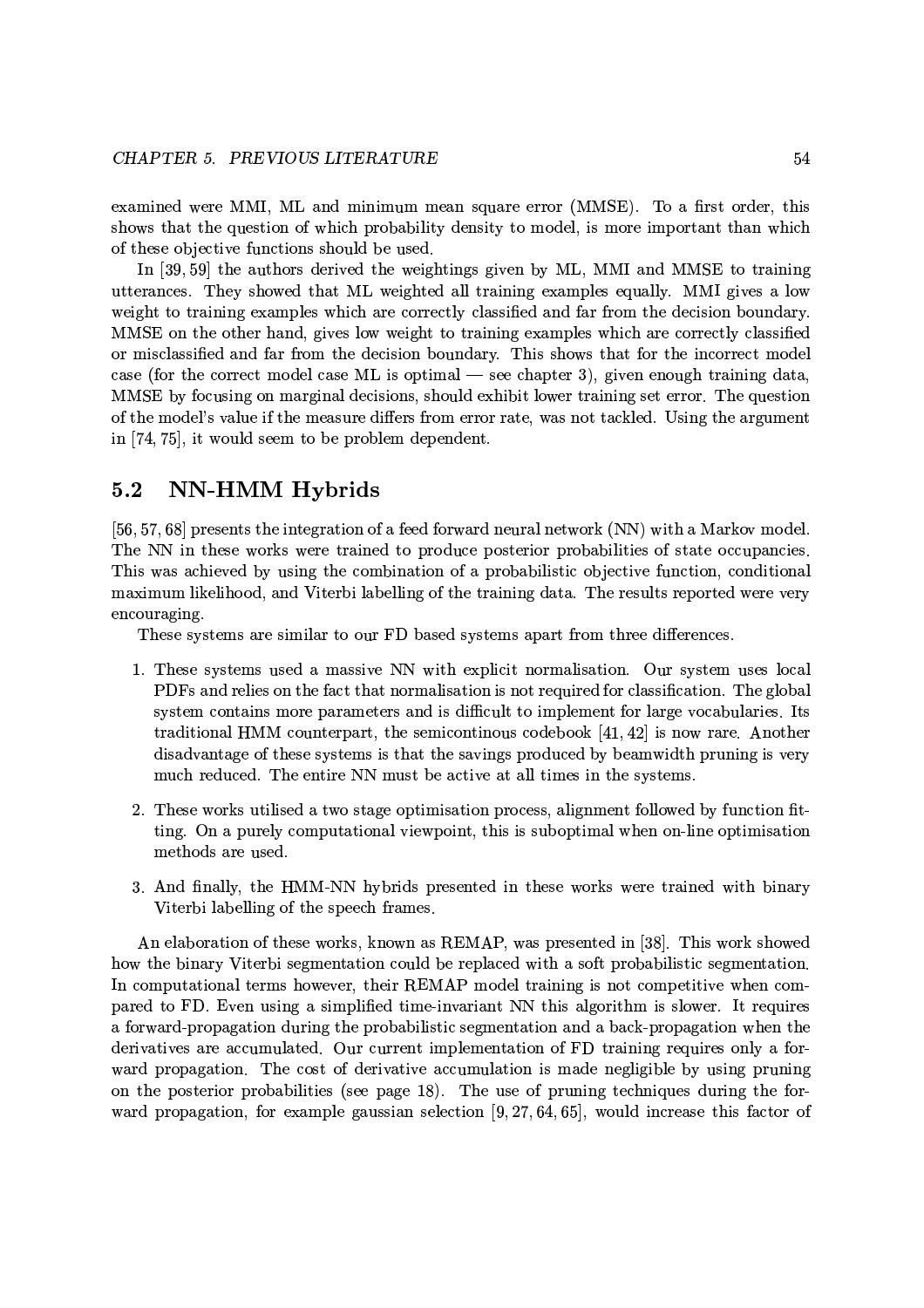two advantage. Our discriminative HMM systems also have the advantage in that they can be initialised with the Baum-Welch algorithm, further shortening the training time.

In  $[43, 44, 78]$  the authors presented a learning vector quantisation (LVQ)-HMM hybrid. LVQ is used instead of the more usual vector quantisation because the aim was to increase the codebook's accuracy of state classification. The latest work in [78], altered the basic model in an attempt to moderate the loss of information caused by binary classification in the codebook. In our system the closest match to this LVQ-HMM hybrid would be a differentially scored zero memory FD system. However, one may view the recognition process as an integration of local decision problems, and we have already mentioned that learning in a mixture of decision problems leads to a probabilistic objective function. The use of differential FD scoring can therefore be seen to be suboptimal.

In  $[72, 73]$  a recurrent NN was used as the interpolative probability estimating function. The hope is that the recurrent net can encode in its state units useful temporal information. This system roughly corresponds to a FD trained HMM utilising a N with some memory. One advantage of this recurrent NN approach is that the memory is discovered as part of the training process. There are however two disadvantages. Firstly the recurrent NN has to be run during recognition. Secondly if the assertions in this thesis are correct the use of contextual information does mean there is a danger that training data performance will be improved at the expense of generalisation. Whether this is important depends on the size of the training set and model flexibility.

#### $5.3$ **HMM Studies**

The use of "designer" differential learning for HMMs is currently very popular. In one of the earlier studies [51], the objective function was,

$$
D' = \sum_{u=1}^{U} P_{\lambda}(w(u)|O(u))
$$
\n(5.1)

This objective function utilises the experimental observation that  $P_{\lambda}(w(u)|O(u))$  is always close to one or zero, intermediate values are rarely seen. Under these conditions  $D'$  approximates the training set error.

[15] introduces different objective function  $D''$ , given by,

$$
D'' = \sum_{u=1}^{U} \frac{1}{1 + e^{-\gamma d(u)}}\tag{5.2}
$$

where,

$$
d(u) = P_{\lambda}(w(u)|O(u)) - \log\left(\frac{1}{N-1}\sum_{w \notin w(u)} P_{\lambda}(w|O(u))^{\eta}\right)^{\frac{1}{\eta}}
$$
(5.3)

where,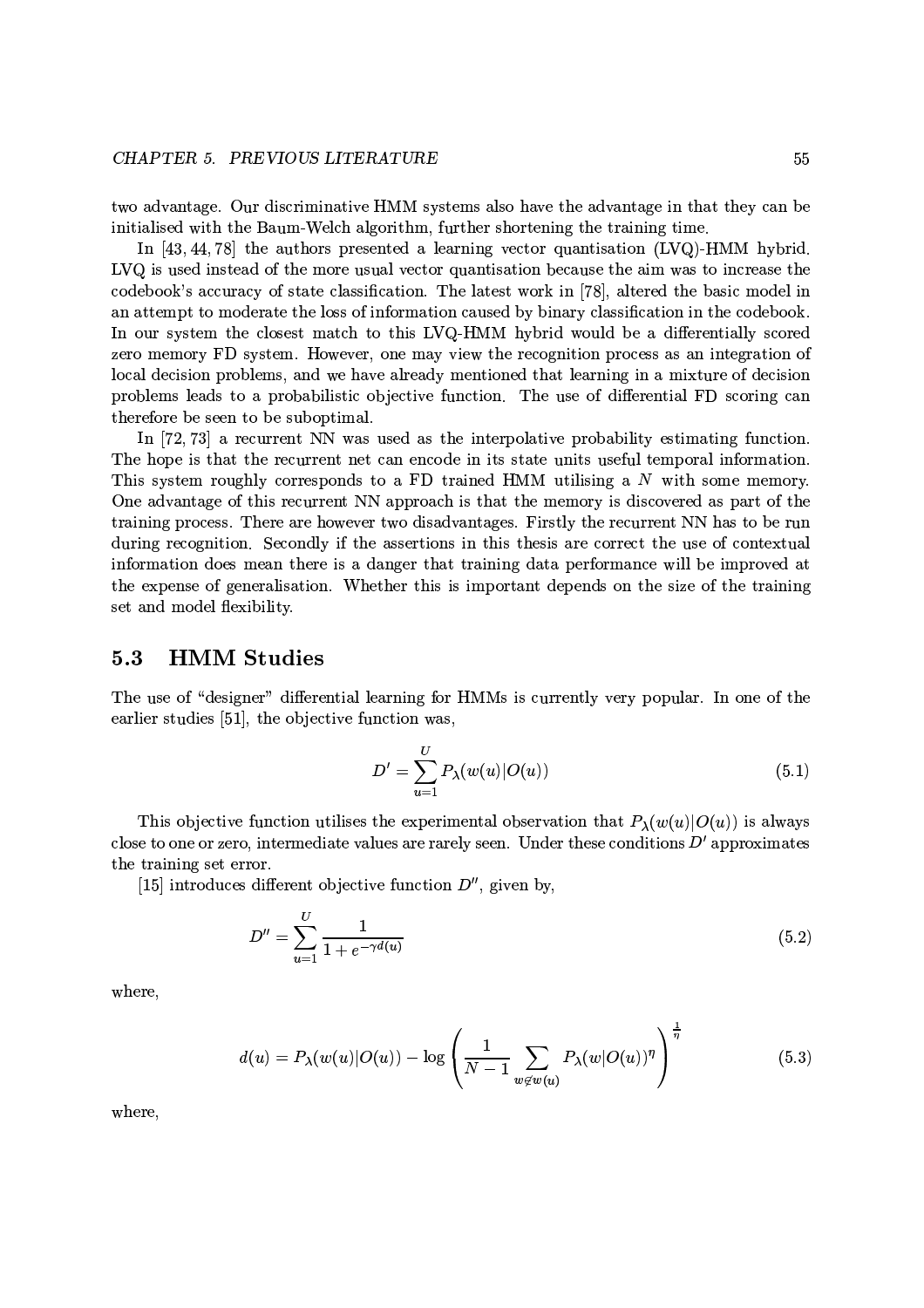### CHAPTER 5. PREVIOUS LITERATURE

- $\eta$  is a positive constant chosen to control the number of incorrect hypothesis which contribute to  $D''$ .
- $\gamma$  a positive constant which controls the smoothness of  $D''$ .

 $N$  is the total number of alternative transcriptions that can be recognised by the system.

Larger values of  $\eta$  and  $\gamma$  produce increasingly better approximations to training set error.

These objective functions unlike the one described in chapter 3 do not have any theoretical justification. Their design was guided by their creator's experience.

Both  $D'$  and  $D''$  seek to make differential learning more robust by incorporating more confusion statistics. In one sense they can be considered as intermediate between differential learning and MMI. This does mean that  $D'$  and  $D''$  lose the optimality properties of differential learning and MMI.

Like most other studies of "designer" differential learning [15, 51] reported improved results compared to a ML baseline. They also reported very much higher training set improvements compared to test-set improvements.

In [13,60] the authors compared ML and MMI. Both studies presented encouraging results that showed MMI training could increase the performance of ML seed models. Both also showed that training performance improved more than test-set performance. The training set results in [60] were especially interesting. In [60], with the advantage of a better training algorithm, almost 100% training set accuracy was achieved. In this case the optima found by MMI coincided with one of the differential learning optima. Because of the probability distribution approximation property of MMI, which is not shared by differential learning, we would expect the test-set performance of MMI to be better than differential learning in that task.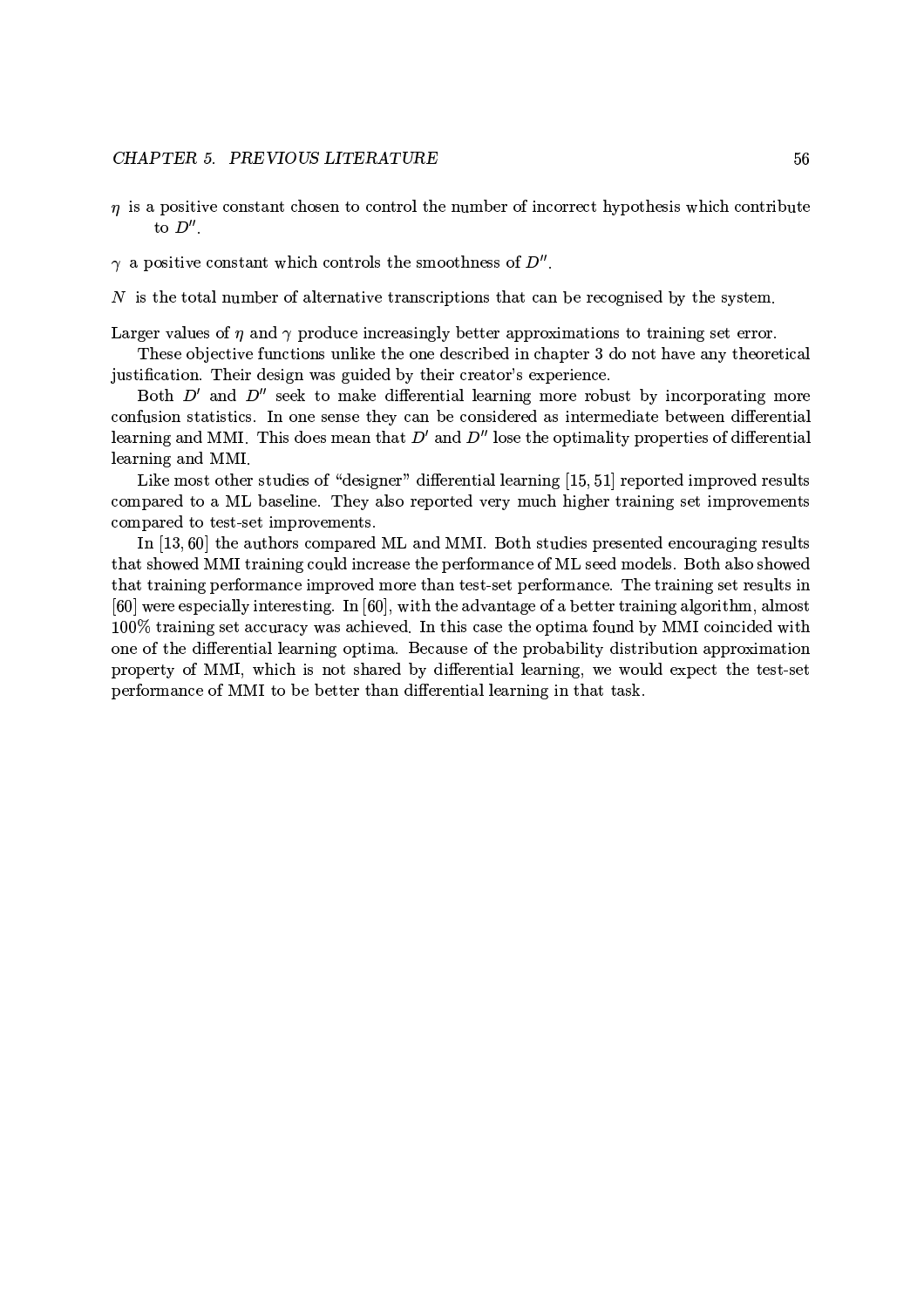## Chapter 6

# **ISOLET Experiments**

In this chapter we test our methods on the ISOLET database. The preprocessing, language model and acoustic model are standard ones that were not optimised in any way. Instead our independent variables are the objective function, optimisation algorithm, acoustic model complexity and test database. In section 6.4 we compare the speed of our optimisation algorithms against each other. The best ones were then used in later experiments. Sections 6.5 and 6.6 attempt to examine the properties of the MMI and FD objective function surfaces. Here we aim to verify a number of theoretical predictions. Perhaps the most important is that although MMI is provably asymptotically optimal for this realistic classification task, FD generalises better. Finally, in section 6.7 we present the conventional tables of results which show the effect of altering acoustic model complexity, test set and objective function.

#### **ISOLET Database**  $6.1$

The ISOLET speech database [18] contains 7800 examples of the English alphabet spoken in isolation. Two examples of each letter were recorded from 150 subjects.

The data was collected in the OGI speech recognition laboratory. The laboratory was 15' by 15' with a tile floor, standard office wall board and drop ceiling. In the room were two Sun workstations and three disk drives. At each prompt two seconds of speech was recorded with a Sennheiser HMD 224 noise cancelling microphone. It was then low-pass filtered at 7.6 kHz and 16 bit sampled at 16 kHz. Finally the uttered letter was isolated with a semi-automatic procedure and most of the surrounding silence was removed. The remaining recording was on average 0.5 seconds in length. The average signal to noise ratio was calculated as 31.5 dB.

The ISOLET experiments used the OGI suggested partitions. The training set consists of the first recording from 120 speakers. The multi-speaker test set consists of the second recording from the 120 training speakers, and the speaker-independent test set consists of both recordings from the remaining 30 speakers.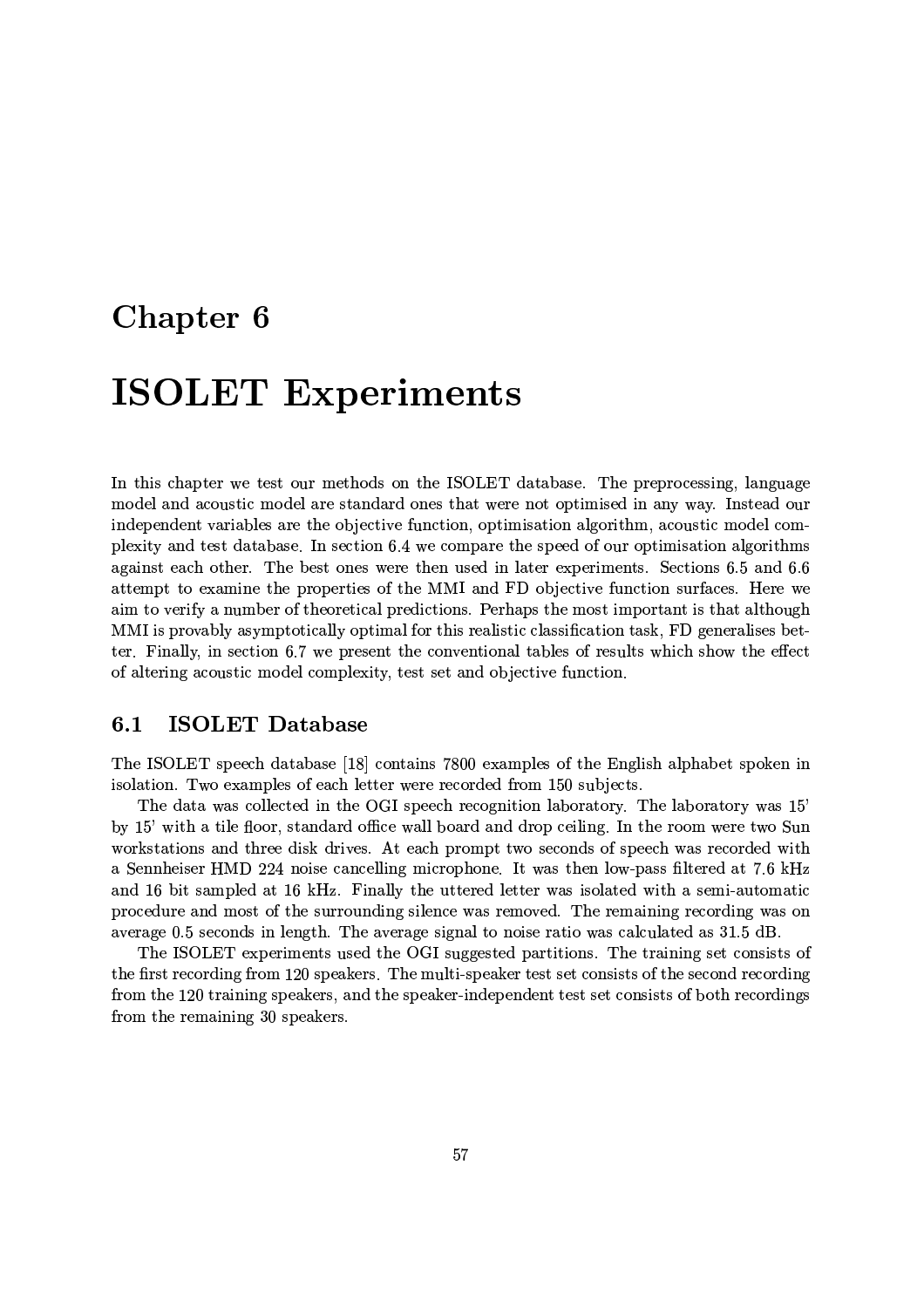#### $6.2$ **ISOLET Preprocessing**

For the ISOLET database the standard Mel-frequency cepstral coefficients, MFCC, preprocessing as produced by HTK HCode V1.3 was used. Their production is illustrated in figure 6.1 and the steps are described in greater detail below:

- 1. The digitised speech is blocked by taking 25.6ms segments every 10ms. i.e. 409 samples at offsets of 160 samples.
- 2. Premphasis. Blocks are passed through first order filter

$$
S'_n = \begin{cases} 0.0 & \text{if } n = 1, \\ S_n - S_{n-1} & \text{otherwise.} \end{cases} \tag{6.1}
$$

where

 $S_n$  is the nth speech sample in the block.

3. A Hamming window is applied to the block. That is,

$$
S_n'' = 0.54 - 0.46 \cos \left( \frac{2\pi (n-1)}{408} \right) S_n' \quad \text{for } n = 1 ... 409 \tag{6.2}
$$

- 4. The block is padded to 512 elements with trailing zeros. Then a discrete fourier transform is applied to produce 256 complex spectral domain values.
- 5. The magnitudes of the last 255 complex spectral values are binned (i.e. term zero, the direct current term is ignored). The bins are implemented as 24 triangular bandpass filters. The lower cutoff, middle knot and upper cutoff frequencies/indexes are given in table 6.1. Their spacing is chosen to approximate Mel-pitch scale which is given by,

$$
g = 2595 \log_{10}(1 + f/700) \tag{6.3}
$$

where  $q$  is the frequency in Mels, and  $f$  is the frequency in Hertz.

- 6. The 24 binned values are logged.
- 7. The first 12 values of the discrete cosine transform are calculated.

$$
[O(u)_t]_i = \sum_{j=1}^{24} m_j \cos\left(\frac{\pi i (j-0.5)}{24}\right) \quad \text{for } i = 1 \dots 12 \tag{6.4}
$$

where

 $m_j$  is the logged value of Mel-bin j.

8. A thirteenth element, the energy of the current frame  $\sum_{n=1}^{409} S_n^2$  is appended.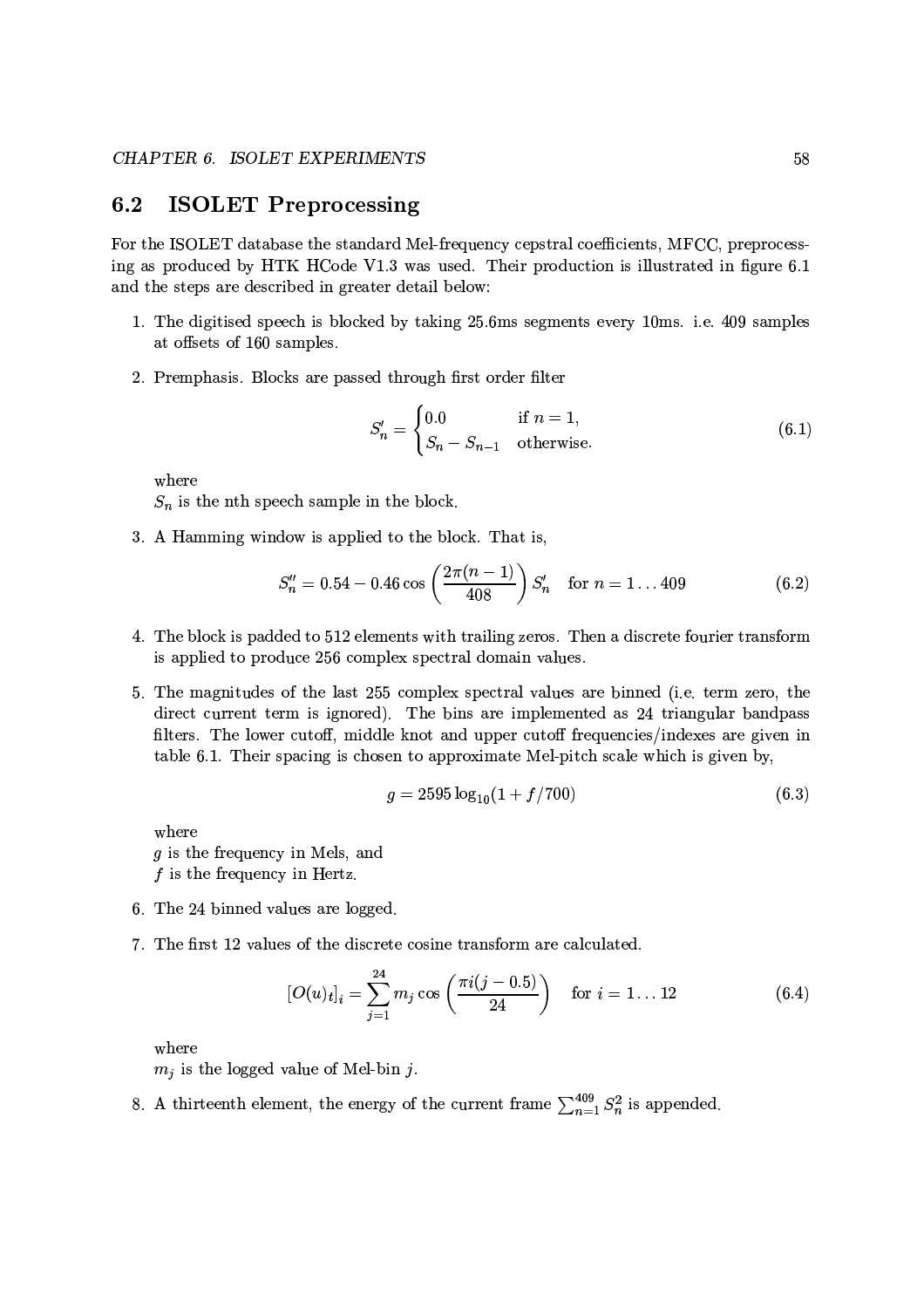

Figure 6.1: The ISOLET preprocessor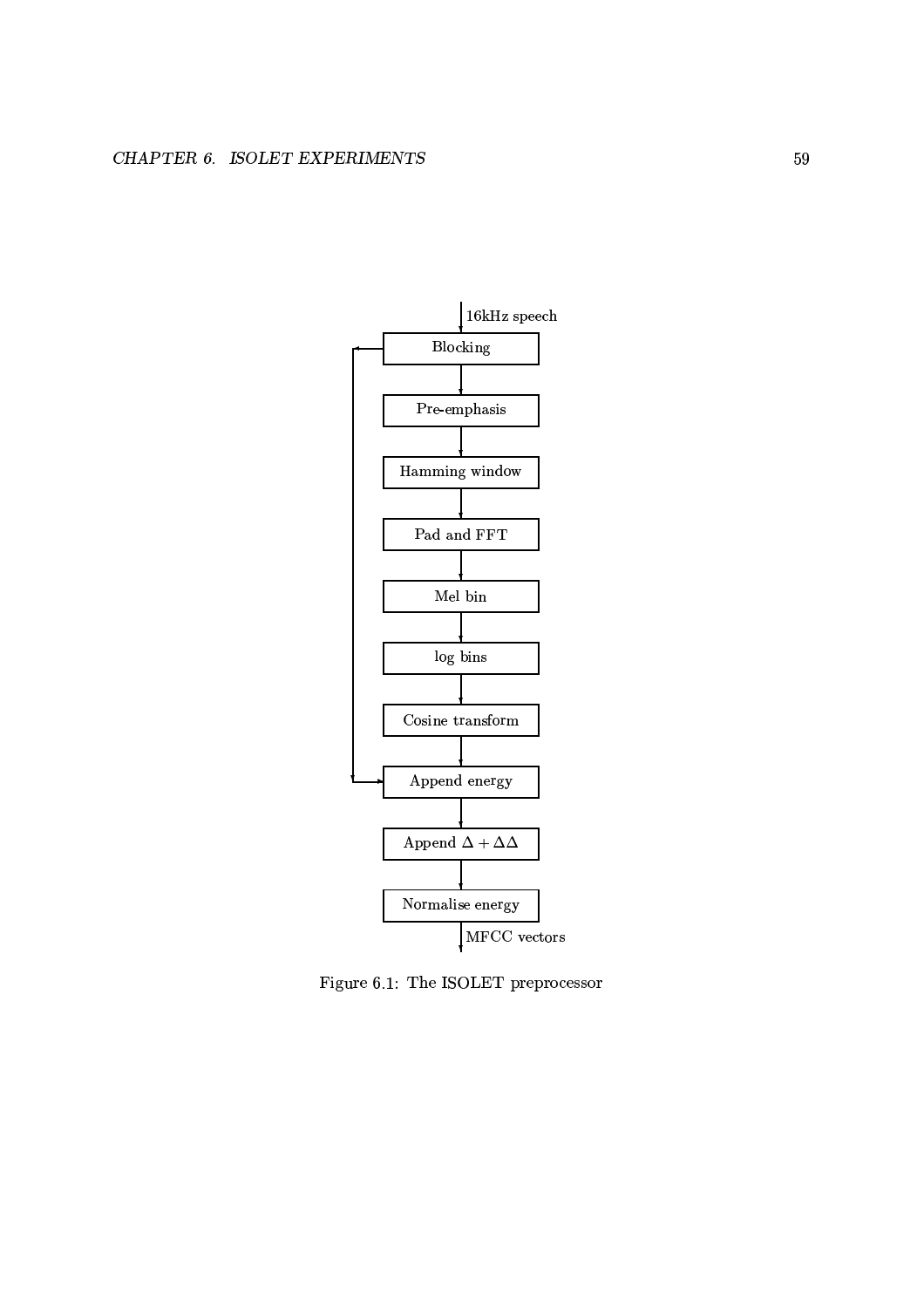| Bin            | Lo-cutoff                      | Center                       | Hi-cutoff            |  |
|----------------|--------------------------------|------------------------------|----------------------|--|
| $\mathbf{1}$   | $0.000$ Mel $(0.000$ Hz)       | 113.6 Mel (74.24 Hz)         | 227.2 Mel (156.4 Hz) |  |
| $\overline{2}$ | 113.6 Mel $(74.24 \text{ Hz})$ | 227.2 Mel (156.4 Hz)         | 340.8 Mel (247.2 Hz) |  |
| 3              | 227.2 Mel (156.4 Hz)           | 340.8 Mel (247.2 Hz)         | 454.4 Mel (347.6 Hz) |  |
| 4              | 340.8 Mel (247.2 Hz)           | 454.4 Mel (347.6 Hz)         | 568.0 Mel (458.7 Hz) |  |
| $\overline{5}$ | 454.4 Mel (347.6 Hz)           | 568.0 Mel (458.7 Hz)         | 681.6 Mel (581.6 Hz) |  |
| 6              | 568.0 Mel (458.7 Hz)           | 681.6 Mel (581.6 Hz)         | 795.2 Mel (717.5 Hz) |  |
| 7              | 681.6 Mel (581.6 Hz)           | 795.2 Mel (717.5 Hz)         | 908.8 Mel (867.9 Hz) |  |
| 8              | 795.2 Mel (717.5 Hz)           | 908.8 Mel (867.9 Hz)         | 1022 Mel (1034 Hz)   |  |
| 9              | 908.8 Mel (867.9 Hz)           | 1022 Mel $(1034 \text{ Hz})$ | 1136 Mel (1218 Hz)   |  |
| 10             | 1022 Mel (1034 Hz)             | 1136 Mel (1218 Hz)           | 1250 Mel (1422 Hz)   |  |
| 11             | 1136 Mel (1218 Hz)             | 1250 Mel (1422 Hz)           | 1363 Mel (1647 Hz)   |  |
| 12             | 1250 Mel (1422 Hz)             | 1363 Mel (1647 Hz)           | 1477 Mel (1895 Hz)   |  |
| 13             | 1363 Mel (1647 Hz)             | 1477 Mel (1895 Hz)           | 1590 Mel (2171 Hz)   |  |
| 14             | 1477 Mel (1895 Hz)             | 1590 Mel (2171 Hz)           | 1704 Mel (2475 Hz)   |  |
| 15             | 1590 Mel (2171 Hz)             | 1704 Mel (2475 Hz)           | 1818 Mel (2812 Hz)   |  |
| 16             | 1704 Mel (2475 Hz)             | 1818 Mel (2812 Hz)           | 1931 Mel (3184 Hz)   |  |
| 17             | 1818 Mel (2812 Hz)             | 1931 Mel (3184 Hz)           | 2045 Mel (3596 Hz)   |  |
| 18             | 1931 Mel (3184 Hz)             | 2045 Mel (3596 Hz)           | 2158 Mel (4052 Hz)   |  |
| 19             | 2045 Mel (3596 Hz)             | 2158 Mel (4052 Hz)           | 2272 Mel (4556 Hz)   |  |
| 20             | 2158 Mel (4052 Hz)             | 2272 Mel (4556 Hz)           | 2386 Mel (5113 Hz)   |  |
| 21             | 2272 Mel (4556 Hz)             | 2386 Mel (5113 Hz)           | 2499 Mel (5730 Hz)   |  |
| 22             | 2386 Mel (5113 Hz)             | 2499 Mel (5730 Hz)           | 2613 Mel (6412 Hz)   |  |
| 23             | 2499 Mel (5730 Hz)             | 2613 Mel (6412 Hz)           | 2726 Mel (7166 Hz)   |  |
| 24             | 2613 Mel (6412 Hz)             | 2726 Mel (7166 Hz)           | 2840 Mel (8000 Hz)   |  |

Table 6.1: The HCode Mel-scale triangular bins

 $\alpha$  and  $\alpha$  is the state of the state of the state of the state of the state of the state of the state of the state of the state of the state of the state of the state of the state of the state of the state of the state ficients. The 13 "deltas"  $[O(u)_t]$ , ..... $[O(u)_t]$ <sub>es</sub>, approximate the rate of change of the <sup>0</sup> .#") +2%"## 95 " (( + 
& #2 #) # #" #

$$
[O(u)_t]_{i+13} = \begin{cases} [O(u)_{t+1}]_i - [O(u)_t]_i & \text{for } t = 1, 2\\ \frac{\sum_{\tau=1}^2 \tau([O(u)_{t+\tau}]_i - [O(u)_{t-\tau}]_i)}{2\sum_{\tau=1}^2 \tau^2} & \text{for } t = 3, \dots, T(u) - 2\\ [O(u)_t]_i - [O(u)_{t-1}]_i & \text{for } t = T(u) - 1, T(u) \end{cases}
$$
(6.5)

base cepstral and energy coefficient are calculated by applying the above formula to the The 13 "delta-deltas"  $[O(u)_t]_{27}, \ldots, [O(u)_t]_{39}$ , which approximate the acceleration of the  $(1 - 1 + 1)$ 

 <sup>P</sup> # \$ " 2 %39 `9 9@
0KB 4
 # #X 9@l# #+K%# # floor 50dB's below the peak value. The energy profile is then scaled so the peak value is  $\mathbf{P}$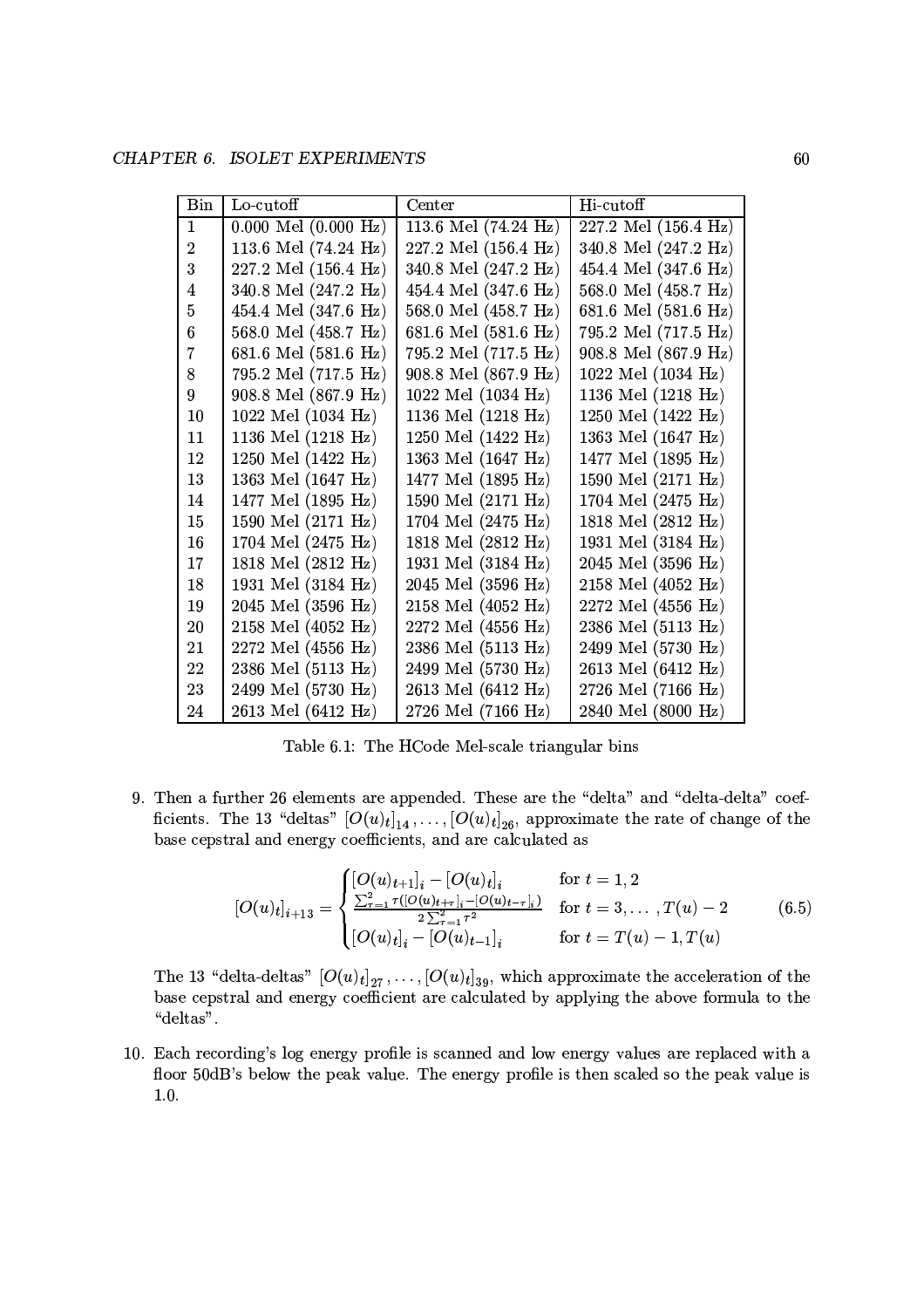#### $6.3$ **Previous Results**

Extensive experiments on the ISOLET database have been published by the Oregon Graduate Institute  $[16-18]$ . In the database description [18], they report a 95% speaker-independent and a  $96\%$  speaker-dependent performance. In [16,17] the recogniser is developed further and described in greater detail. The baseline classifier was a NN with 617 inputs, 52 hidden units and 26 output units. The input features to this NN were chosen using a combination of phonetic knowledge and experiment with the aim of yielding good classification performance. When trained on an extended training set consisting of the normal training and multi-speaker partitions this recogniser yielded a 95.9% performance. Adding a specialised e-set classifier as a post-processor for any initial e-set choice raised the augmented training set speaker-independent performance to 96%.

#### 6.4 **Comparison of Optimisation Methods**

In this section we shall present an experimental comparison of the optimisation algorithms that were described in chapter 4. All experiments were carried out on the ISOLET database (see section 6.1), using our standard HMMs (see section 2.3), and using our standard ISOLET feature extraction (see section 6.2). The initial ML HMMs were trained using the Baum-Welch algorithm (see section 2.5) and all results were obtained on the speaker-independent test set.

When interpreting the results the reader should bear in mind a number of points.

- 1. None of our discriminative training algorithms guarantee monotonicity. Although the steepest ascent and conjugate gradient algorithms both use a line search, these algorithms are only monotonic if their line search is exact. This exactness requires their line search function evaluations to be close together in parameter space. This is not practical because of the computational cost. The author experimentally confirmed that when a (sometimes drastic), decrease in objective function occurred the algorithms managed to quickly recover.
- 2. Improvements measured by any one objective function does not imply improvements by any other measures. For instance, increasing likelihood score of a HMM does not necessarily increase its mutual information or FD score. If improvements were linked there would be little need for this work.
- 3. Training and test set improvements are not linked. Guaranteed linkage requires that the training and test sets are identical. But on most occasions we can expect that as the training set size increases (or equivalently our modelling flexibility decreases), the performance difference between training and test set will reduce.

The graphs in figure 6.2 plots the log conditional probability per frame  $\frac{\sum_{u=1}^{U} \log P_{\lambda}(w(u)|O(u))}{\sum_{u=1}^{U} T(u)}$ or empirical word entropy, against epoch for each of our training algorithms.

The user settable parameters were chosen by some brief experimental trials in order to maximise the speed of convergence. These were set as follows,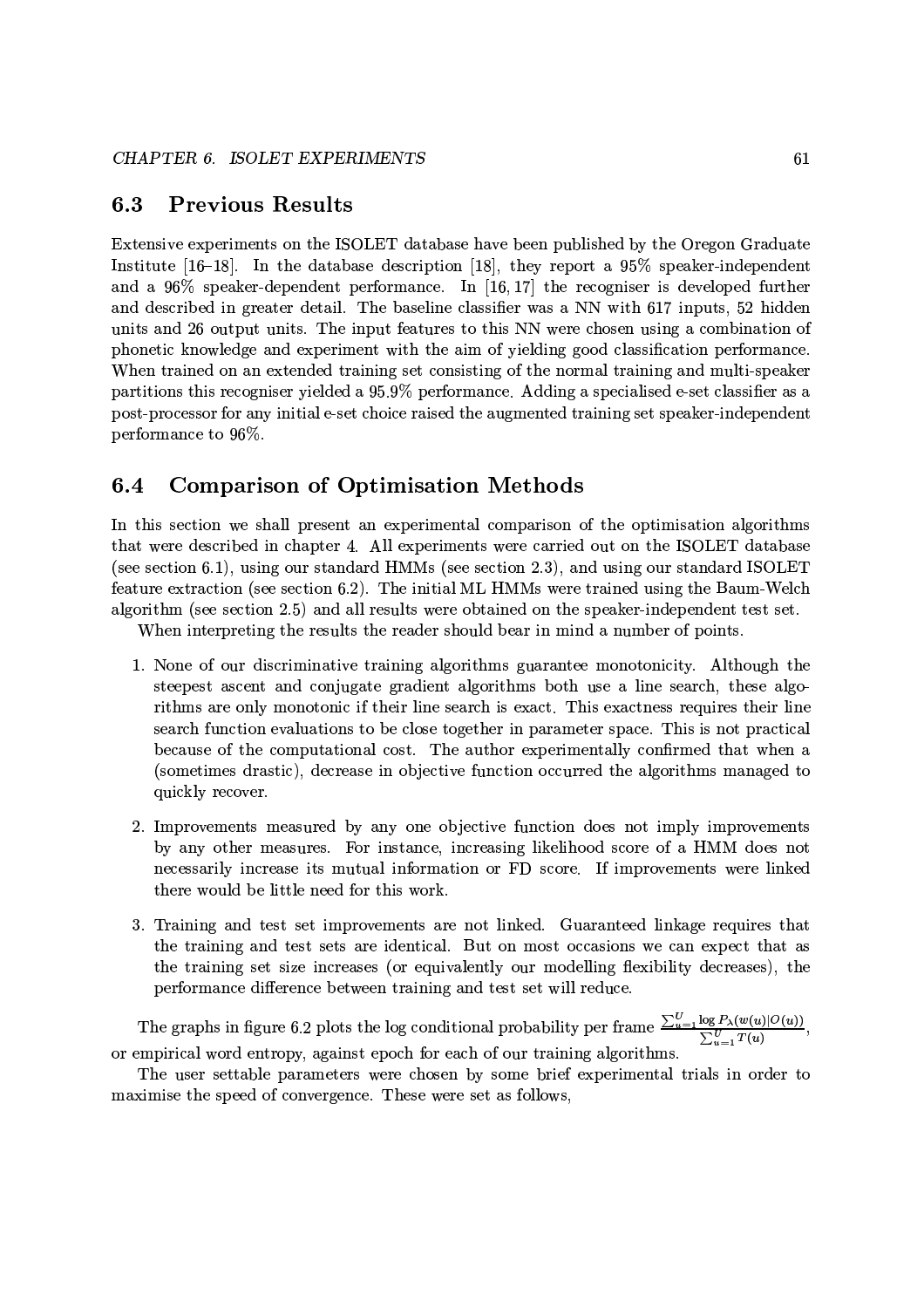

Figure 6.2: Word entropy v. epoch during MMI training for different algorithms

- **Steepest Ascent** The line search was terminated when the step size  $\alpha_k$  in equation 4.30 was found to a tolerance of 5%. This usually required around 6 function evaluations. The steepest ascent curve in figure 6.2 does not include this overhead. When comparing this curve with the curves for quick-prop, extended Baum-Welch, Manhattan learning, Manhattan quick-prop and on-line Manhattan quick-prop the reader should bear in mind that these latter algorithms do not have the hidden cost of a line search every epoch.
- **Conjugate Gradients** Again the line search was terminated when the step size  $\alpha_i$  in equation 4.50 was found to a tolerance of 5%. The plot in figure 6.2 assumes the line search cost is zero. This plot illustrates the Polak-Ribiere equation 4.47. The other update rules 4.46 and 4.48, have similar graphs.
- Quick-prop The first update uses the steepest ascent rule. The following updates used quickprop with a maximum growth rate  $G$  (in equation 4.54), of 1.5. Other growth rates were tried but the results were not fundamentally different.
- **Extended Baum-Welch** There are no user settable parameters in our implementation.
- **Manhattan Learning** The learning rate  $\epsilon$  (in equations 4.70, 4.71, 4.72, 4.73 and 4.74), was set to 0.03 for the first iteration and 0.01 thereafter.
- Manhattan quick-prop For the first update Manhattan learning was used. For later updates the quick-prop rule was used but a floor was imposed on the update size. This floor was set to the size of the Manhattan update with a global learning rate of 0.01.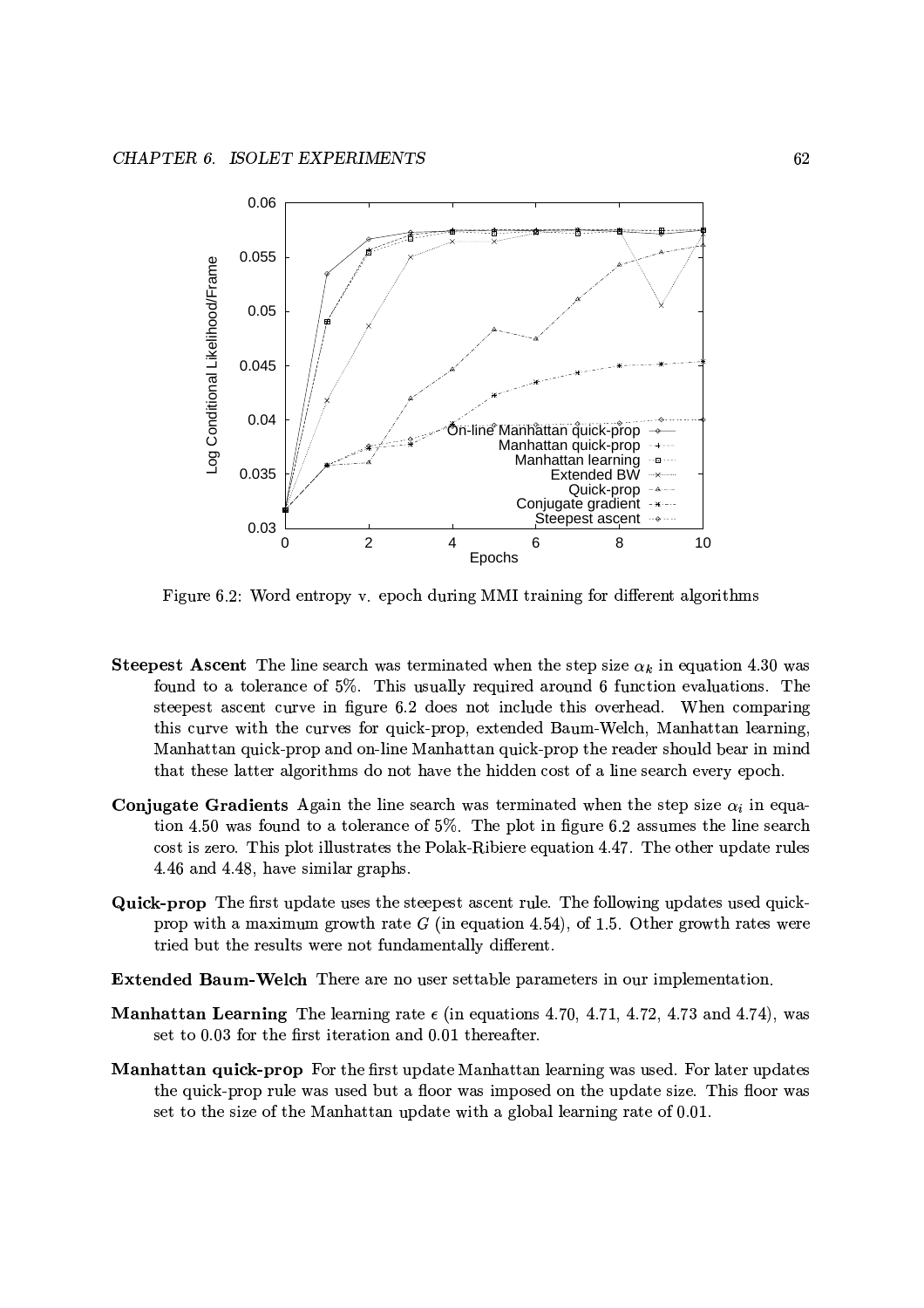

Figure 6.3: Word accuracy v. epoch during MMI training for different algorithms

**On-line Manhattan quick-prop** In our experiments we used 8 updates per epoch. The maximum growth rate was set to 1.1. The minimum step size was set to the Manhattan update with an initial global learning rate of 0.03 exponentially decaying to 0.01 at the end of the first epoch. For later updates it stayed at this floor value.

As can be seen in figure 6.2 the fastest algorithms are very close in speed. Figure 6.3 plots the training set accuracy against epoch. It again illustrates that there is very little to choose between the fastest algorithms. The fastest ones achieve 100% accuracy in 5 epochs. If we base our choice of training algorithm on final performance we cannot do any better. If we base our choice on speed of convergence there does not seem to be much room for improvement.

This conclusion changes when we examine algorithm convergence with the FD objective function. This is illustrated in figure 6.4 and 6.5. Figure 6.4 as before, plots the log conditional probability per frame and figure 6.5 plots the performance of the zero memory confusion HMM N. For the latter plot sequences of identical classifications were merged. These graphs show that the on-line Manhattan quick-prop algorithm is now better. One possible explanation for this effect is that during MMI training because there are very few training set errors, there is little training set redundancy to be exploited. On the other hand for the FD objective functions each training set partition provides a good estimate of the entire training set value and gradient. Notice that we do not achieve 100% performance. Because we do not know what the achievable accuracy is, it is possible that there are other algorithms that are substantially better.

Figures 6.4 and 6.5 also illustrate the remarkable robustness of our training algorithms. The Manhattan quick-prop algorithm fails at epoch 7, but manages by epoch 11 to fully recover.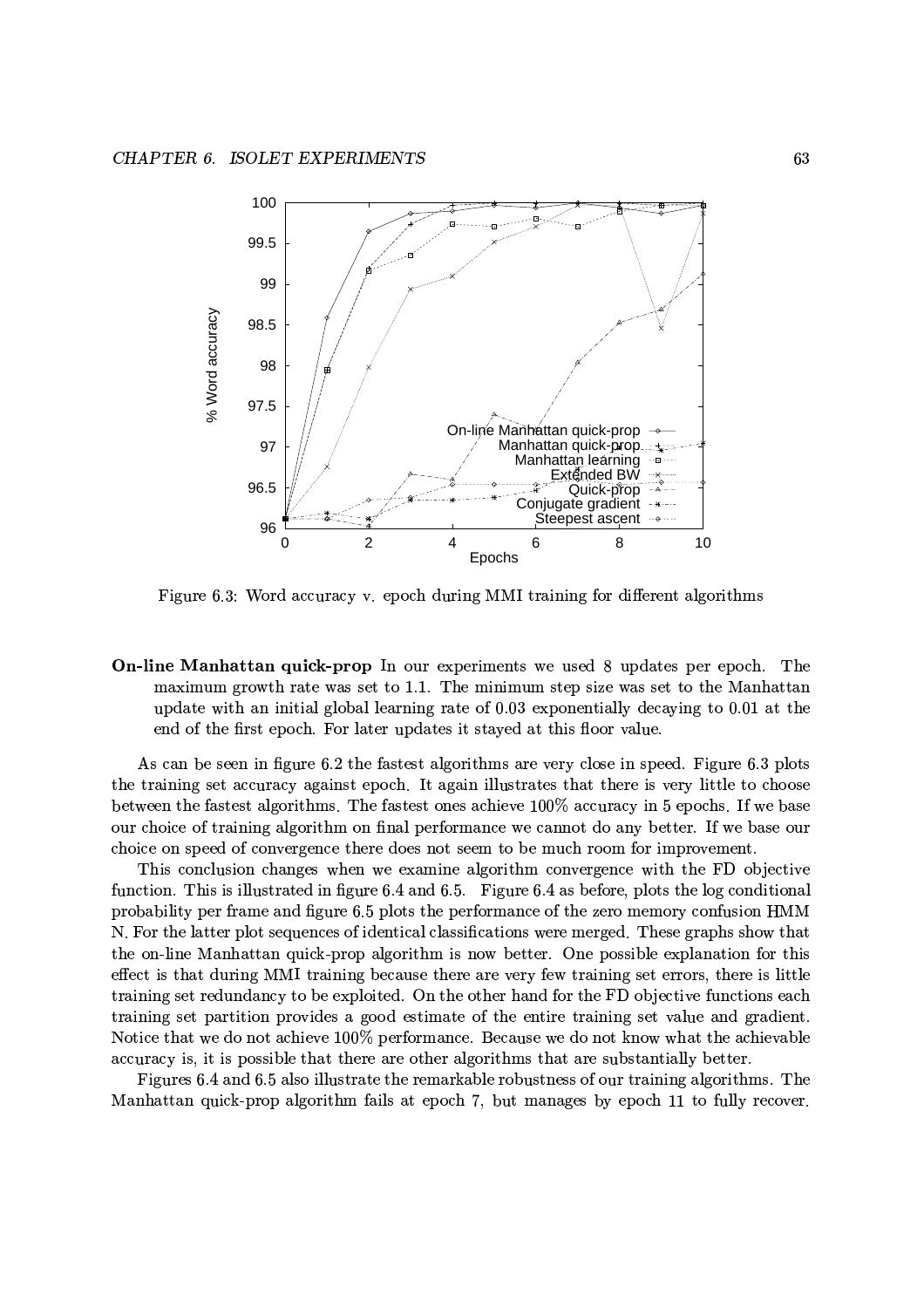

Figure 6.4: Frame entropy y, epoch during FD training for different algorithms



Figure 6.5: Frame accuracy v. epoch during FD training for different algorithm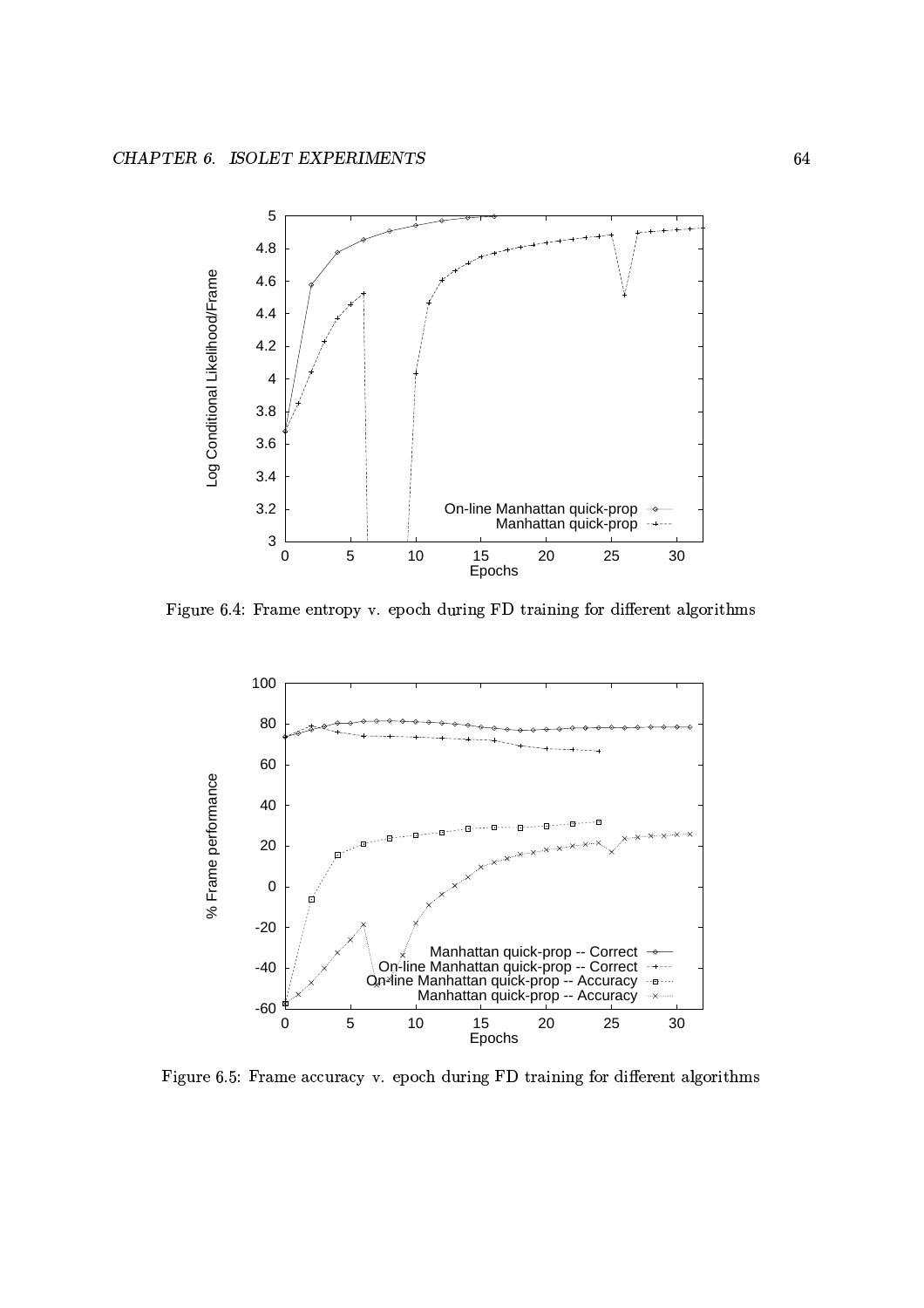

Figure 6.6: Log probability v. epoch during ML training for different algorithms

Figure 6.5 indicates that this behaviour may be due to the independence of the individual parameter updates. The relatively high classification performance during epoch 7 to 11 shows that many of the parameters have reasonable values. The training of these remain unaffected during the period in which the badly adjusted parameters recover. Although line-search procedures ensure that drastic reductions in an objective function are unlikely, the cost of line-search and the robustness of for instance, quick-prop, make their use uncompetitive.

To try and gauge the extent to which our training algorithms may be suboptimal we compared them to Baum-Welch (see section 2.5). Figure 6.6 plots normalised training set log probability against epoch for Baum-Welch, Manhattan quick-prop and on-line Manhattan quick-prop. The initial models were roughly initialised ML HMMs with all variances set to the same value (but not tied). As can be seen, on-line Manhattan quick-prop is superior to Manhattan quickprop but slightly inferior to Baum-Welch. It is however comforting to see that the difference between on-line Manhattan quick-prop and Baum-Welch is small. In the author's opinion any improved discriminative training algorithm is not likely to substantially alter the conclusions reached in this dissertation. Figure 6.7 plots the training set accuracy against epoch for this experiment and shows the same trends. The drop in performance at epoch 1 for on-line Manhattan quick-prop and at epoch 4 for Manhattan quick-prop are an indicator that the likelihood metric lacks some vital information.

On the basis of these results all the FD experiments were done with the on-line Manhattan quick-prop algorithm and the MMI experiments were done with either Manhattan quick-prop or on-line Manhattan quick-prop.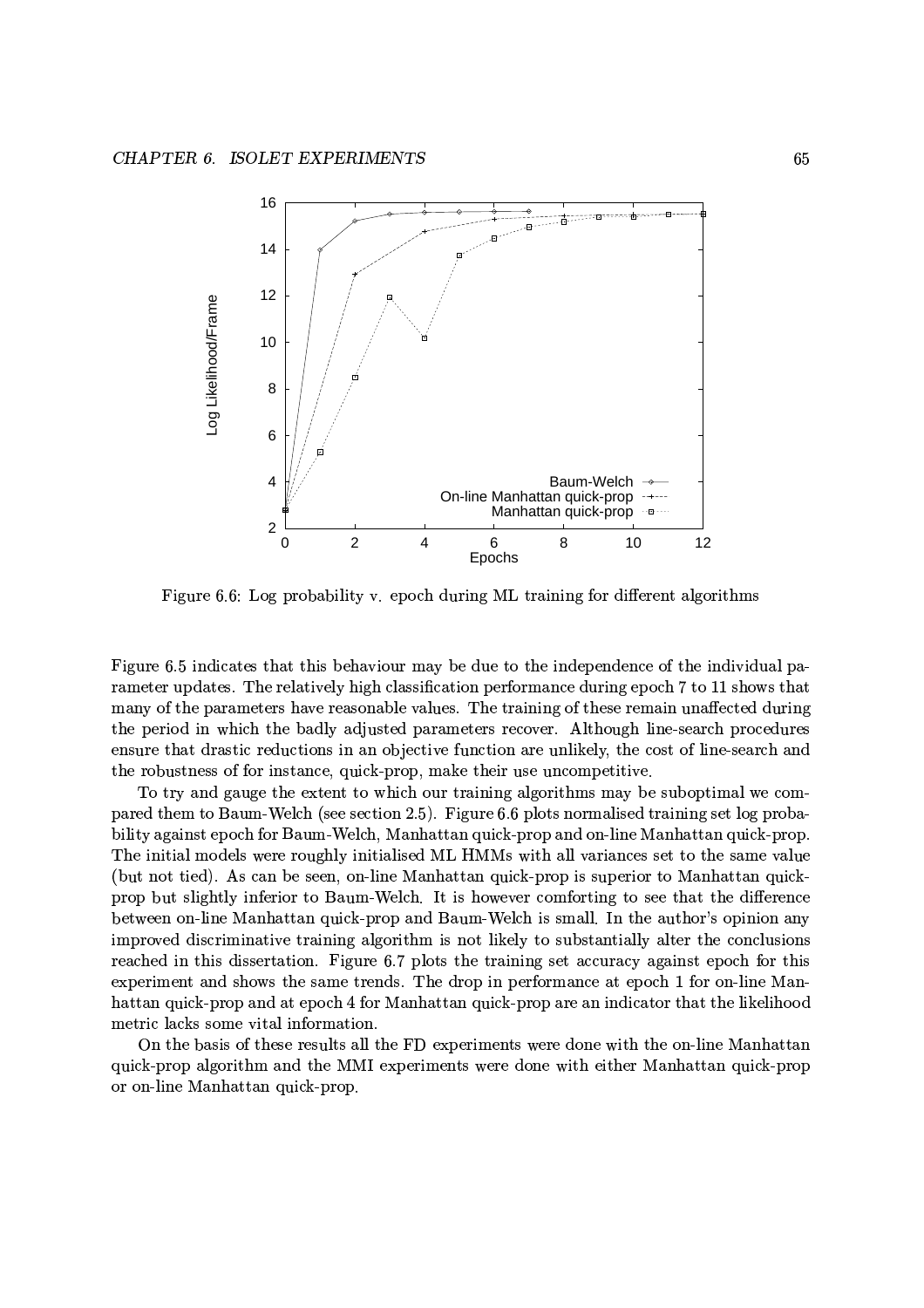

Figure 6.7: Word accuracy v. epoch during ML training for different algorithms

### $6.5$ **Temporal Evolution of MMI Training**

Graphs 6.8 to 6.12 display the temporal evolution of various metrics during MMI training. The number of training epochs has been increased for the presentation in this section. In addition we used the on-line Manhattan quick-prop optimisation algorithm for training. These two factors ensure that an unusually wide area on the peak of the fitness surface will be sampled. Some features of note are.

- 1. In graphs 6.8 and 6.9 there is a large difference between the training set and speakerindependent test set improvements. In addition there is evidence of over-training as optimisation progresses.
- 2. In graph 6.10, the plot of normalised log probability against epoch, there gentle downward trend. It seems that there is enough flexibility even in a single mixture diagonal HMM for the model to maintain good likelihood and conditional likelihood values.
- 3. Graphs 6.11 and 6.12 plot the frame classification performance/entropy against epoch. We can see that as the word level entropy/accuracy increases, the frame entropy/accuracy decreases. The ML estimate, which scores the state PDFs independently of each other, produces a zero memory estimate of  $P(s_t|O(u)_t)$ . This makes the test set performance less dependent on the training set confusion coverage. As MMI training progresses the HMM parameters move away from their ML values and the frame performance suffers. The decreasing test set performance provides evidence that generalisation is the limiting factor.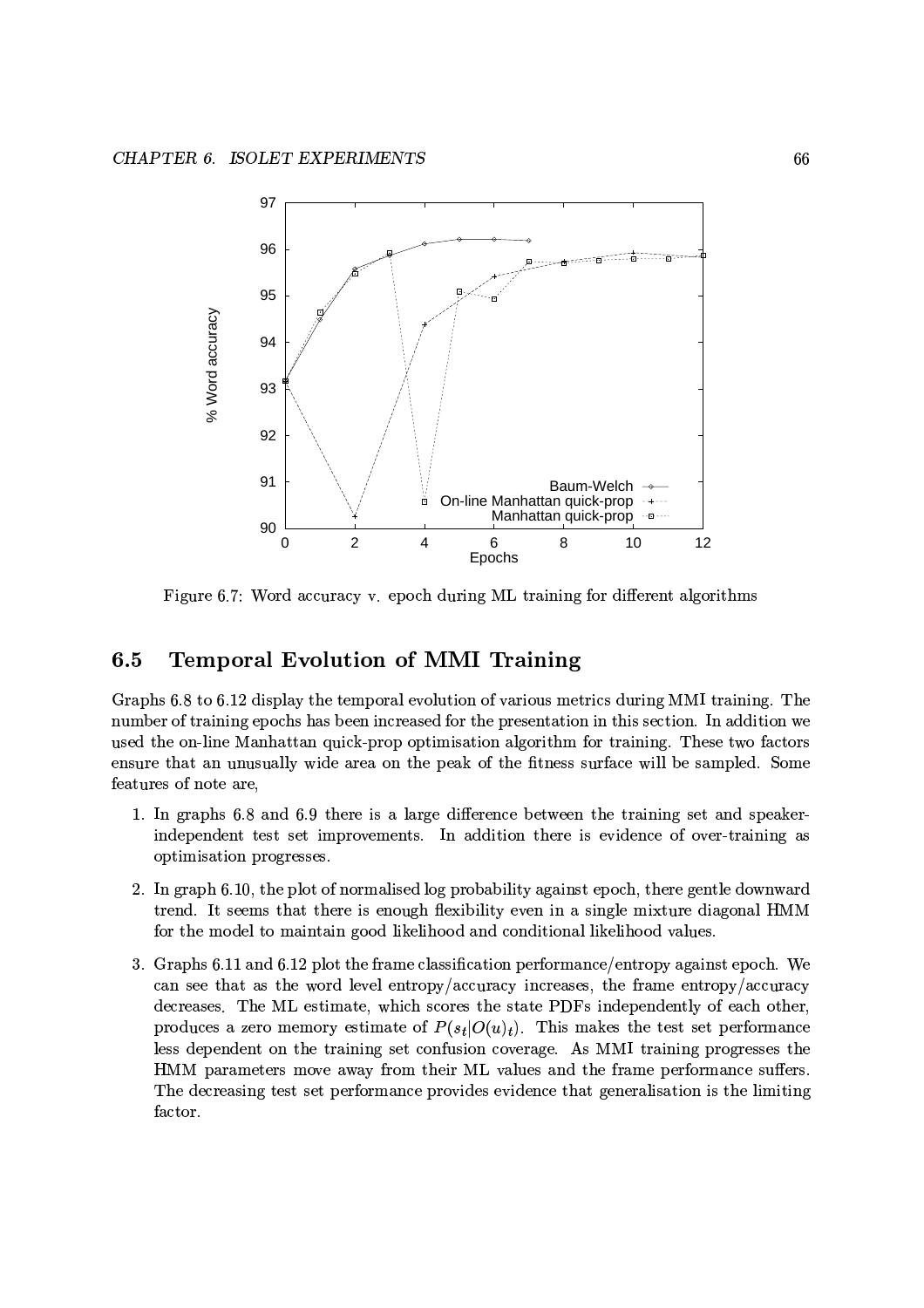

Figure 6.8: Temporal evolution of word accuracy during MMI training

### 6.6 **Temporal Evolution of FD Training**

Graphs 6.13 to 6.17 displays the temporal evolution of various metrics during FD training. Again we have attempted to sample a wide area on the peak of the fitness surface by using on-line Manhattan quick-prop and by increasing the number of training epochs. As we can see,

- 1. Graphs 6.13 and 6.14 plot the word level classification performance/entropy against epoch. There is an overall improvement as FD training progresses. In addition the difference between training and test set performances is reduced when compared to MMI training. The drop in performance in the middle of the experiment seems to be due to the natural variation between different performance measures. To verify that there is no over-training we repeated the experiment with a 8 mixture HMM. In every test the zero memory FD performance was above the initial ML performance. In order to test our conjecture that the generalisation performance of FD is the same as ML we attempted to sample the peak of the likelihood fitness surface. This however cannot be done using the Baum-Welch algorithm because of its convergence properties. Instead we applied on-line Manhattan quick-prop and ML objective function to our baseline single mixture HMMs. We did observe at the peak likelihood there was a performance variation of up-to 0.5%.
- 2. Graph 6.15 shows how the normalised log probability decreases as training progresses. Both distinct lines in this graph consist of two almost coincident curves, making a total of four curves. There is one curve for each possible pairing of either speaker independent test set/training set and transcription model  $w(u)$ /recognition model R. In all cases there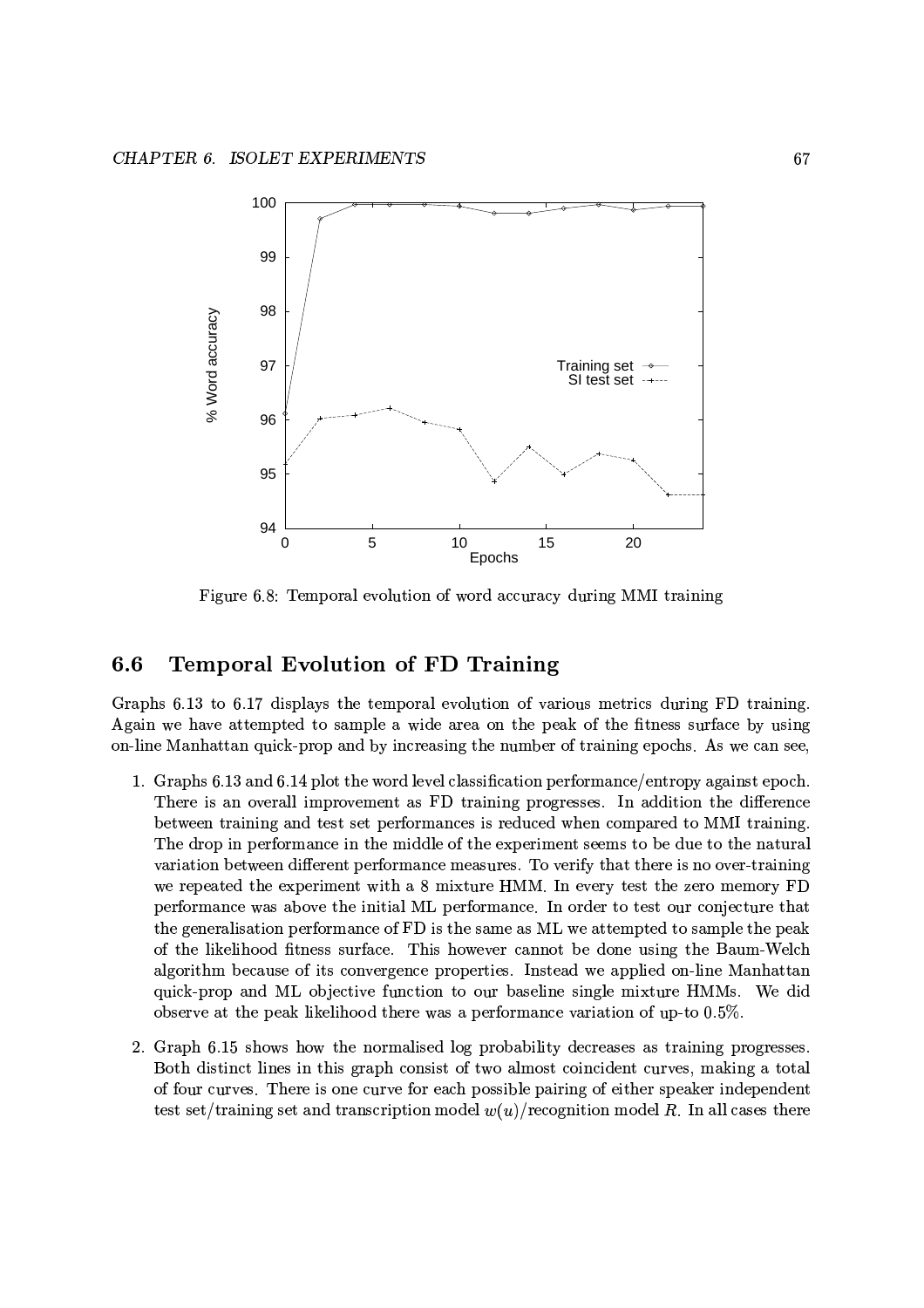

Figure 6.9: Temporal evolution of word entropy during MMI training



Figure 6.10: Temporal evolution of log probability during MMI trainin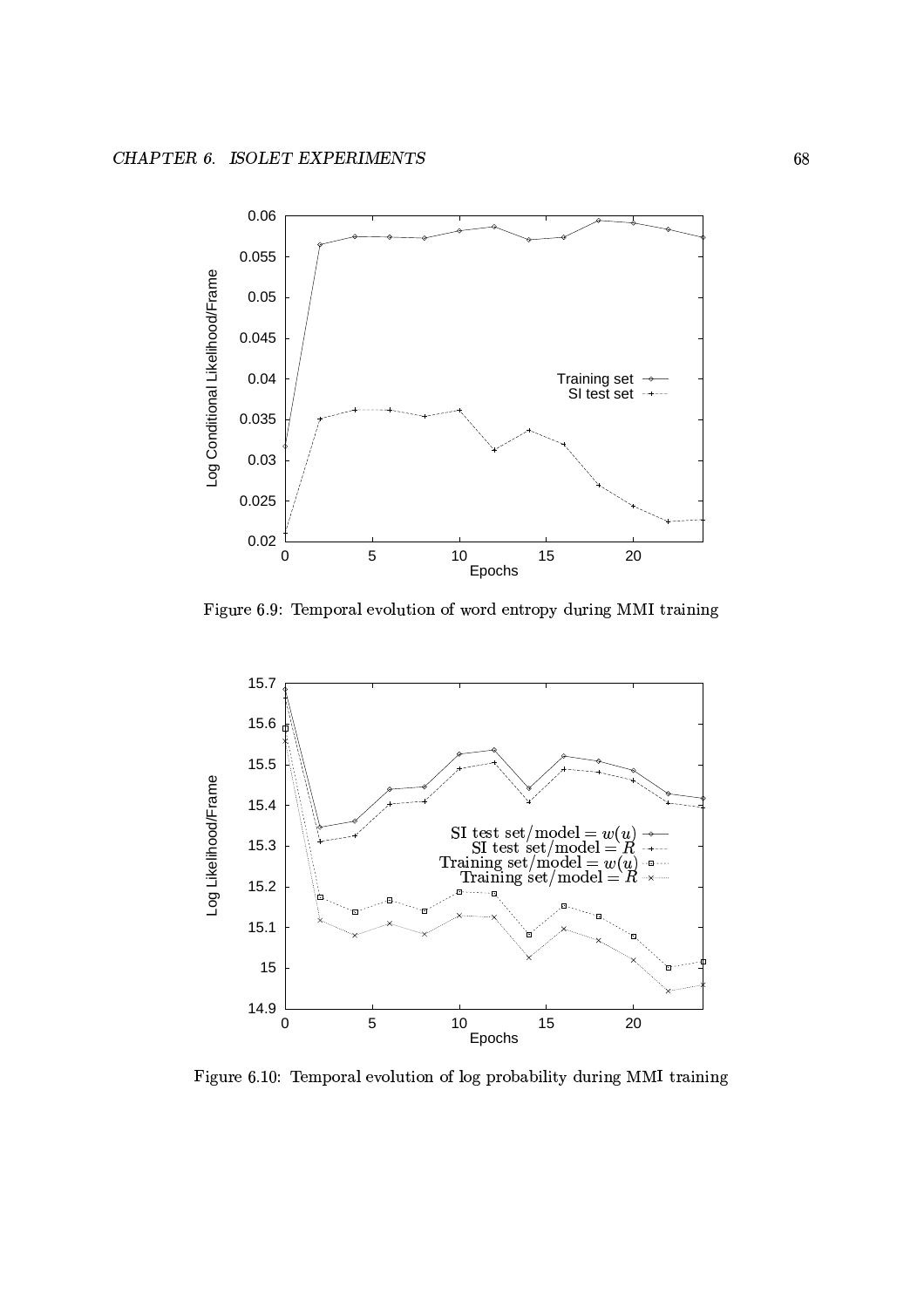

Figure 6.11: Temporal evolution of frame accuracy during MMI training



Figure 6.12: Temporal evolution of frame entropy during MMI trainin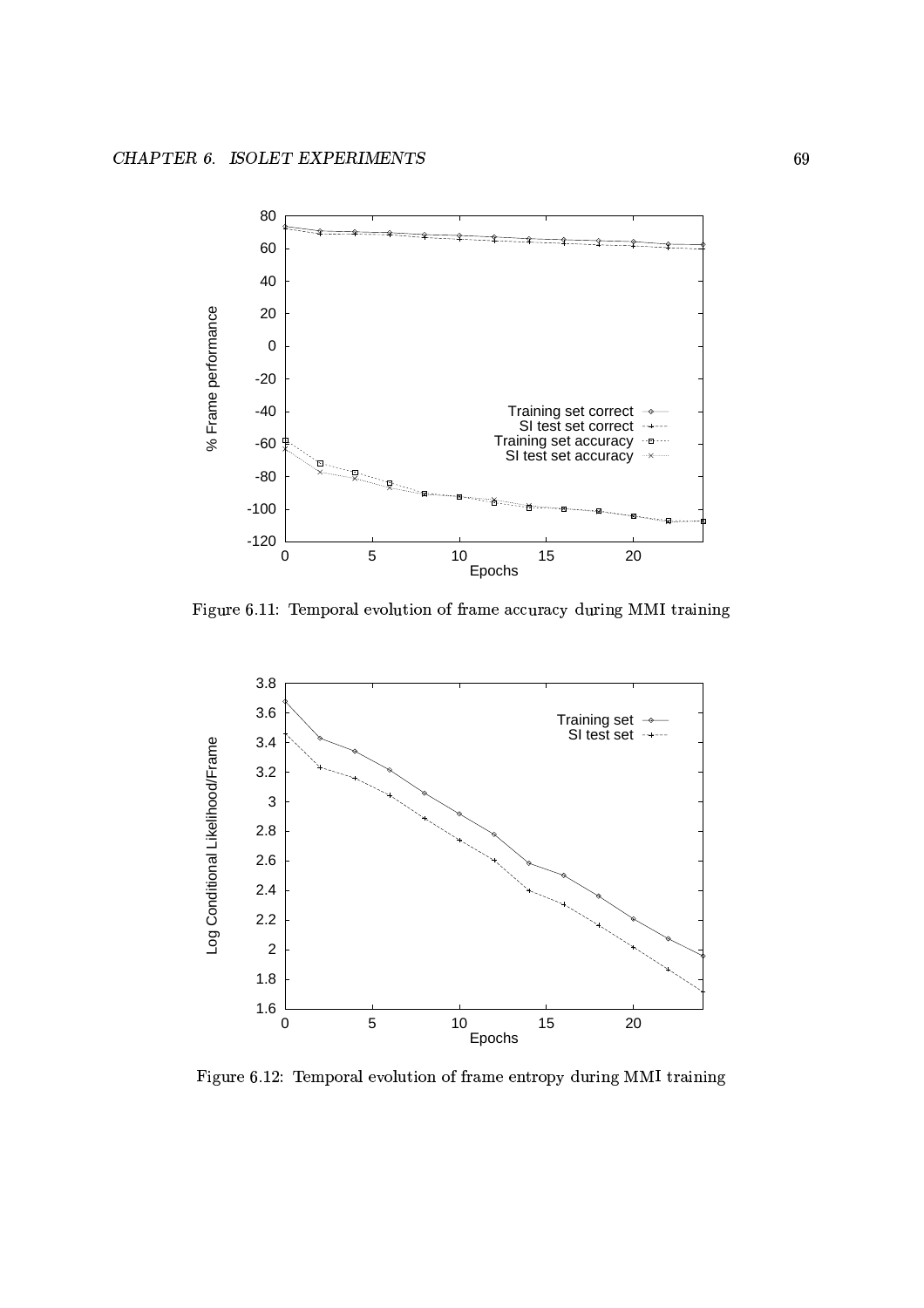

Figure 6.13: Temporal evolution of word accuracy during FD training

is a dramatic decrease in model likelihood. This does suggest that the parameters have to change substantially in order to improve the FD metric. This graph is a good illustration of how the likelihood metric is suboptimal for classification.

3. Graphs 6.16 and 6.17 plot the frame classification performance/entropy against epoch. As expected the frame recognition/entropy improves as FD training progresses.

### **ISOLET Results**  $6.7$

Our ISOLET results are presented in tables 6.2, 6.3 and 6.4. The first column describes the type of HMM involved in the experiment. The globally tied diagonal variance HMM experiments are labelled "1 grand". The  $n$  diagonal mixture HMM experiments are labelled "n diag". And the single mixture full covariance experiments are labelled "1 full". The other column headings describe the source of the HMM and the objective function that is used. Columns labelled "ML" give our flat start ML results. Columns labelled " $\rightarrow$ MMI" give our ML seed, MMI training results. Columns labelled " $\rightarrow$ FD" give our ML seed, FD training results. And finally, the " $\rightarrow$ FD $\rightarrow$ MMI" column give our FD seed MMI training results.

Looking first at our ML results we can see two obvious trends. Increasing the model complexity increases the training set performance and up to the "16 diag" experiment, the speaker independent and multi-speaker results. Theory predicts this trend because increasing the HMM flexibility improves the probability predictions made by the HMMs. This improvement continues until there are too many parameters to estimate reliably. The second trend occurs between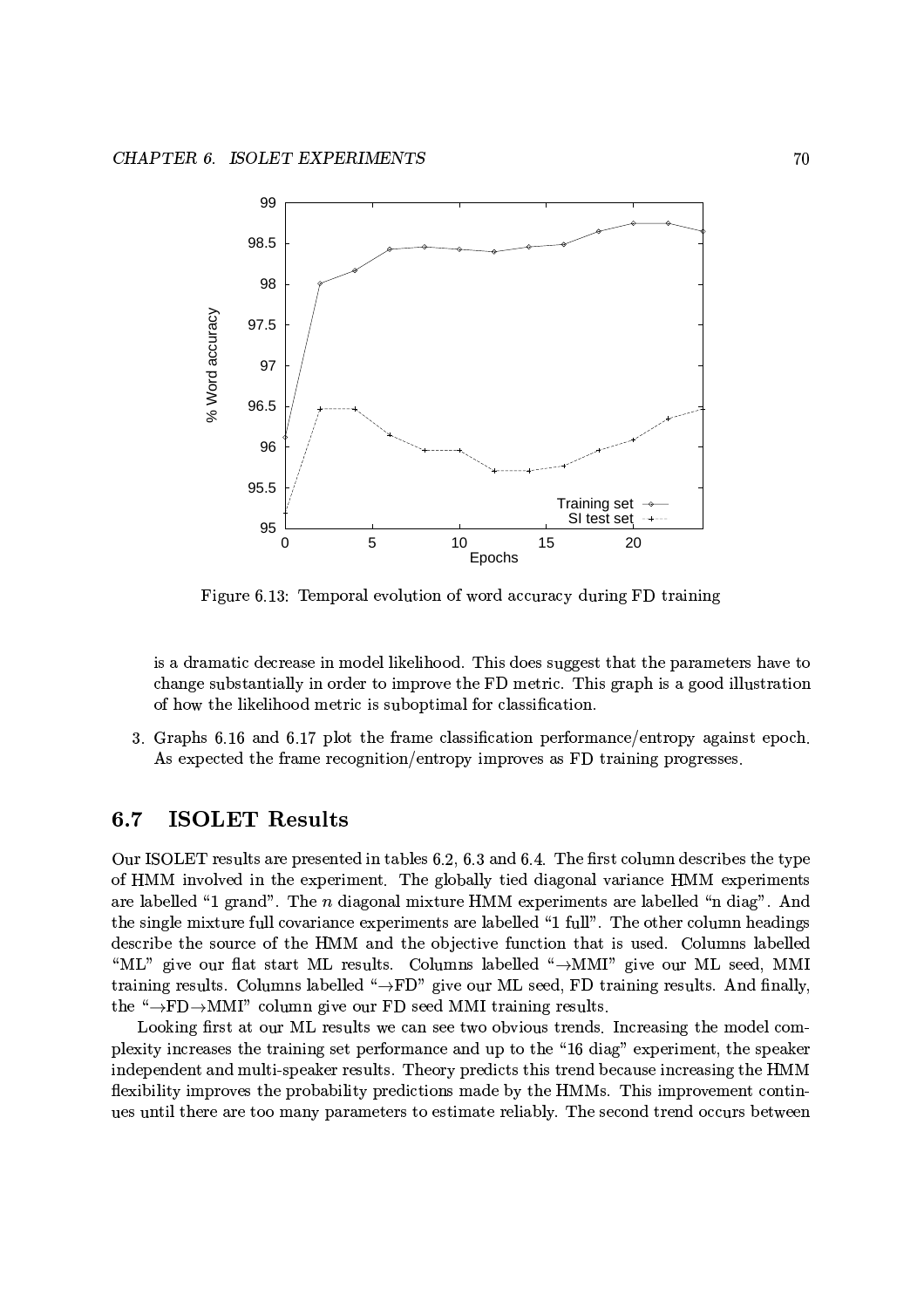

Figure 6.14: Temporal evolution of word entropy during FD training



Figure 6.15: Temporal evolution of log probability during FD training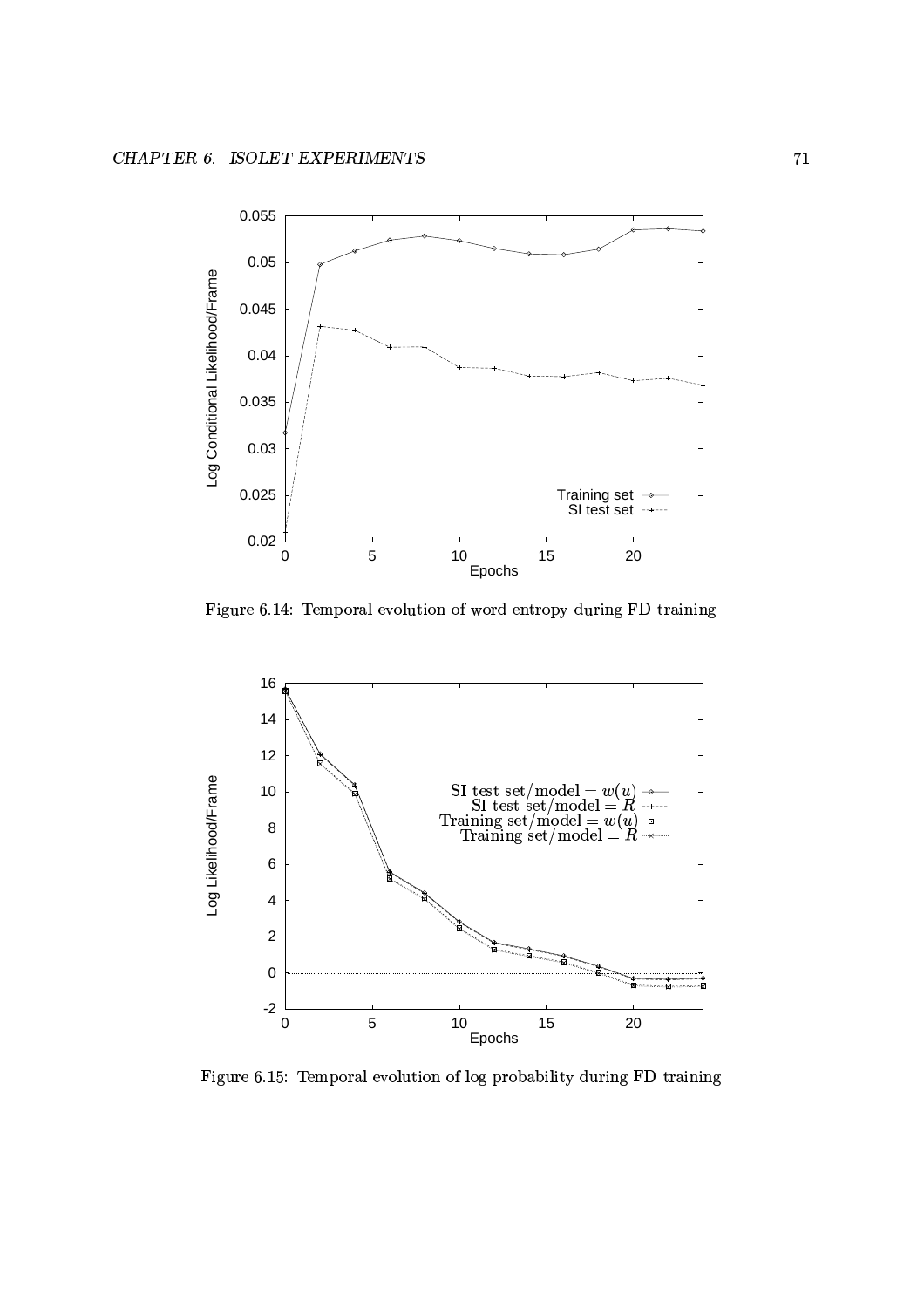

Figure 6.16: Temporal evolution of frame accuracy during FD training



Figure 6.17: Temporal evolution of frame entropy during FD training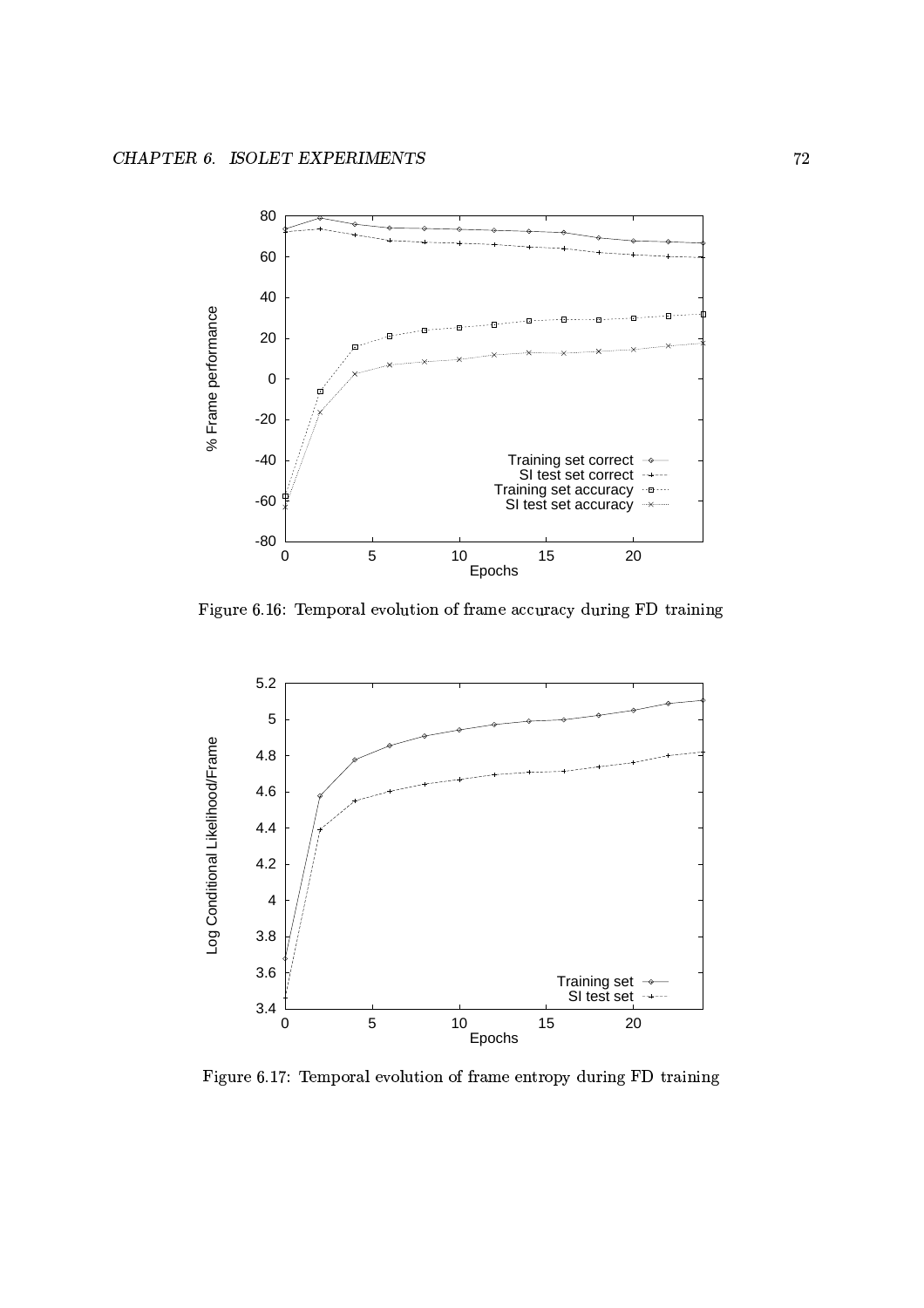| Type     | Params. | ML     | $\rightarrow$ MMI | $\rightarrow$ FD | $\rightarrow$ FD $\rightarrow$ MMI |
|----------|---------|--------|-------------------|------------------|------------------------------------|
| 1 grand. | 8520    | 93.01% | 95.26%            | 94.49%           | 96.35%                             |
| 1 diag.  | 16827   | 95.19% | 96.22%            | 96.47%           | 96.99%                             |
| 2 diag.  | 33654   | 95.10% | 96.21%            | 96.67%           | 96.67%                             |
| 4 diag.  | 67308   | 95.96% | 95.96%            | 96.54%           | 97.01%                             |
| 8 diag.  | 134616  | 96.15% | 96.47%            | 97.05%           | $\star$                            |
| 16 diag. | 269232  | 96.73% | $\ast$            | $\star$          | $\star$                            |
| 32 diag. | 538464  | 96.54% | $\ast$            | $\star$          | $\star$                            |
| 1 full.  | 174660  | 96.99% | $\ast$            | $\star$          | $\star$                            |

\* Experiment was not deemed worthwhile because training set performance was too high.

| Type       | Params. | МL     | $\rightarrow$ MMI | $\rightarrow$ FD | $\rightarrow$ FD $\rightarrow$ MMI |
|------------|---------|--------|-------------------|------------------|------------------------------------|
| 1 grand.   | 8520    | 93.17% | 96.41%            | 95.22%           | 96.54%                             |
| 1 diag.    | 16827   | 95.22% | 96.41%            | 96.70%           | 97.24%                             |
| 2 diag.    | 33654   | 96.25% | 97.18%            | 97.44%           | 97.53%                             |
| 4 diag.    | 67308   | 97.05% | 97.56%            | 97.63%           | 97.82%                             |
| 8 diag.    | 134616  | 97.60% | 97.76%            | 97.95%           | $\star$                            |
| 16 diag.   | 269232  | 97.88% | $\ast$            | $\star$          | $\star$                            |
| $32$ diag. | 538464  | 97.85% | $\ast$            | $\ast$           | $\star$                            |
| 1 full.    | 174660  | 98.40% | $\ast$            | $\star$          | $\ast$                             |

Table 6.2: Speaker independent ISOLET results

\* Experiment was not deemed worthwhile because training set performance was too high.

Table 6.3: Multi-speaker ISOLET results

| Type       | Params. | ML     | $\rightarrow$ MMI | $\rightarrow$ FD | $\rightarrow$ FD $\rightarrow$ MMI |
|------------|---------|--------|-------------------|------------------|------------------------------------|
| 1 grand.   | 8520    | 94.74% | 100%              | 96.51%           | 100%                               |
| 1 diag.    | 16827   | 96.12% | 100%              | 98.43%           | 100%                               |
| 2 diag.    | 33654   | 97.40% | 100%              | 99.20%           | 100%                               |
| 4 diag.    | 67308   | 98.56% | 100%              | 99.13%           | 100%                               |
| 8 diag.    | 134616  | 99.20% | 100%              | 99.78%           | $\star$                            |
| $16$ diag. | 269232  | 99.33% | $\ast$            | $\star$          | $\star$                            |
| $32$ diag. | 538464  | 99.45% | $\ast$            | $\star$          | $\star$                            |
| $1$ full.  | 174660  | 99.74% | $\ast$            | $\star$          | $\star$                            |

\* Experiment was not deemed worthwhile because training set performance was too high.

Table 6.4: Training set ISOLET results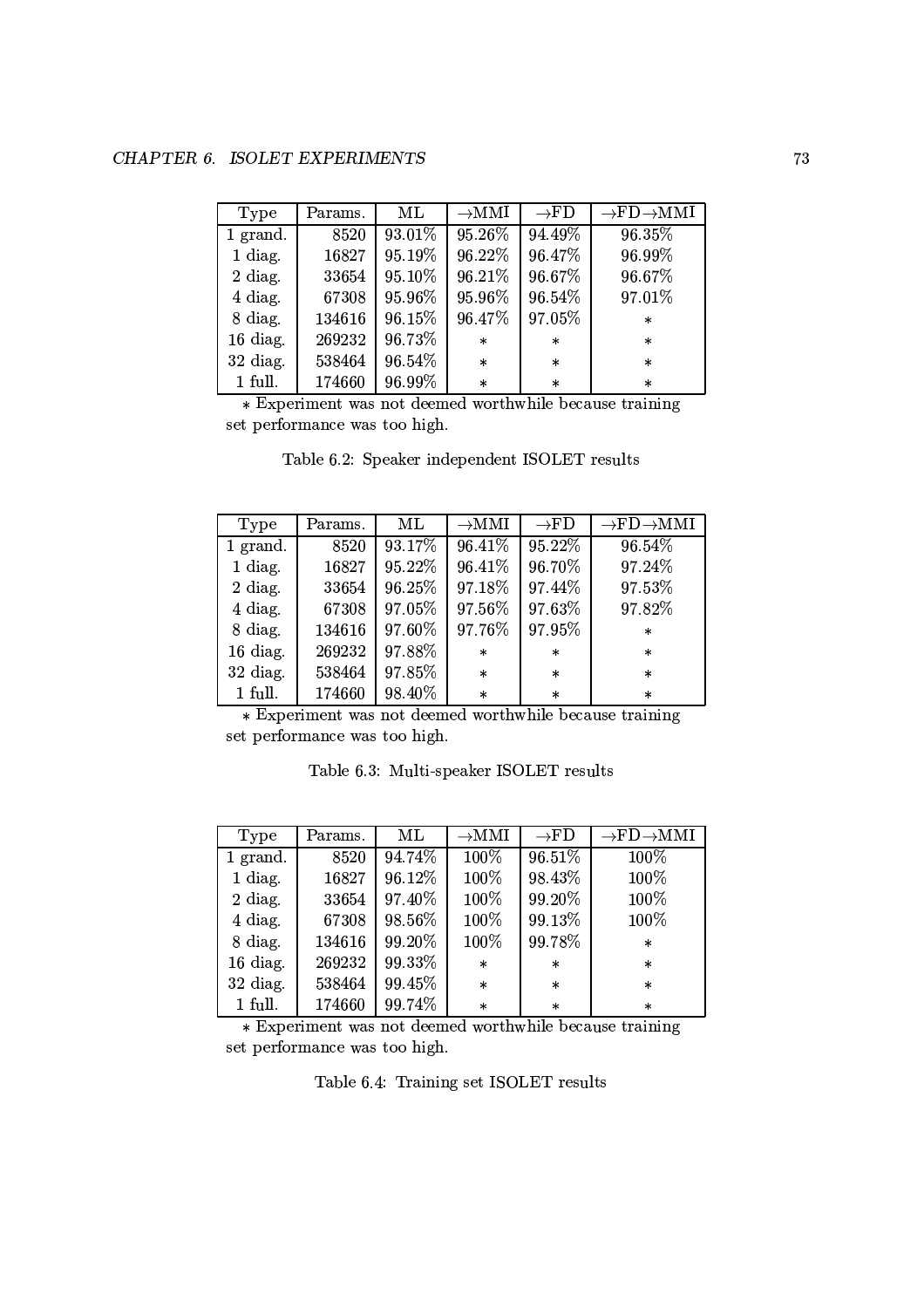different test sets. The training performance is always the highest followed by the multi-speaker performance and the lowest of all is the speaker independent performance. Again this trend can be predicted theoretically. There is an increasing mismatch from the training set to the multi-speaker and the speaker independent test sets.

We now examine the MMI experiments whose results are labelled " $\rightarrow$ MMI". The most striking aspect is the 100% training set accuracy. This implies that CFM or its empirical error variants would do no better than MMI. In fact we would expect that MMI would be better because of its attempt to model more from the data. For the speaker independent and multispeaker test sets, MMI training does in all cases improve results. This occurs because MMI does not model  $P_{\lambda}(O(u))$  and instead models the other aspects that are needed for classification. As expected from our theoretical discussion on page 29, this improvement decreases as the model complexity increases. When training with the larger models there were often large variations in performance from iteration to iteration and on occasions the performance would drop below the ML baseline.

Moving now to the " $\rightarrow$ FD" column we can see that in all cases these results were better than the ML ones. This again is predicted by theory. FD ignores the  $P_{\lambda}(O(u)_t)$  values that are modelled by ML but not needed for classification. Comparing the results to MMI we see that for the "1 grand" experiment, MMI produced better HMMs. For the rest FD was better. This is a result of two effects. In the "1 grand" case the FD HMM does not have enough flexibility to model all the confusions introduced by the relaxed recognition model  $N$ . Given that many of these do not occur in real speech and they only serve to mask the ones that do, test set performance suffers. When trained with MMI, the HMMs successfully models all the true training set confusions. This results in better test set performance. Larger HMMs can adequately model the extra confusions introduced by FD, so for these models FD is better than MMI. During prolonged FD training the performance always remained above the ML baseline.

Finally, the last column labelled " $\rightarrow$ FD $\rightarrow$ MMI" applies the MMI objective function to the FD trained models. We hope in these experiments that any performance improvement engendered by FD training is maintained after removing the last training set confusions by MMI training. We are relying here on the fact that given enough model flexibility, MMI training does not substantially alter the HMM parameters (see graph 6.10). As we can see the improvement obtained for the smaller models is impressive. This provides some evidence that better accuracy could be obtained if our FD training algorithm could be improved. However, for the larger models the performance improvement is less impressive. In fact for these the performance does often drop below the FD baseline.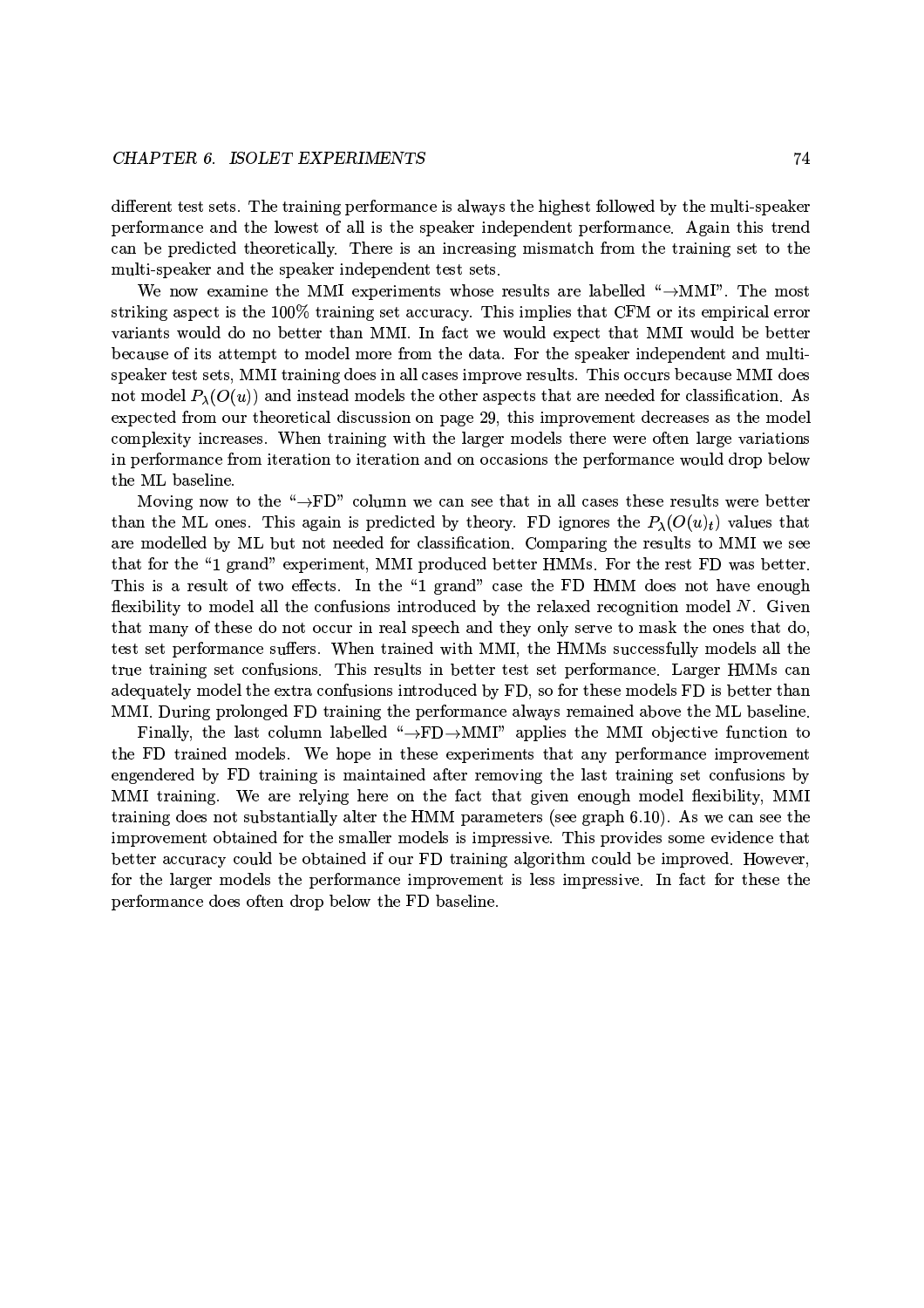## Chapter 7

# **CONNEX E-set Experiments**

The experiments in this chapter were undertaken in order to provide an independent check of the results in chapter 6. The author attempted to avoid any sub-conscious bias by deliberately restricting the number of experiments. All of them, apart from a few preliminary ML tuning experiments are reported here.

### **CONNEX E-set Database**  $7.1$

The British Telecom e-set database contains 2458 examples of the British English e-set {B, C, D, E, G, P, T, V, spoken in isolation. There are approximately 3 examples of each letter from 104 different speakers. 54 speakers were males and 50 were females. Bad examples were discarded. This database is a subset of the larger British Telecom CONNEX database [76]. It is known that there are 115 faulty files in the whole CONNEX database. But we used the e-set database as is, without any corrections.

The data was collected in a soundproof booth. At each prompt two seconds of speech was recorded using a high-quality headset microphone. The speech was then 16 bit sampled at 20 kHz with a bandwidth of 100 Hz-8 kHz. The uttered letter was then isolated via a semi-automatic procedure and most of the surrounding silence was removed.

All CONNEX e-set experiments used the standard partitions. The speakers were divided into two disjoint groups. Each group contained roughly the same balance of ages and genders. The test group contained 1239 recordings and the training group contained 1219 recordings.

#### $7.2$ **CONNEX E-set Preprocessing**

The CONNEX e-set database was preprocessed to produce MFCC coefficients. However, their production differed from the scheme described in section 6.2.

The process used is illustrated in figure 7.1 and the steps are described in greater detail below:

1. A standard 27 channel filter-bank SRU-Bank [40], was applied to the digitised speech. The filters were approximately Mel spaced, and produced 8-bit log energy values at 10ms intervals.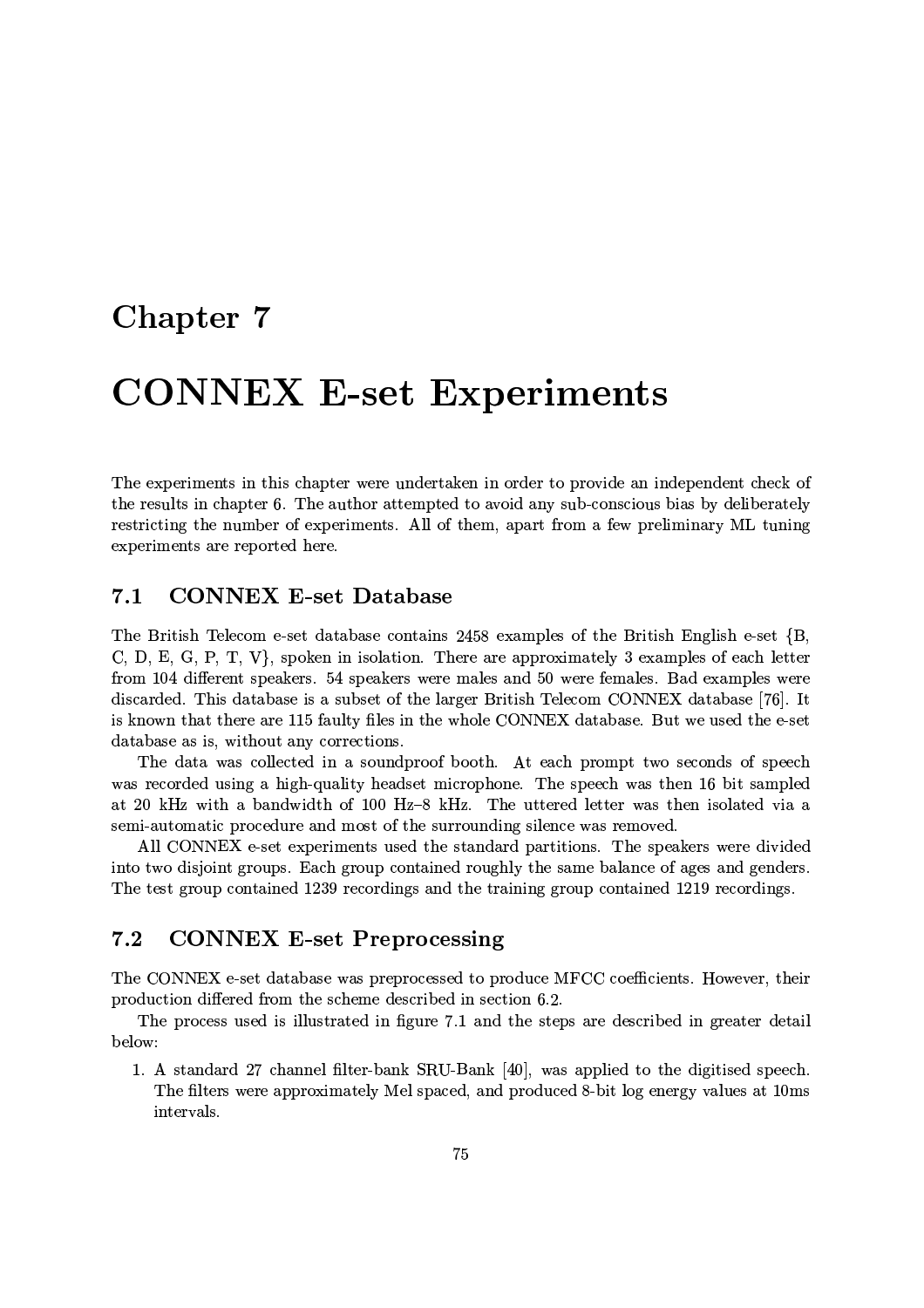

Figure 7.1: The CONNEX E-set preprocessor

2. 12 MFCC values were calculated by taking a discrete cosine transform. Unlike the OGI case, the zero'th coefficient was included.

$$
[O(u)_t]_i = \sum_{j=1}^{27} m_j \cos\left(\frac{\pi(i-1)(j-0.5)}{27}\right) \text{ for } i = 1...12
$$
 (7.1)

where

 $m_j$  is the logged output of SRU-Bank channel j.

- 3. The MFCC coefficients were scaled, shifted and truncated so that each one, over the whole database, was an integer with a range  $0$  to 3123.
- 4. A further 24 elements were appended. These were the "delta" and the "delta-delta" coefficients, and were calculated using equation 6.5.

### 7.3 **Previous Results**

In [83] the authors achieved a baseline performance of 85.7%. The baseline HMM had 15 states with the last 9 states shared between all the models. The input features were the first 12 MFCCs and their differences. With the author's linear discriminant analysis algorithm the best performance the authors achieved was 92.1%. This HMM had the same topology and input features as their baseline model but used a subspace representation of a full covariance HMM. The 16 most discriminative dimensions of the input 24 dimensions were retained.

In [19] the authors reported results of experiments carried out on the full CONNEX database containing all 26 letters of the alphabet. Their HMM classifier had 15 states and 3 mixtures with a common diagonal covariance matrix per model. The input feature vector had 28 elements. The first 27 were the outputs of the SRUBank [40] preprocessor which were normalised by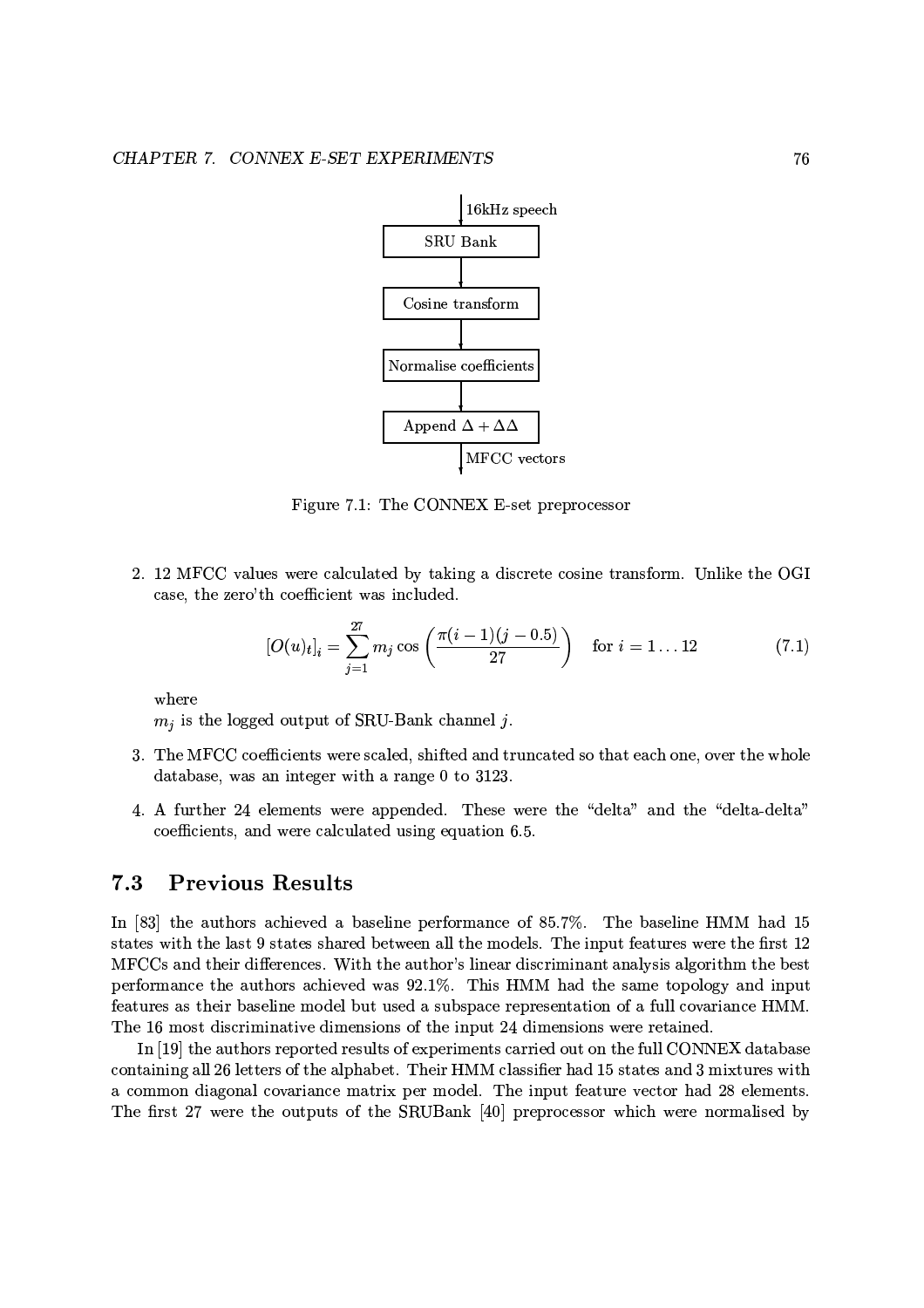| Type     | Params. | $\rm ML$ | $\rightarrow$ MMI | $\rightarrow$ FD | $\rightarrow$ FD $\rightarrow$ MMI |
|----------|---------|----------|-------------------|------------------|------------------------------------|
| 1 diag.  | 3081    | 85.32%   | 91.63%            | 91.96%           | 93.11%                             |
| 2 diag.  | 6162    | 88.43%   | 92.45%            | 93.36%           | 93.77%                             |
| 4 diag.  | 12324   | 91.80%   | 93.11%            | 94.34%           | 93.85%                             |
| 8 diag.  | 24648   | 92.29%   | 93.44%            | 94.42%           | 94.59%                             |
| 16 diag. | 49296   | 93.03%   | 93.77%            | 94.28%           | $\ast$                             |
| 32 diag. | 98592   | 92.86%   | 93.36%            | 94.40%           | $\star$                            |
| 1 full.  | 31980   | 93.85%   | 93.93%            | 94.01%           | $\star$                            |

\* Experiment was not deemed worthwhile because training set performance was too high.

Table 7.1: Speaker independent CONNEX e-set results

| Type       | Params. | ML     | $\rightarrow$ MMI | $\rightarrow$ FD | $\rightarrow$ FD $\rightarrow$ MMI |
|------------|---------|--------|-------------------|------------------|------------------------------------|
| 1 diag.    | 3081    | 90.15% | 100%              | 95.96%           | 100%                               |
| 2 diag.    | 6162    | 93.22% | 100%              | 98.22%           | 100%                               |
| 4 diag.    | 12324   | 95.56% | 100%              | 99.27%           | 100%                               |
| 8 diag.    | 24648   | 97.58% | 100%              | 99.76%           | 100%                               |
| 16 diag.   | 49296   | 98.14% | 100%              | 99.84%           | $\ast$                             |
| $32$ diag. | 98592   | 98.31% | 100%              | 100%             | $\ast$                             |
| 1 full.    | 31980   | 98.79% | 100%              | 100%             | $\ast$                             |

\* Experiment was not deemed worthwhile because training set performance was too high.

|  |  |  |  |  | Table 7.2: Training set CONNEX e-set results |  |  |  |
|--|--|--|--|--|----------------------------------------------|--|--|--|
|--|--|--|--|--|----------------------------------------------|--|--|--|

subtracting the average value from each component. The 28<sup>th</sup> feature vector element was the frame energy. This classifier achieved 85.2% accuracy.

In [20] the authors presented the results of human recognition experiments on the full CONNEX database. After removing all faulty recordings tests gave a performance of 98.11%.

### **CONNEX E-set Results** 7.4

Tables 7.1 and 7.2 give our CONNEX e-set results. These experiments were carried out in order to provide an independent confirmation of the results obtained in section 6.7 and used the recognition HMM illustrated in figure 2.3. Comparing tables 7.1 and 7.2 to tables 6.2 and 6.4 respectively, the reader can easily confirm that the same trends exist. The reader should read section 6.7 for an explanation for these trends.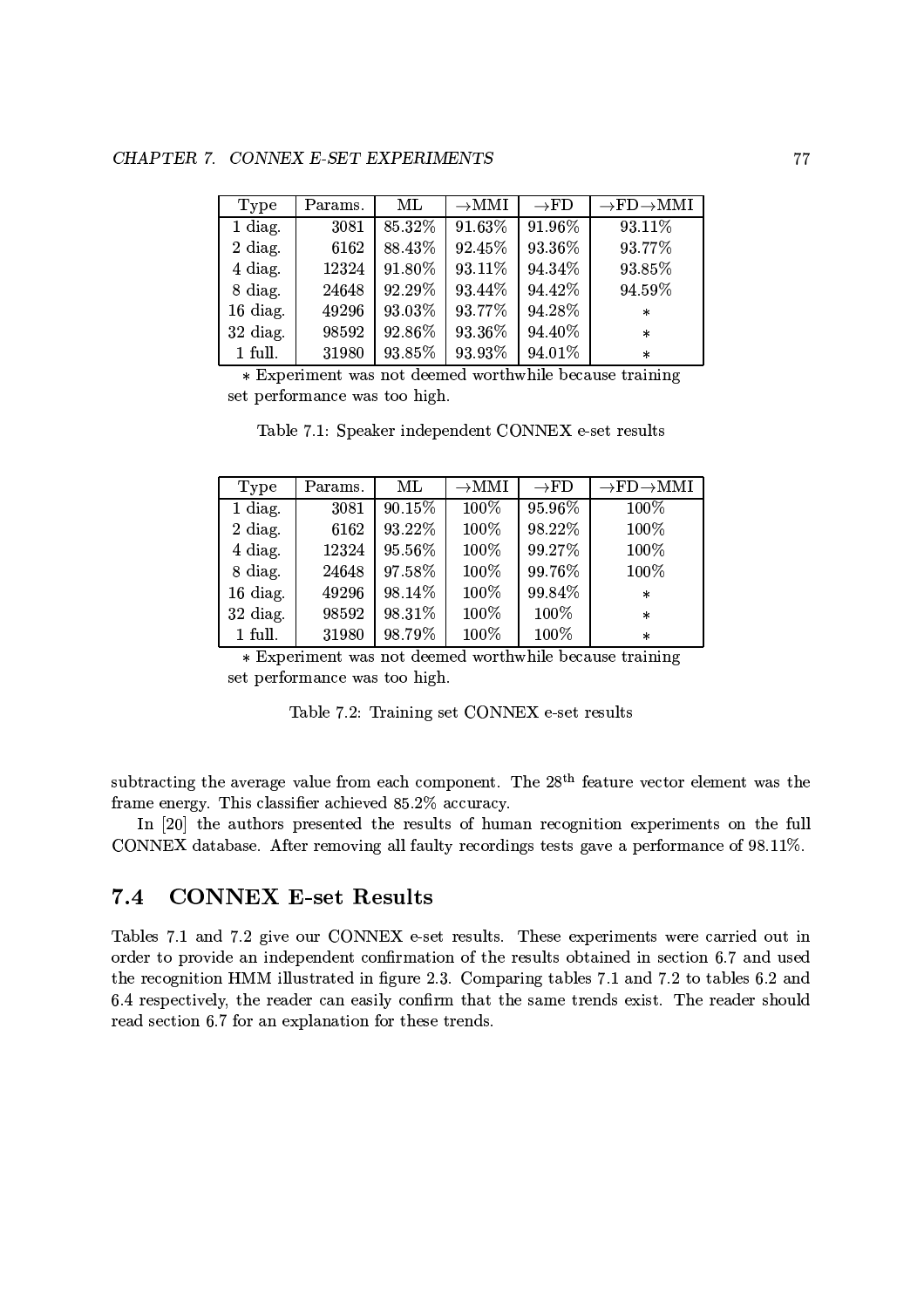## **Chapter 8**

# Conclusions

Most speech recognition research concentrates on finding better models for each stage of the speech recognition process. In the author's opinion this approach is correct  $-$  all stages can be improved. By listening to speech re-synthesised from preprocessed frames, we know that preprocessing discards useful information. Also, a HMM is not the true acoustic source. And, the prediction accuracy of our language models is far lower than a human's. As these shortcomings are reduced, speech recognition will become more robust and accurate.

However, in this dissertation we have adopted another approach. We have accepted a HMM as the acoustic model. We instead attempted to improve performance by better training. Section 8.1 reviews our work and summarises our conclusions. Section 8.2 suggest some of the more obvious avenues for further study.

### **Review of Work** 8.1

Chapter 3 discussed the theoretical properties of various estimators. First we proved some widely known, large sample, exact model properties of ML estimators — sufficiency and efficiency. More importantly for our speech recognition task are the small sample, incorrect model properties. In this case ML estimators still enjoy the properties of invariance, probabilistic fitting and locality. Many authors have stated that ML estimation cannot be justified in the inexact model case. It is our contention that this view is wrong.

Chapter 3 continued with a description of three ML estimators. The first is known in speech literature as ML. The two others we described are MMI and FD. Training with speech literature ML produces HMMs which approximate  $P^*(O(u)|w(u))$ . The state PDFs in the resulting HMMs produce an estimate of zero memory  $P^*(s_t|O(u)_t)$ . That is, an estimate of  $P^*(s_t|O(u)_t)$  where  $O(u)_t$  is observed via a random zero memory process. This  $P^*(s_t|O(u)_t)$ estimate is the key to understanding the excellent generalisation observed with ML. By ignoring the acoustic context of  $O(u)_t$ , ML extrapolates from the training data state confusions, to novel test data state confusions.

Training with MMI produces HMMs which approximate  $P^*(w(u)|O(u))$ . By not modelling  $P^*(O(u))$  we reduce the "regressional stress" on the HMM. This increases training set performance. However test set generalisation suffers because this estimate does not extrapolate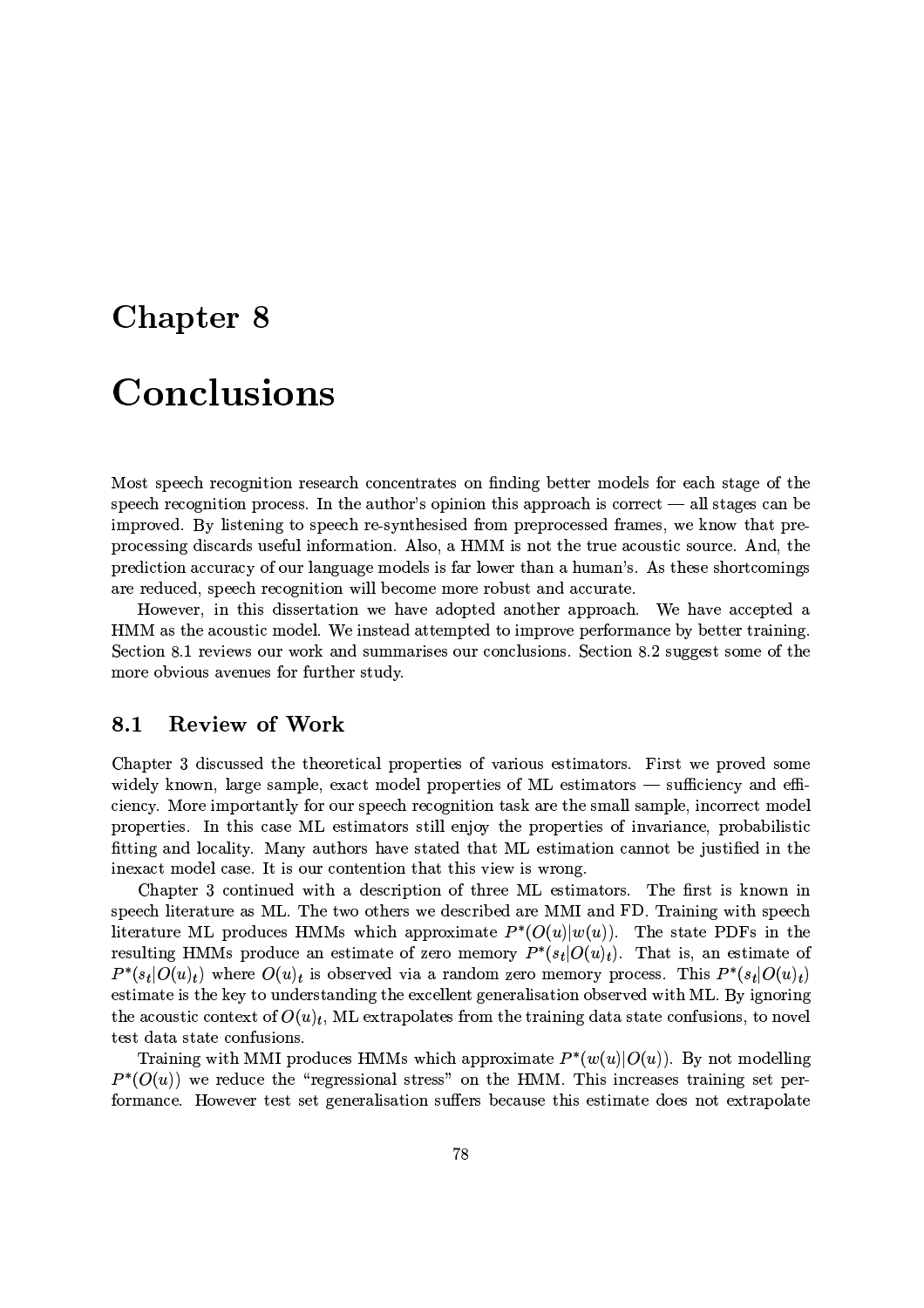### CHAPTER 8. CONCLUSIONS

training set state confusions.

In this dissertation we concentrated on one member of the FD class of estimators, zero memory FD. HMMs trained with zero memory FD produce estimates of zero memory  $P^*(s_t|O(u)_t)$ . These HMMs have the same extrapolation ability as ML HMMs. In addition compared to ML, by modelling  $P^*(s_t|O(u)_t)$  directly we ignore  $P^*(O(u)_t)$ , increasing the training set performance and effectively decreasing the training set noise.

Chapter 3 ended with a discussion about differential learning. This type of learning does not attempt to fit a probability distribution. By making strong assumptions about the use of the recogniser we can optimise application specific performance directly. The downside of course, is that the recogniser becomes application specific. For instance, CFM is optimal only for unweighted string error rate.

The optimisation of our objective functions is described in chapter 4. Here we obtained objective function derivatives and discussed how they could be used in a variety of optimisation algorithms. These optimisation algorithms were evaluated in chapter 6. We found that quickprop update of the hessian information; flooring of the step size with Manhattan learning and an on-line strategy all improved speed. In experiments reported further on, the vast majority of the best results were obtained in under 6 epochs.

Also in chapter 4 we sampled the peaks of our various objective functions. This empirically verified that zero memory FD generalised better that MMI. In addition, the experiments also supported the notion that zero memory FD generalised as well as ML.

Lastly, in the final part of chapter 6 and in chapter 7 we considered the effect of changing model complexity. In all cases, the peak MMI performance and all zero memory FD performances were better than ML. Although in the large training data set size limit, MMI should be best, in almost all cases zero memory FD was better. Previously, the poor generalisation of MMI HMMs was attributed to over-training. That is, training for too many epochs or using a model that had too many parameters. Here we have an experimental confirmation that a major cause of poor generalisation is the failure of MMI to reward the extrapolation of training set state confusions.

#### **Future Work** 8.2

The success of discriminative training relies on the speed and accuracy of the learning algorithm. There is a huge literature on optimisation and any one work can only evaluate a few of them. In particular, in this work we did not study the promising on-line learning techniques in any great depth.

Many HMM-NN hybrids use a pruning technique called posterior phone pruning. In theory this type of pruning can be used with any probabilistically trained HMM. It would be interesting to experimentally verify this hypothesis. With the use of zero memory FD, there is a hope that posterior phone pruning will become more effective. Compared to ML HMMs, this increased effectiveness could occur, because the noise distribution  $P^*(O(u)_t)$  is not modelled. Compared to HMM-NN hybrids increased effectiveness could occur because of the possibility of using gaussian selection to reduce the cost of calculating  $P^*(s_t|O(u)_t)$ .

Current successful large vocabulary systems rely on speaker adaption to achieve high recog-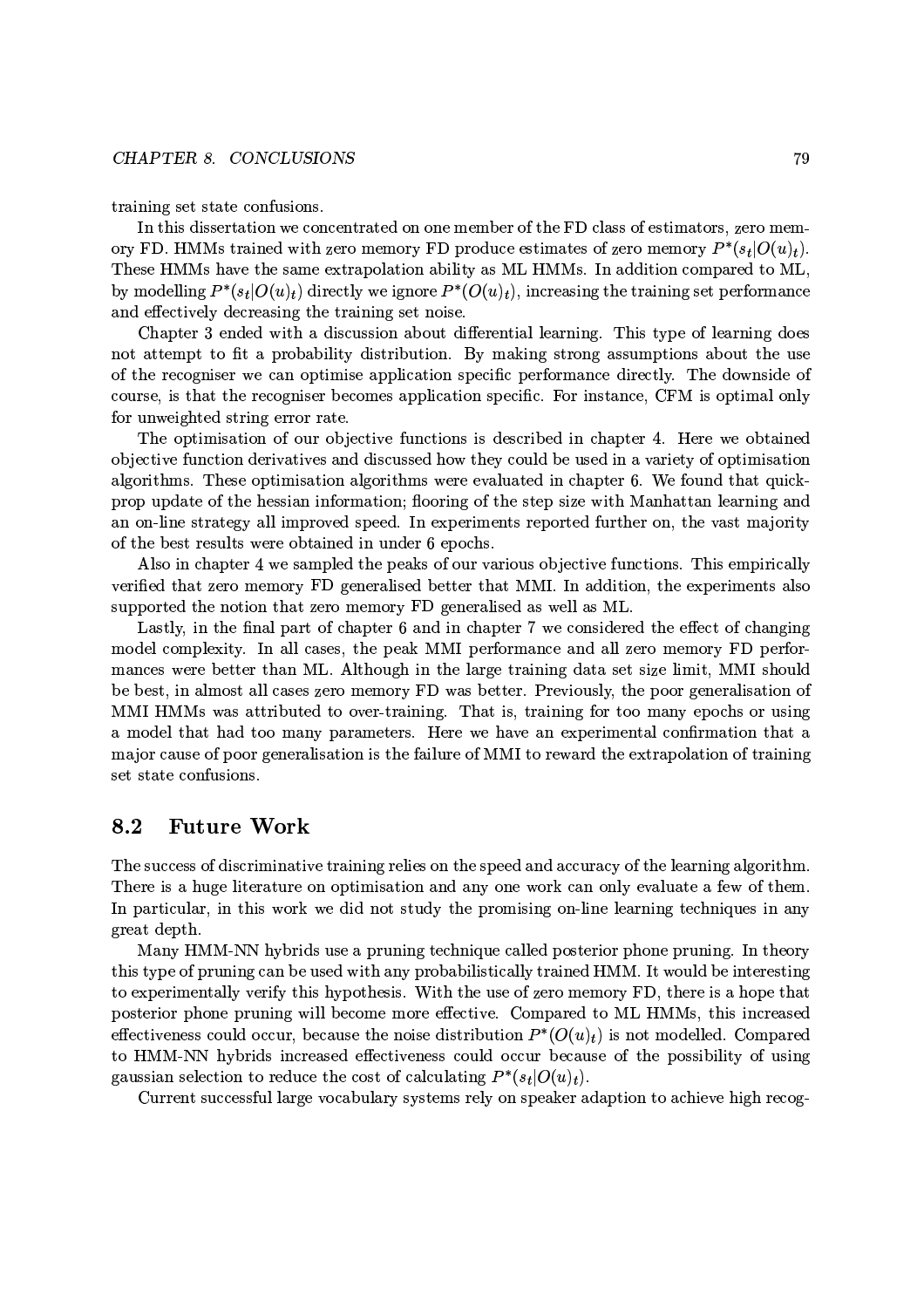## CHAPTER 8. CONCLUSIONS

nition accuracy. We have not attempted to study these methods.

Lastly, large vocabulary speech recognition systems use large numbers of states and gaussians. Contemporary HMM-NN hybrids provide proof that large vocabulary implementations of FD are possible. In addition, zero memory FD does enjoy some advantages. It can be implemented in a cache friendly manner and pruning techniques, for example gaussian selection can also used.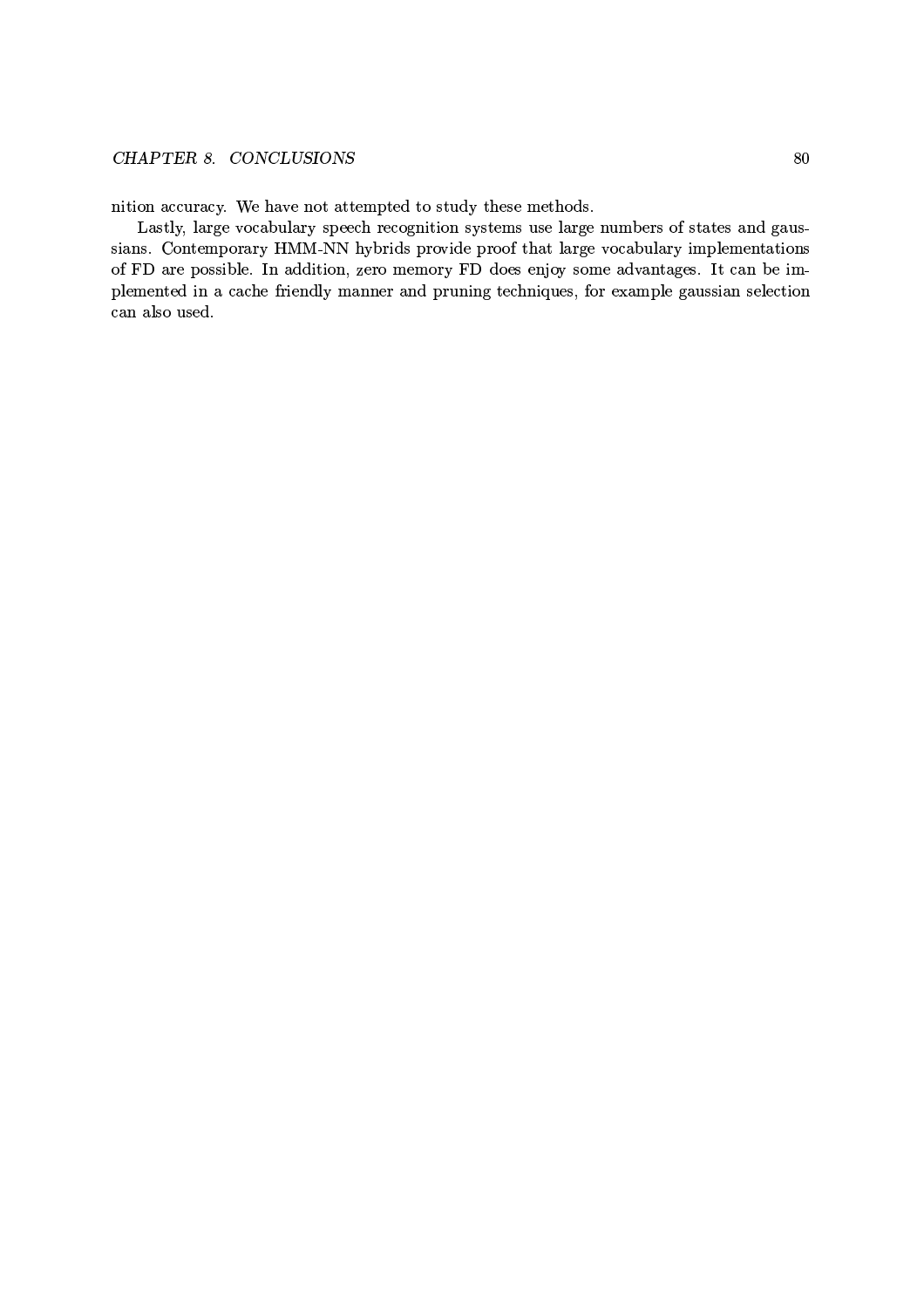# **Bibliography**

- [1] J. Aczel and J. Pfanzagl. Remarks on the measurement of subjective probability and information. *Metrika*,  $11(2):91-105$ , September 1966.
- [2] Shunichi Amari. A theory of adaptive pattern classifiers. IEEE Transactions on Electronic  $Computers, EC-16(3):299-307, 1967.$
- [3] Etienne Barnard. Performance and generalization of the classification figure of merit criterion function. IEEE Transactions of Neural Networks, 2(2):322-325, 1991.
- [4] Etienne Barnard. Optimization for training neural nets. IEEE Transactions on Neural *Networks*,  $3(2):232-240$ , March 1992.
- [5] Roberto Battiti. First- and second-order methods for learning: Between steepest descent and newton's method. Neural Computation, 4:141-166, 1992.
- [6] Leonard E. Baum. An inequality and associated maximization technique in statistical estimation for probabilistic functions of Markov processes. *Inequalities*, pages 1–8, 1972.
- [7] Leonard E. Baum and J. A. Eagon. An inequality with applications to statistical prediction for functions of Markov processes and to a model for ecology. Bull. Amer. Math. Soc.,  $73:360 - 363, 1967.$
- [8] Leonard E. Baum, Ted Petrie, George Soules, and Norman Weiss. A maximisation technique occurring in the statistical analysis of probabilistic functions of Markov chains. The Annals of Mathematical Statistics, 41(1):164-171, 1970.
- [9] E. Bocchieri. Vector quantization for the efficient computation of continuous density likelihoods. In *ICASSP Proceedings*, volume 2, pages 692-695, 1993.
- [10] Enrico L. Bocchieri and George R. Doddington. Frame-specific statistical features for speaker independent speech recognition. IEEE Transactions on Acoustics, Speech, and Signal Processing, ASSP-34(4):755-764, 1986.
- [11] H. Bourlard and C. J. Wellekens. Speech pattern discrimination and multilayer perceptrons. Computer Speech and Language, 3:1-19, 1989.
- [12] Hervé Bourlard and Christian J. Wellekens. Links between Markov models and multilayer perceptrons. IEEE Transactions on Pattern Analysis and Machine Intelligence, 12(12):1-12, 1990.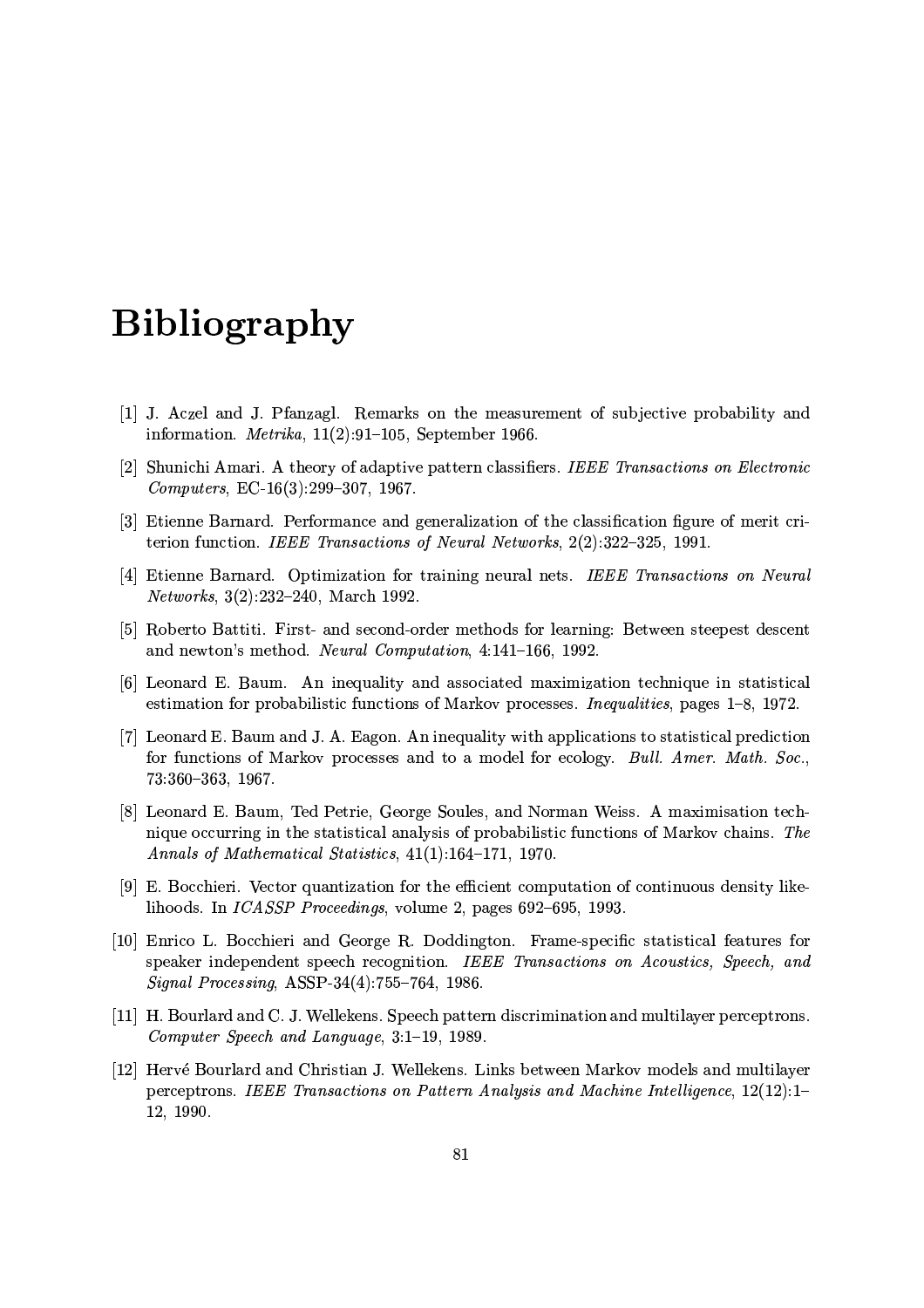- [13] Peter F. Brown. The Acoustic-Modelling Problem in Automatic Speech Recognition. PhD thesis, IBM Thomas J. Watson Research Center, Yorktown Heights, NY 10598, August 1987.
- [14] Régis Cardin, Yves Normandin, and Evelyne Millien. Inter-word coarticulation modelling and MMIE training for improved connected digit recognition. In ICASSP Proceedings, volume 2, pages 243-246, 1993.
- [15] W. Chou, C.-H. Lee, and B.-H. Juang. Minimum error rate training of inter-word context dependent acoustic model units in speech recognition. In International Conference on Spoken Language Processing, pages 1367-1370, 1994.
- [16] Mark Fanty & Ron Cole. Speaker-independent English alphabet recognition: Experiments with the e-set. In International Conference on Spoken Language Processing, volume 2, pages 1361-1364, November 1990.
- [17] Mark Fanty & Ronald Cole. Spoken letter recognition. In Richard P. Lippmann, John E. Moody, and David S. Touretzky, editors, Advances in Neural Information Processing Sys $tems 3$ , pages 220-226, 1990.
- [18] Ron Cole. The ISOLET spoken letter database. Technical Report CSE 90-004, Department of Computer Science and Engineering, Oregon Graduate Institute of Science & Technology, 19600 N. W. Von Neumann Drive, Beaverton, OR 97006. E-mail cole@cse.ogi.edu, March 1990.
- [19] S. J. Cox and J. S. Bridle. Simultaneous speaker normalisation and utterance labelling using bayesian/neural net techniques. In ICASSP Proceedings, pages 161-164, 1990.
- [20] S. J. Cox, P. W. Linford, K. O. Chichlowski, and R. D. Johnston. Performance of humans on a isolated word speech recognition task. In Proceedings Institute of Acoustics, volume 16, pages 23-30, 1994.
- [21] A. P. Dempster, N. M. Laird, and D. B. Rubin. Maximum likelihood from incomplete data via the EM algorithm. J. Royal Statist. Soc. Ser. B (methodological), 39:1-38, 1977.
- [22] Paul S. Dwyer. Some applications of matrix derivatives in multivariate analysis. *Journal* of the American Statistical Association, pages 607–625, June 1967.
- [23] Scott E. Fahlman. An empirical study of learning speed in back-propagation. Technical Report CMU-CS-88-162, Carnegie Mellon University, September 1988.
- [24] Marco Ferretti, Giulio Maltese, and Stefano Scarci. Language model and acoustic model information in probabilistic speech recognition. In ICASSP Proceedings, pages 707-710, 1989.
- [25] P. Fischer. On the inequality  $\sum p_i f(p_i) \geq \sum p_i f(q_i)$ . Metrika, 18:199-208, 1972.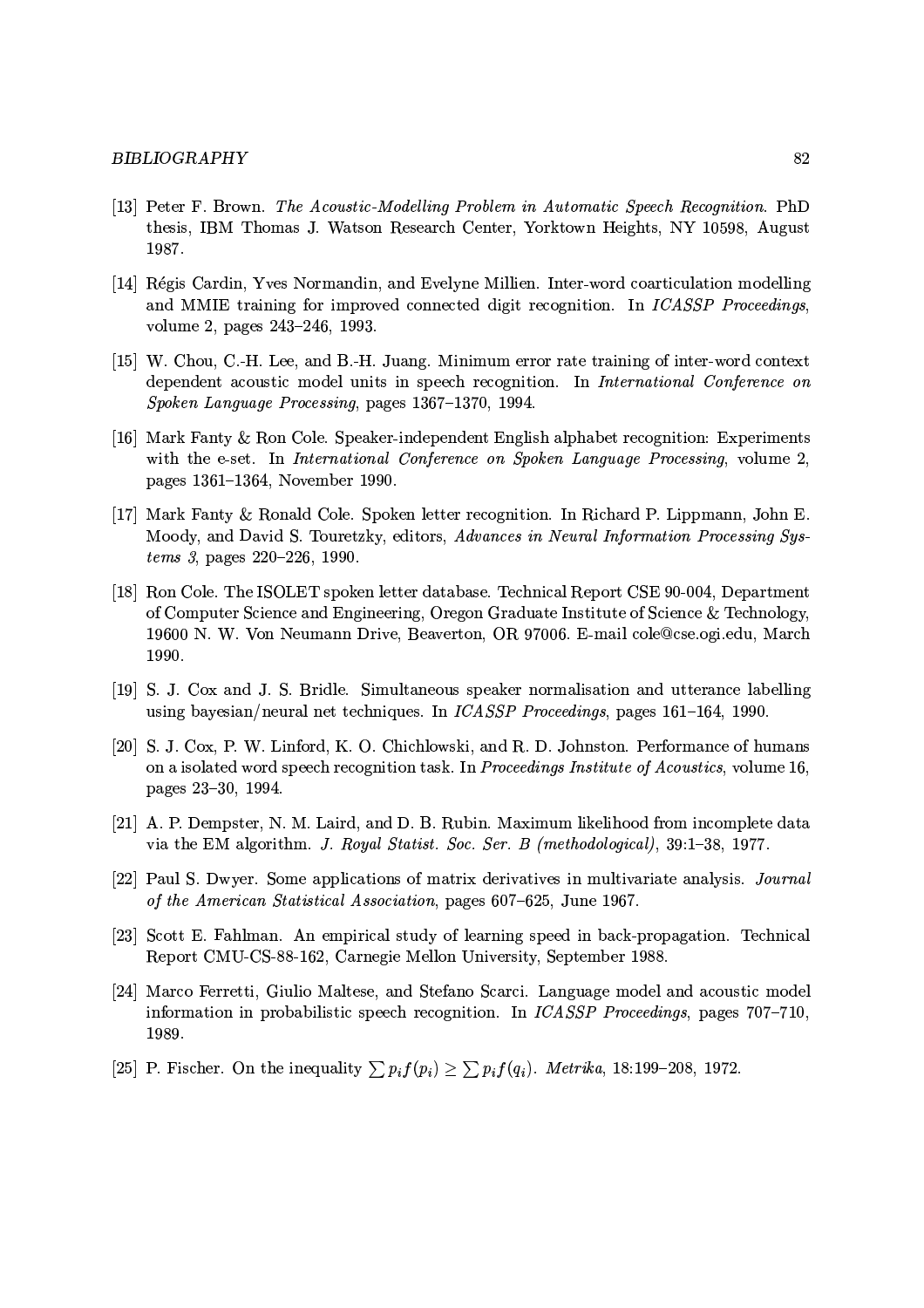## **BIBLIOGRAPHY**

- [26] Horacio Franco, Michael Cohen, Nelson Morgan, David Rumelhart, and Victor Abrash. Context-dependent connectionist probability estimation in a hybrid hidden Markov modelneural net speech recognition system. Computer Speech and Language, 8:211-222, 1994.
- [27] J. Fritsch and I. Rogina. The bucket box intersection (BBI) algorithm for fast approximative evaluation of diagonal mixture gaussians. In *ICASSP Proceedings*, volume 2, pages 837-840, 1996.
- [28] Stuart Geman, Elie Bienenstock, and René Doursat. Neural networks and the bias/variance dilemma. Neural Computation, 4:1-58, 1992.
- [29] Herbert Gish. A probabilistic approach to the understanding and training of neural network classifiers. In ICASSP Proceedings, pages 1361-1364, 1990.
- [30] P. S. Gopalakrishnan, D. Kanevsky, A. Nádas, and D. Nahamoo. A generalisation of the Baum algorithm to rational objective functions. In *ICASSP Proceedings*, pages 631–634, 1989.
- [31] P. S. Gopalakrishnan, Dimitri Kanevsky, Arthur Nádas, and David Nahamoo. An inequality for rational functions with applications to some statistical estimation problems. IEEE Transactions on Acoustics, Speech, and Signal Processing, 37(1):107-113, January 1991.
- [32] J. B. Hampshire II. A Differential Theory of Learning for Efficient Statistical Pattern *Recognition.* PhD thesis, Carnegie Mellon University, 1993.
- [33] J. B. Hampshire II and B. V. K. Vijaya Kumar. Shooting craps in search of an optimal strategy for training connectionist pattern classifiers. In J. Moody, S. Hanson, and R. Lippmann, editors, Advances in Neural Information Processing Systems 4, pages 1125-1132. Morgan Kauffman, 1992.
- [34] J. B. Hampshire II and B. V. K. Vijaya Kumar. Differential learning leads to efficient neural network classifiers. In ICASSP Proceedings, volume 1, pages 613-616, 1993.
- [35] J. B. Hampshire II and B. A. Pearlmutter. Equivalence proofs for multilayer perceptron classifiers and the bayesian discriminant function. In Touretzky, Elman, Sejnowski, and Hinton, editors, Proceeding of the 1990 Connectionist Models Summer School, pages 159– 172, 1991.
- [36] John B. Hampshire II and B. V. K. Vijaya Kumar. Why error measures are sub-optimal for training neural network pattern classifiers. In IEEE International Joint Conference on Neural Networks, volume 4, pages 220-227, 1992.
- [37] John B. Hampshire II and Alexander H. Waibel. A novel objective function for improved phoneme recognition using time-delay neural networks. IEEE Transactions on Neural  $Networks, 1(2):216-228, 1990.$
- [38] Yochai Konig Herve Bourlard and Nelson Morgan. REMAP: Recursive estimation and maximisation of a-posteriori probabilities. Application to transition-based connectionist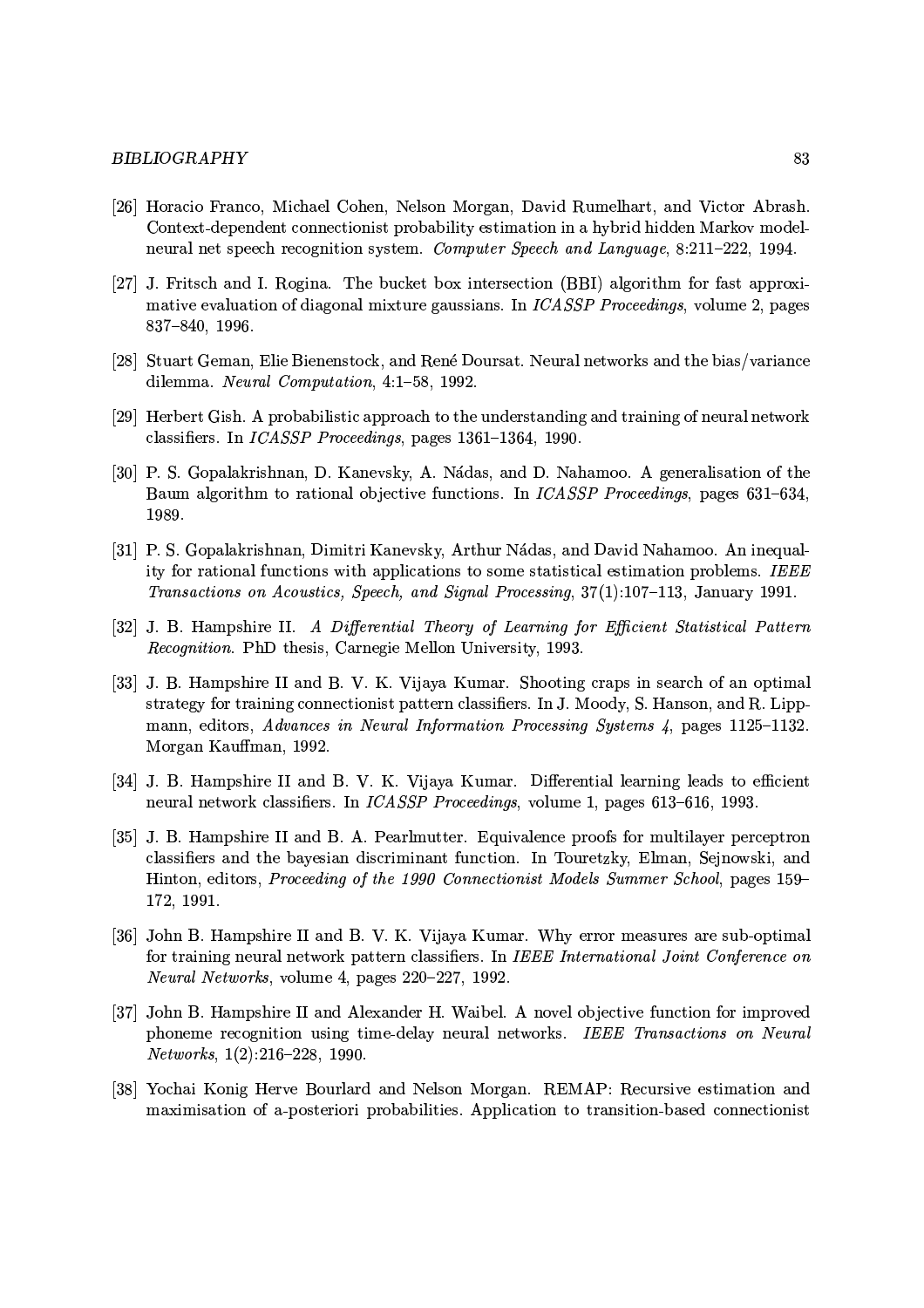speech recognition. Technical Report TR-94-064, International Computer Science Institute (ICSI), EECS Department, University of California, Berkeley, California, March 1995.

- [39] M. M. Hochberg, Les T. Niles, J. T. Foote, and Harvey F. Silverman. Hidden Markov model/neural networks training techniques for connected alphadigit speech recognition. In ICASSP Proceedings, pages 109-112, 1991.
- [40] J. N. Holmes. The JSRU channel vocoder. *Proc. IEE*, 127 Pt.  $F(1):53-60, 1980$ .
- [41] X. D. Huang and M. A. Jack. Semi-continuous hidden Markov models for speech recognition. Computer Speech and Language, 3:239-251, 1989.
- [42] X. D. Huang and M. A. Jack. Unified modeling of vector quantization and hidden Markov model using semi-continuous hidden Markov models. In ICASSP Proceedings, pages 639-642, 1989.
- [43] H. Iwamida, S. Katagiri, and E. McDermott. Speaker-independent large vocabulary word recognition using an LVQ/HMM hybrid algorithm. In *ICASSP Proceedings*, pages  $553-556$ , 1991.
- [44] H. Iwamida, S. Katagiri, E. McDermott, and Y. Tohkura. A hybrid speech recognition system using HMMs with an LVQ-trained codebook. In ICASSP Proceedings, pages 489-492, 1990.
- [45] F. Jelinek and R. L. Mercer. Interpolated estimation of Markov source parameters from sparse data. In E. L. Gelsema and L. N. Kanal, editors, Pattern Recognition in Practice, pages 381-387. New York: North-Holland, 1980.
- [46] T. T. Jervis and W. J. Fitzgerald. Optimization schemes for neural networks. Technical Report CUED/F-INFENG/TR 144, Cambridge University Engineering Department, Trumpington Street, Cambridge CB2 1PZ, October 1993.
- [47] S. Kapadia, V. Valchev, and S. J. Young. MMI training for continuous phoneme recognition on the TIMIT database. In *ICASSP Proceedings*, volume 2, pages 491-494, 1993.
- [48] D. J. Kershaw, M. M. Hochberg, and A. J. Robinson. Incorporating context-dependent classes in a hybrid recurrent network-HMM speech recognition system. Technical Report Cambridge/F-INFENG/TR217, Cambridge University Engineering Department, Trumpington Street, Cambridge CB2 1PZ, 1995.
- [49] Kai-Fu Lee and Hsiao-Wuen Hon. Speaker-independent phone recognition using hidden Markov models. IEEE Transactions on Acoustics, Speech, and Signal Processing,  $37(11):1641-1648, 1989.$
- [50] Louis A. Liporace. Maximum likelihood estimation for multivariate observations of Markov sources. IEEE Transactions on Information Theory, 28(5):729-734, September 1982.
- [51] A. Ljolje, Y. Ephraim, and L. R. Rabiner. Estimation of hidden Markov model parameters by minimizing empirical error rate. In ICASSP Proceedings, pages 709-712, 1990.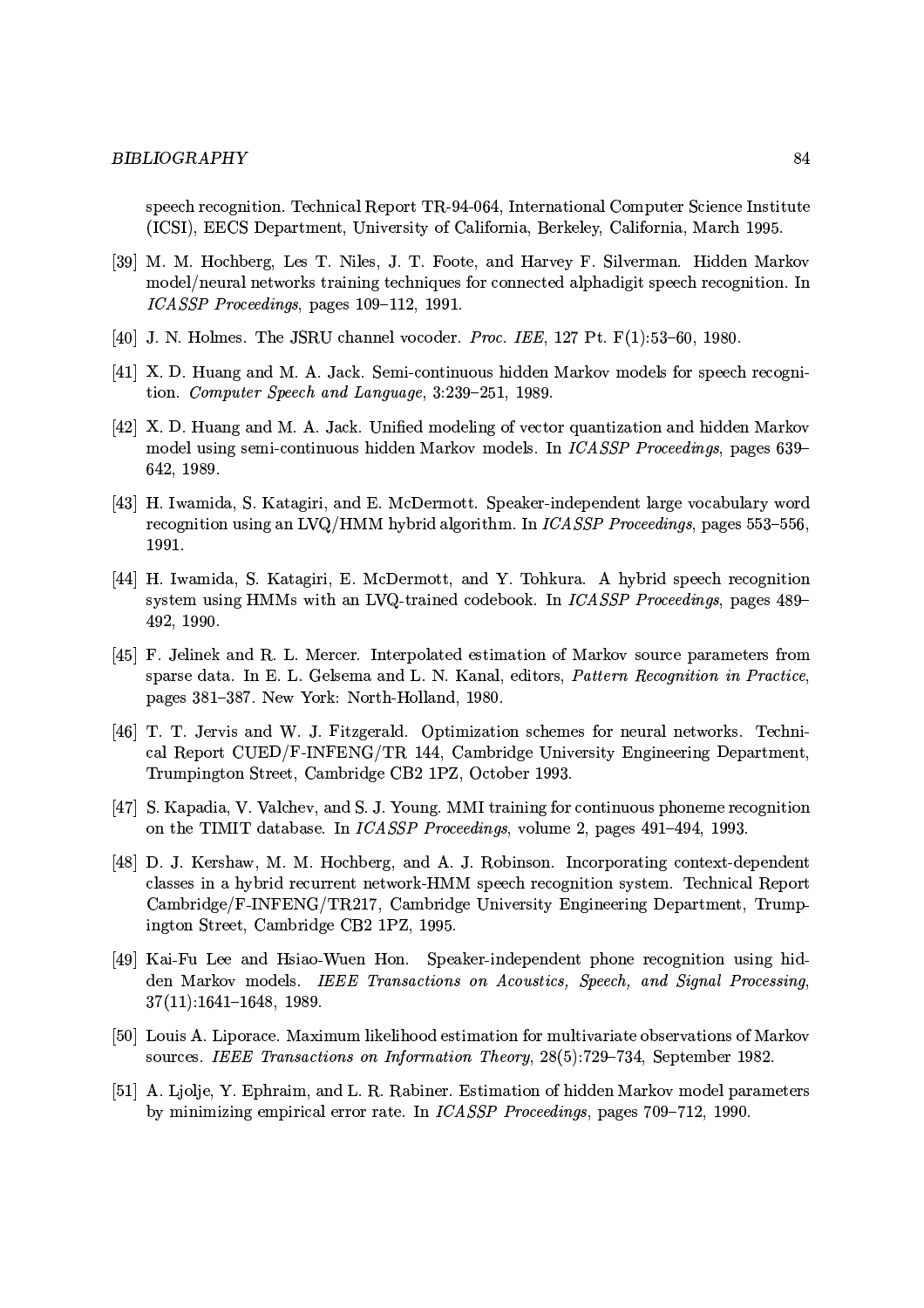## **BIBLIOGRAPHY**

- [52] Ronny Meir. Empirical risk minimization versus maximum-likelihood estimation: A case study. Neural Computation, 7:144-157, 1995.
- [53] John W. Miller, Rod Goodman, and Padhraic Smyth. On loss functions which minimise to conditional expected values and posterior probabilities. IEEE Transactions on Information *Theory*,  $39(4):1404-1408$ , July 1993.
- [54] John Moody and Joachim Utans. Principled architecture selection for neural networks: Application to corporate bond rating prediction. In John E. Moody, Steve J. Hanson, and Richard P. Lippmann, editors, Advances in Neural Information Processing Systems 4, pages 683-690, 1991.
- [55] John E. Moody. The *effective* number of parameters: An analysis of generalization and regularization in nonlinear learning systems. In John E. Moody, Steve J. Hanson, and Richard P. Lippmann, editors, Advances in Neural Information Processing Systems 4, pages 847-854, 1991.
- [56] N. Morgan and H. Bourlard. Continuous speech recognition using multilaver perceptrons with hidden Markov models. In *ICASSP Proceedings*, pages 413-416, 1990.
- [57] Nelson Morgan and Hervé A. Bourlard. Neural networks for statistical recognition of continuous speech. *Proceedings of the IEEE*,  $83(5):741-770$ , May 1995.
- [58] Arthur Nádas. Hidden Markov chains, the forward-backward algorithm, and initial statistics. IEEE Transactions on Acoustics, Speech, and Signal Processing, 31(2):504-506, April 1983.
- [59] Les T. Niles, Harvey F. Silverman, and Marcia A. Bush. Neural networks, maximum mutual information training, and maximum likelihood training. In ICASSP Proceedings, pages 493-496, 1990.
- [60] Yves Normandin. Hidden Markov Models, Maximum Mutual Information Estimation, and the Speech Recognition Problem. PhD thesis, Department of Electrical Engineering, McGill University, Montreal, March 1991.
- [61] Yves Normandin, Régis Cardin, and Renato De Mori. High-performance connected digit recognition using maximum mutual information estimation. IEEE Transactions on Acoustics, Speech, and Signal Processing, 2(2):299-311, April 1994.
- [62] Yves Normandin, Roxane Lacouture, and Régis Cardin. MMIE training for large vocabulary continuous speech recognition. In International Conference on Spoken Language Processing, pages 1367-1370, 1994.
- [63] Yves Normandin and Salvatore D. Morgera. An improved MMIE training algorithm for speaker-independent, small vocabulary, continuous speech recognition. In ICASSP Pro $ceedings, pages 537–540, 1991.$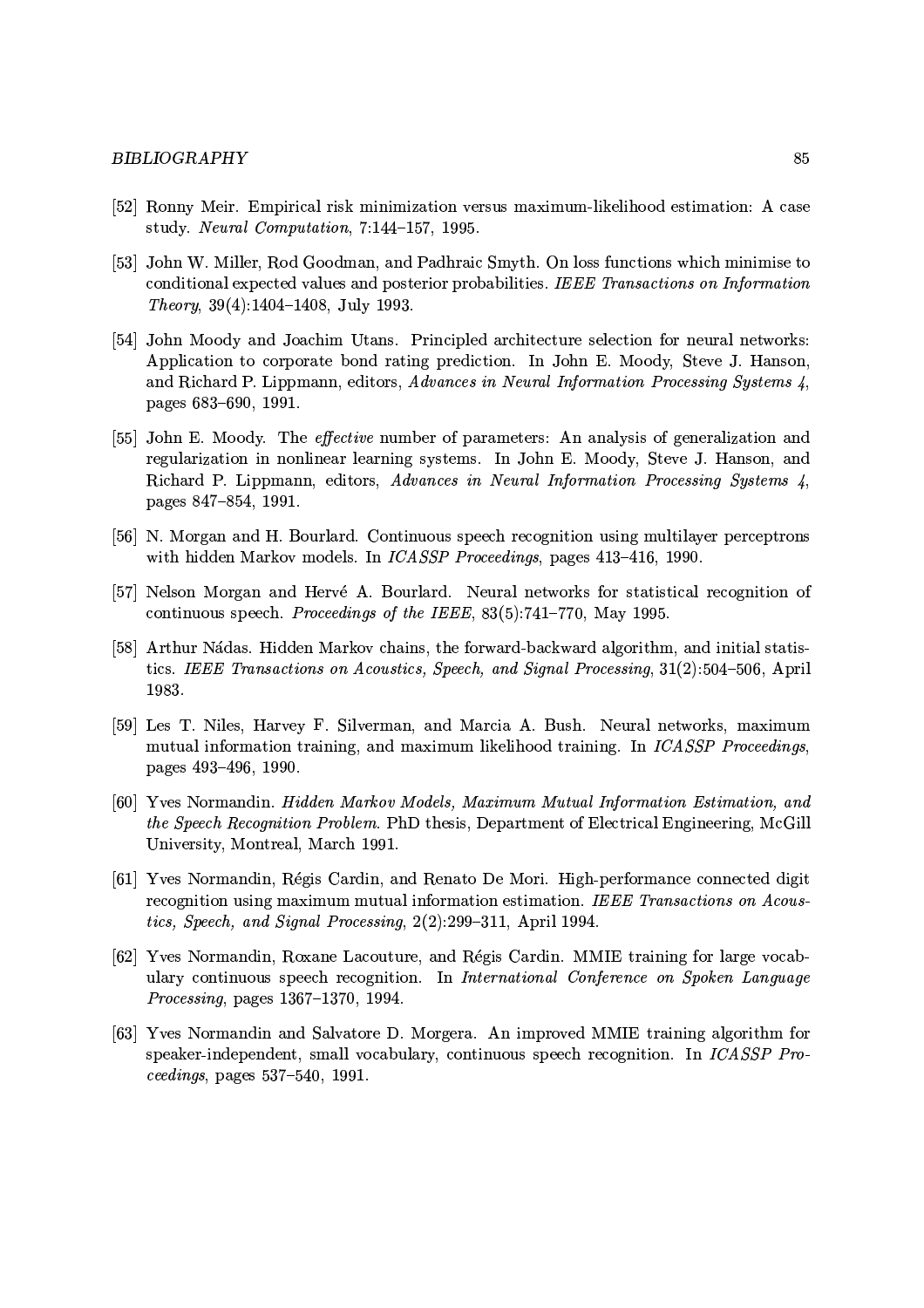## **BIBLIOGRAPHY**

- [64] Stefan Ortmanns, Thorsten Firzlaff, and Hermann Ney. Fast likelihood computation methods for continuous mixture densities in large vocabulary speech recognition. In ICASSP Proceedings, volume 1, pages 139-142, 1996.
- [65] M. Padmanabhan, L. R. Bahl, D. Nahamoo, and P. de Souza. Decision-tree based quantization of the feature space of a speech recogniser. In *ICASSP Proceedings*, volume 1, pages  $147 - 150$ , 1996.
- [66] Thomas W. Parsons. Voice and Speech Processing. McGraw-Hill Book Company, 1986.
- [67] Douglas B. Paul. Algorithms for an optimal  $A^*$  search and linearizing the search in the stack decoder. In *ICASSP Proceedings*, pages 693-696, 1991.
- [68] Steve Renals, Nelson Morgan, and Hervé Bourlard. Probability estimation by feed-forward networks in continuous speech recognition. In IEEE Workshop on Neural Networks for Signal Processing, October 1991.
- [69] Steve Renals, Nelson Morgan, Hervé Bourlard, Michael Cohen, and Horacio Franco. Connectionist probability estimators in HMM speech recognition. IEEE Transactions on Speech and Audio Processing,  $2(1):161-174$ , 1994.
- [70] Michael D. Richard and Richard P. Lippmann. Neural network classifiers estimate bayesian a posteriori probabilities. Neural Computation, 3:461-483, 1991.
- [71] Tony Robinson and Frank Fallside. Phoneme recognition from the TIMIT database using recurrent error propagation networks. Technical Report CUED/F-INFENG/TR.42, Cambridge University Engineering Department, Trumpington Street, Cambridge CB2 1PZ, March 1990.
- [72] Tony Robinson, Mike Hochberg, and Steve Renals. IPA: Improved phone modelling with recurrent neural networks. In ICASSP Proceedings, volume 1, pages 37-40, 1994.
- [73] Tony Robinson, Mike Hochberg, and Steve Renals. The use of recurrent neutral networks in continuous speech recognition. In Chin-Hui Lee, Frank K. Soong, and Kuldip K. Paliwal, editors, Automatic Speech and Speaker Recognition — Advanced Topics, chapter 19. Kluwer Academic Publishers, 1995.
- [74] David B. Rosen. Cross-entropy vs. squared error vs. misclassification: On the relationship among loss functions. Technical report, Center for Biomedical Modelling Research, University of Nevada, Reno, May 1994.
- [75] David B. Rosen. Scoring the forecaster by mean resulting payoff of a distribution of decision problems. In G. Heidbreder, editor, Maximum Entropy and Bayesian Methods. Proceedings of the Thirteenth International Workshop. Kluwer, Dordrecht, The Netherlands, 1994.
- [76] J. A. S. Salter. The RT5233 alphabetic database for the connex project. Technical Report Technical Report RT52/G231/89, BT Laboratories, BT Laboratories, Martlesham Heath, near Ipswich, England, 1989.